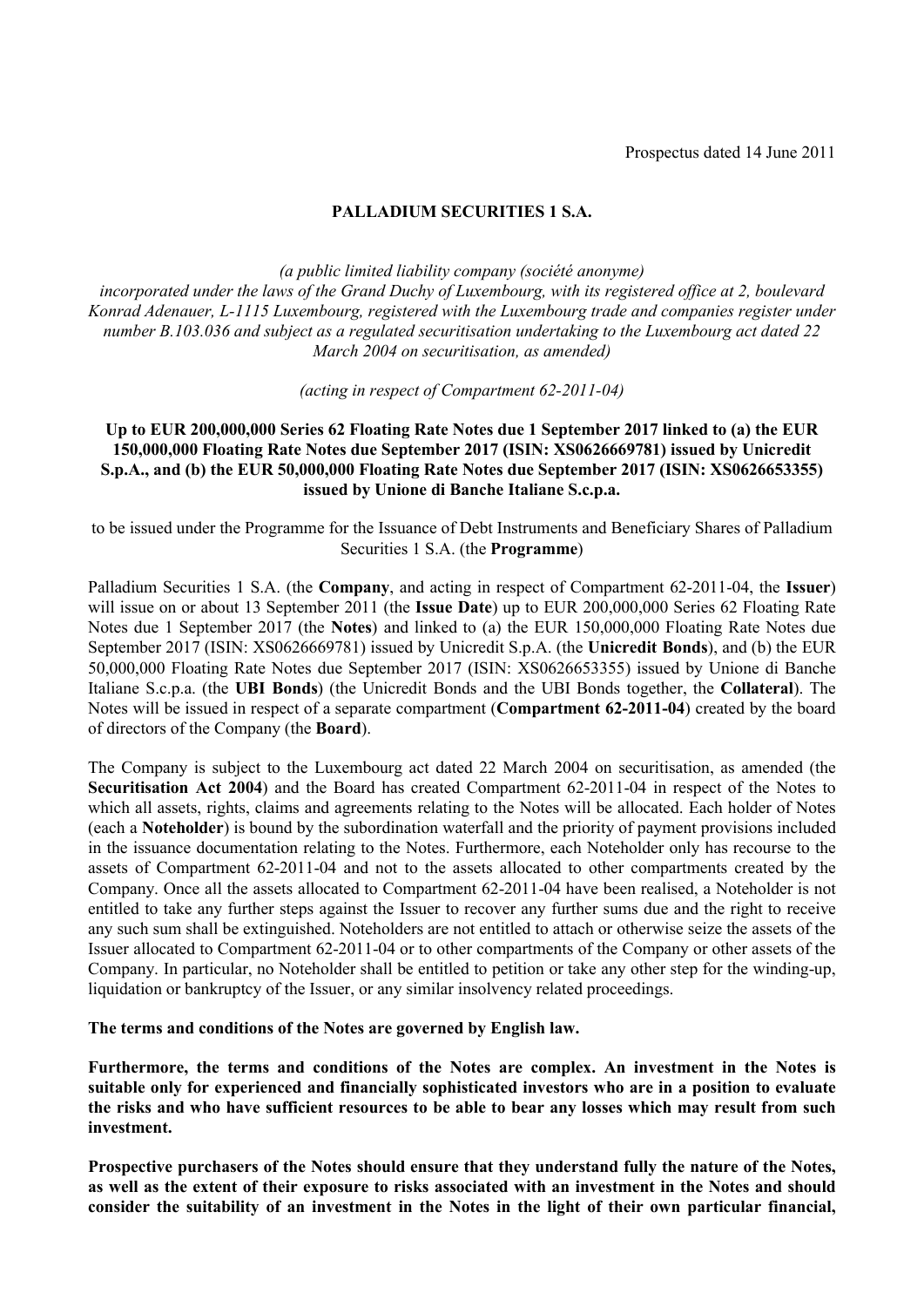## **fiscal and other circumstances. Prospective purchasers of the Notes should refer to the "Risk Factors" section of this Prospectus.**

Application has been made to the Luxembourg Commission de Surveillance du Secteur Financier in its capacity as competent authority under the Luxembourg act dated 10 July 2005 relating to prospectuses for securities for the approval of this prospectus and to the Luxembourg Stock Exchange for the listing of the Notes on the Official List of the Luxembourg Stock Exchange and admission to trading on the Luxembourg Stock Exchange's regulated market. This Prospectus constitutes a prospectus for the purposes of Article 5.3 of the Prospectus Directive and the Luxembourg act dated 10 July 2005 relating to prospectuses.

The Notes are expected to be rated on or about the Issue Date by Standard & Poor's Ratings Services, a division of The McGraw-Hill Companies, Inc. (**S&P**). S&P is established in the European Union and is registered under Regulation (EC) No. 1060/2009 of the European Parliament and of the Council of 16 September 2009 on credit rating agencies. **Prospective purchasers of the Notes should note that no assurance is given that the Notes will have a particular rating on or about the Issue Date.**

*The Issuer (the Responsible Person) accepts responsibility for the information contained in this Prospectus. To the best of the knowledge of the Issuer (having taken all reasonable care to ensure that such is the case) the information contained in this Prospectus is in accordance with the facts and does not omit anything likely*  to affect the import of such information. The information contained in the sections entitled "Description of *the Collateral and the Collateral Issuers" and "Description of the Hedging Agreement and Hedging Counterparty" has been reproduced from information of which the Issuer is aware and/or is able to ascertain from information published by Unicredit S.p.A. and Unione di Banche Italiane S.c.p.a. as the issuers of the Collateral and Deutsche Bank AG, acting through its London Branch as the Hedging Counterparty, respectively. The Issuer confirms that such information has been accurately reproduced and that, so far as it is aware, and is able to ascertain from information published by Unicredit S.p.A. and Unione di Banche Italiane S.c.p.a as the issuers of the Collateral and the Hedging Counterparty, respectively, no facts have been omitted which would render the reproduced information inaccurate or misleading. The information contained in the section entitled "Description of the Collateral and the Collateral Issuers", has been reproduced from information contained in the base prospectus (as approved as a base prospectus for the purposes of the Prospectus Directive by the Luxembourg Commission de Surveillance du Secteur Financier) dated 22 October 2010 (being the most recent Base Prospectus issued by Unicredit S.p.A. in connection with its programme for issuance of notes), as supplemented from time to time (the Unicredit Base Prospectus) and in the base prospectus (as approved as a base prospectus for the purposes of the Prospectus Directive by the United Kingdom Financial Services Authority in its capacity as competent authority under the Financial Services and Markets Act 2000) dated 13 August 2010 (being the most recent Base Prospectus issued by Unione di Banche Italiane S.c.p.a in connection with its programme for issuance of notes), as supplemented from time to time (the UBI Base Prospectus)). The Unicredit Base Prospectus is published in electronic form on the website of Luxembourg Stock Exchange (<www.bourse.lu>) and the UBI Base Prospectus is published in electronic form on the website of the issuer ([www.ubibanca.i](www.ubibanca.it)[t\)](http://www.bourse.lu/). The information contained in the section entitled "Description of the Hedging Agree[ment and Hedgin](http://www.ubibanca.it/)g Counterparty" has been reproduced from information contained on the website of the Hedging Counterparty and the terms of the Hedging Agreement (as defined below) and other information made available to the Issuer.*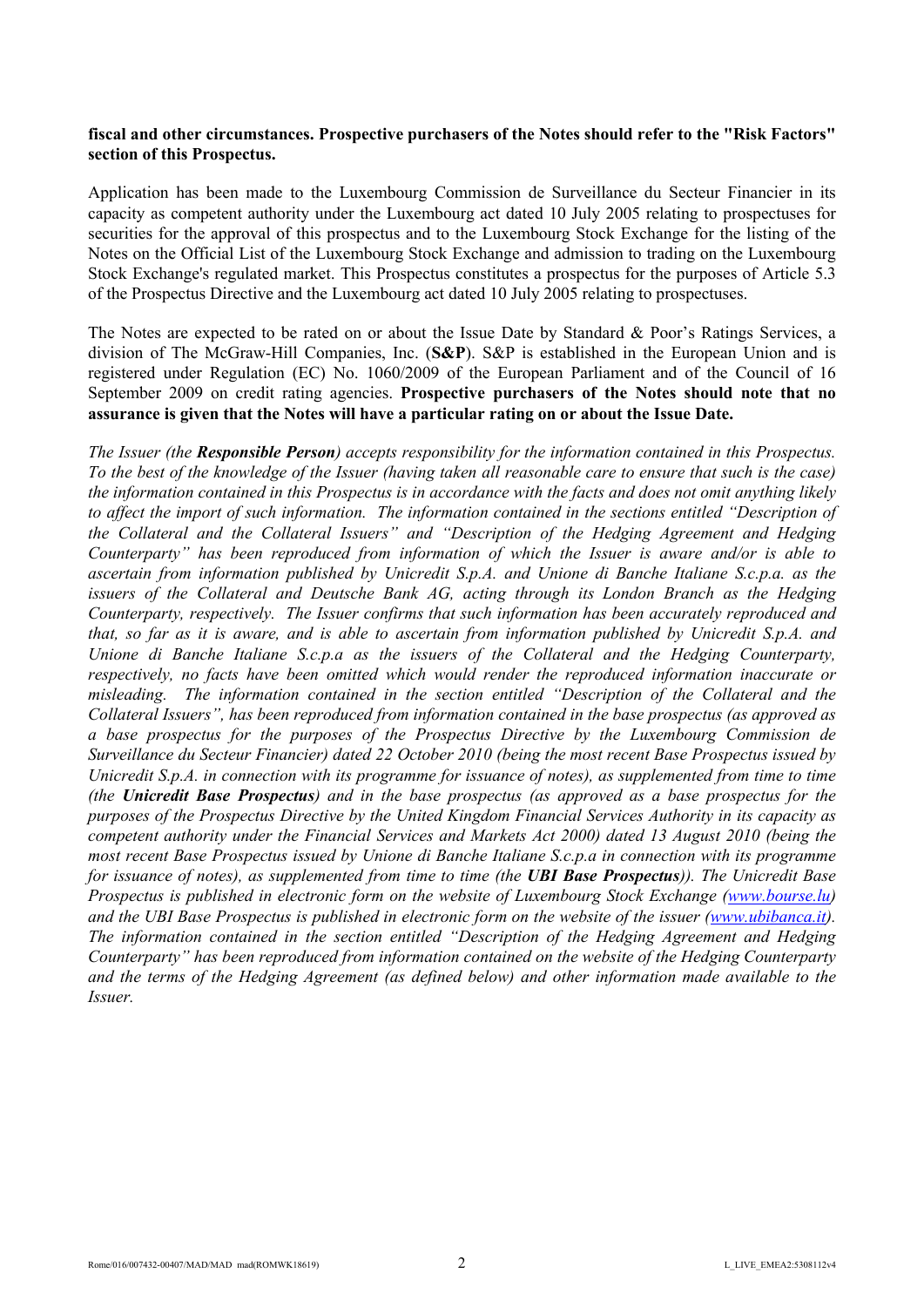# **Contents**

| <b>Clause</b>   |                                                                       |                                                                                 | Page |
|-----------------|-----------------------------------------------------------------------|---------------------------------------------------------------------------------|------|
| 1.              |                                                                       |                                                                                 |      |
|                 | 11                                                                    |                                                                                 |      |
|                 | 12                                                                    |                                                                                 |      |
|                 | 1.3                                                                   |                                                                                 |      |
| 2.              |                                                                       |                                                                                 |      |
|                 | 21                                                                    |                                                                                 |      |
|                 | 2.2                                                                   |                                                                                 |      |
|                 | 23                                                                    |                                                                                 |      |
| 3.              |                                                                       |                                                                                 |      |
| 4.              |                                                                       |                                                                                 |      |
| 5.              |                                                                       |                                                                                 |      |
| 6.              |                                                                       |                                                                                 |      |
|                 | 61                                                                    |                                                                                 |      |
| 7.              | DESCRIPTION OF ISSUE STRUCTURE, CASH FLOWS AND AGENTS OF THE ISSUER77 |                                                                                 |      |
|                 | 7.1                                                                   |                                                                                 |      |
|                 | 7.2                                                                   |                                                                                 |      |
|                 | 7.3                                                                   |                                                                                 |      |
|                 | 7.4                                                                   | Principal Agent, Calculation Agent, Selling Agent, Purchaser and Distributor 79 |      |
|                 | 7.5                                                                   |                                                                                 |      |
| 8.              |                                                                       |                                                                                 |      |
|                 | 8.1                                                                   |                                                                                 |      |
|                 | 8.2                                                                   |                                                                                 |      |
|                 | 83                                                                    |                                                                                 |      |
| 9.              | DESCRIPTION OF THE HEDGING AGREEMENT AND THE HEDGING COUNTERPARTY .83 |                                                                                 |      |
|                 | 9.1                                                                   |                                                                                 |      |
|                 | 9.2                                                                   |                                                                                 |      |
| 10 <sub>l</sub> |                                                                       |                                                                                 |      |
| 11.             |                                                                       |                                                                                 |      |
| 12.             |                                                                       |                                                                                 |      |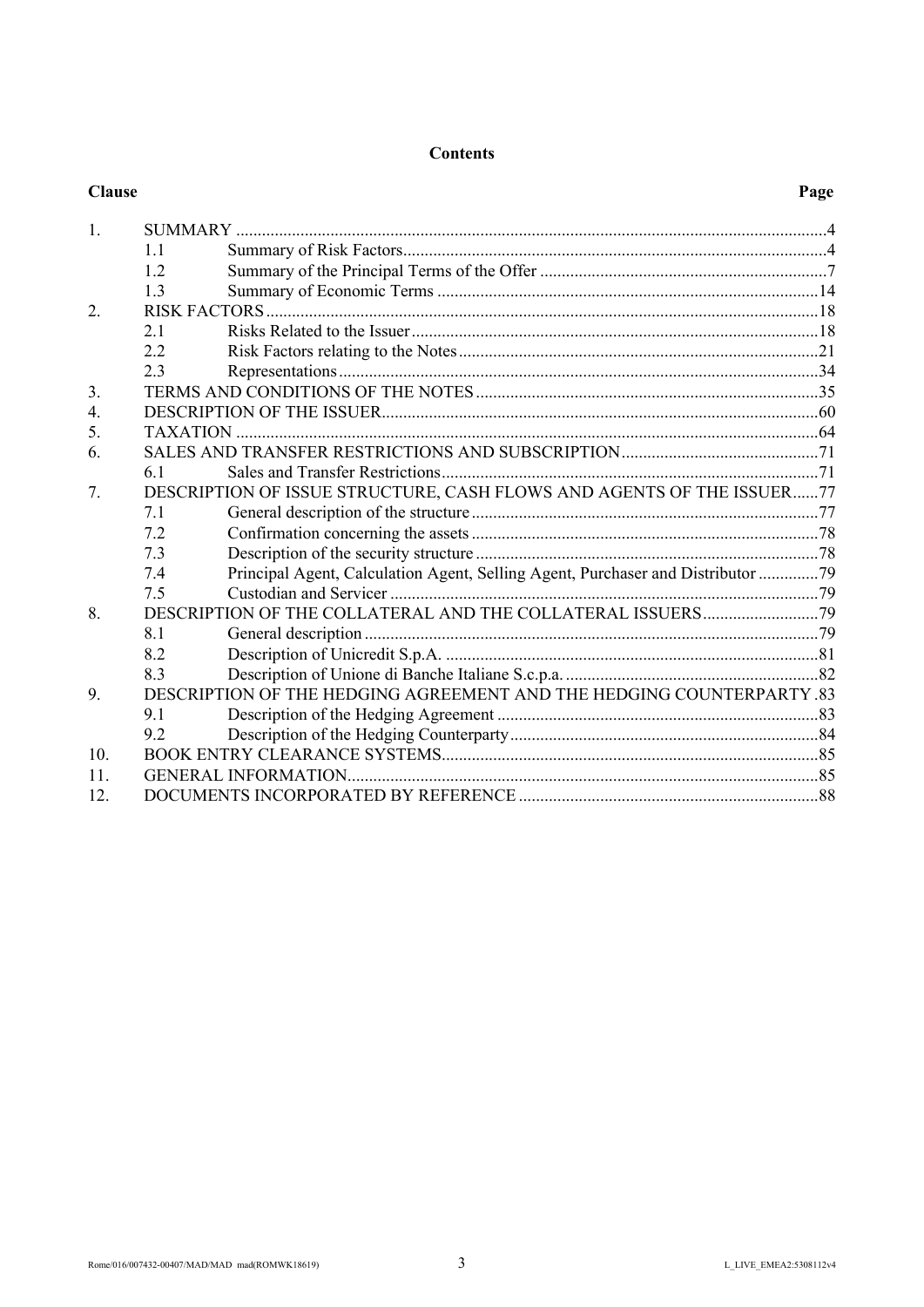# **1. SUMMARY**

*The information set out below is a summary only and should be read in conjunction with the rest of this Prospectus. This summary is intended to convey the essential characteristics and risks associated with the Issuer, and in relation to the Notes and does not purport to be complete. It is taken from, and is qualified in its entirety by, the remainder of this Prospectus, including the Conditions, which constitute the legally binding conditions of the Notes. Accordingly, this summary should be read as an introduction to the Prospectus, and any decision to invest in the Notes should be based on consideration of the Prospectus as a whole by an investor.*

*Prospective investors should be aware that where a claim relating to the information contained in this Prospectus is brought before a court, the investor making the claim might, under the national legislation of the respective EU member state, have to bear the costs of translating the prospectus before the legal proceedings are initiated.*

*Civil liability attaches to the Issuer who has tabled the summary including the translation thereof and applied for its notification, but only if the summary is misleading, inaccurate or inconsistent when read together with the other parts of the Prospectus.*

### **1.1 Summary of Risk Factors**

#### **(a) Issuer Risk Factors**

There are certain factors that are specific to the Issuer which may affect the Issuer's ability to fulfil its obligations under the Notes. Prospective investors should consider all information provided in this Prospectus and any supplement thereto and should consult with their own professional advisers if they consider it necessary. The following describes risk factors relating to the Issuer's ability to meet its obligations under the Notes.

### *Securitisation Act 2004 and Compartments*

The Company is established as a *société de titrisation agréée* (regulated securitisation company) within the meaning of the Securitisation Act 2004 which provides that claims against the Company by holders of each series of notes or other instruments (**Instruments**) issued by the Company will be limited to the assets of the relevant series included in the relevant Compartment. Further, under the Securitisation Act 2004, the proceeds of the series assets of the relevant Compartment for each series are in principle available only for distribution to the specified holders of Instruments (each an **Instrumentholder**) and other parties relating to such series (each such party, a **Series Party**). A party may have claims against the Company in respect of more than one series, in which case the claims in respect of each individual series will be limited to the Compartment Series Assets relating to such series only.

The Board may establish one or more compartments (together the **Compartments** and each a **Compartment**) each of which is a separate and distinct part of the Company's estate (*patrimoine*) and which may be distinguished by the nature of acquired risks or assets, the conditions of the Instruments issued in relation to the Compartment, the reference currency or other distinguishing characteristics. The rights of holders of Instruments issued in respect of a Compartment and the rights of creditors are limited to the assets of that Compartment, where these rights relate to that Compartment or have arisen at the occasion of the constitution, the operation or the liquidation of the relevant Compartment. The assets of a Compartment are available only to satisfy the rights of holders of Instruments issued in relation to that Compartment and the rights of creditors whose claims have arisen at the occasion of the constitution, the operation or the liquidation of that Compartment.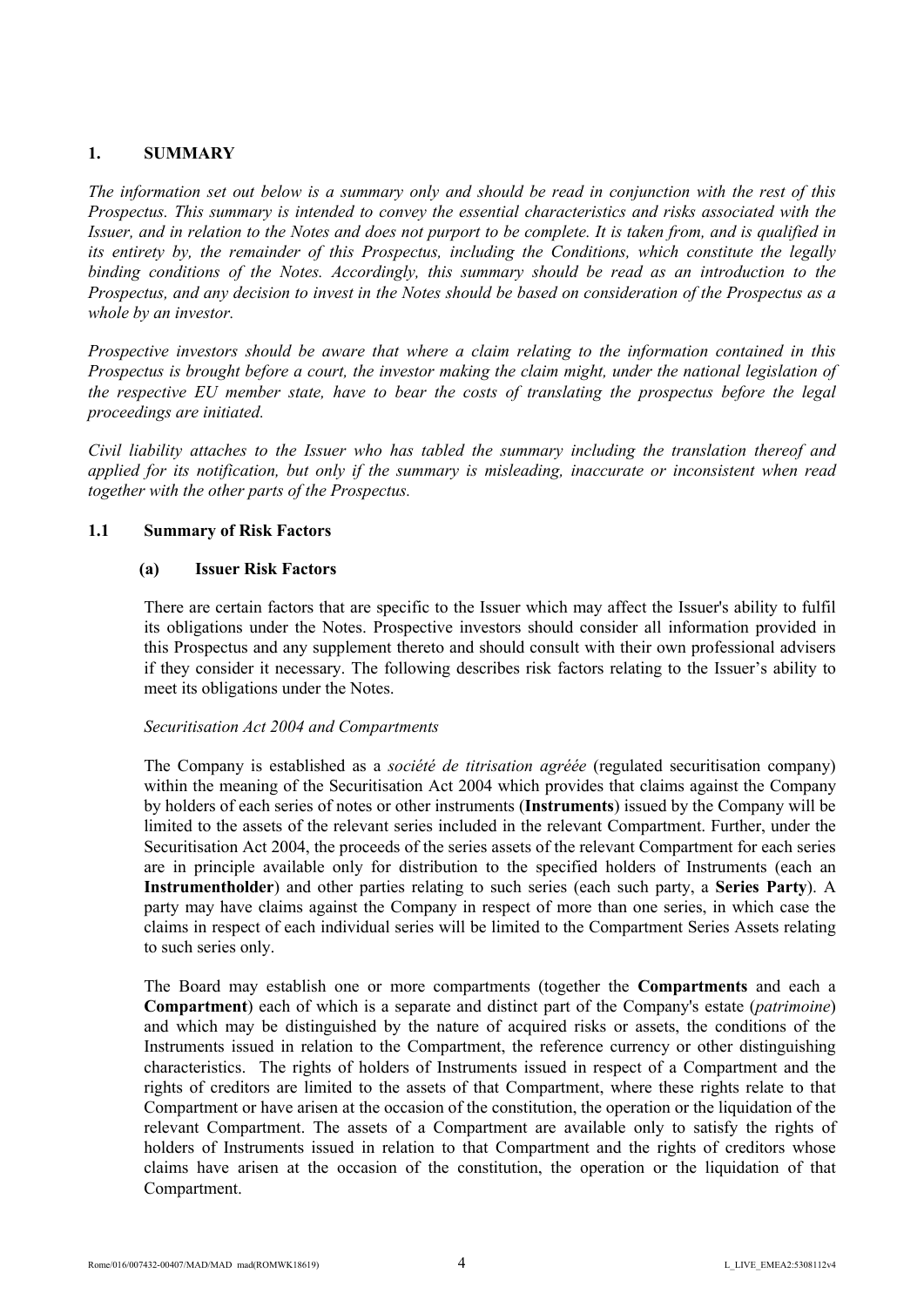In respect of the issue of Notes described in this Prospectus the Company has established Compartment 62-2011-04. The Series Assets which are allocated to Compartment 62-2011-04 will be in principle available only to satisfy the claims of the Noteholders and the other Series Parties in relation to Compartment 62-2011-04. Potential investors should note that only the assets allocated to Compartment 62-2011-04 will be available to satisfy their claims as set out in more detail in the following section entitled "Limited Recourse". The Series Assets in respect of the Notes to be issued under this Prospectus will be: (i) the Issuer's rights under a hedging agreement (the **Hedging Agreement**) entered into by the Issuer with Deutsche Bank AG, acting through its London Branch (the **Hedging Counterparty**), (ii) a holding of the Collateral issued by Unicredit S.p.A. and Unione di Banche Italiane S.c.p.a. (each a **Collateral Issuer** and, together, the **Collateral Issuers**), and (iii) (iv) the rights of the Issuer under an agency agreement (the **Agency Agreement**) and a purchase agreement (the **Purchase Agreement**) relating to the Series. **Should these assets not be sufficient to meet amounts payable under the Notes, Noteholders will suffer a loss of their invested capital and/or any interest payments which may be a complete loss.**

#### *Limited Recourse*

The right of Noteholders to participate in the assets of the Company is limited to the Series Assets which are allocated to Compartment 62-2011-04 of the Issuer. If the payments received by the Issuer in respect of the Series Assets are not sufficient to make all payments due in respect of the Notes, then the obligations of the Issuer in respect of the Notes will be limited to the Series Assets of Compartment 62-2011-04.

The Issuer will not be obliged to make any further payment for any Notes in excess of amounts received upon the realisation of the Series Assets. Following application of the proceeds of realisation of the Series Assets in accordance with the Conditions of the Notes, the claims of the Noteholders, the Hedging Counterparty and the other Series Parties for any shortfall shall be extinguished and the Noteholders, the Hedging Counterparty and the other Series Parties (and any person acting on behalf of any of them) may not take any further action to recover such shortfall.

None of the Noteholders and the other Series Parties will be able to petition or take any other step, for the winding-up, liquidation or the bankruptcy of the Issuer or any other similar insolvency related proceedings. Failure to make any payment in respect of any such shortfall shall in no circumstances constitute an event of default under the Conditions of the Notes. Any shortfall shall be borne by the Noteholders, the Hedging Counterparty and the other Series Parties according to the priorities specified in the Conditions of the Notes. In particular, claims of the Trustee, any receivers and the Hedging Counterparty rank prior to Noteholder claims.

### *Substitution of the Issuer*

Under the Conditions of the Notes the Trustee may, subject to the prior written consent of the Hedging Counterparty but without the consent of the Noteholders, substitute the Issuer as principal obligor under the Series Instrument and all of the Notes then outstanding with any other company (the **Substitute Company**) provided that certain conditions are met and such substitution would not, in the opinion of the Trustee, be materially prejudicial to the interests of the Noteholders. The substitution will be notified to Noteholders in accordance with Condition 15. It is one of the conditions to a substitution of the Issuer that the Substitute Company undertakes to be bound by the terms of the Series Instrument and the Conditions of the Notes. The Substitute Company must also acquire the Series Assets and acknowledge the security created over the Series Assets.

Prospective investors should note that in the case of such substitution the Issuer will be released from any and all of its obligations in respect of the Notes and any relevant agreements and that Noteholders will only be able to claim any amounts payable under the Notes from the Substitute Company.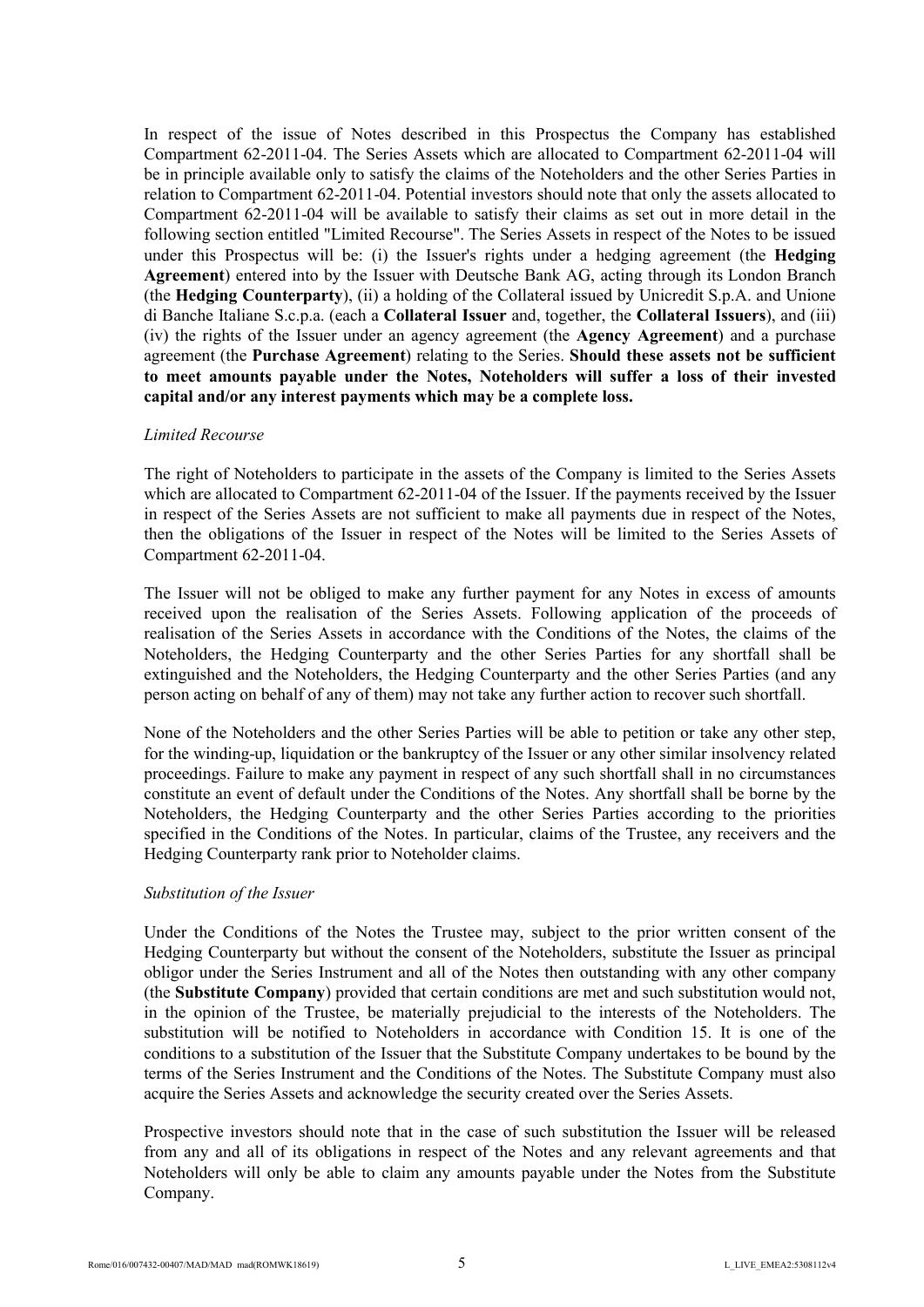# **(b) Risks relating to the Notes**

#### *General Risks*

An investment in the Notes involves risks. These risks may include, among others, equity market, bond market, foreign exchange, interest rate, market volatility and economic, political and regulatory risks and any combination of these and other risks. Prospective purchasers should be experienced with respect to transactions in instruments such as the Notes and transactions referencing the 3 month EURIBOR® rate.

An investment in the Notes further involves credit risks with respect to the Collateral which consists of floating rate bonds issued by Unicredit S.p.A. and Unione di Banche Italiane S.c.p.a., with respect to Deutsche Bank AG, acting through its London Branch as Hedging Counterparty.

Prospective purchasers should understand the risks associated with an investment in the Notes and should only reach an investment decision after careful consideration, with their legal, tax, accounting and other advisers, of (a) the suitability of an investment in the Notes in the light of their own particular financial, tax and other circumstances, (b) the information set out in this Prospectus, (c) the Underlying Floating Interest Rate and (d) the Collateral, the Hedging Agreement and the other Series Assets.

## **The Notes may decline in value and investors should be prepared to sustain a total loss of their investment in the Notes.**

An investment in the Notes should only be made after assessing, amongst other things, the direction, timing and magnitude of potential future changes in the value of the 3-month EURIBOR® rate, and/or in the composition or method of calculation of such rate, as the return of any such investment will be dependent, amongst other things, upon such changes. More than one risk factor may have simultaneous effect with regard to the Notes such that the effect of a particular risk factor may not be predictable. In addition, more than one risk factor may have a compounding effect which may not be predictable. No assurance can be given as to the effect that any combination of risk factors may have on the value of the Notes.

### *Risks in connection with the interest rate, the Collateral and the Hedging Agreement*

During the period from and including the Issue Date, to but excluding the Maturity Date, the Notes pay interest at a rate determined by reference to the 3 month EURIBOR® rate. Floating interest rates (such as the 3-month EURIBOR® rate) are determined by factors of supply and demand in the international money markets which are influenced by macro economic factors, speculation and central bank and government intervention. The value of the Notes, on any day, is related to market levels of interest rates applicable to deposits denominated in Euros at such time. Fluctuations in short term and/or long term interest rates may affect the value of the Notes.

Subject as specified below, the 3-month EURIBOR® rate is the interest rate applicable to the Notes, subject to a minimum floating interest rate of 3.10 per cent. per annum (the **Minimum Floating Interest Rate**) and to a maximum floating interest rate of 5.00 per cent. per annum (the **Maximum Floating Interest Rate**). **Prospective investors should therefore be prepared to invest on the basis that the Floating Interest Rate may be no greater than 5.00 per cent during an Interest Period**. The 3-month EURIBOR® rate may decline over the term of the Notes. As a result, the market value of the Notes may decline and investors may receive a return on the Notes, during an Interest Period, equal to only the Minimum Floating Interest Rate of 3.10 per cent. per annum. In addition, the 3-month EURIBOR® rate may increase over time but the return for investors during an Interest Period will not exceed the Maximum Floating Interest Rate of 5.00 per cent.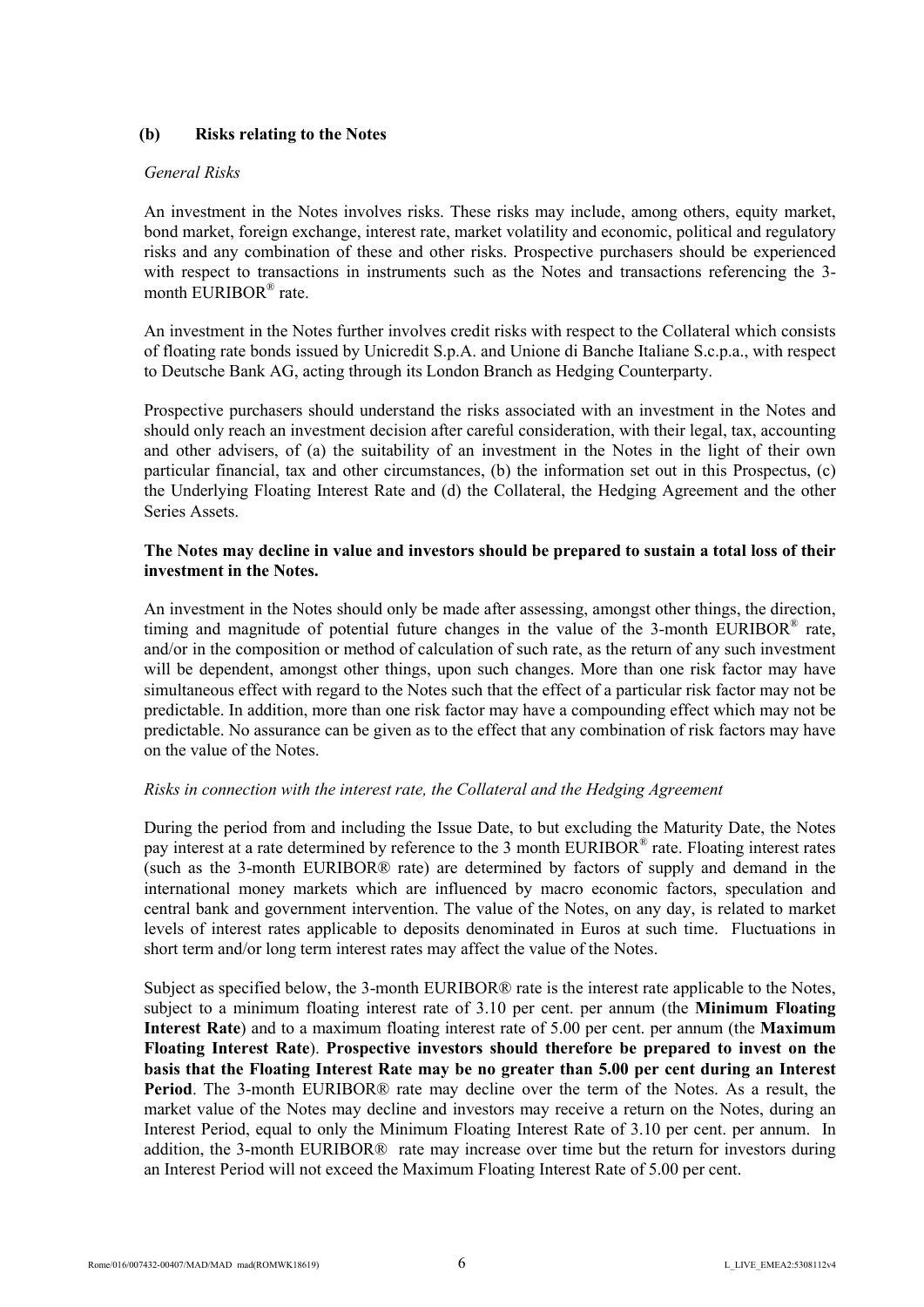Investors should also note that repayment of their investment in the Notes is contingent upon the performance of the Collateral and the Hedging Agreement. **In the event that there is a default by any issuer of any of the Collateral or the Hedging Counterparty under the Hedging Agreement, or any of the Collateral is otherwise redeemed or liquidated prior to its scheduled maturity or the Hedging Agreement is otherwise terminated, investors in the Notes may receive less than their initial investment in the Notes and may receive nothing.**

#### *Subordination; Limited Recourse*

Investors in the Notes are subordinated in their claims to the rights of certain other parties (being the Trustee, any receivers, and the Hedging Counterparty) and all rights of recourse of Noteholders are limited to the assets of the Series Assets.

# **1.2 Summary of the Principal Terms of the Offer**

| Issuer:                                      | Palladium Securities 1 S.A. acting in respect of Compartment 62-<br>2011-04.                                                                                                                                                                                                                                                                                                                                                                                                                                                                                                                                                                                                                                                                                                                                         |
|----------------------------------------------|----------------------------------------------------------------------------------------------------------------------------------------------------------------------------------------------------------------------------------------------------------------------------------------------------------------------------------------------------------------------------------------------------------------------------------------------------------------------------------------------------------------------------------------------------------------------------------------------------------------------------------------------------------------------------------------------------------------------------------------------------------------------------------------------------------------------|
|                                              | Palladium Securities 1 S.A. (the Company) is a regulated<br>securitisation company (société de titrisation agréée) incorporated<br>under the laws of the Grand Duchy of Luxembourg as a public limited<br>liability company (société anonyme). The Company's activities are<br>subject to the Securitisation Act 2004. The Company has received the<br>approval (agrément) from the Luxembourg financial sector and stock<br>exchange regulator, the Commission de surveillance du secteur<br>financier, as a regulated securitisation company under the<br>Securitisation Act 2004. The board of directors of the Company (the<br>Board) has created a separate compartment in respect of the Notes<br>(Compartment 62-2011-04) to which all the assets and liabilities<br>relating to the Notes will be allocated. |
| Arranger:                                    | Deutsche Bank AG, acting through its London Branch                                                                                                                                                                                                                                                                                                                                                                                                                                                                                                                                                                                                                                                                                                                                                                   |
| <b>Purchaser:</b>                            | Deutsche Bank AG, acting through its London Branch                                                                                                                                                                                                                                                                                                                                                                                                                                                                                                                                                                                                                                                                                                                                                                   |
| Distributors:                                | Deutsche Bank S.p.A. and Finanza & Futuro Banca S.p.A.                                                                                                                                                                                                                                                                                                                                                                                                                                                                                                                                                                                                                                                                                                                                                               |
| <b>Trustee:</b>                              | Deutsche Trustee Company Limited                                                                                                                                                                                                                                                                                                                                                                                                                                                                                                                                                                                                                                                                                                                                                                                     |
|                                              | The Trustee will hold on trust for itself and on behalf of the<br>Noteholders, the Principal Agent, the Paying Agents, the Custodian,<br>the Servicer, the Calculation Agent, the Selling Agent, the Purchaser<br>and the Hedging Counterparty (all aforementioned parties together<br>with the Trustee, the Series Parties) the security granted by the Issuer<br>pursuant to the Series Instrument.                                                                                                                                                                                                                                                                                                                                                                                                                |
| <b>Form of Notes:</b>                        | <b>Bearer Notes</b>                                                                                                                                                                                                                                                                                                                                                                                                                                                                                                                                                                                                                                                                                                                                                                                                  |
| <b>Aggregate Nominal Amount</b><br>of Notes: | Up to EUR 200,000,000, subject to reduction following the Issue Date<br>pursuant to Condition 5.2. The Aggregate Nominal Amount of Notes<br>as of the Issue Date will be specified in the Series Instrument.                                                                                                                                                                                                                                                                                                                                                                                                                                                                                                                                                                                                         |
| <b>Denomination:</b>                         | <b>EUR 1,000</b>                                                                                                                                                                                                                                                                                                                                                                                                                                                                                                                                                                                                                                                                                                                                                                                                     |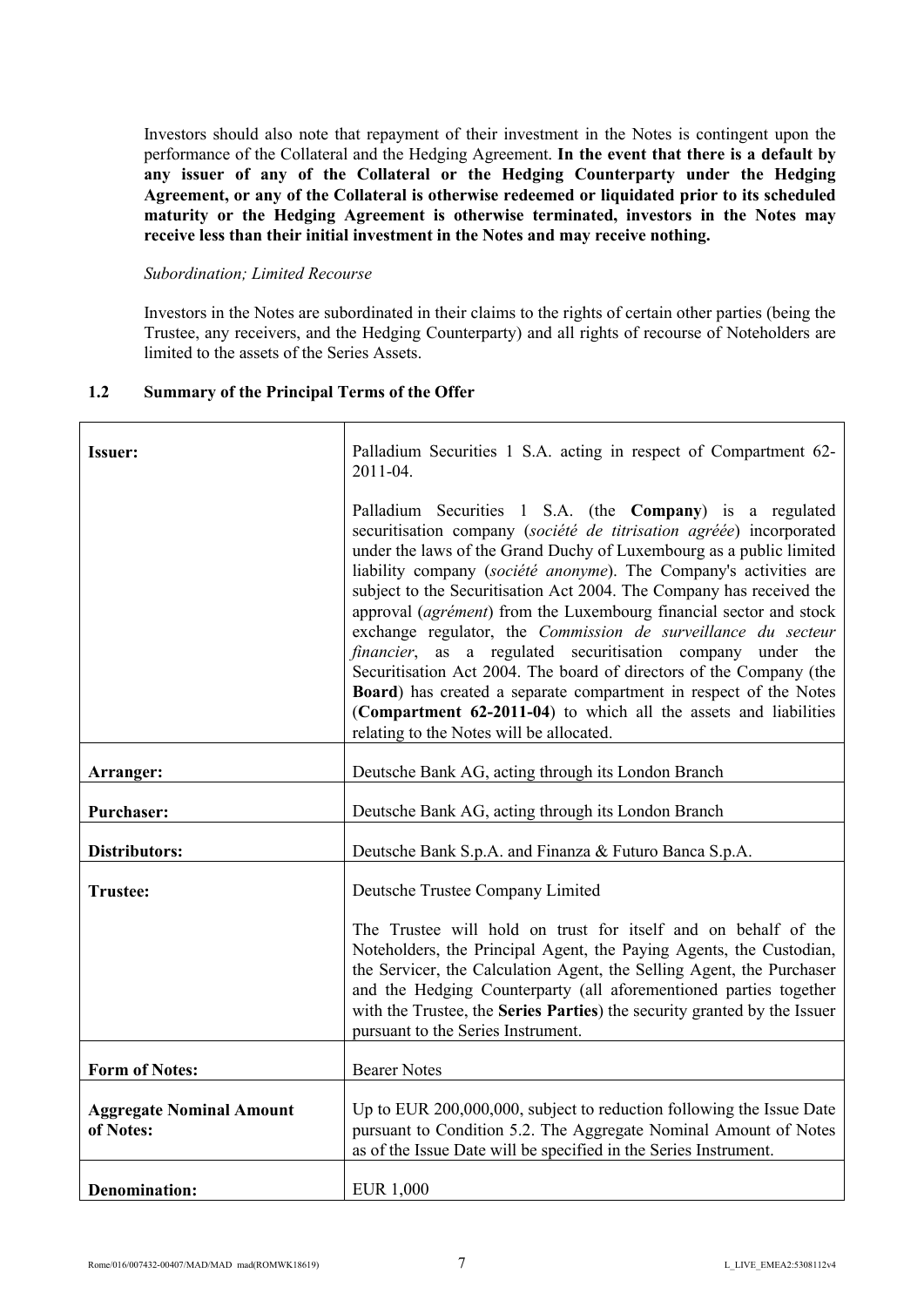| <b>Issue Price:</b>   | 100 per cent. of the Nominal Amount                                                                                                                                                                                                                                                                                                                                                                                                                                                                                                                                                                                                                                                                                                                             |
|-----------------------|-----------------------------------------------------------------------------------------------------------------------------------------------------------------------------------------------------------------------------------------------------------------------------------------------------------------------------------------------------------------------------------------------------------------------------------------------------------------------------------------------------------------------------------------------------------------------------------------------------------------------------------------------------------------------------------------------------------------------------------------------------------------|
| <b>Commission:</b>    | Up to 4.50 per cent. of the Nominal Amount payable by the Purchaser<br>to the Distributors.                                                                                                                                                                                                                                                                                                                                                                                                                                                                                                                                                                                                                                                                     |
| <b>Series Assets:</b> | $(i)$ (a) the EUR 150,000,000 Floating Rate Notes due September 2017<br>(ISIN: XS0626669781) issued by Unicredit S.p.a. (the Unicredit<br><b>Bonds</b> ) and (b) the EUR 50,000,000 Floating Rate Notes due<br>September 2017 (ISIN: XS0626653355) issued by Unione di Banche<br>Italiane S.c.p.a. (the UBI Bonds) in an aggregate principal amount<br>equal to the Aggregate Nominal Amount of Notes as of the Issue Date<br>(the Unicredit Bonds and the UBI Bonds together, the Collateral),<br>where Unicredit S.p.a. and Unione di Banche Italiane S.c.p.a. is each a<br>Collateral Issuer and, together, the Collateral Issuers;                                                                                                                          |
|                       | (ii) the Issuer's rights under the interest rate swap with Deutsche Bank<br>AG, acting through its London Branch as counterparty (the Hedging<br><b>Counterparty</b> ), pursuant to which: (i) on the Issue Date, the Issuer<br>will pay the proceeds of the issuance of the Notes to the Hedging<br>Counterparty in exchange for delivery of the Collateral; and (ii) the<br>Issuer is obliged to pay to the Hedging Counterparty the interest<br>payments and principal payments it is scheduled to receive under the<br>Collateral and the Hedging Counterparty is obliged to pay to the<br>Issuer interest and principal amounts equal to the aggregate interest<br>and principal amounts payable by the Issuer under the Notes (the<br>Hedging Agreement); |
|                       | (iii) all rights of the Issuer under the Agency Agreement and the<br>Purchase Agreement.                                                                                                                                                                                                                                                                                                                                                                                                                                                                                                                                                                                                                                                                        |
|                       | Payments received under the Series Assets will be paid to the account<br>of the Issuer with the Custodian and will be used to pay amounts in<br>respect of the Hedging Agreement and to pay Interest Amounts and<br>Redemption Amounts payable in respect of the Notes.                                                                                                                                                                                                                                                                                                                                                                                                                                                                                         |
| Security:             | The Notes are secured under the Series Instrument by the following<br>security created over the Series Assets in favour of the Trustee on<br>behalf of the Series Parties:                                                                                                                                                                                                                                                                                                                                                                                                                                                                                                                                                                                      |
|                       | (a) (i) a first fixed charge and/or assignment by way of first fixed<br>charge of the Collateral and all of the Issuer's rights in respect of and<br>sums derived from the Collateral (including, without limitation, any<br>proceeds of the sale thereof) and (ii) an assignment by way of first<br>fixed charge in favour of the Trustee of all of the Issuer's rights in<br>respect of the Collateral against the Custodian;                                                                                                                                                                                                                                                                                                                                 |
|                       | (b) an assignment by way of first fixed charge of all of the Issuer's<br>rights, title and interest under the Hedging Agreement and any sums<br>of money received or receivable by the Issuer thereunder;                                                                                                                                                                                                                                                                                                                                                                                                                                                                                                                                                       |
|                       | (c) a first fixed charge over (i) the Issuer's right to all sums held by the<br>Principal Agent and/or any Paying Agent and/or the Custodian to<br>meet payments due in respect of the Notes or under the Series<br>Instrument and (ii) any sums of money received or receivable by the                                                                                                                                                                                                                                                                                                                                                                                                                                                                         |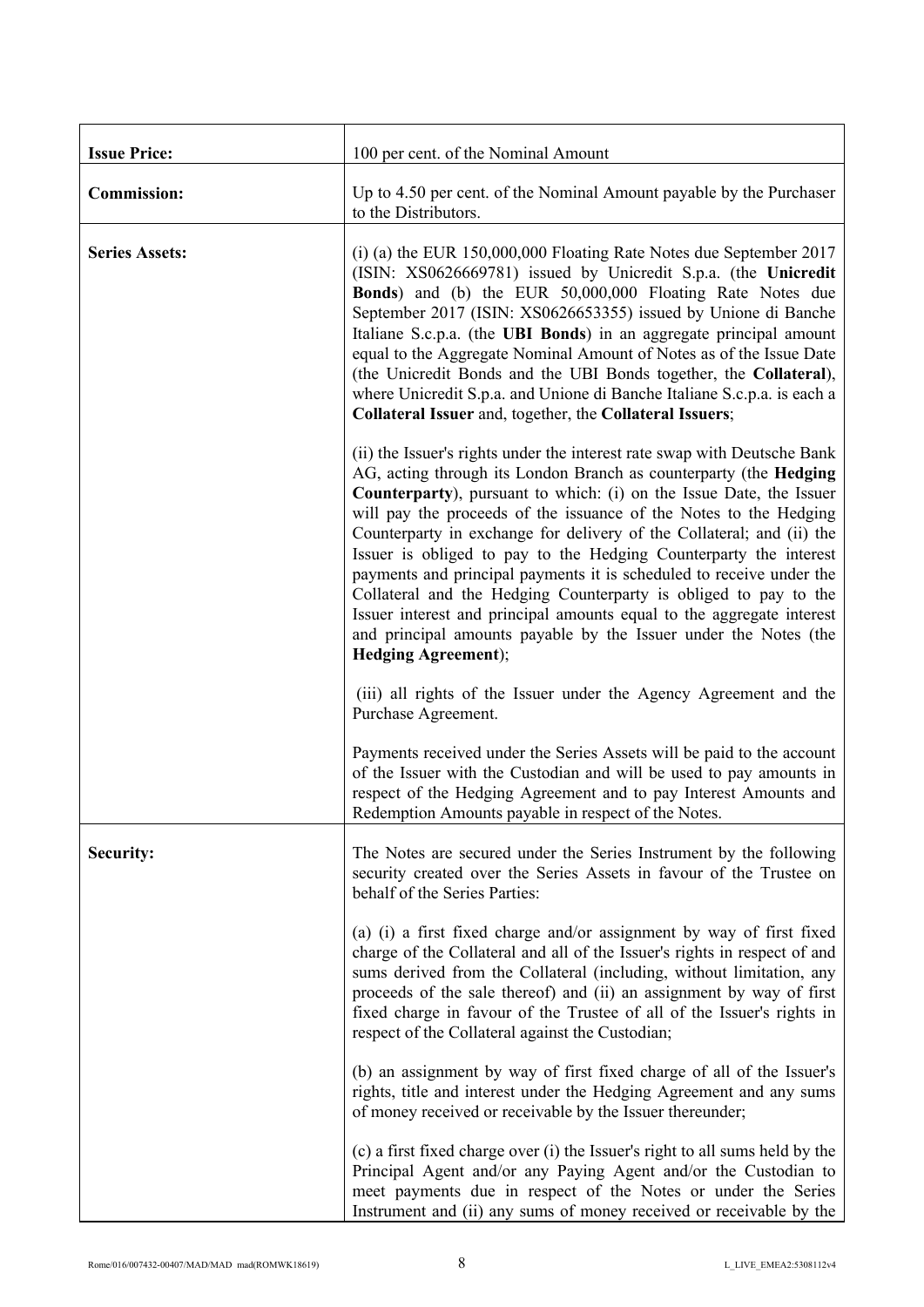|                      | Issuer under the Hedging Agreement;                                                                                                                                                                                                                                                                                                                                                                                                                                                                                                                                                                                                                                                                                                                                                                                                                                                                                      |
|----------------------|--------------------------------------------------------------------------------------------------------------------------------------------------------------------------------------------------------------------------------------------------------------------------------------------------------------------------------------------------------------------------------------------------------------------------------------------------------------------------------------------------------------------------------------------------------------------------------------------------------------------------------------------------------------------------------------------------------------------------------------------------------------------------------------------------------------------------------------------------------------------------------------------------------------------------|
|                      | (d) an assignment by way of first fixed charge of all of the Issuer's<br>rights, title and interest under the Agency Agreement and the Purchase<br>Agreement and all sums derived therefrom in respect of the Notes.                                                                                                                                                                                                                                                                                                                                                                                                                                                                                                                                                                                                                                                                                                     |
| Compartment:         | A separate compartment (referred to as "Compartment 62-2011-04")<br>has been created by the Board in respect of the Notes. Compartment<br>62-2011-04 is a separate part of the Company's assets and liabilities.<br>The Series Assets are exclusively available to satisfy the rights of the<br>holders of the Notes and the rights of the creditors whose claims have<br>arisen at the occasion of the creation, the operation or the liquidation<br>of Compartment 62-2011-04, as contemplated by the articles of<br>association of the Company (the Articles).                                                                                                                                                                                                                                                                                                                                                        |
| <b>Public Offer:</b> | The Notes may be offered to the public in the Republic of Italy by<br>Deutsche Bank S.p.A. of Piazza del Calendario 3, 20126, Milan, Italy<br>and Finanza & Futuro Banca S.p.A. of Piazza del Calendario 1,<br>20126, Milan, Italy (each a Distributor and together with any other<br>entities appointed as a distributor in respect of the Notes, the<br>Distributors) during the period from 17 June 2011 to 9 September<br>2011 during the hours in which banks are generally open for business<br>in the Republic of Italy (the <b>Offer Period</b> ).                                                                                                                                                                                                                                                                                                                                                               |
|                      | The offer of the Notes is conditional on their issue. The Issuer<br>reserves the right for any reason to close the Offer Period early.<br>Notice of early closure will be made to investors by means of a notice<br>published on the website of the Luxembourg Stock Exchange<br>(www.bourse.lu), on the website www.it.investmentprodukte.db.com<br>and in accordance with the relevant Distributor's usual procedures.<br>The Issuer reserves the right to withdraw the offer and/or cancel the<br>issuance of the Notes for any reason at any time on or prior to the<br>Issue Date. Notice of such withdrawal or cancellation of the issuance<br>of the Notes will be made to investors by means of a notice published<br>on the website of the Luxembourg Stock Exchange (www.bourse.lu),<br>on the website www.it.investmentprodukte.db.com and in accordance<br>with the relevant Distributor's usual procedures. |
|                      | The Issuer reserves also the right to appoint other distributors during<br>the Offer Period, which will be communicated to investors by means<br>of a notice published on the website of the Luxembourg Stock<br>( <u>www.bourne.lu</u> )<br>website<br>Exchange<br>and<br>the<br>on<br>www.it.investmentprodukte.db.com.                                                                                                                                                                                                                                                                                                                                                                                                                                                                                                                                                                                                |
|                      | Amendments to the offer during the Offer Period will be notified to<br>investors by means of a notice published on the website of the<br>Luxembourg Stock Exchange (www.bourse.lu), on the website<br>www.it.investmentprodukte.db.com and in accordance with the<br>relevant Distributor's usual procedures.                                                                                                                                                                                                                                                                                                                                                                                                                                                                                                                                                                                                            |
|                      | The Notes will be offered at the Issue Price (100 per cent. of the<br>Aggregate Nominal Amount), of which up to 4.50 per cent. is<br>represented by a commission payable to the Distributors.                                                                                                                                                                                                                                                                                                                                                                                                                                                                                                                                                                                                                                                                                                                            |
|                      | The minimum allocation per investor will be equal to EUR 1,000 in                                                                                                                                                                                                                                                                                                                                                                                                                                                                                                                                                                                                                                                                                                                                                                                                                                                        |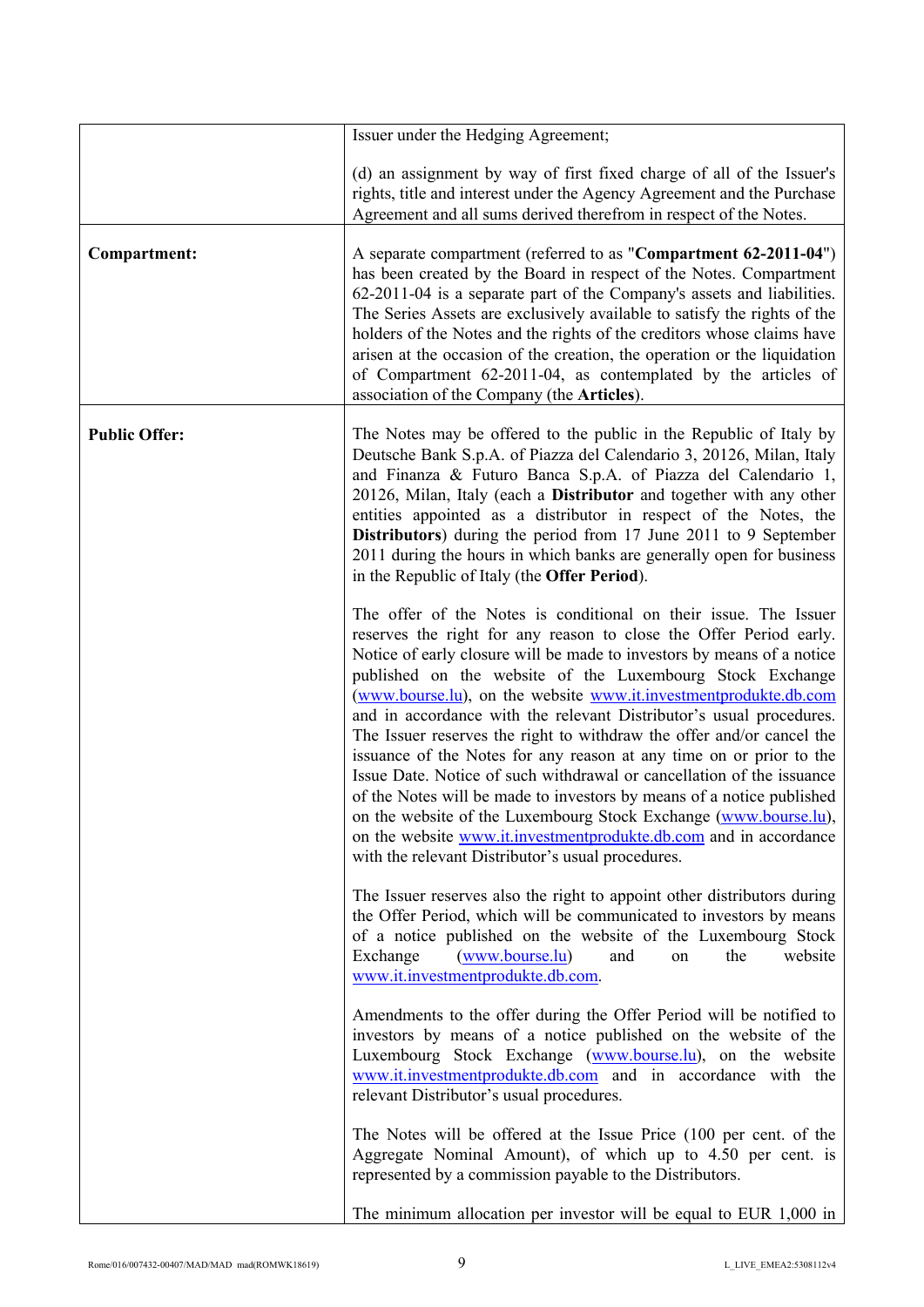|                                | principal amount of the Notes.                                                                                                                                                                                                                                                                                                                                                                                                                                                                                                               |
|--------------------------------|----------------------------------------------------------------------------------------------------------------------------------------------------------------------------------------------------------------------------------------------------------------------------------------------------------------------------------------------------------------------------------------------------------------------------------------------------------------------------------------------------------------------------------------------|
|                                | There are no pre-identified allotment criteria. All of the Notes<br>requested through the Distributors during the Offer Period will be<br>assigned up to the maximum amount of the offer. Each investor will<br>be notified by the relevant Distributor of its allocation of Notes after<br>the end of the Offer Period and before the Issue Date.                                                                                                                                                                                           |
|                                | The Issuer will in its sole discretion determine the final amount of the<br>Notes to be issued (which will be dependent on the outcome of the<br>offer), up to a limit of EUR 200,000,000. The precise Aggregate<br>Nominal Amount of Notes to be issued will be published on the<br>website of the Luxembourg Stock Exchange (www.bourse.lu) and on<br>the website www.it.investmentprodukte.db.com on or around the Issue<br>Date. Notice of the precise Aggregate Nominal Amount of Notes to be<br>issued will also be given to the CSSF. |
|                                | For provisions and restrictions relating to offers of Notes to the public<br>in the European Economic Area, see "Subscription and Sale-Public<br>Offer".                                                                                                                                                                                                                                                                                                                                                                                     |
| <b>Issue Date:</b>             | 13 September 2011                                                                                                                                                                                                                                                                                                                                                                                                                                                                                                                            |
| <b>Maturity Date:</b>          | 1 September 2017, provided that if such date is not a Business Day,<br>the Maturity Date shall be the first following day that is a Business<br>Day.                                                                                                                                                                                                                                                                                                                                                                                         |
| <b>Redemption Amount:</b>      | 100 per cent. of the Nominal Amount per Note.                                                                                                                                                                                                                                                                                                                                                                                                                                                                                                |
| <b>Interest/Payment Basis:</b> | The Notes bear interest at (i) the 3-month EURIBOR® rate as at the<br>relevant Floating Interest Determination Date (the Underlying<br>Floating Interest Rate), subject to a maximum floating interest rate<br>of 5.00 per cent (the Maximum Floating Interest Rate) and a<br>minimum floating interest rate of 3.10 per cent. (the Minimum<br><b>Floating Interest Rate</b> ) (the Floating Interest Rate).                                                                                                                                 |
|                                | The level of the 3-month EURIBOR® rate will be determined by the<br>Calculation Agent at the beginning of each interest period on the<br>relevant Floating Interest Determination Date by reference to the<br>Reuters screen page EURIBOR01, subject to certain fallback<br>provisions.                                                                                                                                                                                                                                                      |
| <b>Interest Amount:</b>        | In respect of each Interest Period, the interest amount payable in euro<br>per Note will be calculated by the Calculation Agent on the basis of<br>the following formula:                                                                                                                                                                                                                                                                                                                                                                    |
|                                | Interest amount in euro = Nominal Amount per Note in euro $*$<br>Floating Interest Rate * Day Count Fraction                                                                                                                                                                                                                                                                                                                                                                                                                                 |
|                                | The Agency Agreement provides that once the Interest Amount is<br>calculated, the Calculation Agent will cause such amount to be<br>notified to inter alios, the Issuer, the Trustee, the Principal Agent,<br>each Paying Agent, the Noteholders and the Arranger. The Interest<br>Amount will be notified to Noteholders in accordance with Condition<br>15.                                                                                                                                                                                |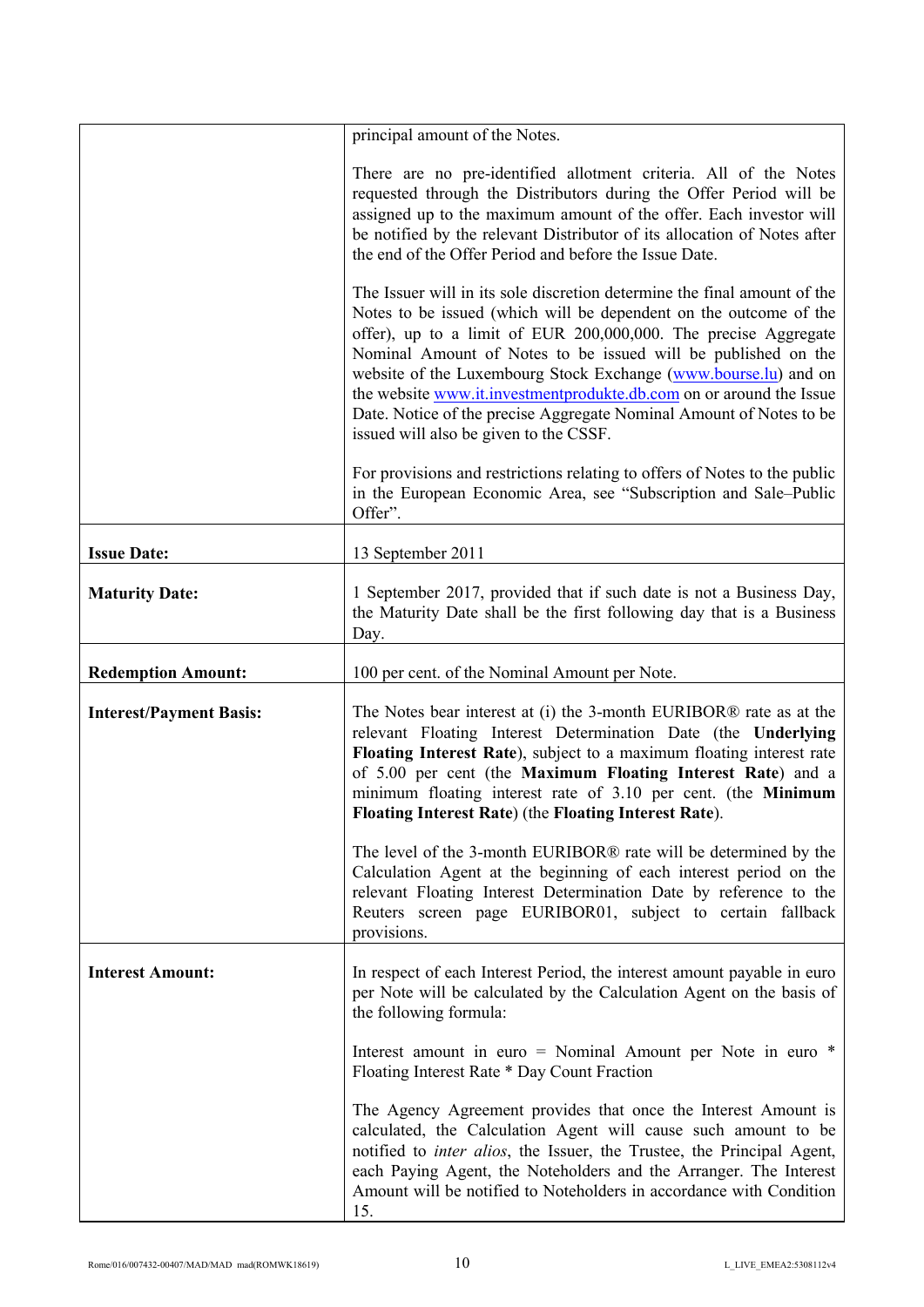| <b>Interest Period:</b>                             | The period from (and including) the Issue Date to (but excluding) the<br>first Interest Accrual Date, and each time period from (and including)<br>an Interest Accrual Date until (but excluding) the next following<br>Interest Accrual Date until the final Interest Accrual Date.                                                                                                                                                                                                                                                                                                                                                                                                                                                                                                                                               |
|-----------------------------------------------------|------------------------------------------------------------------------------------------------------------------------------------------------------------------------------------------------------------------------------------------------------------------------------------------------------------------------------------------------------------------------------------------------------------------------------------------------------------------------------------------------------------------------------------------------------------------------------------------------------------------------------------------------------------------------------------------------------------------------------------------------------------------------------------------------------------------------------------|
| <b>Interest Accrual Date</b>                        | 13 March, 13 June, 13 September and 13 December in each year<br>commencing on and including 13 December 2011 to and including 13<br>June 2017 and the Maturity Date. If any Interest Accrual Date would<br>otherwise fall on a day which is not a Business Day, it shall be<br>postponed to the first following day that is a Business Day.                                                                                                                                                                                                                                                                                                                                                                                                                                                                                        |
| <b>Floating Interest Determination</b><br>Date:     | In relation to an Interest Period during the Floating Rate Period, the<br>day falling two TARGET2 Settlement Days prior to the first day of<br>such Interest Period.                                                                                                                                                                                                                                                                                                                                                                                                                                                                                                                                                                                                                                                               |
| <b>Interest Payment Dates:</b>                      | Each Interest Accrual Date.                                                                                                                                                                                                                                                                                                                                                                                                                                                                                                                                                                                                                                                                                                                                                                                                        |
| <b>Day Count Fraction:</b>                          | The number of days in the relevant Interest Period divided by 360 (the<br>number of days to be calculated on the basis of a year of 360 days<br>with 12 months each comprising 30 days unless $(A)$ the last day of the<br>Interest Period is the 31st day of a month, in which case the month<br>that includes that last day shall not be considered to be shortened to a<br>month comprising 30 days or (B) the last day of the Interest Period is<br>the last day of the month of February, in which case the month of<br>February shall not be considered to be lengthened to a month<br>comprising 30 days).                                                                                                                                                                                                                  |
|                                                     |                                                                                                                                                                                                                                                                                                                                                                                                                                                                                                                                                                                                                                                                                                                                                                                                                                    |
| <b>Series:</b>                                      | The Notes form the single tranche of the series of notes issued by the<br>Issuer under this Prospectus (the Series of Notes).                                                                                                                                                                                                                                                                                                                                                                                                                                                                                                                                                                                                                                                                                                      |
| <b>Mandatory Early Redemption:</b>                  | The Notes will be subject to mandatory early redemption upon the<br>occurrence of certain events (each, an Early Redemption Event) set<br>out in the Conditions. Following the occurrence of any such event the<br>Notes shall be redeemed and the Issuer shall pay the early termination<br>amount (the Early Termination Amount) in respect of each Note.<br>Such events include: (i) any of the Collateral becomes repayable or<br>becomes capable of being declared due and repayable prior to its<br>stated date of maturity for whatever reason, (ii) there is a payment<br>default in respect of any of the Collateral, (iii) any withholding or<br>similar tax is imposed on amounts payable under all or any part of the<br>Collateral or (iv) the Hedging Agreement is terminated in full prior to<br>the Maturity Date. |
|                                                     | The Early Termination Amount payable per Note will be equal to a<br>pro rata share of the proceeds from the realisation of the Series Assets<br>after deduction of all prior ranking amounts (see "Application of<br>Proceeds of Series Assets" below). Such amount may be lower than<br>the Nominal Amount of the Notes and may be zero.                                                                                                                                                                                                                                                                                                                                                                                                                                                                                          |
| <b>Application of Proceeds of Series</b><br>Assets: | The Trustee will apply all moneys received by it in connection with<br>the realisation or enforcement of the Series Assets in accordance with<br>the following order of priority:                                                                                                                                                                                                                                                                                                                                                                                                                                                                                                                                                                                                                                                  |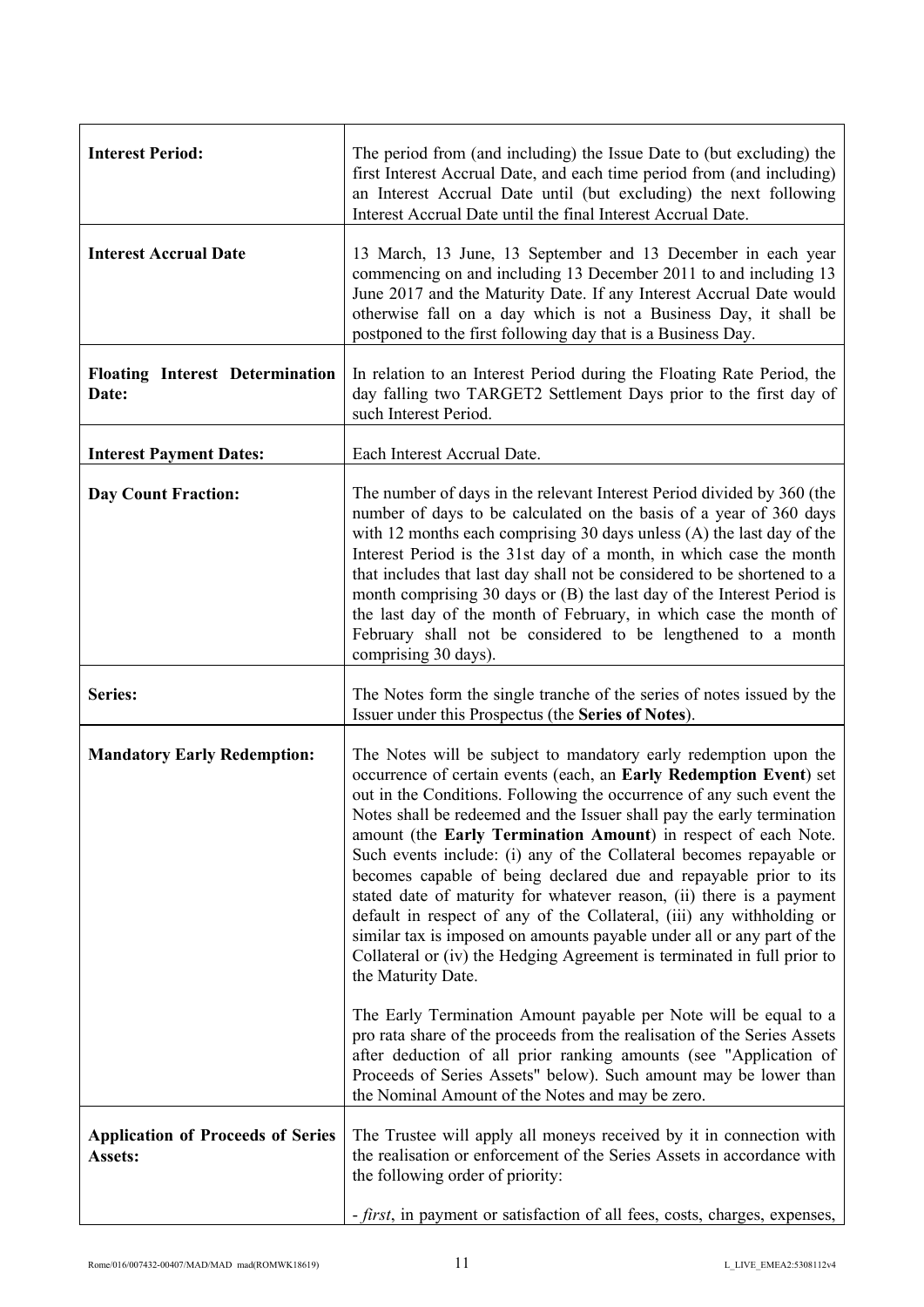|                                      | liabilities and other amounts incurred by or payable to the Trustee or<br>any receiver under or pursuant to the Series Instrument (which shall<br>include any taxes required to be paid, the costs of realising any<br>security and the Trustee's remuneration);                                                                                                                                                                                                                                                                                                                                                                                                                                                                                                                                                                                                                                                                                                                                                                                                                                               |
|--------------------------------------|----------------------------------------------------------------------------------------------------------------------------------------------------------------------------------------------------------------------------------------------------------------------------------------------------------------------------------------------------------------------------------------------------------------------------------------------------------------------------------------------------------------------------------------------------------------------------------------------------------------------------------------------------------------------------------------------------------------------------------------------------------------------------------------------------------------------------------------------------------------------------------------------------------------------------------------------------------------------------------------------------------------------------------------------------------------------------------------------------------------|
|                                      | - secondly, pro rata in payment of any amounts owing to:                                                                                                                                                                                                                                                                                                                                                                                                                                                                                                                                                                                                                                                                                                                                                                                                                                                                                                                                                                                                                                                       |
|                                      | (i) the Hedging Counterparty under the Hedging Agreement (which<br>shall include any amounts owing to the Custodian for reimbursement<br>in respect of payments made to the Hedging Counterparty relating to<br>sums receivable on or in respect of the Collateral) and all legal and<br>other ancillary costs (including all costs (if any) in relation to the<br>realisation of the Collateral) incurred by the Hedging Counterparty as<br>a result of an Early Redemption Event); and                                                                                                                                                                                                                                                                                                                                                                                                                                                                                                                                                                                                                       |
|                                      | (ii) the Principal Agent for reimbursement in respect of any payment<br>made to holders of the Notes or to a Clearing Agent on behalf of such<br>holders;                                                                                                                                                                                                                                                                                                                                                                                                                                                                                                                                                                                                                                                                                                                                                                                                                                                                                                                                                      |
|                                      | - <i>thirdly</i> , pro rata in payment of any amounts owing to the holders of<br>the Notes; and                                                                                                                                                                                                                                                                                                                                                                                                                                                                                                                                                                                                                                                                                                                                                                                                                                                                                                                                                                                                                |
|                                      | <i>fourthly</i> , in payment of the balance (if any) to the Issuer.                                                                                                                                                                                                                                                                                                                                                                                                                                                                                                                                                                                                                                                                                                                                                                                                                                                                                                                                                                                                                                            |
| Status:                              | The Notes will be limited recourse obligations of the Issuer, ranking<br>pari passu without any preference among themselves. The Notes will<br>also be secured in the manner described in Condition 6.3 (Security).<br>Claims against the Issuer by Noteholders and each Series Party will be<br>limited to the Series Assets applicable to the Series of Notes. If the net<br>proceeds of the realisation of the Series Assets in respect of the Notes<br>are not sufficient to make all payments due in respect of the Notes and<br>due to each Series Party in relation to the Notes, no other assets of the<br>Issuer will be available to meet such shortfall and the claims of the<br>Noteholders or other Series Parties in respect of any such shortfall<br>shall be extinguished and no party will be able to petition for the<br>winding-up of the Issuer as a consequence of any such shortfall.<br>Claims of the Noteholders in respect of the Series of Notes and each<br>Series Party for such Series shall rank in accordance with Condition<br>6.5 (Application of Proceeds of Series Assets). |
| <b>Negative Pledge/Restrictions:</b> | There is no negative pledge. However, so long as any of the Notes<br>remain outstanding, the Issuer will not, among other things, without<br>the prior written consent of the Trustee incur any indebtedness for<br>moneys borrowed or raised other than in respect of Permitted<br>Investments or Permitted Indebtedness (each as defined in Condition<br>8.1.1), engage in any activity other than certain activities related to the<br>Notes or any Permitted Investment or Permitted Indebtedness, as<br>described in Condition 8 (Restrictions), have any employees,<br>purchase, own or otherwise acquire any real property (other than by<br>entering into a lease in respect of office premises, on a strictly limited<br>recourse basis), consolidate or merge with any other person.                                                                                                                                                                                                                                                                                                                 |
| <b>Cross Default:</b>                | None                                                                                                                                                                                                                                                                                                                                                                                                                                                                                                                                                                                                                                                                                                                                                                                                                                                                                                                                                                                                                                                                                                           |
| <b>Withholding Tax:</b>              | All payments by the Issuer in respect of the Notes shall be made                                                                                                                                                                                                                                                                                                                                                                                                                                                                                                                                                                                                                                                                                                                                                                                                                                                                                                                                                                                                                                               |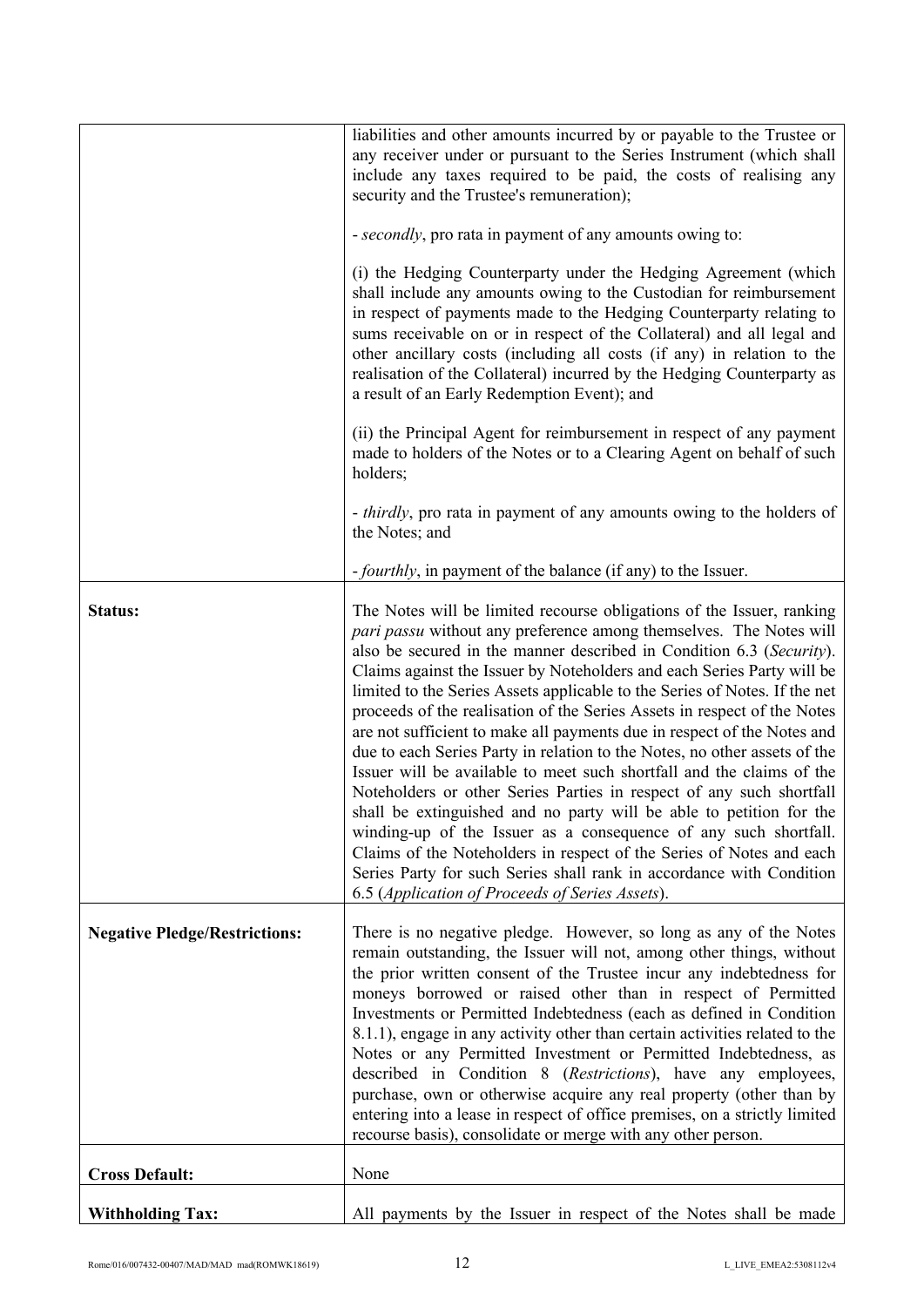|                                                | subject to any tax, duty, withholding or deduction for, or on account<br>of, any applicable taxation (see Condition 4.7 ( <i>Taxation</i> )).                                                                                                                                                                                                                                                                                                                                                                                                                                                                                                               |
|------------------------------------------------|-------------------------------------------------------------------------------------------------------------------------------------------------------------------------------------------------------------------------------------------------------------------------------------------------------------------------------------------------------------------------------------------------------------------------------------------------------------------------------------------------------------------------------------------------------------------------------------------------------------------------------------------------------------|
| <b>Fungible Issues:</b>                        | The Issuer may from time to time issue further Notes on the same<br>terms as the Notes issued hereunder and on terms that such further<br>Notes shall be consolidated and form a single series with the Notes<br>issued hereunder; provided that the Issuer shall provide additional<br>assets to form part of the Series Assets and as security for such further<br>Notes and existing Notes in accordance with Condition 14 (Further<br><i>Issues</i> ).                                                                                                                                                                                                  |
| <b>Rating:</b>                                 | The Notes are expected to be rated on or about the Issue Date by<br>Standard & Poor's a McGraw Hill Company (S&P). S&P is<br>established in the European Union and is registered under Regulation<br>(EC) No. 1060/2009 of the European Parliament and of the Council of<br>16 September 2009 on credit rating agencies. The rating of the Notes<br>on or about the Issue Date will be published on the website of the<br>Luxembourg Stock Exchange (www.bourse.lu) and on the website<br>www.it.investmentprodukte.db.com on or about the Issue Date. No<br>assurance is given that the Notes will have a particular rating on or<br>about the Issue Date. |
| <b>Governing Law:</b>                          | The Notes and any non-contractual obligations arising out of or in<br>connection with the Notes will be governed by, and construed in<br>accordance with, English law. For the avoidance of doubt, articles 86<br>to 94-8 of the Luxembourg law dated 10 August 1915 on commercial<br>companies, as amended are excluded.                                                                                                                                                                                                                                                                                                                                   |
| Approval, listing and admission<br>to trading: | Application has been made to the CSSF to approve this document as a<br>prospectus and to the Luxembourg Stock Exchange for the listing of<br>the Notes on the Official List of the Luxembourg Stock Exchange and<br>admission to trading on the Luxembourg Stock Exchange's regulated<br>market on or about the Issue Date.                                                                                                                                                                                                                                                                                                                                 |
|                                                | The Issuer reserves the right to apply for the Notes to be admitted to<br>trading on the multilateral trading facility EuroTLX (managed by<br>EuroTLX SIM S.p.A.).                                                                                                                                                                                                                                                                                                                                                                                                                                                                                          |
|                                                | The Issuer is not a sponsor of, nor responsible for, the admission and<br>trading of the Notes on the EuroTLX and no assurance can be given<br>that any such application will be successful.                                                                                                                                                                                                                                                                                                                                                                                                                                                                |
| <b>Selling Restrictions:</b>                   | There are selling restrictions, both general and also specifically in<br>relation to the United States, United Kingdom, the Republic of Italy<br>and the European Economic Area.                                                                                                                                                                                                                                                                                                                                                                                                                                                                            |
| <b>Listing Agent</b>                           | Deutsche Bank Luxembourg S.A.                                                                                                                                                                                                                                                                                                                                                                                                                                                                                                                                                                                                                               |
| <b>Principal Agent:</b>                        | Deutsche Bank AG, acting through its London Branch                                                                                                                                                                                                                                                                                                                                                                                                                                                                                                                                                                                                          |
| <b>Selling Agent</b>                           | Deutsche Bank AG, acting through its London Branch                                                                                                                                                                                                                                                                                                                                                                                                                                                                                                                                                                                                          |
| <b>Paying Agent(s):</b>                        | Deutsche Bank AG, acting through its London Branch and Deutsche<br>Bank Luxembourg S.A.                                                                                                                                                                                                                                                                                                                                                                                                                                                                                                                                                                     |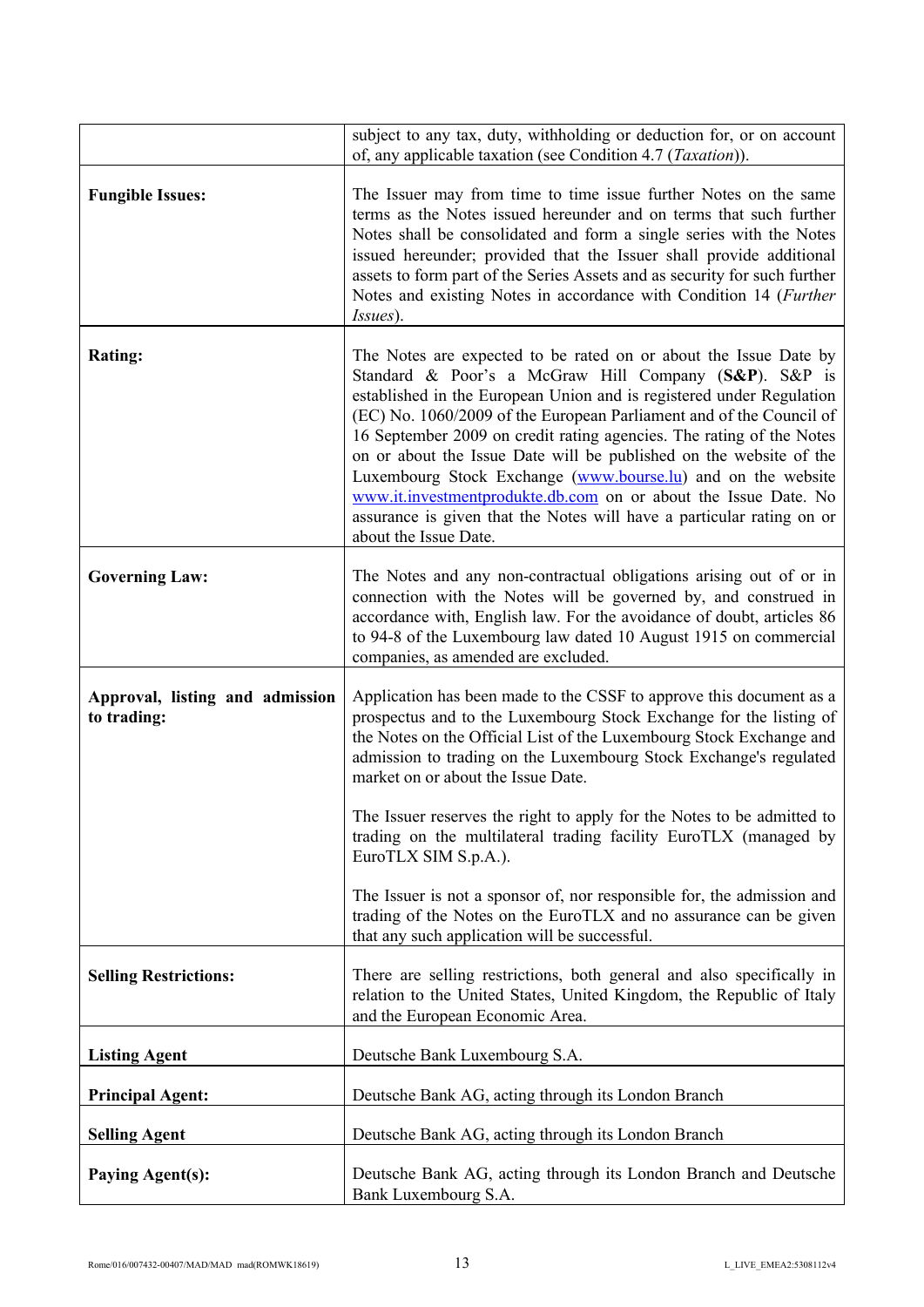| Custodian:                     | Deutsche Bank Luxembourg S.A. The Custodian may appoint sub-<br>custodians pursuant to the Agency Agreement. |
|--------------------------------|--------------------------------------------------------------------------------------------------------------|
| Servicer:                      | Deutsche Bank Luxembourg S.A.                                                                                |
| <b>Calculation Agent:</b>      | Deutsche Bank AG, acting through its London Branch                                                           |
| <b>Use of Proceeds:</b>        | The net proceeds from the issue of the Notes will be used by the<br>Issuer to acquire the Collateral.        |
| <b>Estimated Net Proceeds:</b> | 100 per cent. of the Aggregate Nominal Amount of Notes as of the<br>Issue Date.                              |
| Settlement:                    | Euroclear and Clearstream, Luxembourg.                                                                       |
| ISIN:                          | XS0631516613                                                                                                 |
| <b>Common Code:</b>            | 063151661                                                                                                    |

### **1.3 Summary of Economic Terms**

*The information contained in this section is intended to provide a general description of the economic nature of the Notes. It is qualified by the information set forth elsewhere in this Prospectus (in particular in the section "Terms and Conditions of the Notes" (the Conditions) which constitute the legally binding conditions of the Notes). Words used and not defined in this section have the meaning given to them in the Conditions. Prospective investors should read carefully and understand the Prospectus (in particular the Conditions and the section "Risk Factors" in this Prospectus) before making any decision to invest in the Notes. The Conditions specify among other things:*

- *The right of the holder of a Note to receive periodic interest payments (referred to as Interest Amounts) and how the Interest Amounts will be determined;*
- *How and when the level of the Underlying Floating Interest Rate is determined for the purposes of calculating an Interest Amount during the Floating Rate Period;*
- *The amount payable on redemption of the Notes; and*
- *How and when the Issuer may redeem the Notes early.*

### **(a) Rights under the Notes**

The Notes represent the right to receive:

- (i) interest payments (referred to as **Interest Amounts**) at the floating interest rate equal to the 3 month EURIBOR® rate (the **Underlying Floating Interest Rate**), subject to a maximum interest rate of 5.00 per cent (the **Maximum Floating Interest Rate**) and a minimum interest rate of 3.10 per cent. (the **Minimum Floating Interest Rate**) during the Floating Rate Period (the **Floating Interest Rate**); and
- (ii) a redemption amount of EUR 1,000 per Note which is equal to the Nominal Amount of each Note (the **Redemption Amount**) payable on the Maturity Date (scheduled to be 1 September 2017).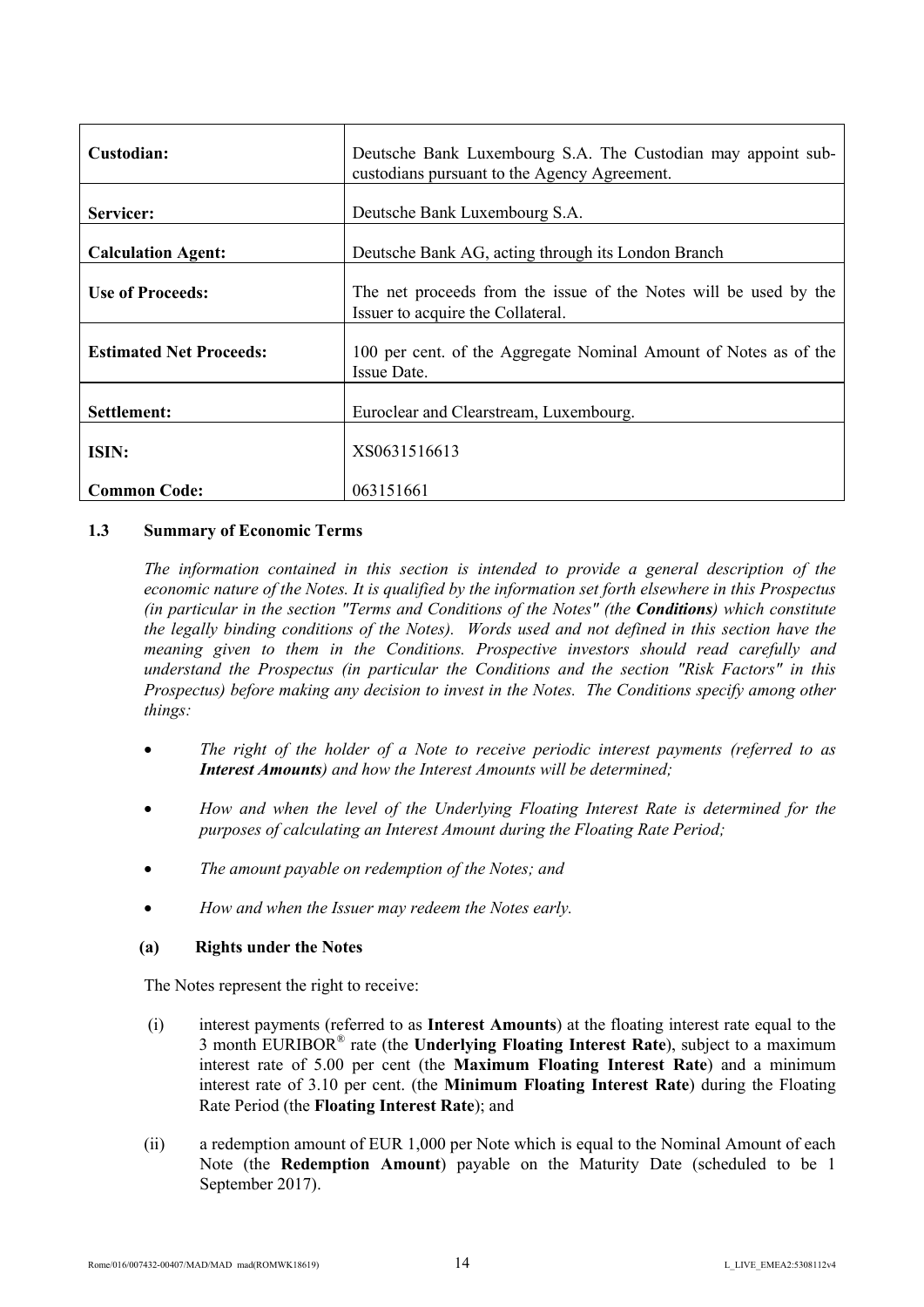### *Interest Payments*

Each Interest Amount payable will reflect the specified Nominal Amount of the Note, the Interest Rate and the day count fraction for the relevant Interest Period. An Interest Amount will be payable on each specified interest payment date (scheduled to be each Interest Accrual Date) (each such date an **Interest Payment Date**). For the purposes hereof **Interest Accrual Date** means 13 March, 13 June, 13 September and 13 December in each year commencing on and including 13 December 2011 to and including 13 June 2017 and the Maturity Date, save that where any such date does not fall on a Business Day, it shall be postponed to the next day which is a Business Day.

The Floating Interest Rate will be determined by the Calculation Agent in respect of each Interest Period by reference to Reuters screen page: EURIBOR01, subject to certain fallback provisions in the event that such rate does not appear on Reuters screen page: EURIBOR01. In the event the Calculation Agent determines that the level of the Underlying Floating Interest Rate is equal to or lower than the Minimum Floating Interest Rate, the Floating Interest Rate applicable to the relevant Interest Period will be the Minimum Floating Interest Rate. In the event the Calculation Agent determines that the level of the Underlying Floating Interest Rate is equal to or greater than the Maximum Floating Interest Rate, the Floating Interest Rate applicable to the relevant Interest Period will be the Maximum Floating Interest Rate.

*The Agency Agreement provides that once the Interest Amount is calculated, the Calculation Agent will cause such amount to be notified to, amongst others, the Issuer, the Trustee, the Principal Agent, each Paying Agent, the Noteholders and the Arranger. The Interest Amount will be notified to Noteholders in accordance with Condition 15.*

# *Repayment of Notes at Maturity; Early Redemption*

Unless previously redeemed for any of the reasons set out below, the Notes will be redeemed by the Issuer on the Maturity Date. The Issuer intends to repay the Notes from the proceeds that it has received from the redemption of the Collateral.

If (i) any of the Collateral becomes repayable or becomes capable of being declared due and repayable prior to its stated date of maturity for whatever reason, (ii) there is a payment default in respect of any of the Collateral, (iii) any withholding or similar tax is imposed on amounts payable under all or any part of the Collateral or (iv) the Hedging Agreement is terminated in full prior to the Maturity Date, the Notes shall be mandatorily redeemed and the Series Assets shall be subject to realisation by the Selling Agent. The redemption amount (referred to as the **Early Termination Amount**) payable to Noteholders in these circumstances will be their pro rata share of the proceeds of realisation of the Series Assets after deduction of prior ranking amounts such as the costs and fees of the Trustee, the legal and ancillary costs of the Issuer and the Hedging Counterparty incurred as a result of the event causing such early redemption, and any outstanding claims of the Hedging Counterparty. Furthermore, potential investors should note that the Selling Agent will be able to deduct any of its commissions and/or expenses in connection with the realisation of the Series Assets from the proceeds of realisation of the Series Assets prior to the distribution of such proceeds to the other Series Parties.

### *Deductions due to taxes, duties, expenses*

Any amounts payable in respect of the Notes are subject to the deduction of certain taxes, duties and/or expenses.

### **(b) Economic nature of the Notes**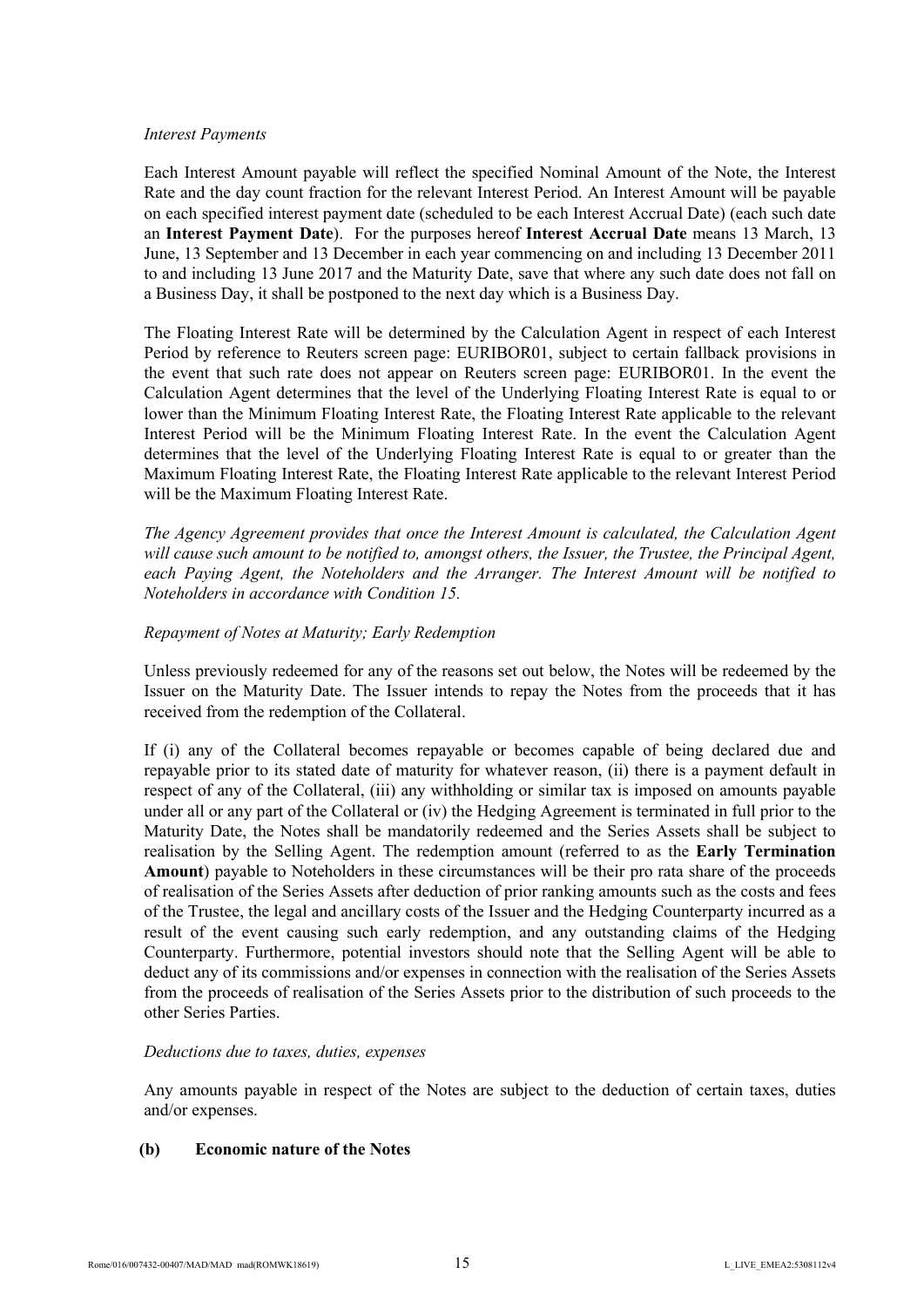### *General*

The Notes are designed to enable holders (i) to receive the Interest Amounts on each Interest Payment Date, (ii) to participate, through the Interest Amounts, in the variable level of the Underlying Floating Interest Rate, to the extent such rate is above the level of the Minimum Floating Interest Rate and does not exceed the Maximum Floating Interest Rate and (iii) to be repaid their originally invested capital of EUR 1,000 per Note at the end of the approximately 6 year investment term of the Notes.

# *Accrual of Interest*

In respect of each Interest Period, the Floating Interest Rate and consequently each Interest Amount will be determined by reference to the levels of the Underlying Floating Interest Rate, subject to the Minimum Floating Interest Rate and the Maximum Floating Interest Rate. The Floating Interest Rate applicable to the relevant Interest Period will be determined by comparing the level of the Underlying Floating Interest Rate on the relevant Floating Interest Determination Date to the Minimum Floating Interest Rate and the Maximum Floating Interest Rate. If the level of the Underlying Floating Interest Rate is higher than the Minimum Floating Interest Rate and lower than the Maximum Floating Interest Rate, interest will accrue at the interest rate represented by the Underlying Floating Interest Rate during the relevant Interest Period. If the level of the Underlying Floating Interest Rate is equal to or lower than the Minimum Floating Interest Rate, interest will accrue at the Minimum Floating Interest Rate during the relevant Interest Period. If the level of the Underlying Floating Interest Rate is equal to or higher than the Maximum Floating Interest Rate, interest will accrue at the Maximum Floating Interest Rate during the relevant Interest Period.

The level of the 3-month EURIBOR<sup>®</sup> rate applicable to an Interest Period will be influenced by a wide range of factors, including economic and political factors and market conditions. Investors should review carefully the basis upon which the Interest Amounts are calculated (see above section (a) (*Rights under the Notes*)) and be satisfied that an investment return linked in this manner to the 3 month EURIBOR<sup>®</sup> rate is suitable for them.

### *Investment Return*

Subject to no default occurring with respect to the Collateral and the Hedging Agreement not being terminated early and no other early redemption of the Notes, investors who have bought the Notes on the Issue Date and hold them until the Maturity Date will receive (over the life of the Notes) a return equal to the sum of the Interest Amounts and the repayment of the principal amount invested by them. If there is a default by the issuer of the Collateral or the Hedging Counterparty under the Hedging Agreement or the Collateral is otherwise redeemed or liquidated prior to its scheduled maturity or the Hedging Agreement is otherwise terminated, or the Notes are being redeemed early for other reasons, investors in the Notes may receive less than their initial investment in the Notes and may receive nothing.

### *Secondary Market Trades*

Where an investor sells the Notes on the secondary market during their term, the investor will achieve a positive return only where the sum of the sale proceeds and the Interest Amounts received exceeds the price originally paid for the Notes.

# **(c) Market Value of the Notes during their term**

The market value of the Notes during their term depends primarily on the level and the volatility of the 3-month EURIBOR® rate and the performance of the Collateral and the Hedging Agreement and, since Interest Amounts are payable, the level of interest rates for instruments of comparable maturities. If the performance and/or creditworthiness of the Collateral and/or the Hedging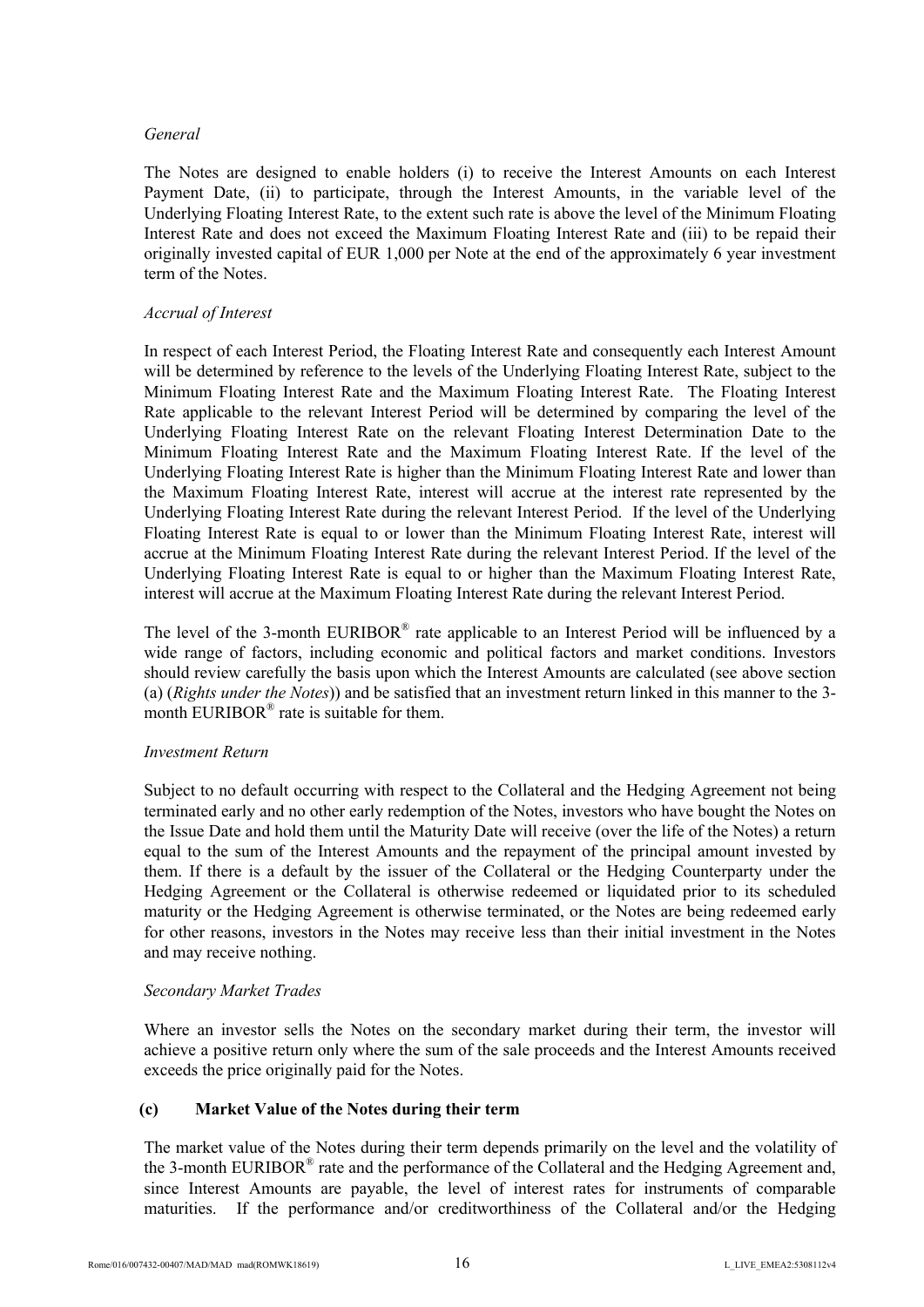Counterparty changes in such a way as would reduce the likelihood of receiving any Interest Amount or the Redemption Amount and/or there is a market perception that the performance and/or creditworthiness of the Collateral and/or the Hedging Counterparty is likely to change in this way during the remaining life of the Notes, all other factors being equal, the market value of the Notes will fall under normal conditions. The level of the 3-month EURIBOR® rate on any day will reflect a wide range of factors, including economic, political and market conditions.

Investors should note that the market value of the Notes can fall below their Nominal Amount.

Other factors which may influence the market value of the Notes include changes in market expectations regarding the future performance of the 3-month EURIBOR<sup>®</sup> rate, the performance of floating rates applicable to deposits denominated in Euros, the performance and/or creditworthiness of the Collateral and/or the Hedging Counterparty and/or the Notes. Volatility will be affected by a wide range of factors, including economic, political and market conditions. Accordingly, investors should note that they could lose part or all of their invested capital if they try to sell the Notes prior to their maturity.

If, following the purchase of the Notes, the market value of the Notes falls below the purchase price paid for the Notes, investors should not expect the market value of the Notes to increase to or above the purchase price paid by the investor during the remainder of the term of the Notes.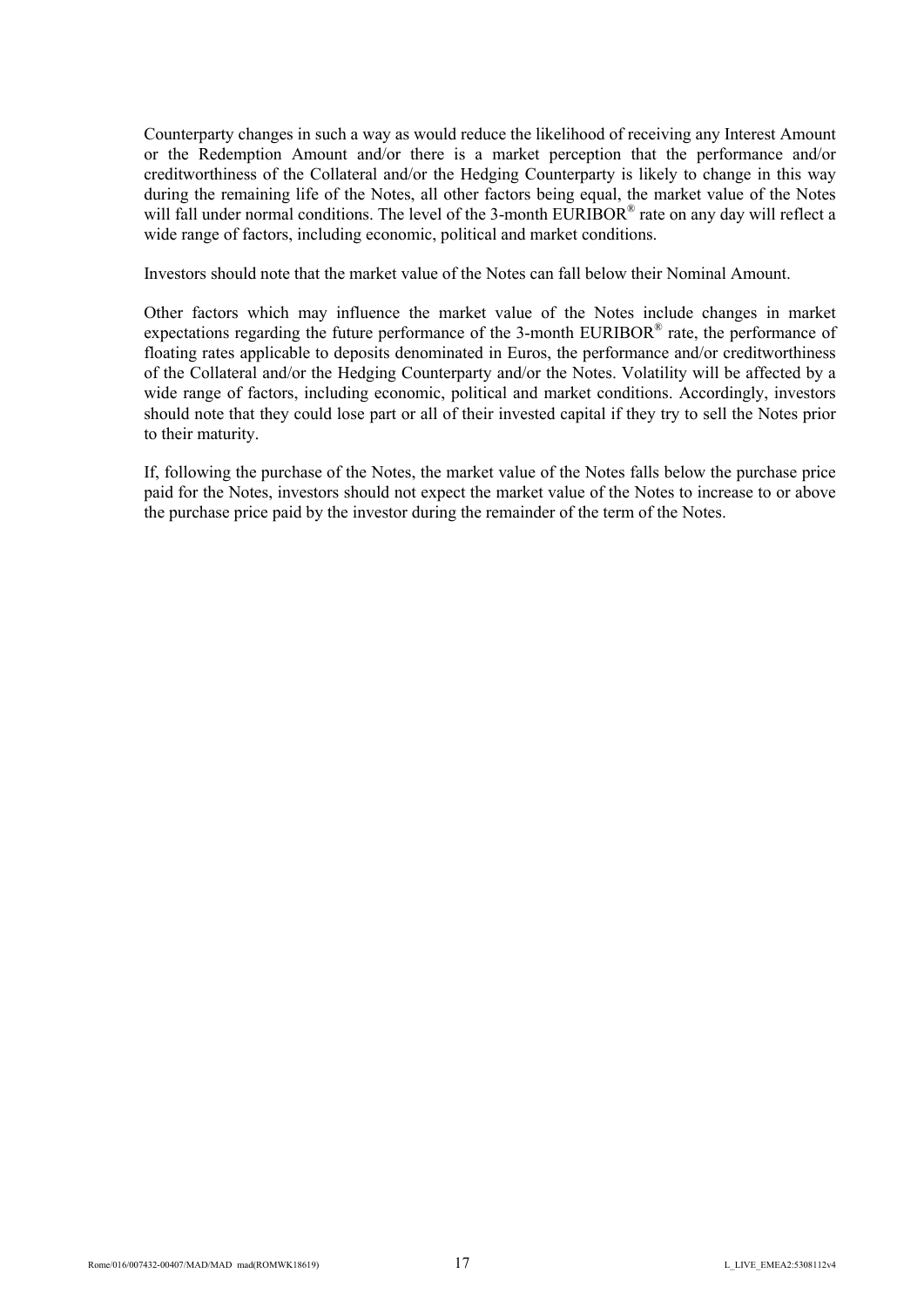# **2. RISK FACTORS**

**Prospective purchasers of the Notes should ensure that they understand fully the nature of the Notes, as well as the extent of their exposure to risks associated with an investment in the Notes and should consider the suitability of an investment in the Notes in light of their own particular financial, fiscal and other circumstances. An investment in the Notes is only suitable for investors who (either alone or in conjunction with an appropriate financial or other adviser) are capable of evaluating the risks of such an investment and who have sufficient resources to be able to bear any losses that result from such an investment. The Notes are not an appropriate investment for investors who are unsophisticated with respect to the applicable interest formulae, or redemption or other rights or options. Prospective investors should be aware that the Notes may decline in value and should be prepared to sustain a total loss of their investment in the Notes if, for example, the issuer of the Collateral fails to fulfil its obligations.** 

**The Notes are not guaranteed by the Arranger or any of its affiliates and neither the Arranger nor any of its affiliates has or will have any obligations in respect of the Notes other than as described in this Prospectus. The Notes will represent secured, limited recourse obligations of the Issuer.** 

# **2.1 Risks Related to the Issuer**

# **(a) Securitisation Act 2004 and Compartments**

The Company is established as a *société de titrisation agréée* within the meaning of the Securitisation Act 2004. The Securitisation Act 2004 provides that claims against the Company acting in respect of a particular Compartment (as defined below) (the **Relevant Issuer**) by holders of each series of Instruments will be limited to the assets of the relevant series included in the relevant Compartment. Further, under the Securitisation Act 2004, the proceeds of the Compartment Series Assets (as defined below) for each series are, in principle, available only for distribution to the specified Instrumentholders and other creditors relating to such series (each such party, a **Series**  Party). A creditor of the Company may have claims against the Company in respect of more than one series, in which case the claims in respect of each individual series will be limited to the Compartment Series Assets relating to such series only.

The board of directors of the Company (the **Board**) may establish one or more compartments (together the **Compartments** and each a **Compartment**) each of which is a separate and distinct part of the Company's estate (*patrimoine*) and which may be distinguished by the nature of acquired risks or assets, the terms and conditions of the Instruments issued in relation to the Compartment, the reference currency or other distinguishing characteristics. The terms and conditions of the Instruments issued in respect of, and the specific objects of, each Compartment shall be determined by the Board. Each holder (an **Instrumentholder**) of Instruments issued by the Relevant Issuer shall be bound by the Conditions applicable to the relevant Instruments. In respect of the Notes, the Board has established Compartment 62-2011-04.

Each Compartment represents a separate and distinct part of the Company's estate (*patrimoine*). The rights of holders of Instruments issued in respect of a Compartment and the rights of creditors are, in principle, limited to the assets of that Compartment (the **Compartment Series Assets**), where these rights relate to that Compartment or have arisen at the occasion of the constitution, the operation or the liquidation of the relevant Compartment. The Compartment Series Assets of a Compartment are, in principle, available only to satisfy the rights of holders of Instruments issued in relation to that Compartment and the rights of creditors whose claims have arisen at the occasion of the constitution, the operation or the liquidation of that Compartment.

In the relationship between the holders of Instruments, each Compartment is deemed to be assets of a separate entity.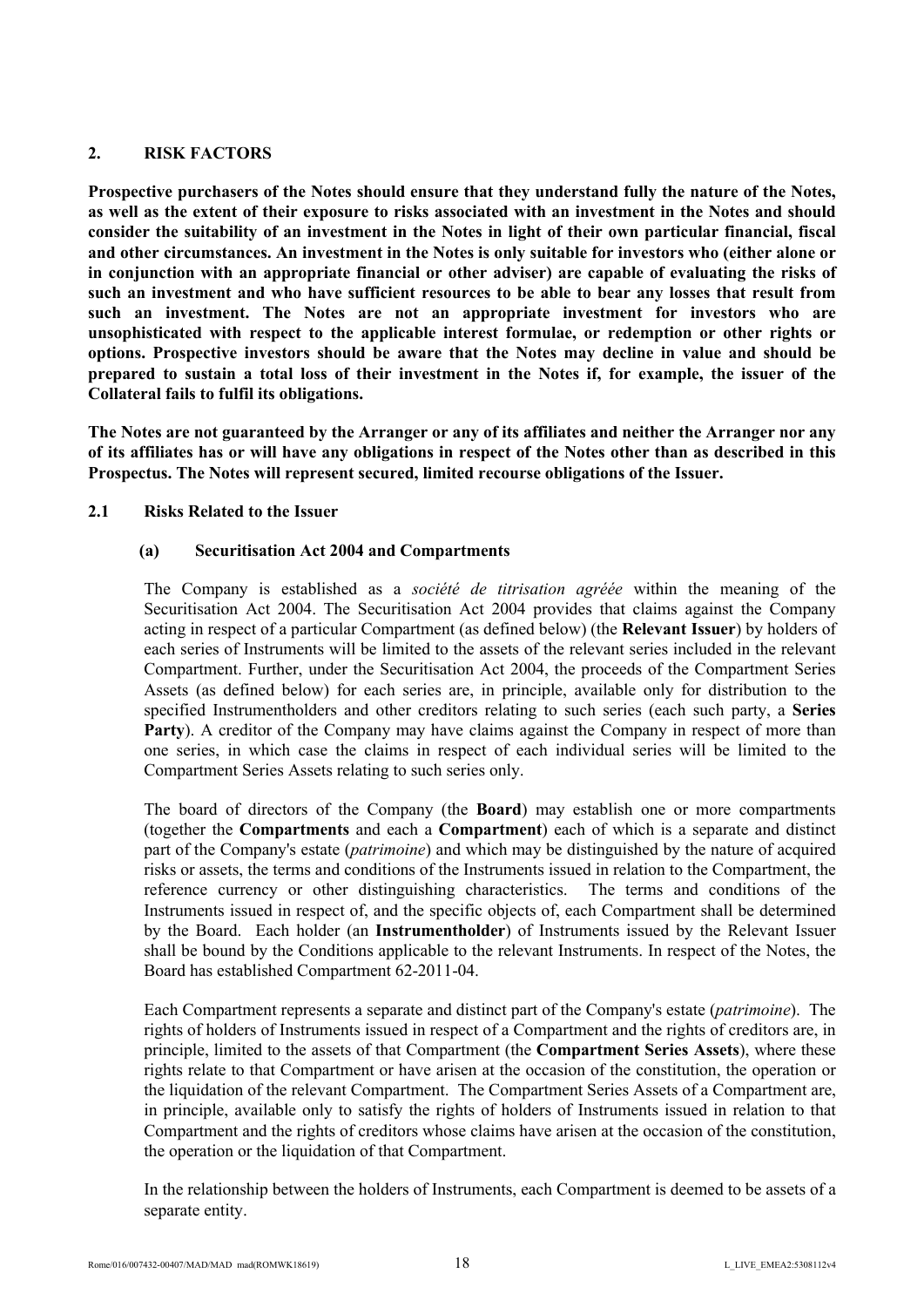Fees, expenses and other liabilities incurred on behalf of the Company but which do not relate specifically to any Compartment may, under certain circumstances, be payable out of the assets allocated to the Compartments. The Board shall ensure, to the extent possible, that creditors of such liabilities expressly waive recourse to the assets of any Compartment. However, there is no guarantee that the Board will be able to achieve this. In this case any such fees, expenses or other liabilities will reduce the amounts received by the holders of Instruments, including the holders of this Series of Notes.

The Board shall establish and maintain separate accounting records for each of the Compartments of the Company for the purposes of ascertaining the rights of holders of Instruments issued in respect of each Compartment for the purposes of the Articles and the Conditions, such accounting records to be conclusive evidence of such rights in the absence of manifest error.

In respect of the issue of Notes described in this Prospectus the Company has established Compartment 62-2011-04. The Series Assets which are allocated to Compartment 62-2011-04, will be in principle available only to satisfy the claims of the Noteholders and the other Series Parties in relation to Compartment 62-2011-04. Potential investors should note that only the assets allocated to Compartment 62-2011-04 will be available to satisfy their claims as set out in more detail in the following section entitled "Limited Recourse". The Series Assets in respect of the Notes to be issued under this Prospectus will be:

- (i) the Collateral;
- (ii) the Issuer's rights under the Hedging Agreement;
- (iii) the Issuer's rights under the Agency Agreement and the Purchase Agreement.

**Should these assets not be sufficient to meet amounts payable under the Notes, Noteholders will suffer a loss of their invested capital and/or any interest payments which may be a complete loss.**

# **(b) Limited Recourse**

The right of Noteholders to participate in the assets of the Issuer is limited to the Series Assets which are allocated to Compartment 62-2011-04 of the Company. If the payments received by the Issuer in respect of the Series Assets are not sufficient to make all payments due in respect of the Notes, the Issuer will not be obliged to make any further payment for any Notes in excess of amounts received upon the realisation of the Series Assets. Following application of the proceeds of realisation of the Series Assets in accordance with the Terms and Conditions of the Notes, the claims of the Noteholders, the Hedging Counterparty and the other Series Parties for any shortfall shall be extinguished and the Noteholders, the Hedging Counterparty and the other Series Parties (and any person acting on behalf of any of them) may not take any further action to recover such shortfall.

# **Accordingly, the Noteholders bear the credit risk of the debtors of the Series Assets, including in particular the credit risk of the Collateral Issuers and the credit risk of the Hedging Counterparty. Should the Series Assets not be sufficient to meet amounts payable under the Notes, Noteholders will suffer a loss of their invested capital and/or any interest payments which may be a complete loss.**

None of the Noteholders and the other Series Parties will be able to petition or take any other step, for the winding-up, liquidation or the bankruptcy of the Issuer or any other similar insolvency related proceedings. Failure to make any payment in respect of any such shortfall shall in no circumstances constitute an event of default under the relevant Conditions. Any shortfall shall be borne by the Noteholders, the Hedging Counterparty and the other Series Parties according to the priorities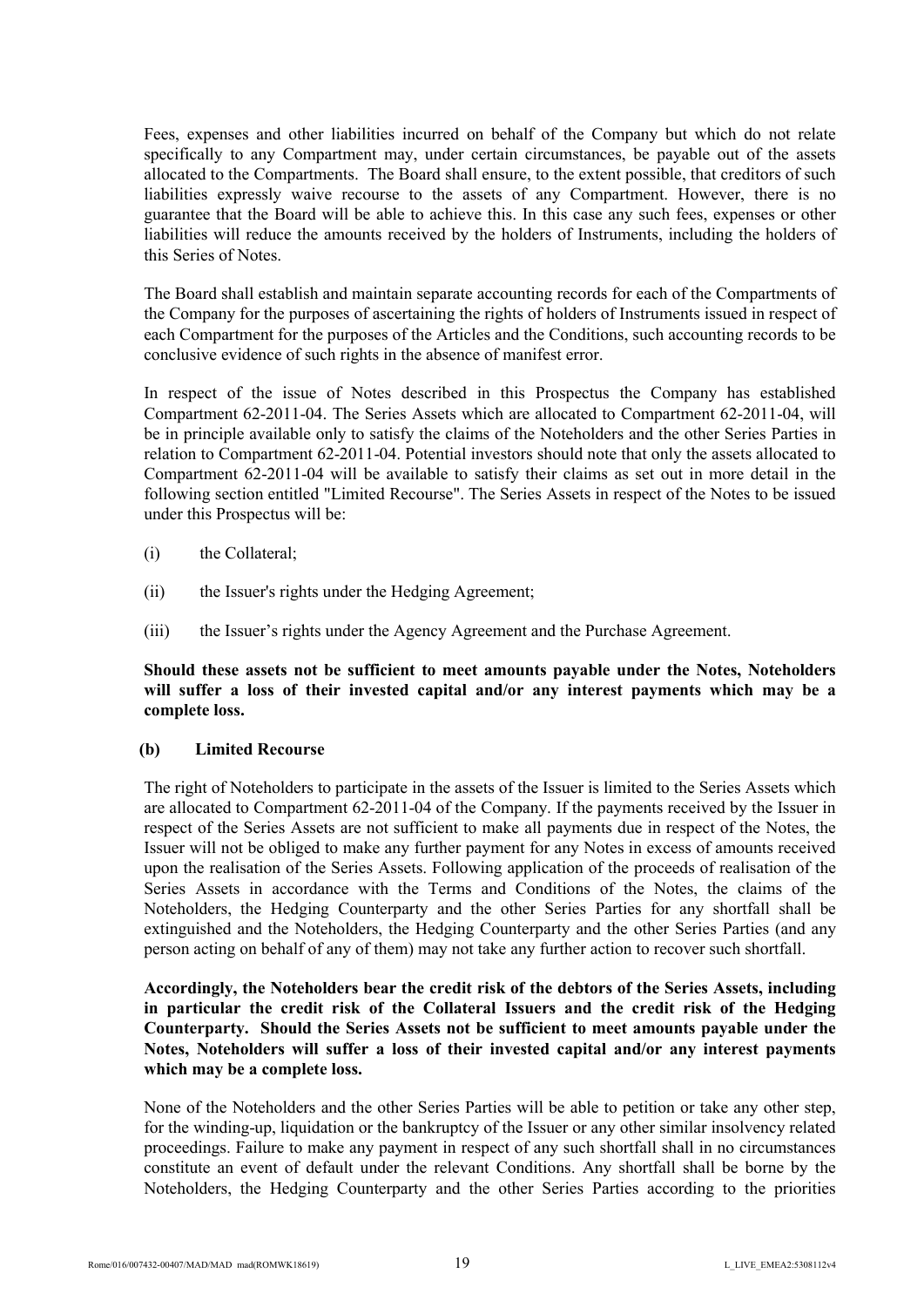specified in the Terms and Conditions. In particular, claims of the Trustee, any receivers and the Hedging Counterparty rank prior to Noteholder claims.

Furthermore, to give effect to the provisions of the Securitisation Act 2004 under which the Compartment Series Assets of a Compartment are available only for the Series Parties for the relevant Series relating to that Compartment, the Relevant Issuer will seek to contract with parties on a "limited recourse" basis such that claims against the Relevant Issuer in relation to each Series would be restricted to the Compartment Series Assets of the Compartment for the relevant Series.

However, there is no guarantee that the Relevant Issuer will be able to contract on a limited recourse basis with respect to all agreements that the Relevant Issuer may enter into from time to time in relation to any particular series and there may be creditors whose claims are preferred by law. In such circumstances the Compartment Series Assets relating to one or more Compartments may be subject to claims by creditors other than the relevant Series Parties for the relevant Series, resulting in a shortfall in the amounts available to meet the claims of the relevant series parties.

The Noteholders may be exposed to competing claims of other creditors of the Company, the claims of which have not arisen in connection with the creation, the operation or the liquidation of Compartment 62-2011-04 if foreign courts which have jurisdiction over the assets of the Company allocated to Compartment 62-2011-04 do not recognise the segregation of assets and the compartmentalisation, as provided for in the Securitisation Act 2004. The claims of these other creditors may affect the scope of assets which are available for the claims of the Noteholders and the Series Parties. If as a result of such claims, a shortfall arises, such shortfall will be borne by the Noteholders and the Series Parties.

#### **(c) Certain Luxembourg law aspects**

The rights of Noteholders and the responsibilities of the Issuer to the Noteholders under Luxembourg law may be materially different from those with regard to equivalent instruments under the laws of the jurisdiction in which the Notes are offered.

The Issuer is structured to be an insolvency-remote vehicle. The Issuer will seek to contract only with parties who agree not to make any application for the commencement of winding-up, liquidation or bankruptcy or similar proceedings against the Issuer. Legal proceedings initiated against the Issuer in breach of these provisions shall, in principle, be declared inadmissible by a Luxembourg court. Notwithstanding the foregoing, if the Issuer fails for any reason to meet its obligations or liabilities (that is, if the Issuer is unable to pay its debts and may obtain no further credit), a creditor who has not (and cannot be deemed to have) accepted non-petition and limited recourse provisions in respect of the Issuer is entitled to make an application for the commencement of insolvency proceedings against the Issuer. In that case, such creditor should however not have recourse to the assets of any Compartment but would have to exercise his rights over the general assets of the Issuer unless his rights arise in connection with the "creation, operation or liquidation" of a Compartment, in which case the creditor would have recourse to the assets allocated to that Compartment but he would not have recourse to the assets of any other Compartment. Furthermore, the commencement of such proceedings may in certain conditions, entitle creditors (including hedging counterparties) to terminate contracts with the Issuer and claim damages for any loss suffered as a result of such early termination. The Issuer is insolvency-remote, not insolvency-proof.

### **(d) Liquidation**

According to the Securitisation Act 2004, a judgment ordering the forced liquidation of the Company following the withdrawal of its authorization as authorized securitisation company will suspend all seizures effected by unsecured creditors and creditors not benefiting from preferential rights over movable or immovable property.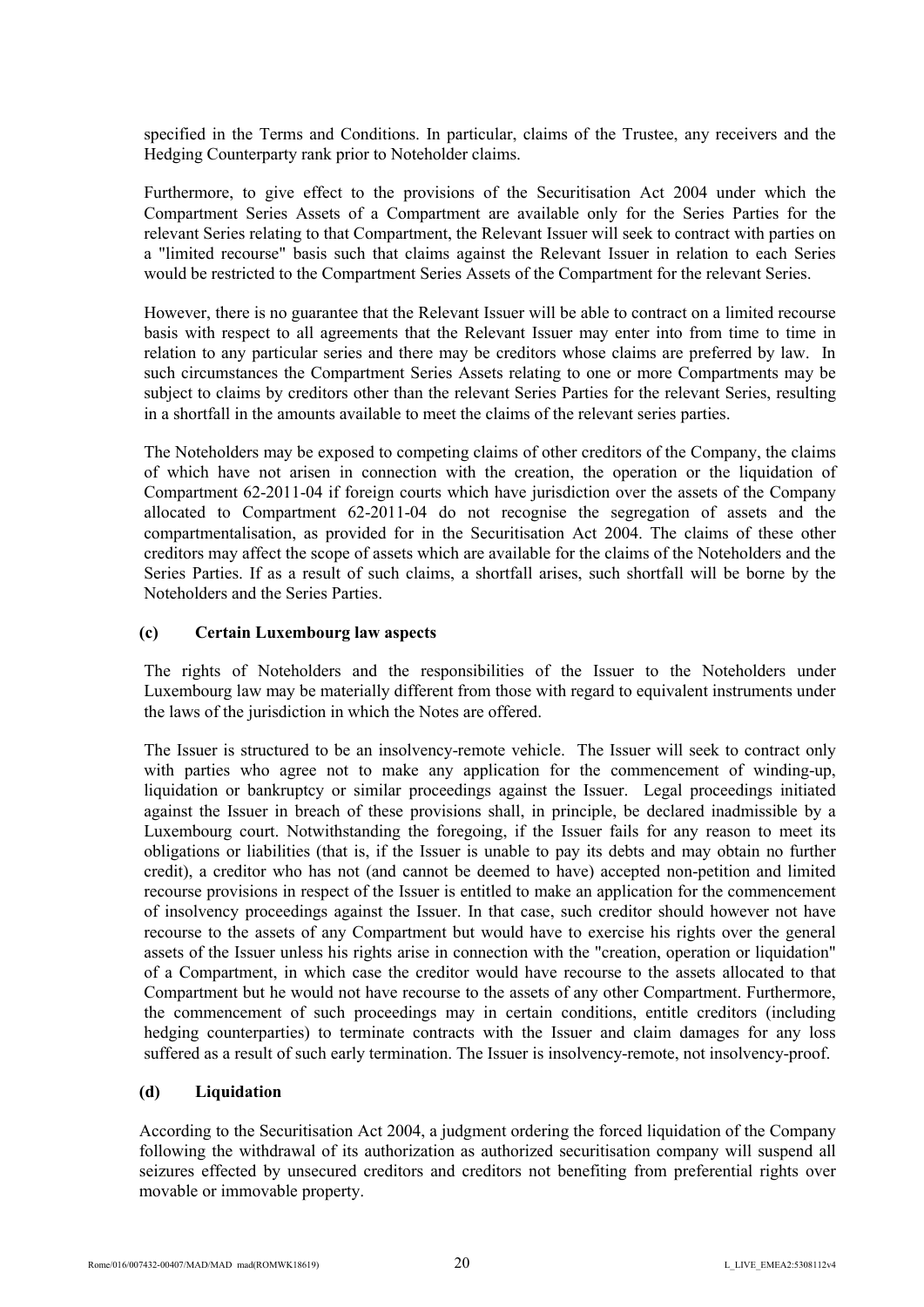The liquidator may not grant security interests over the assets of the Company or transfer such assets for security purposes without the authorisation of a Luxembourg court. The Luxembourg court may grant such authorization to the liquidator at any time during the liquidation proceedings in respect of all or part of the assets of the Company

After payment or deposit with the public trust office (the *Caisse de Consignation*) of sums sufficient to pay the debts, the liquidator will distribute to the investors the sums or assets to which they are entitled.

Such proceedings may have a material adverse effect on the Issuer's business and its obligations under the Notes.

### **(e) Fees and Expenses**

Noteholders should note that, in relation to the Series of Notes described in this Prospectus, certain amounts, including amounts payable to the Trustee, any receivers and the Hedging Counterparty, as set out in the Conditions, rank senior to payments of principal and interest on the Notes. Furthermore, where the Series Assets become subject to realisation by the Selling Agent, potential investors should note that the Selling Agent will be able to deduct any of its commissions or expenses in connection with the realisation of the Series Assets from the proceeds of realisation of the Series Assets prior to the distribution of such proceeds to the other Series Parties.

#### **(f) Substitution of the Issuer**

Under the Conditions of the Notes the Trustee may, subject to the prior written consent of the Hedging Counterparty but without the consent of the Noteholders, substitute the Issuer as principal obligor under the Series Instrument and all of the Notes then outstanding with any other company (the **Substitute Company**) provided that certain conditions are met and such substitution would not, in the opinion of the Trustee, be materially prejudicial to the interests of the Noteholders. It is one of the conditions to a substitution of the Issuer that the Substitute Company undertakes to be bound by the terms of the Series Instrument and the Conditions of the Notes. The Substitute Company must also acquire the Series Assets and acknowledge the security created over the Series Assets.

Prospective investors should note that in the case of such substitution the Issuer will be released from any and all of its obligations in respect of the Notes and any relevant agreements and that Noteholders will only be able to claim any amounts payable under the Notes from the Substitute Company.

#### **2.2 Risk Factors relating to the Notes**

#### **(a) General**

# **By subscribing for the Notes, each Noteholder shall be bound by the Terms and Conditions of the Notes (including, for the avoidance of doubt and without limitation, the provisions on limited recourse, subordination and non-petition and Conditions 6, 9, 10 and 11).**

Purchasers of Notes should conduct such independent investigation and analysis regarding the terms of the Notes, the Issuer, the Underlying Floating Interest Rate, the Collateral, the Hedging Agreement and other Series Assets and the security arrangements as well as any other agreement entered into by the Issuer in respect of the Notes and all other relevant market and economic factors as they deem appropriate to evaluate the merits and risks of an investment in the Notes in light of their own personal circumstances.

Prospective purchasers should understand the risks associated with an investment in the Notes and should only reach an investment decision after careful consideration, with their legal, tax, accounting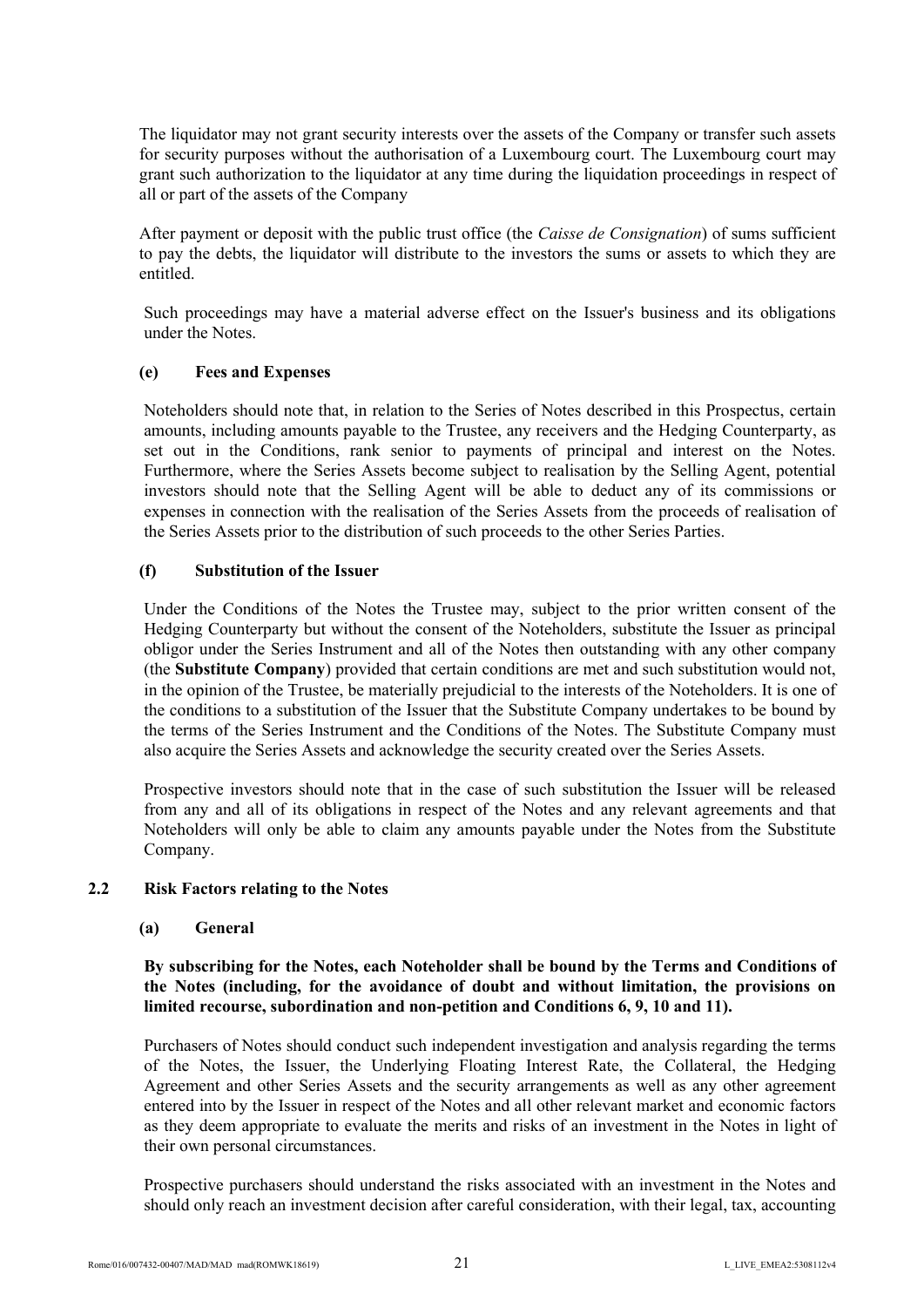and other advisers, of (i) the suitability of an investment in the Notes in the light of their particular financial, fiscal and other circumstances, (ii) the information set out in this Prospectus, (iii) the Floating Interest Rate, (iv) the Collateral, (v) the Hedging Agreement and (vi) other Series Assets. Nothing in this Prospectus should be construed as advice.

Any payment by the Issuer in respect of the Notes is dependent upon the receipt by the Issuer of payments from the Collateral and under the Hedging Agreement. There may be a default in such payments under the Collateral and the Hedging Agreement with the result that any return on the Notes will be similarly limited.

## **Prospective purchasers of the Notes should recognise that the Notes may decline in value and should be prepared to sustain a total loss of their investment in the Notes.**

An investment in the Notes should only be made after assessing the direction, timing and magnitude of potential future changes in the level of the 3-month  $EURIBOR^{\otimes}$  rate, as the return of any such investment will be dependent, amongst other things, upon such changes.

More than one risk factor may have simultaneous effect with regard to the Notes such that the effect of a particular risk factor may not be predictable. In addition, more than one risk factor may have a compounding effect which may not be predictable. No assurance can be given as to the effect that any combination of risk factors may have on the value of the Notes.

# **(b) Risks relating to the Underlying Floating Interest Rate and Market Factors**

# *Level of the 3-month EURIBOR® Rate*

Prospective purchasers of the Notes should be aware that an investment in the Notes involves performance risk as regards the 3-month EURIBOR® rate. Prospective purchasers should be experienced with respect to transactions in floating rate notes with a value derived from underlying reference rates.

The Notes bear interest at the higher of:

- (b) 3.10 per cent.; and
- (c) subject to a maximum floating interest rate of 5.00 per cent., the 3-month EURIBOR® rate as at the relevant Floating Interest Determination Date.

The Maximum Floating Interest Rate is 5.00 per cent. The Minimum Floating Interest Rate is 3.10 per cent.

Potential investors should consider that, in respect of an Interest Period, where the Underlying Floating Interest Rate does not rise above the level of the Minimum Floating Interest Rate, comparable investments in notes which pay interest based on a fixed rate which is higher than the Minimum Floating Interest Rate are likely to be more attractive to potential investors than an investment in the Notes. Under such conditions investors in the Notes may find it difficult to sell their Notes on the secondary market (if any) or may only be able to realise the Notes at a price which may be substantially lower than the Nominal Amount.

Information with respect to the 3-month EURIBOR<sup>®</sup> rate may be available from publicly available sources, but no representation is made with respect thereto by the Issuer, the Arranger, the Purchaser, the Trustee, the Hedging Counterparty, the Calculation Agent, or any of their respective affiliates as to the accuracy or completeness of any such information.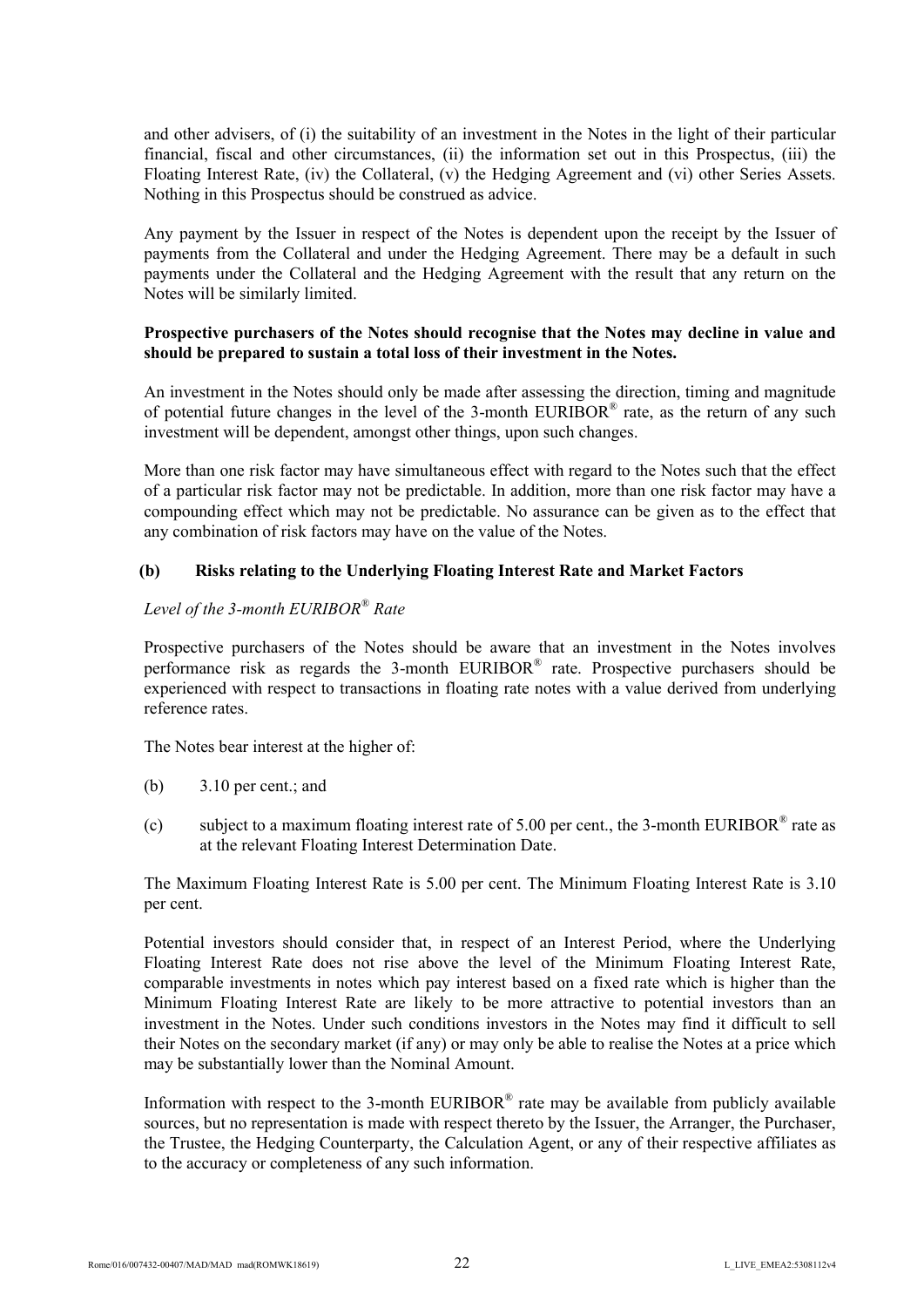# *The historical performance of the 3-month EURIBOR® rate is not an indication of its future performance*

The historical level of the 3-month EURIBOR® rate does not indicate the future level of such rate. Changes in the level of the 3-month EURIBOR® rate will affect the trading price of the Notes, but it is impossible to predict whether the level of the 3-month  $EURIBOR^*$  rate will rise or fall.

In respect of the performance of the 3-month EURIBOR® rate potential investors should note that in case of a falling 3-month EURIBOR® rate during the term of the Notes investors may have difficulties in selling the Notes on the secondary market or may only be able to trade the Notes at a price which may be substantially lower than the Nominal Amount.

#### *Exchange Rate Risks and Exchange Controls*

Exchange rates between currencies are determined by factors of supply and demand in the international currency markets which are influenced by macro economic factors, speculation and central bank and government intervention (including the imposition of currency controls and restrictions). Fluctuations in exchange rates may affect the value of the Notes.

The Issuer will pay principal and interest on the Notes in EUR. This presents certain risks relating to currency conversions if an investor's financial activities are denominated principally in a currency or currency unit (the **Investor's Currency**) other than EUR. These include the risk that exchange rates may significantly change (including changes due to devaluation of the EUR or revaluation of the Investor's Currency) and the risk that authorities with jurisdiction over the Investor's Currency may impose or modify exchange controls. An appreciation in the value of the Investor's Currency relative to EUR would decrease (1) the Investor's Currency-equivalent yield on the Notes, (2) the Investor's Currency-equivalent value of the principal payable on the Notes and (3) the Investor's Currency-equivalent market value of the Notes.

Government and monetary authorities may impose (as some have done in the past) exchange controls that could adversely affect an applicable exchange rate. As a result, investors may receive less interest or principal than expected, or no interest or principal.

#### *Factors affecting the market value of the Notes*

Many factors may affect the value of the Notes, the majority of which are beyond the Issuer's control, including, among others, the following:

- economic, financial, regulatory, political, terrorist and other events that affect capital markets;
- market interest rates;
- market value of the Collateral;
- the time remaining until the Notes mature.

This is not a complete list of the factors which may have an impact on the market value of the Notes.

As a result of these factors, if investors sell the Notes prior to maturity, they may receive less than their original investment.

#### **(c) Interest Rate Risk**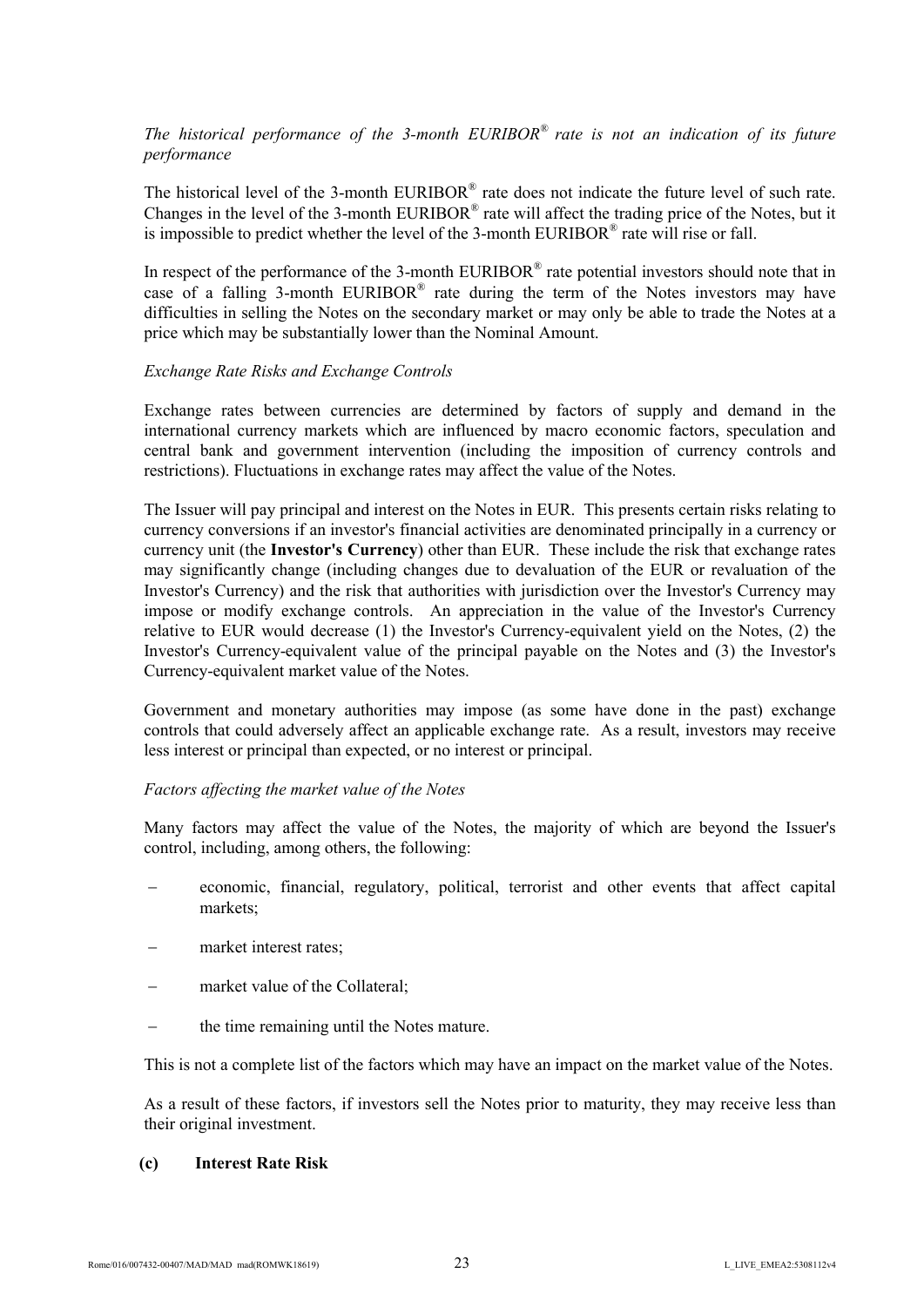The Notes pay interest at a rate determined by reference to the 3 month EURIBOR® rate. Floating interest rates (such as the 3-month EURIBOR® rate) are determined by factors of supply and demand in the international money markets which are influenced by macro economic factors, speculation and central bank and government intervention. The value of the Notes, on any day, is related to market levels of interest rates applicable to deposits denominated in Euros at such time. Fluctuations in short term and/or long term interest rates may affect the value of the Notes. Fluctuations in interest rates of the currency in which the Notes are denominated may affect the value of the Notes.

## **(d) Market Value**

The market value of the Notes during their term depends primarily on the performance of the Collateral and the Hedging Agreement and, in respect of any Interest Amounts payable, the level of interest rates for instruments of comparable maturities.

The level of market volatility is not purely a measurement of the actual volatility, but is largely determined by the prices for instruments which offer investors protection against such market volatility. The prices of these instruments are determined by forces of supply and demand in the options and derivative markets generally. These forces are, themselves, affected by factors such as actual market volatility, expected volatility, macroeconomic factors and speculation.

If the performance and/or creditworthiness of the Collateral and/or the Hedging Counterparty changes in such a way as would reduce the likelihood of receiving any Interest Amount or the Redemption Amount and/or there is a market perception that the performance and/or creditworthiness of the Collateral and/or the Hedging Counterparty is likely to change in this way during the remaining life of the Notes, all other factors being equal, the market value of the Notes will fall under normal conditions.

Investors should note that the market value of the Notes can fall below their Nominal Amount.

Other factors which may influence the market value of the Notes include floating rates applicable to deposits denominated in Euros, changes in market expectations regarding the future performance of the 3-month EURIBOR® rate and the performance and/or creditworthiness of the Collateral and/or the Hedging Counterparty and/or the Notes. Volatility will be affected by a wide range of factors, including economic, political and market conditions. Accordingly, investors should note that they could lose part or all of their invested capital if they try to sell the Notes prior to their maturity.

If, following the purchase of the Notes, the market value of the Notes falls below the purchase price paid for the Notes, investors should not expect the market value of the Notes to increase to or above the purchase price paid by the investor during the remainder of the term of the Notes.

# **(e) Certain Hedging Considerations**

Prospective purchasers who intend to purchase the Notes for the purpose of hedging their exposure to the 3-month EURIBOR® rate should recognise the risks of utilising the Notes in such manner. No assurance is or can be given that the trading or liquidation value of the Notes will correlate with movements in the levels of the 3-month EURIBOR® rate. Therefore, notwithstanding losses suffered by investors with respect to investments in or exposure to the 3-month EURIBOR® rate, it is possible that investors could also suffer substantial losses in the Notes.

Prospective purchasers of the Notes should be aware that hedging transactions in order to limit the risks associated with the Notes might not be successful.

# **(f) The Collateral and the Hedging Agreement**

(i) General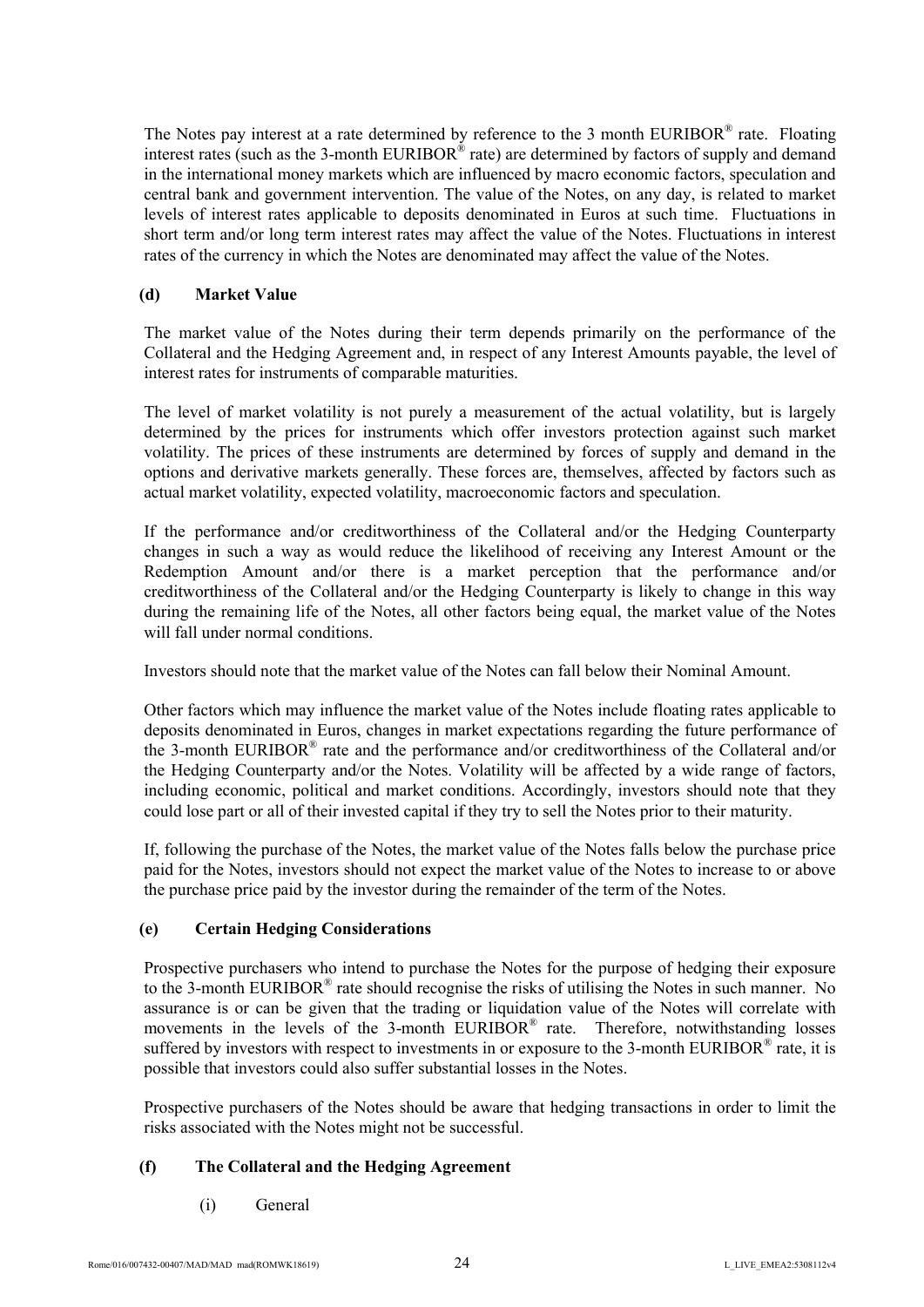Payments of interest and principal are contingent on the performance of the Collateral and the Hedging Agreement in respect of the Notes. Both the Collateral and the Hedging Agreement are subject to credit, liquidity, foreign exchange and interest rate risks. To the extent that a default occurs with respect to the Collateral and/or the Hedging Agreement and the Selling Agent sells or otherwise realises the Collateral, the proceeds of such sale or realisation plus or minus any termination amount under the Hedging Agreement may not be equal to the unpaid principal and interest under the Notes. The amount of proceeds of such sale or realisation of the Collateral may be affected by various factors, including the liquidity of the Collateral.

## **Should the proceeds from the sale or realisation of the Collateral and any termination amount under the Hedging Agreement not be sufficient to meet all amounts payable under the Notes, Noteholders will suffer a loss of their invested capital and/or any interest payments.**

In the event of an insolvency of the issuer of the Collateral or the Hedging Counterparty, various insolvency and related laws applicable to the issuer of the Collateral or the Hedging Counterparty may limit the amount which can be recovered.

(ii) Country and Regional Risk

The price and value of the Collateral and the Hedging Agreement may be influenced by the political, financial and economic stability of the country and/or region in which the issuer of the Collateral or the Hedging Counterparty is incorporated or has its principal place of business or of the country in whose currency the Collateral is denominated. The value of securities and other assets issued by entities located in, or governments of, emerging market countries is generally more volatile than the value of similar assets issued by entities in welldeveloped markets. However, in certain cases the price and value of assets originating from countries not ordinarily considered to be emerging markets countries may behave in a manner similar to those of assets originating from emerging markets countries.

(iii) The Collateral

On or about the Issue Date the Issuer will use the proceeds of the issue to purchase (a) EUR 150,000,000 Floating Rate Notes due September 2017 (ISIN: XS0626669781) issued by Unicredit S.p.A. (the **Unicredit Bonds**) and (b) the EUR 50,000,000 Floating Rate Notes due September 2017 (ISIN: XS0626653355) issued by Unione di Banche Italiane S.c.p.a. (the **UBI Bonds**) in an aggregate principal amount equal to the Aggregate Nominal Amount of Notes as of the Issue Date (the Unicredit Bonds and the UBI Bonds together, the **Collateral**) where Unicredit S.p.a. and Unione di Banche Italiane S.c.p.a. is each a **Collateral Issuer** and, together, the **Collateral Issuers**.

On the Maturity Date (scheduled to be 1 September 2017) the aggregate redemption proceeds of the Collateral are expected to be equal in principal amount to the principal amount of the Notes and, provided that none of the Collateral has become repayable or capable of being declared due and repayable (other than on their scheduled maturity date) and that no payment default has occurred in respect of, and no withholding or similar tax has been imposed on amounts payable under, the Collateral, the Issuer will use the redemption proceeds thereof to make scheduled payments under the Hedging Agreement on and prior to the Maturity Date, and the Issuer will use the corresponding principal amounts due from the Hedging Counterparty on the Maturity Date under the Hedging Agreement to pay the redemption amount in respect of each Note being the Nominal Amount of a Note (the **Redemption Amount**).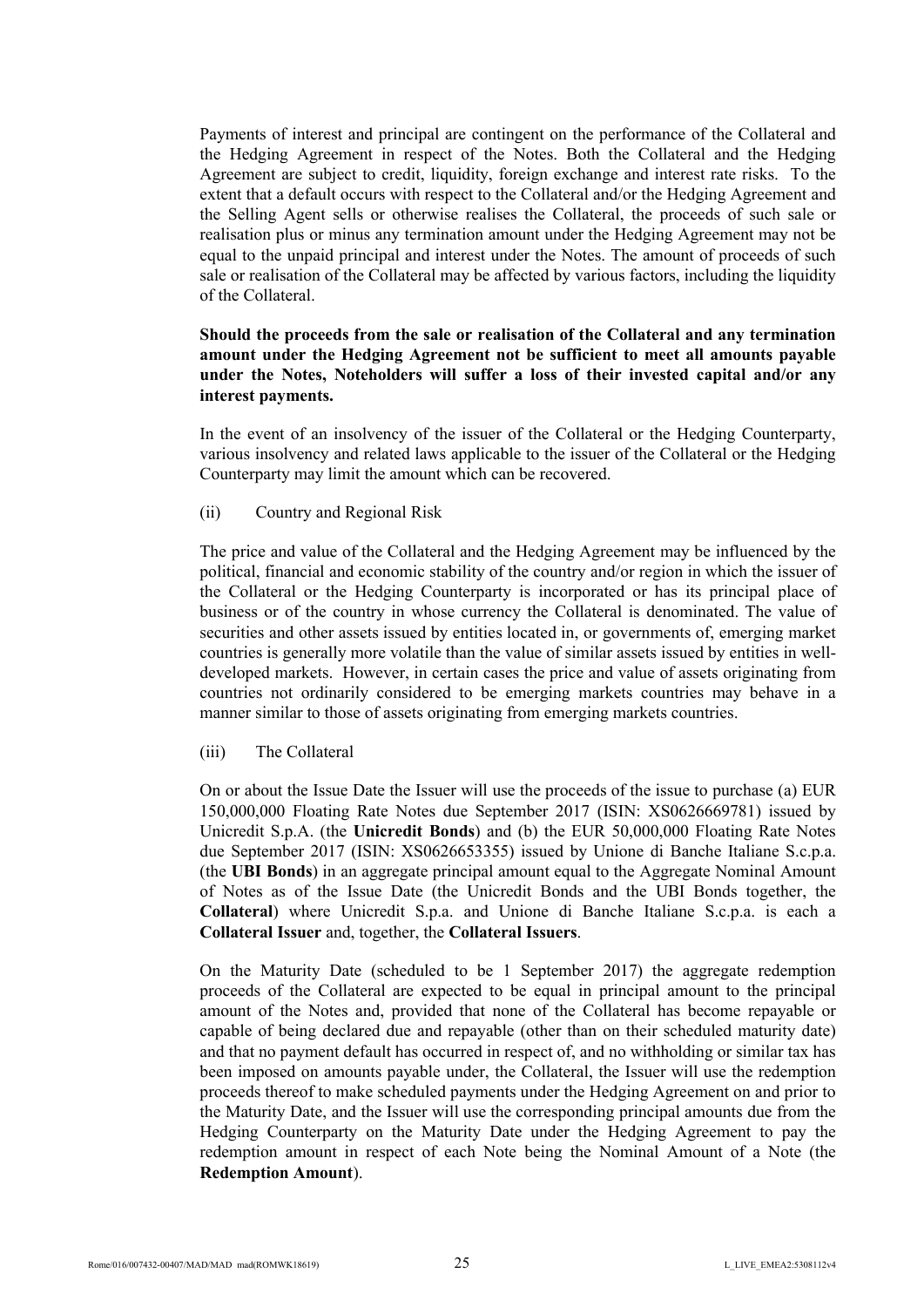However, if the Collateral Issuers are not able to redeem the Collateral held by the Issuer, the Issuer will be unable to redeem the Notes. Potential investors should note in this respect that they are exposed to the credit risk of the Collateral Issuers and that, upon the default by either one of them , the Issuer will not be able to redeem the Notes at their principal amount and may not be able to pay all interest scheduled to be paid in respect of the Notes. In this case, to the extent that the Issuer or the Selling Agent is not able to sell or realise the Collateral on the secondary market or is able to do so only at a lower price than the Nominal Amount of the Notes, Noteholders will only receive a pro rata share per Note of the realisation proceeds in respect of the Collateral and the other Series Assets after deduction of all prior ranking amounts. Such amounts may be substantially lower than the Redemption Amount of the Notes and any outstanding Interest Amounts and may be zero. The amount of proceeds of such sale or realisation of the Collateral may be affected by various factors, including the liquidity of the Collateral.

Where any of the Collateral is accelerated or default or the Hedging Agreement is terminated in full prior to the Maturity Date, the Notes will be subject to early redemption. In this case, the Issuer may not receive sufficient proceeds from the realisation of the Collateral and the other Series Assets to repay the Nominal Amount of the Notes and any outstanding Interest Payments. Potential investors should be prepared that the early termination amount payable in the event of a redemption of the Notes prior to the Maturity Date may be substantially lower than the Nominal Amount of the Notes and may be zero.

(iv) Custodian and Appointment of Sub-Custodians

Investors should note that under the terms of the Agency Agreement the Collateral held by the Custodian may be commingled with the Custodian's own assets in certain limited circumstances. In such circumstances, in the event of the Custodian's insolvency, the Collateral may not be as well protected from claims made on behalf of the general creditors of the Custodian as if the Collateral were not commingled with the Custodian's own assets.

Under the terms of the Agency Agreement, the Custodian may appoint one or more subcustodians (the **Sub-Custodian)** to hold the Collateral, but such appointment shall not relieve the Custodian of any of its duties under the Agency Agreement. Investors should note that the Sub-Custodian acts as an agent of the Custodian and not as an agent of the Issuer or of any Agent other than the Custodian. Whilst the Custodian shall have the same level of responsibility to the Issuer for any act or omission on the part of the Sub-Custodian, its agent or any other sub-custodian as the Custodian has for itself and the Custodian shall be liable for any damages or loss from any act or omission by any agent/sub-custodian (including the Sub-Custodian) as if all delegated duties and delegated safekeeping duties were carried out by the Custodian itself and the property of the Issuer was held in Luxembourg, the holding of the Collateral by the Sub-Custodian on behalf of the Custodian would mean that the Issuer may not have any direct claim against the Sub-Custodian in respect of the Collateral. The Issuer may only have a claim against the Custodian in respect of the Collateral even though the Collateral will be held by the Sub-Custodian.

(v) The Hedging Agreement

The Issuer will enter into the Hedging Agreement with Deutsche Bank AG, acting through its London Branch as the Hedging Counterparty pursuant to which the Issuer will be entitled to receive from the Hedging Counterparty as interest an amount equal to the Interest Amounts due on each Interest Payment Date.

In the event of a default by the Hedging Counterparty or the Issuer under the Hedging Agreement or if certain other termination events occur under the Hedging Agreement, the Hedging Agreement will be terminated early and a termination amount will be calculated,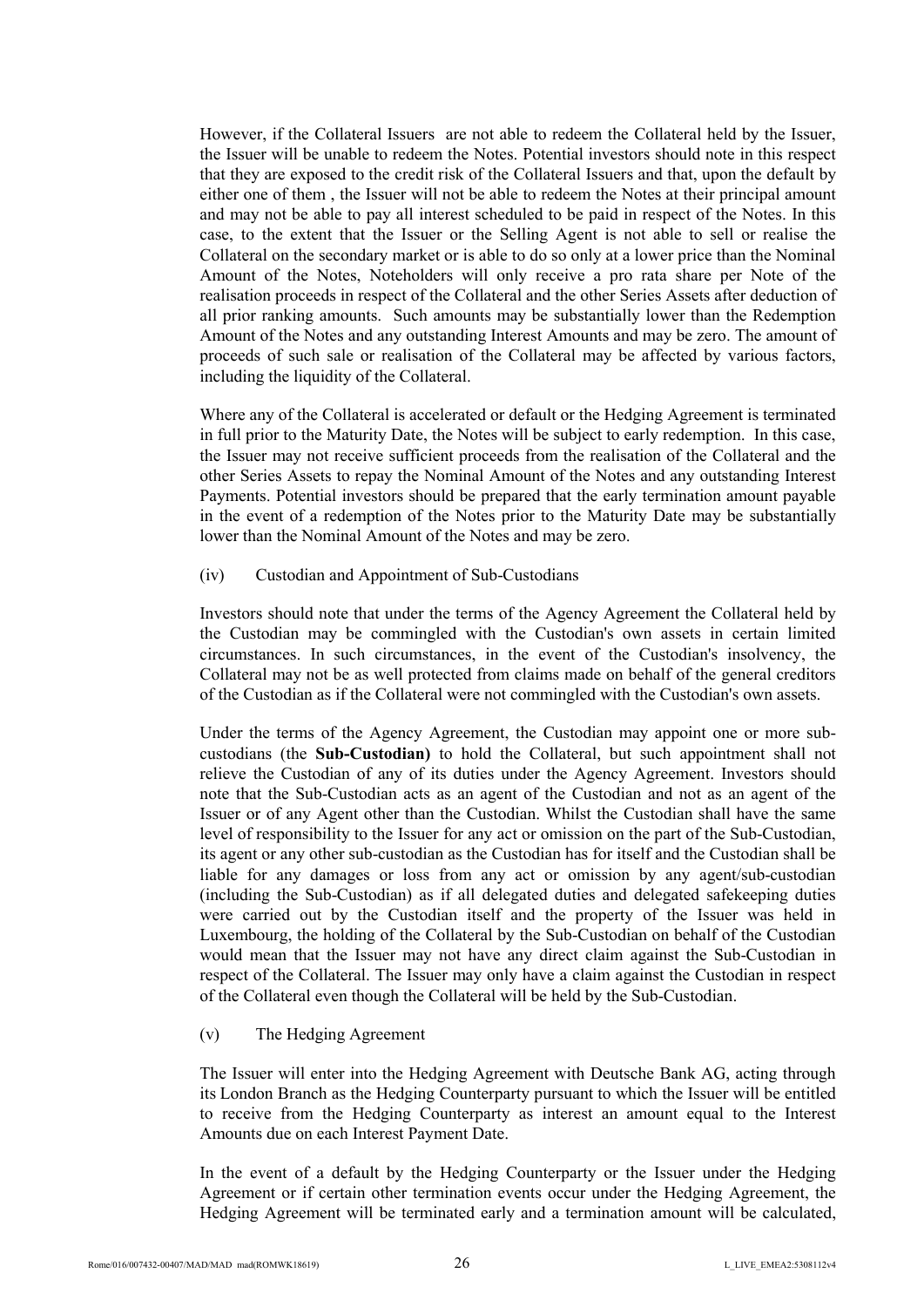and will be payable by either the Issuer or the Hedging Counterparty, in each case in accordance with the terms of the Hedging Agreement. Such termination amount is determined, in part, by reference to the termination value of the interest rate swap as of the date of the early termination of the Hedging Agreement. The termination value of the interest rate swap is determined pursuant to the terms of the Hedging Agreement, which incorporates a 1992 ISDA Master Agreement (the **Master Agreement**). The Master Agreement is a standard form agreement used generally in derivatives markets for swap transactions, and includes procedures for valuing a swap transaction, on its termination, by reference to the cost or benefit to the Issuer of terminating the interest rate swap, which amount can be determined by reference to market participants' quotations for the swap transaction as of the time of the termination. In this case the Notes will be subject to early termination and, as highlighted above, the proceeds received by the Issuer from the realisation of the Series Assets may be less than the Nominal Amount of the Notes and any outstanding Interest Amounts and may be zero.

(vi) Information Regarding the Collateral and the Hedging Agreement

Certain information regarding the Collateral, the Hedging Agreement, the Collateral Issuers and the Hedging Counterparty is contained in the sections entitled "*Description of the Collateral and the Collateral Issuers*" and "*Description of the Hedging Agreement and Hedging Counterparty*" below. Such information has been extracted from publicly available information published by the Collateral Issuers or the Hedging Counterparty, as applicable. The Issuer confirms that such information has been accurately reproduced. No further or other responsibility in respect of such information is accepted by the Issuer. The Issuer has not separately verified such information. Accordingly, other than as stated above, no representation, warranty or undertaking, express or implied, is made, and no responsibility or liability is accepted, by the Issuer as to the accuracy or completeness of the information contained in the sections entitled "*Description of the Collateral and the Collateral Issuers*" and "*Description of the Hedging Agreement and Hedging Counterparty*" below. Purchasers of the Notes should conduct their own investigations and, in deciding whether or not to purchase Notes, should form their own views on the creditworthiness of the Collateral Issuers and the Hedging Counterparty based on such investigations and not in reliance on any information given in this Prospectus.

### **(g) Realisation of the Series Assets**

Where any of the Collateral becomes due and repayable or becomes capable of being declared due and repayable prior to its maturity or scheduled termination date or where there is a payment default in respect of any of the Collateral or any withholding or similar tax is imposed on amounts payable under all or any part of the Collateral or the Hedging Agreement is terminated in full prior to the Maturity Date, the Notes will be mandatorily redeemed and the Series Assets will be realised by the Selling Agent.

Potential investors should note that the Early Termination Amount payable to Noteholders in these circumstances will be their pro rata share of the proceeds of realisation of the Series Assets which will only rank after certain payments payable to (i) the Trustee, (ii) the Hedging Counterparty and (iii) the Principal Agent. Potential investors should also note that, if such mandatory redemption of the Notes occurs, any portion of the Series Assets denominated in U.S. Dollars will be sold or otherwise liquidated for an amount in U.S. Dollars, which amount will be exchanged into Euros at the Euro-U.S. Dollar exchange rate applicable at such time.

### **(h) Realisation of Series Assets by Selling Agent**

On an early redemption of the Notes (whether in the case of a mandatory redemption or following an occurrence of an event of default), the Selling Agent shall, if instructed by the Trustee,realise the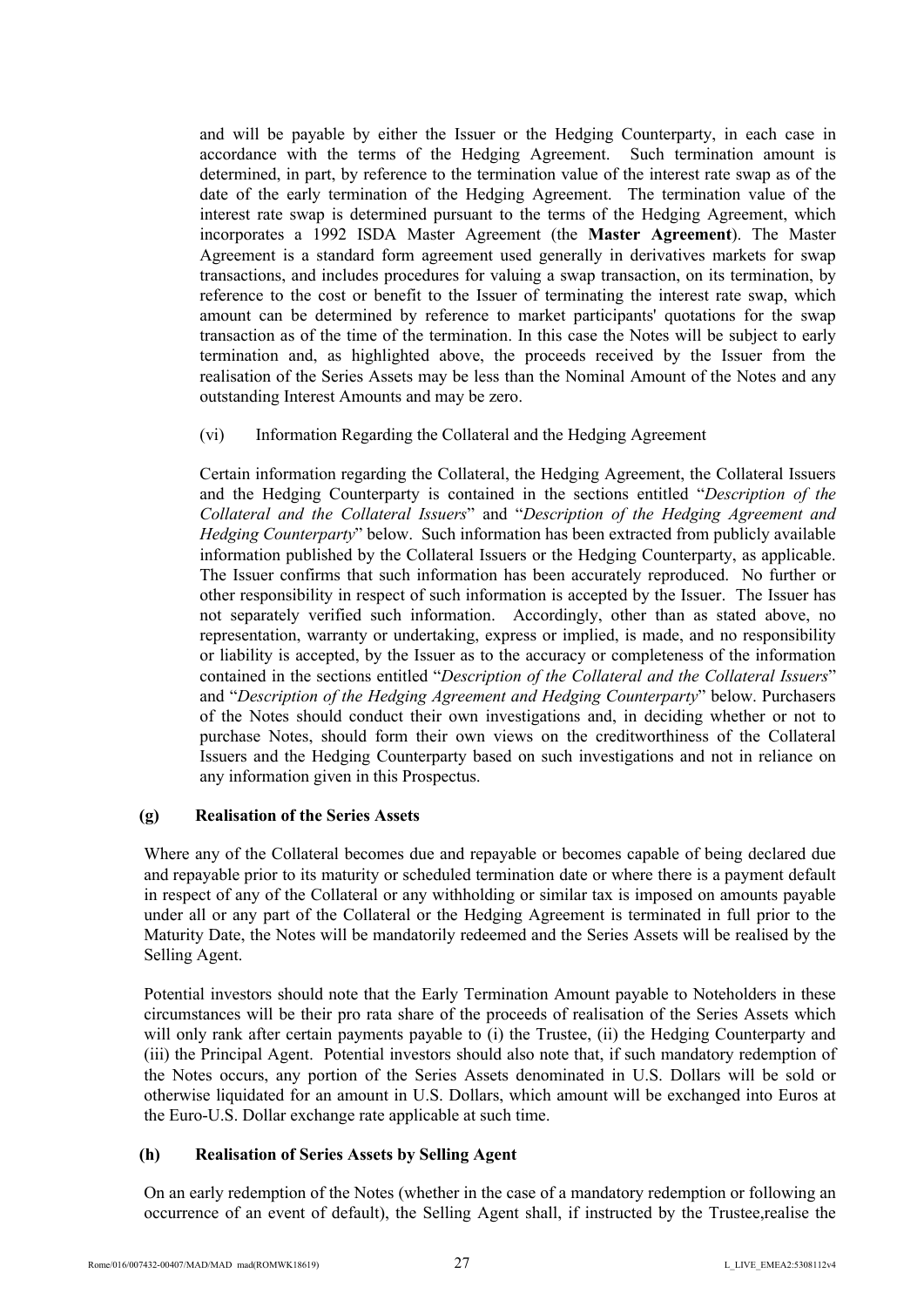Series Assets in accordance with the terms of the Agency Agreement as soon as reasonably practicable at its best execution price less any commissions or expenses charged by the Selling Agent and specified for this purpose in the Series Instrument.

The security created over each of the Series Assets in favour of the Trustee shall be immediately released against receipt in full of the relevant realisation proceeds in respect of the relevant Series Assets by the Trustee (subject to deduction of any commission or expenses by the Selling Agent).

Investors should note that neither the Issuer nor the Trustee shall have any responsibility or liability for the performance by the Selling Agent of its duties under the Conditions of the Notes or for the price or time at which any of the Series Assets may be sold or otherwise realised. The amount of realisation proceeds received by the Issuer in respect of the Series Assets will depend on the performance by the Selling Agent of its duties. If the Selling Agent fails to perform its duties, whilst the Trustee may take a number of steps in such event including the realisation of the Series Assets, the Trustee will only act if it is indemnified and/or secured and/or pre-funded to its satisfaction. In taking any action the Trustee will not have regard to the effect of such action on individual Noteholders. Investors should also note that any realisation proceeds are subject to deduction of commissions and/or expenses by the Selling Agent. As a result the Early Termination Amount payable to Noteholders following an early redemption of the Notes will be reduced.

### **(i) Acceleration of Notes by Noteholders**

On the occurrence of an Event of Default in respect of the Notes, the holders of at least one-fifth in aggregate nominal amount of the Notes then outstanding may request by written notice to the Issuer and the Trustee that all the Notes shall forthwith become due and repayable at the Early Termination Amount together with any accrued interest. In such a case, all the Notes will be early redeemed, the security created pursuant to the Series Instrument will become enforceable and the Series Assets will be subject to realisation by the Selling Agent.

Prospective investors should note that neither the Trustee nor other Noteholders (regardless of the amount of Notes they hold) will be able to influence or overrule such request made by holders of one-fifth or more in aggregate nominal amount of the Notes. If the Notes become due and repayable prior to the Maturity Date, no further interest will accrue on the Notes. In addition, the Early Termination Amount payable may be less than the Redemption Amount (i.e. the Nominal Amount) that would be due at maturity of the Notes. As a result, a Noteholder may receive less.

Prospective investors should also note that the Trustee shall not be obliged to take any action unless directed or requested to do so in accordance with the Series Instrument and then only if it shall have been indemnified and/or secured and/or pre-funded to its satisfaction.

### **(j) Secondary Market**

Currently, no secondary market exists for the Notes and the Issuer is not under any obligation to make a market in the Notes. It is not possible to predict if and to what extent a secondary market may develop in the Notes or at what price the Notes will trade in the secondary market or whether such market will be liquid or illiquid. Application has been made to the CSSF to approve this document as a prospectus and to the Luxembourg Stock Exchange for the listing of the Notes on the Official List of the Luxembourg Stock Exchange and admission to trading on the Luxembourg Stock Exchange's regulated market on or about the Issue Date. In addition, the Issuer reserves the right to apply for the Notes to be admitted to trading on the multilateral trading facility EuroTLX (managed by EuroTLX SIM S.p.A.). If the Notes are so listed or quoted or admitted to trading, no assurance is given that any such listing or quotation or admission to trading will be maintained. The fact that the Notes may be so listed or quoted or admitted to trading does not necessarily lead to greater liquidity than if they were not so listed or quoted or admitted to trading. There can be no assurance that the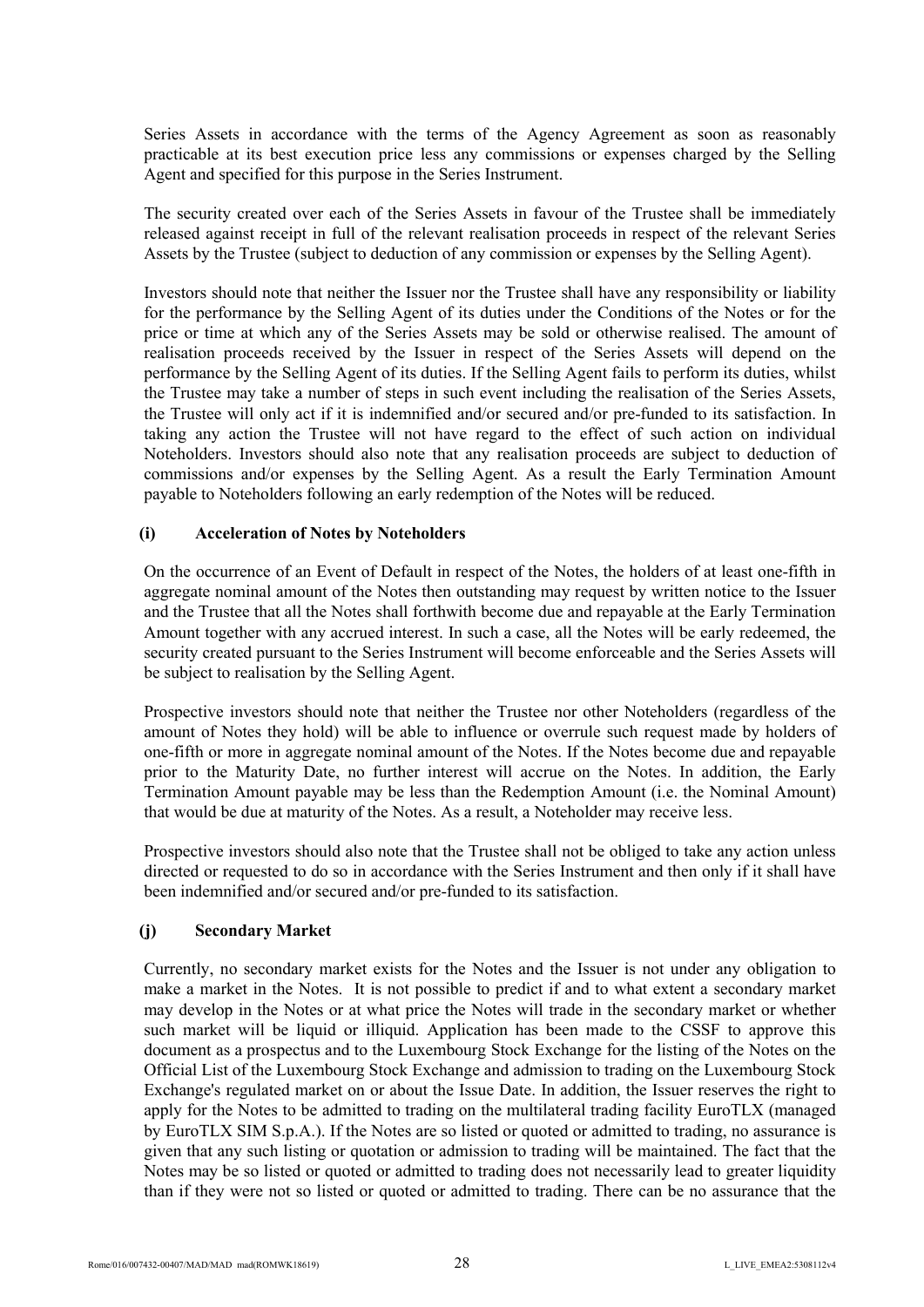Notes being so listed or quoted or admitted to trading will provide the Noteholders with liquidity of investment or that it will continue for the life of the Notes.

If the Notes are not listed or quoted or admitted to trading on any stock exchange or quotation system, pricing information for the Notes may be more difficult to obtain and the liquidity of the Notes may be adversely affected. The liquidity of the Notes may also be affected by restrictions on offers and sales of the Notes in some jurisdictions.

Even where an investor is able to realise its investment in the Notes this may be at a substantially reduced value to its original investment in the Notes.

The Issuer may, but is not obliged to, at any time purchase Notes at any price in the open market or by tender or private agreement. Any Notes so purchased may be held or resold or surrendered for cancellation. However, since there is not expected to be any market-maker in respect of the Notes, the secondary market may be limited. The more limited the secondary market is, the more difficult it may be for holders of the Notes to realise value for the Notes prior to the maturity of the Notes. Therefore, whether or not a market-maker is appointed and the number and identity of the marketmakers appointed may have a significant effect on the price of the Notes on the secondary market.

Accordingly, the purchase of the Notes is suitable only for investors who can bear the risks associated with a lack of liquidity in the Notes and the financial and other risks associated with an investment in the Notes. Investors must be prepared to hold the Notes until maturity.

The Issuer may issue Notes on the Issue Date in any aggregate nominal amount up to and including EUR 200,000,000. It is not obliged to issue EUR 200,000,000 in aggregate nominal amount of Notes and the issuance of such amount of Notes is not underwritten by the Purchaser or the Arranger. Accordingly, the Issuer may issue a smaller aggregate nominal amount of Notes and such smaller issuance may affect the liquidity of the Notes issued. The Aggregate Nominal Amount of Notes as of the Issue Date will be specified in the Series Instrument.

The Redemption Amount will only be payable on the Maturity Date, subject to the Conditions of the Notes and the risk factors mentioned in this Prospectus. The value of the Series Assets on any other day (or the market price of the Notes on any day) may not necessarily be reflected in the Redemption Amount payable on the Maturity Date.

#### **(k) Potential Conflicts of Interest**

Each of the Issuer, the Arranger, the Trustee, the Purchaser, the Hedging Counterparty, the Calculation Agent, the Principal Agent, the Paying Agents, the Selling Agent and the Custodian are or may be affiliates or may be the same entities. Because of these and other relationships, potential conflicts of interest may arise between such parties and the holders of Notes due to certain of the transactions contemplated herein.

The Arranger, the Purchaser, the Calculation Agent, the Hedging Counterparty, the Principal Agent, the Paying Agents, the Selling Agent and the Custodian and their respective affiliates may from time to time engage in transactions involving the Collateral for their proprietary accounts and for accounts under their management. Such transactions may have a positive or negative effect on the value of the Collateral and consequently upon the value of the Notes. In addition, the Arranger, the Purchaser, the Calculation Agent, the Hedging Counterparty, the Principal Agent, the Paying Agents, the Selling Agent and the Custodian and their respective affiliates may from time to time act in other capacities with regard to the Notes.

The Issue Price of the Notes includes certain fees, commissions and expenses payable to, or incurred by Deutsche Bank AG, acting through its London Branch as Arranger and Purchaser and the Distributor. Furthermore, the Arranger, the Purchaser, the Calculation Agent, the Hedging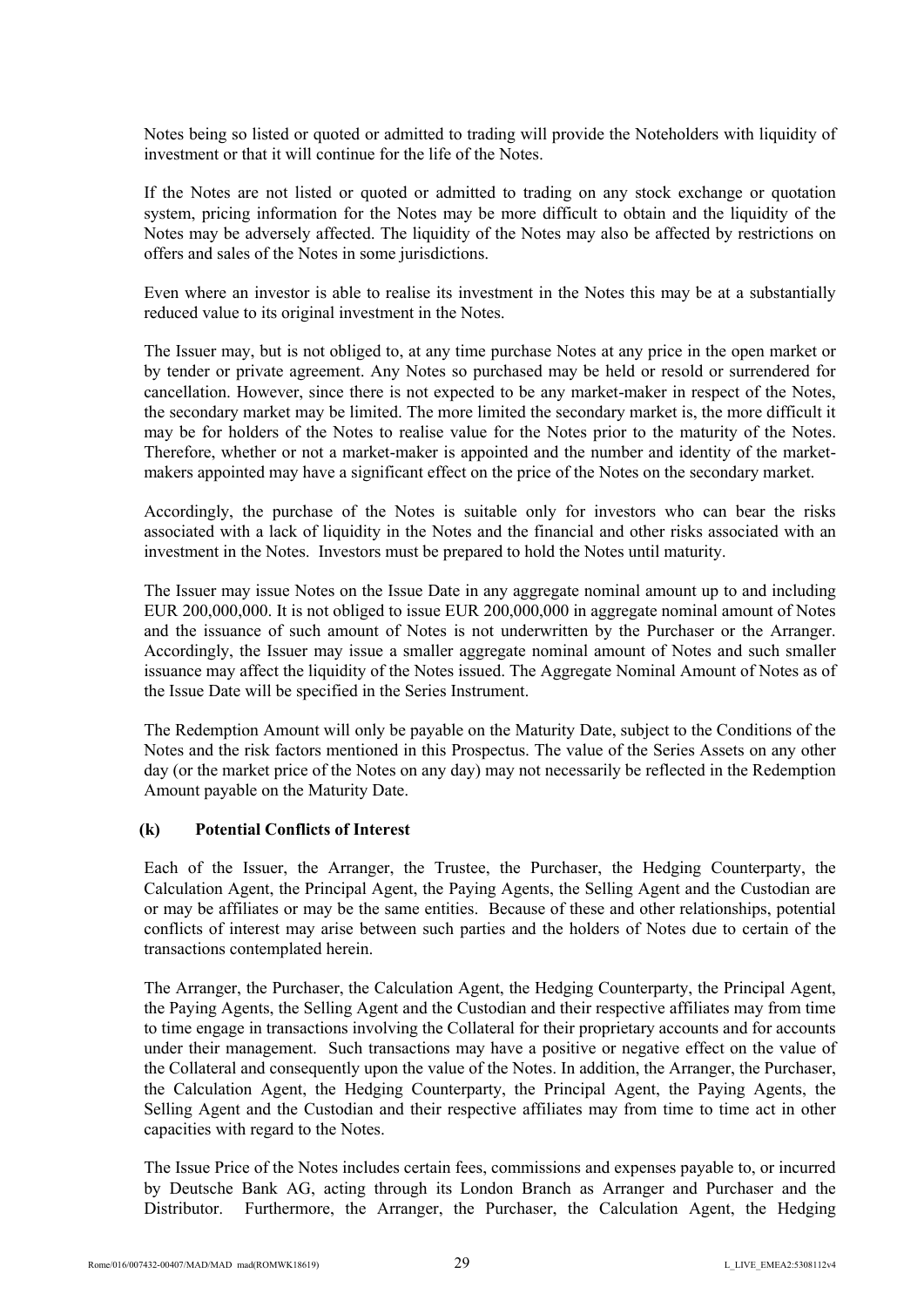Counterparty, the Principal Agent, the Paying Agents, the Selling Agent and the Custodian and their respective affiliates may (but are not obliged to), in certain cases, act as market-maker for the Collateral. By such market-making, the Arranger, the Purchaser, the Calculation Agent, the Hedging Counterparty, the Principal Agent, the Paying Agents, the Selling Agent and the Custodian or such affiliate will, to a large extent, itself determine the price of the Collateral, and consequently influence the value of the Collateral and consequently the Notes. The prices quoted by the Arranger, the Purchaser, the Calculation Agent, the Hedging Counterparty, the Principal Agent, the Paying Agents, the Selling Agent and the Custodian or such affiliate in its market-making function will not always correspond to the prices which would have formed without such market-making and in a liquid market.

The Arranger, the Trustee, the Purchaser, the Calculation Agent, the Hedging Counterparty, the Principal Agent, the Paying Agents, the Selling Agent and the Custodian and their respective affiliates, whether by virtue of the types of relationships described herein or otherwise, may acquire non-public information with respect to the Collateral that is or may be material in the context of the Notes. None of the Arranger, the Trustee, the Purchaser, the Calculation Agent, the Hedging Counterparty, the Principal Agent, the Paying Agents, the Selling Agent and the Custodian and any of their respective affiliates undertakes to disclose any such information to any Noteholder. In addition, one or more of the Arranger, the Purchaser, the Calculation Agent, the Hedging Counterparty, the Principal Agent, the Paying Agents, the Selling Agent and the Custodian and their respective affiliates may publish research reports with respect to the Collateral.

Such activities could present conflicts of interest and may affect the value of the Notes.

#### **(l) Taxation**

Investors should note that the Issuer shall not be liable for or otherwise obliged to pay any tax, duty, withholding or other payment which may arise as a result of the ownership, transfer, presentation and surrender for payment, or enforcement of any Note and all payments made by the Issuer shall be made subject to any tax, duty, withholding or other payment which may be required to be made, paid, withheld or deducted.

Potential purchasers and sellers of the Notes should be aware that they may be required to pay stamp taxes or other documentary charges in accordance with the laws and practices of the country where the Notes are transferred. Noteholders are subject to the provisions of Condition 4.7 (*Taxation*).

Potential purchasers who are in any doubt as to their tax position should consult their own independent tax advisers. In addition, potential purchasers should be aware that tax regulations and their application by the relevant taxation authorities change from time to time (maybe with retroactive effect). Accordingly, it is not possible to predict the precise tax treatment which will apply at any given time.

Any change in the Issuer's tax status or in taxation legislation in Luxembourg or any other tax jurisdiction could affect the value of the investments held by the Issuer or affect the Issuer's ability to achieve its investment objective for the Notes or alter the post tax returns to Noteholders. The Issuer will not make any additional payments in the event that any withholding obligation is imposed on payments by the Issuer under the Notes. Disclosure in this Prospectus concerning the taxation of Noteholders resident in Luxembourg and Germany is based upon current Luxembourg and German tax law and practice which is, in principle, subject to change (possibly with retrospective effect). Any such change could adversely affect the ability of the Issuer to pay the amounts due on the Notes on the relevant date for redemption and the net amount of any dividends and/or interest and/or date for redemption amount payable to Noteholders.

Under EC Council Directive 2003/48/EC on the taxation of savings income, Member States are required to provide to the tax authorities of another Member State details of payments of interest (or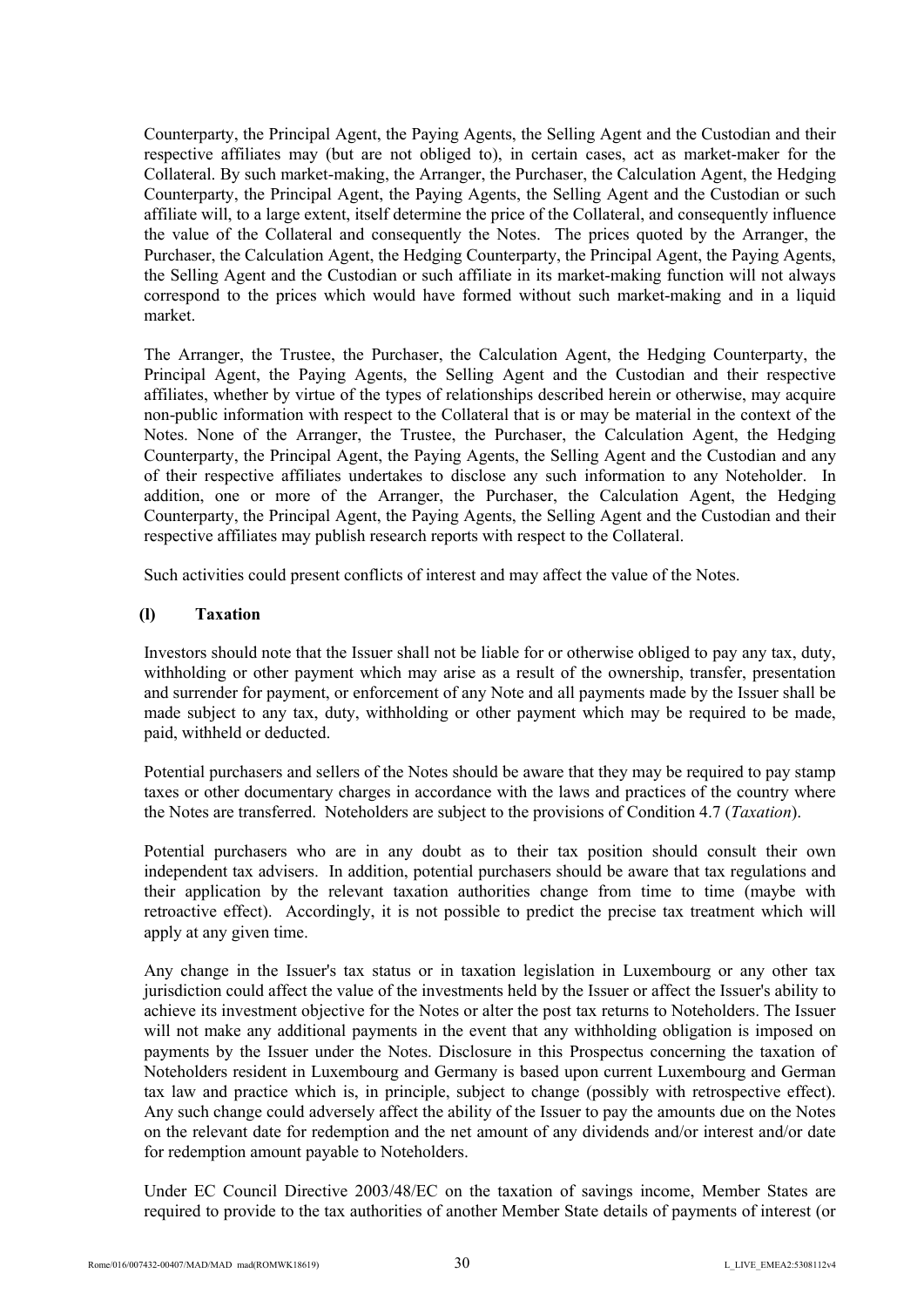similar income) paid by a person within its jurisdiction to an individual resident in that other Member State. However, for a transitional period, Luxembourg and Austria are instead required (unless during that period they elect otherwise) to operate a withholding system in relation to such payments (the ending of such transitional period being dependent upon the conclusion of certain other agreements relating to information exchange with certain other countries). A number of non-EU countries and territories including Switzerland have agreed to adopt similar measures (a withholding system in the case of Switzerland) with effect from the same date.

On 15 September 2008 the European Commission issued a report to the Council of the European Union on the operation of the EU Savings Tax Directive, which included the Commission's advice on the need for changes to the EU Savings Tax Directive. On 13 November 2008 the European Commission published a more detailed proposal for amendments to the EU Savings Tax Directive, which included a number of suggested changes. The European Parliament approved an amended version of this proposal on 24 April 2009. If any of those proposed changes are made in relation to the EU Savings Tax Directive, they may amend or broaden the scope of the requirements described above.

If a payment were to be made or collected through a Member State which has opted for a withholding system and an amount of, or in respect of, tax were to be withheld from that payment, neither the Issuer nor any Paying Agent nor any other person would be obliged to pay additional amounts with respect to any Note as a result of the imposition of such withholding tax. The Issuer is required to maintain a Paying Agent in a Member State that is not obliged to withhold or deduct tax pursuant to the Directive.

In the event that the Notes are redeemed prior to 18 months from the Issue Date, Italian resident Noteholders will be required to pay, by way of a withholding to be applied by the Italian intermediary which intervenes in the payment of interest or the redemption amount of the Notes, an amount equal to 20 per cent. of the interest and other amounts accrued up to the time of the early redemption.

As described in "*Section 5 Taxation - Italian Taxation*" below, the Italian tax regime applying to payments of interest in respect of the Notes is governed by Italian Legislative Decree No. 239 of 1 April 1996, as subsequently amended (**Decree No. 239**) on the basis that the Notes qualify as assetbacked securities for the purposes of Italian law No. 130 of 30 April 1999, as amended from time to time (*Disposizioni sulla cartolarizzazione dei crediti*) (**Law 130**). As a consequence, under the provisions of Decree No. 239, payments of interest in respect of the Notes will be subject to a substitute tax (*imposta sostitutiva*) at the rate of 12.5% in the Republic of Italy depending on the circumstances of the relevant Noteholder. In the case of a foreign investor, payments of interest and other proceeds will not be subject to the "*imposta sostitutiva*" at the rate of 12.5% if such payments are made to beneficial owners who are non-Italian resident entities or individuals with no permanent establishment in the Republic of Italy to which the Notes are effectively connected, provided that, if the Notes are held in Italy, the non-Italian resident Noteholder declares itself to be a non-Italian resident according to Italian tax regulations.

However, in the event that the Italian fiscal authorities in the future decide that the Notes no longer qualify as asset-backed securities for the purposes of Law 130 (which may occur in certain circumstances, including if either (a) no rating is assigned to the Notes on the Issue Date or, subsequent to the Issue Date, the rating is withdrawn, or (b) the Italian fiscal authorities otherwise decide that the Notes no longer qualify as asset-backed securities for the purposes of Law 130), the Notes will instead qualify as atypical securities (titoli atipici) for Italian tax purposes and may be subject to a withholding tax levied at the rate of 27 per cent.

Upon the occurrence of any withholding or deduction for or on account of such withholding or substitute tax from any payments under the Notes, neither the Issuer nor any other person shall be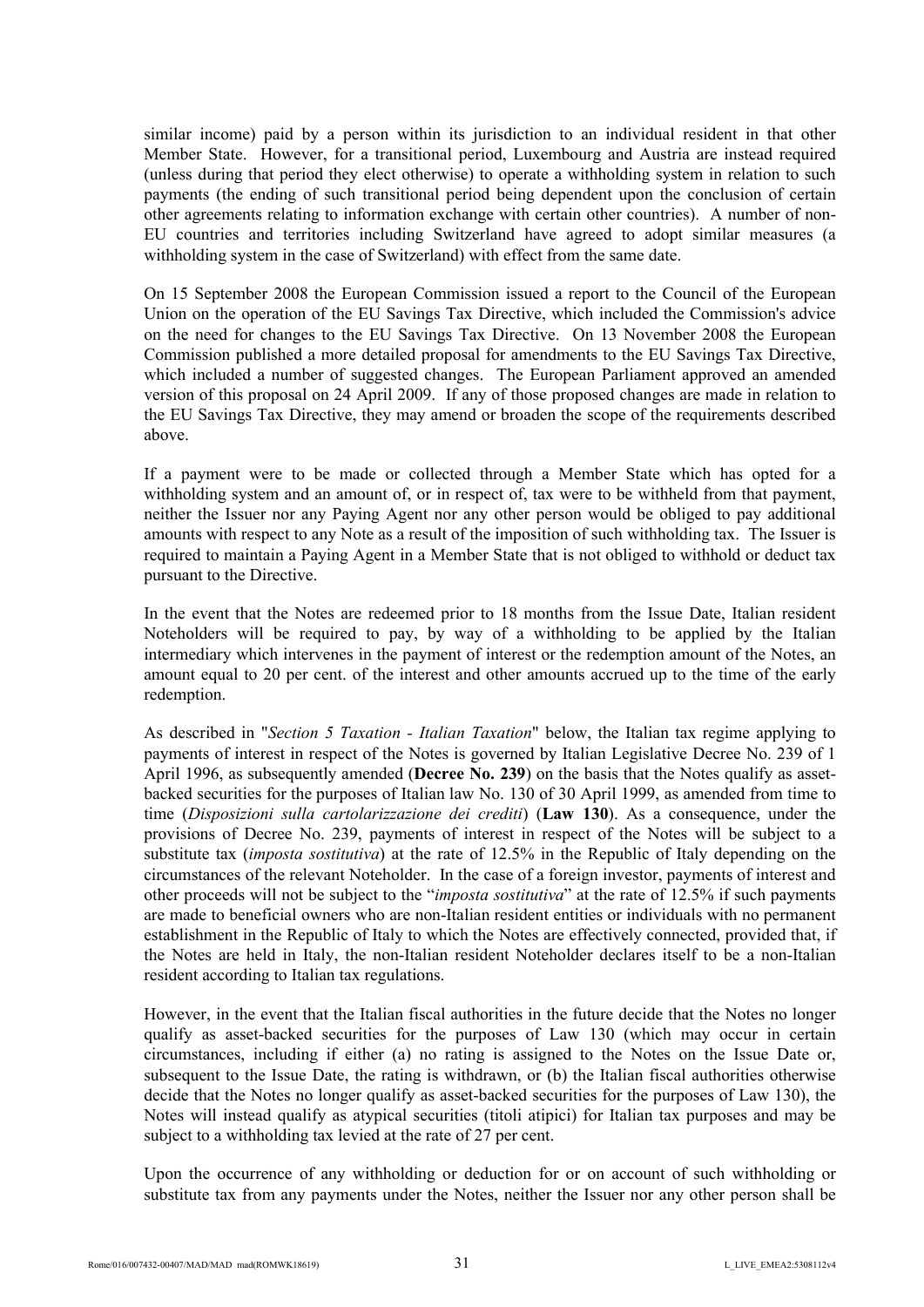obliged to gross-up or otherwise compensate the Noteholders for the lesser amounts the Noteholders would receive as a result of the imposition of such substitute tax.

#### **(m) Further Issues of Notes by the Issuer**

The Issuer may issue further Notes which will form one series with the Series of Notes issued under this Prospectus.

#### **(n) Luxembourg Law**

The Company is a public limited liability company (société anonyme) incorporated under Luxembourg law.

Under the Securitisation Act 2004, each Compartment corresponds to a separate and distinct part of the Company's assets and liabilities. As between Noteholders, each Compartment will be deemed to be the property of a separate entity. The rights of holders of Notes issued in respect of a Compartment and the rights of creditors transacting with the Relevant Issuer in respect of a Compartment are limited to the assets of such Compartment, where these rights relate to that Compartment or have arisen upon the constitution, operation or liquidation of the assets of that Compartment. The assets of a Compartment are available exclusively to satisfy the rights of holders of Notes issued in relation to that Compartment and the rights of creditors whose claims relate to or have arisen at the occasion of the constitution, the operation or the liquidation of that Compartment. Fees, costs, expenses and other liabilities generally incurred on behalf of the Company but which do not relate to any particular Compartment shall, unless otherwise determined by the Board, be general liabilities of the Company and shall not be payable out of the assets of any Compartment. The Board shall ensure, to the extent possible, that creditors in respect of such liabilities waive recourse to the assets of any Compartment.

Pursuant to the Securitisation Act 2004, the conditions of issue of the Notes are binding on the Issuer and the Noteholders and are valid as against third parties in the event of the liquidation of one or more Compartments, of bankruptcy proceedings in respect of the Issuer or more generally in determining the competing rights for payment of creditors, except that they are not binding on any creditors of the Issuer who have not expressly agreed to be bound by such conditions.

#### **(o) Ratings**

### (i) General

A rating may not reflect the potential impact of all risks related to structure, market and other factors that may affect the value of the Notes. A credit rating is not a recommendation to buy, sell or hold securities and may be subject to suspension, revision or withdrawal at any time by the assigning rating organisation. Prospective Purchasers of the Notes should note that no assurance is given that the Notes will have a particular rating as of the Issue Date.

(ii) Ratings of the Hedging Counterparty

The Hedging Counterparty has a long-term rating of A+ from S&P, and a short-term rating of A-1, in each case from S&P. An obligation rated 'A' is more susceptible to the adverse effects of changes in circumstances and economic conditions than obligations in higher-rated categories. However, the obligor's capacity to meet its financial commitment on the obligation is still strong. A short-term obligation rated 'A-1' is rated in the highest category by Standard & Poor's. The obligor's capacity to meet its financial commitment on the obligation is strong. Within this category there exists a further designation 'A-1+' which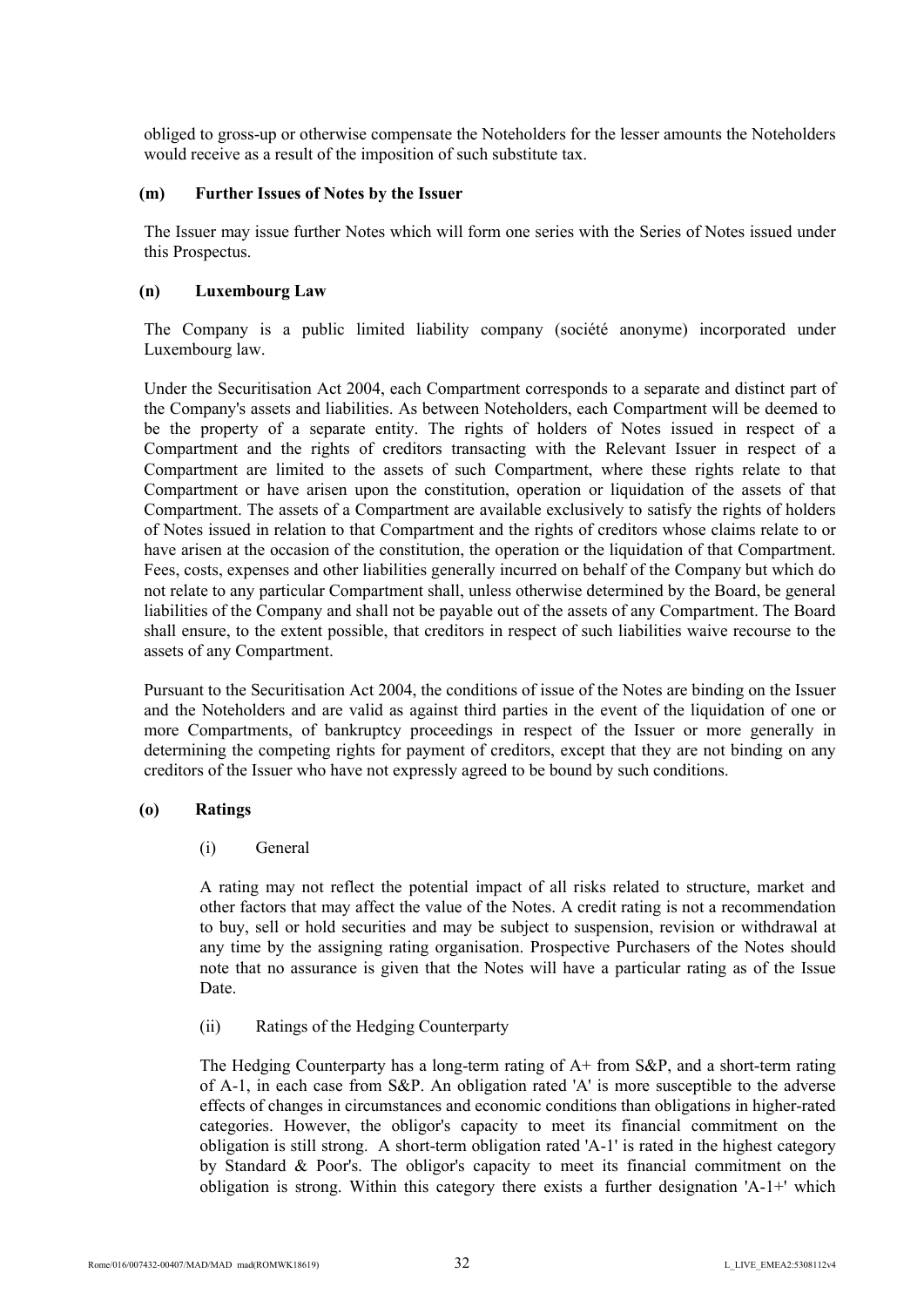reflects that the obligor's capacity to meet its financial commitment on the obligation is very strong.

## (iii) General Information regarding S&P Ratings

The risk related to an obligor's ability to fulfil its obligations created may be described by reference to the credit ratings assigned by independent rating agencies. A credit rating is an assessment of the solvency or credit-worthiness of creditors and/or bond-issuers according to established credit review procedures. These ratings and associated research help investors analyse the credit risks associated with fixed-income securities by providing detailed information of the ability of issuers to meet their obligations. The lower the assigned rating is on the respective scale, the higher the respective rating agency assesses the risk that obligations will not be met in full or on time.

Long-term ratings by S&P are divided into several categories ranging from 'AAA', reflecting the strongest creditworthiness, over categories 'AA', 'A', 'BBB', 'BB', 'B' 'CCC', 'CC', 'C' to category 'D', reflecting that an obligation is in payment default.

The ratings from 'AA' to 'CCC' may be modified by the addition of a plus ('+') or minus ('-') sign to show relative standing within the major rating categories. S&P does not modify the rating of 'AAA' by a plus or a minus sign.

Short-term ratings by S&P are divided into several categories ranging from 'A-1', reflecting the strongest creditworthiness, over categories 'A-2', 'A-3', 'B', 'C' to category 'D' reflecting that an obligation is in payment default.

Other than the category 'A-1' which may be modified by the addition of a plus  $(+)$  to show relative standing within the category 'A-1', S&P does not modify short-term ratings by a plus or a minus sign.

# **(p) Modification and waivers**

The Series Instrument contains provisions for calling meetings of Noteholders to consider matters affecting their interests generally. These provisions permit defined majorities to bind all Noteholders including Noteholders who did not attend and vote at the relevant meeting and Noteholders who voted in a manner contrary to the majority.

### **(q) Change of law**

The conditions of the Notes are based on English law in effect as at the date of this Prospectus. No assurance can be given as to the impact of any possible judicial decision or change to English law or administrative practice after the date of this Prospectus.

### **(r) Certain considerations relating to public offers of the Notes**

The Issuer reserves the right to withdraw the offer and/or cancel the issuance of the Notes for any reason at any time on or prior to the Issue Date. For the avoidance of doubt, if any application has been made by a potential investor and the Issuer exercises such a right, each such potential investor shall not be entitled to subscribe or otherwise purchase any Notes. Any payments made by an applicant investor for Notes that are not issued to such applicant investor for any such reason will be refunded. However, there will be a time lag in making any reimbursement, no interest will be payable in respect of any such amounts and the applicant investor may be subject to reinvestment risk.

### **(s) Implicit fees**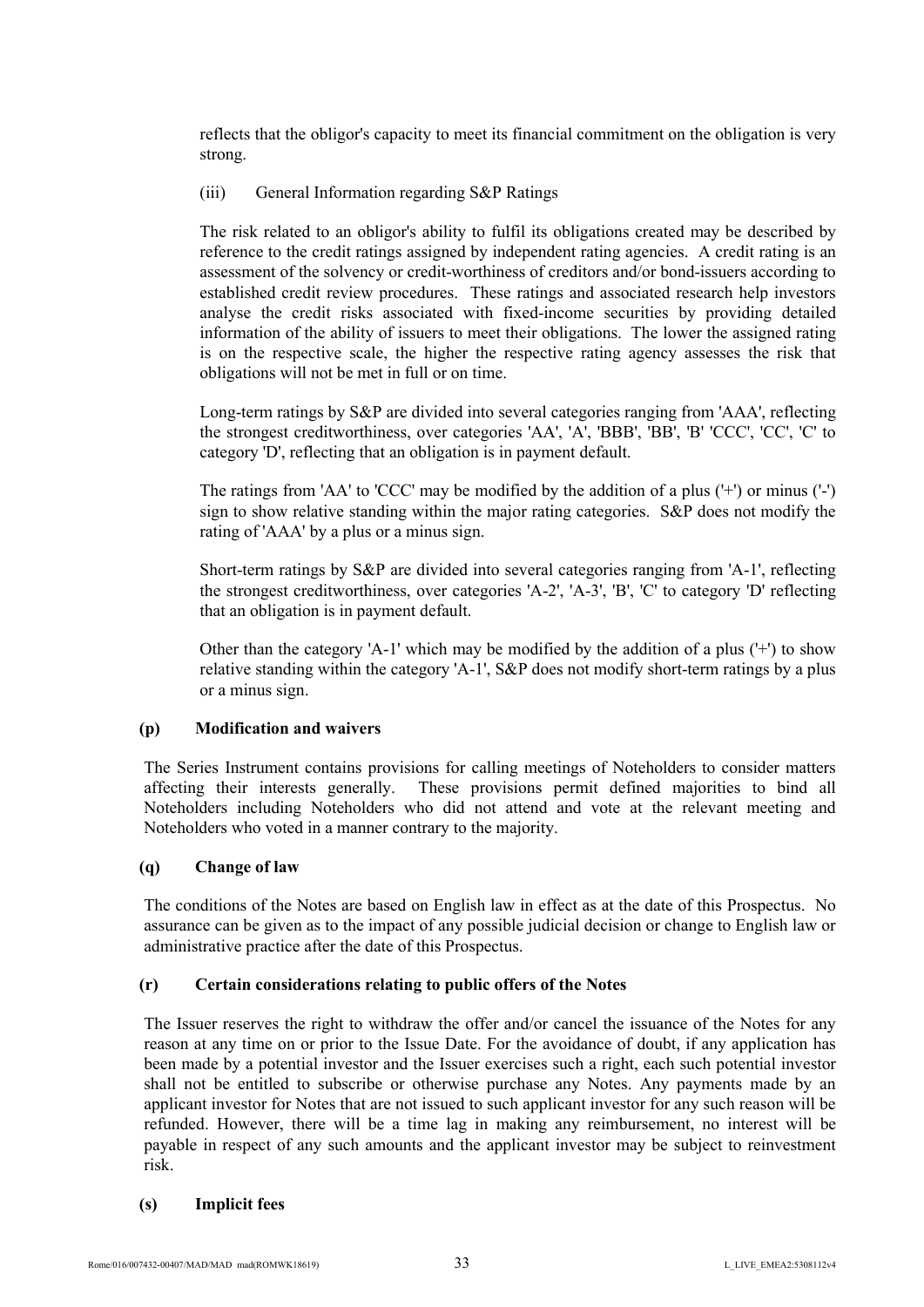Investors should note that implicit fees (e.g. placement fees, direction fees, structuring fees) are a component of the offer price of the Notes. The type and amount of the implicit fees embedded in the offer price are specified in "Subscription and Sale" below. Investors should note that as a result of such fees being included in the offer price, the price of the Notes in the secondary market is likely to be lower than the offer price.

### **(t) Lack of information following issue**

Following the issue of the Notes, the Issuer will not provide any information on the current market value of the Notes. The Issuer does not intend to provide any post-issuance information in relation to the Notes, except if required by any applicable laws and regulations.

# **(u) The Notes do not benefit from any state or other guarantee**

The Notes are not covered by the "Interbank Fund for Safeguarding of Deposits Redemption" nor by state guarantee. The payment of principal and interest under the Notes is not covered by any specific guarantee, nor is any such guarantee anticipated.

# **2.3 Representations**

By investing in the Notes each investor is deemed to represent that:

- (a) *Non-Reliance.* It is acting for its own account, and it has made its own independent decisions to invest in the Notes and as to whether the investment in the Notes is appropriate or proper for it based upon its own judgment and upon advice from such advisers as it has deemed necessary. It is not relying on any communication (written or oral) of the Issuer, the Arranger, the Hedging Counterparty or the Trustee as investment advice or as a recommendation to invest in the Notes, it being understood that information and explanations related to the terms and conditions of the Notes shall not be considered to be investment advice or a recommendation to invest in the Notes. No communication (written or oral) received from the Issuer, the Arranger, the Hedging Counterparty or the Trustee shall be deemed to be an assurance or guarantee as to the expected results of the investment in the Notes.
- (b) *Assessment and Understanding.* It is capable of assessing the merits of and understanding (on its own behalf or through independent professional advice), and understands and accepts the terms and conditions and the risks of the investment in the Notes. It is also capable of assuming, and assumes, the risks of the investment in the Notes.

(c) *Status of Parties.* None of the Issuer, the Arranger or the Trustee is acting as a fiduciary for or adviser to it in respect of the investment in the Notes.

# **THE CONSIDERATIONS SET OUT ABOVE ARE NOT, AND ARE NOT INTENDED TO BE, A COMPREHENSIVE LIST OF ALL CONSIDERATIONS RELEVANT TO A DECISION TO PURCHASE OR HOLD ANY NOTES.**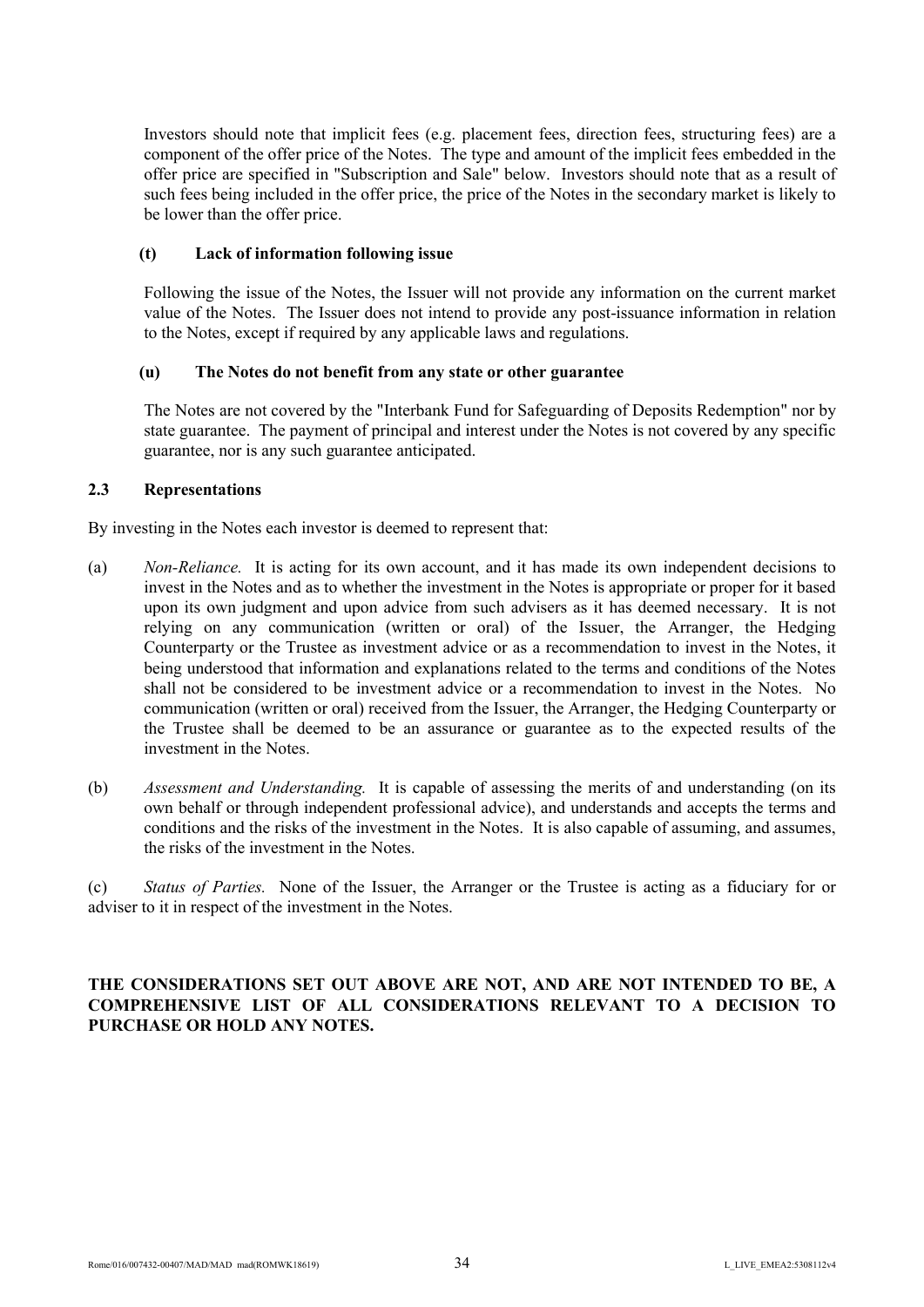# **3. TERMS AND CONDITIONS OF THE NOTES**

The following are the conditions of the Notes (the **Conditions**).

This series of Notes (the **Series**) is constituted and secured by the Series Instrument.

By executing the Series Instrument, (i) the Issuer has appointed the Trustee to act as trustee in respect of the Notes on the trust terms (the **Trust Terms**) and (ii) security is created over the Series Assets in favour of the Trustee on behalf of the Series Parties on the security terms (the **Security Terms**), in each case, as set out and modified in and incorporated by reference into the Series Instrument.

By executing the Series Instrument, the Issuer, the Agents and the Trustee have entered into the Agency Agreement on the terms set out in and incorporated by reference into the Series Instrument with the Principal Agent, the Paying Agents, the Custodian, the Servicer, the Calculation Agent and the Selling Agent.

The Issuer and the Purchaser have, by executing the Series Instrument, entered into the Purchase Agreement. The Issuer and the Hedging Counterparty have, by executing the Series Instrument, entered into the Hedging Agreement.

Copies of the Series Instrument and the documents incorporated by reference therein (including the provisions of the Agency Agreement, the Purchase Agreement and the Hedging Agreement) are available for inspection during normal office hours at the registered office of the Trustee and the specified office of the Paying Agents.

# **1. Definitions and Interpretation**

# **1.2 Definitions**

In these Conditions, unless the context otherwise requires, the following defined terms shall have the meanings set out below:

**Agency Agreement** means the agency agreement in respect of the Notes entered into by the Issuer, the Trustee and the Agents by their execution of the Series Instrument, as amended, restated and/or supplemented from time to time.

**Agents** means the Principal Agent, the Paying Agents, the Custodian, the Servicer, the Calculation Agent, the Selling Agent or any of them and all references to an Agent shall include such further or other person or persons as may be appointed from time to time as agent under the Agency Agreement with the prior written approval of the Trustee under the Series Instrument.

**Aggregate Nominal Amount** means the aggregate of the Nominal Amounts of the Notes issued on the Issue Date, being up to EUR 200,000,000 and subject to reduction following the Issue Date pursuant to Condition 5.2.

**Bearer Global Note** has the meaning given to that term in Condition 2.1 (*Form of Notes*).

**Business Day** means a day (other than a Saturday or Sunday) on which commercial banks and foreign exchange markets settle payments and are open for general business (including dealings in foreign exchange and foreign currency deposits) in London and Luxembourg and a day on which the Clearing Agent is open for business and a TARGET2 Settlement Day.

**Calculation Agent** means Deutsche Bank AG, acting through its London Branch.

**Clearing Agent** means Clearstream, Luxembourg and Euroclear and any successor(s).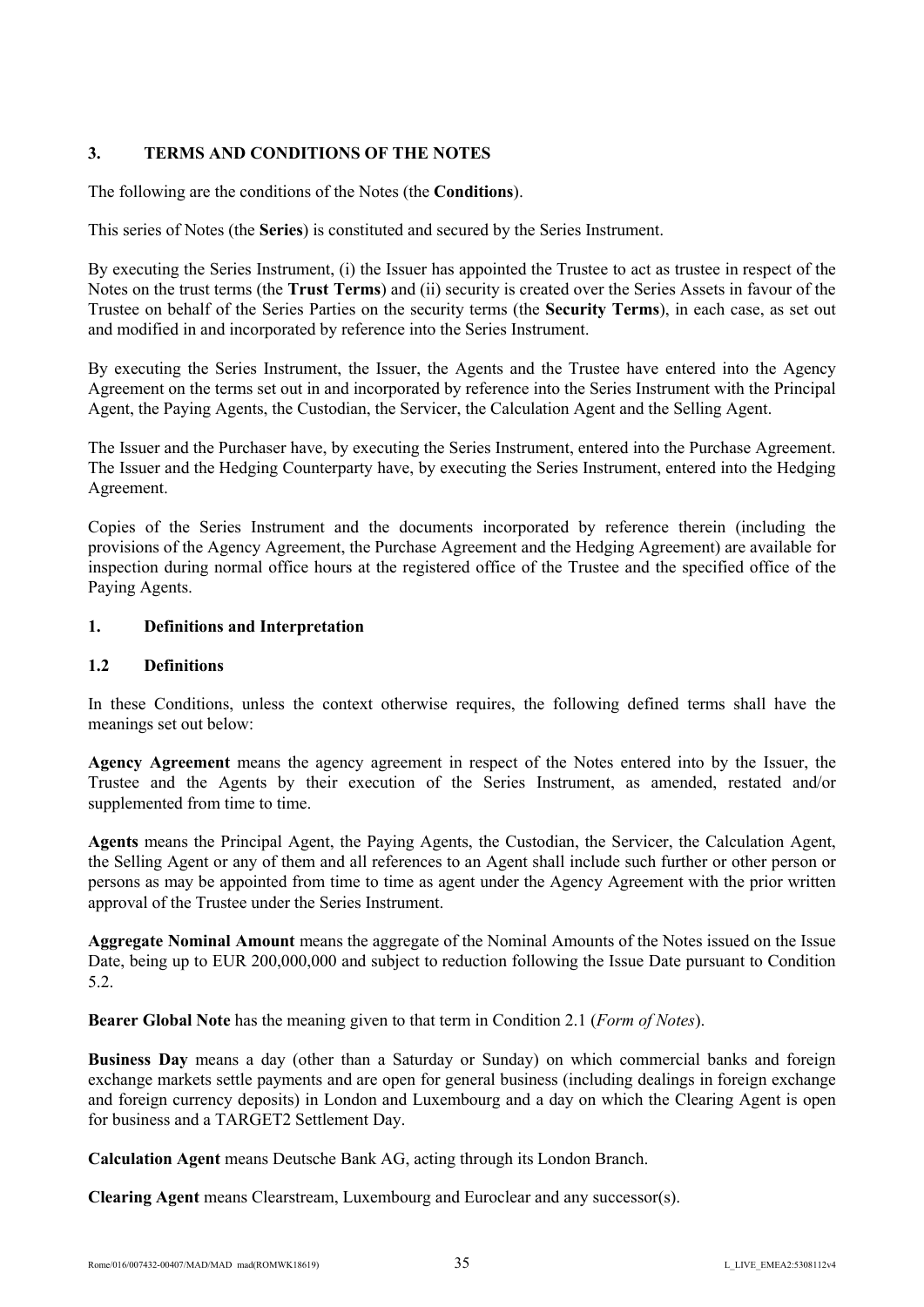**Clearstream, Luxembourg** means Clearstream Banking, société anonyme in Luxembourg.

**Collateral** has the meaning given to that term in Condition 6.1 (*Series Assets*).

**Company** means Palladium Securities 1 S.A.

**Custodian** means Deutsche Bank Luxembourg S.A.

**Day Count Fraction** means the number of days in the relevant Interest Period divided by 360 (the number of days to be calculated on the basis of a year of 360 days with 12 months each comprising 30 days unless (A) the last day of the Interest Period is the 31st day of a month, in which case the month that includes that last day shall not be considered to be shortened to a month comprising 30 days or (B) the last day of the Interest Period is the last day of the month of February, in which case the month of February shall not be considered to be lengthened to a month comprising 30 days).

**Early Closure** means the subscription, in aggregate, for the Aggregate Nominal Amount of Notes prior to 9 September 2011, in which case the Offer Period will end on the date on which the Issuer determines, in its sole discretion, that such subscription, in aggregate, has occurred.

**Early Redemption Event** has the meaning given to that term in Condition 5.1 (*Mandatory Redemption*).

**Early Termination Amount** has the meaning given to that term in Condition 5.1 (*Mandatory Redemption*).

**EC Treaty** means the Treaty on the Functioning of the European Union, as amended.

**Entitled Beneficiary** has the meaning given to that term in Condition 6.6.2 (*Trustee*).

**Euro, euro,**  $\epsilon$  **and EUR** each means the lawful currency of the member states of the European Union that adopt the single currency in accordance with the EC Treaty.

**Euroclear** means Euroclear Bank SA/N.V.

**Event of Default** means each of the events specified as such in Condition 10 (*Events of Default*).

**Extraordinary Resolution** has the meaning given to that term in Condition 12.1.2 (*Subject Matter of Meetings of Noteholders*).

**Floating Interest Determination Date** means, in relation to an Interest Period occurring during the Floating Rate Period, the day falling two TARGET2 Settlement Days prior to the first day of such Interest Period.

**Floating Interest Rate** has the meaning given to this term in Condition 3.2 (*Interest Amount*).

**Hedging Agreement** means the hedging agreement between the Issuer and the Hedging Counterparty in respect of the Notes on the terms of the ISDA Master Agreement schedule incorporated by reference into the Series Instrument, as supplemented by a confirmation relating to an interest rate swap, entered into by the Issuer and the Hedging Counterparty and dated the Issue Date.

**Hedging Counterparty** means Deutsche Bank AG, acting through its London Branch or any successor in such capacity.

**Interbank Market** means the euro-zone interbank market.

**Interest Accrual Date** means 13 March, 13 June, 13 September and 13 December in each year commencing on and including 13 December 2011 to and including 13 June 2017 and the Maturity Date, save that where any such date does not fall on a Business Day, it shall be postponed to the next day which is a Business Day.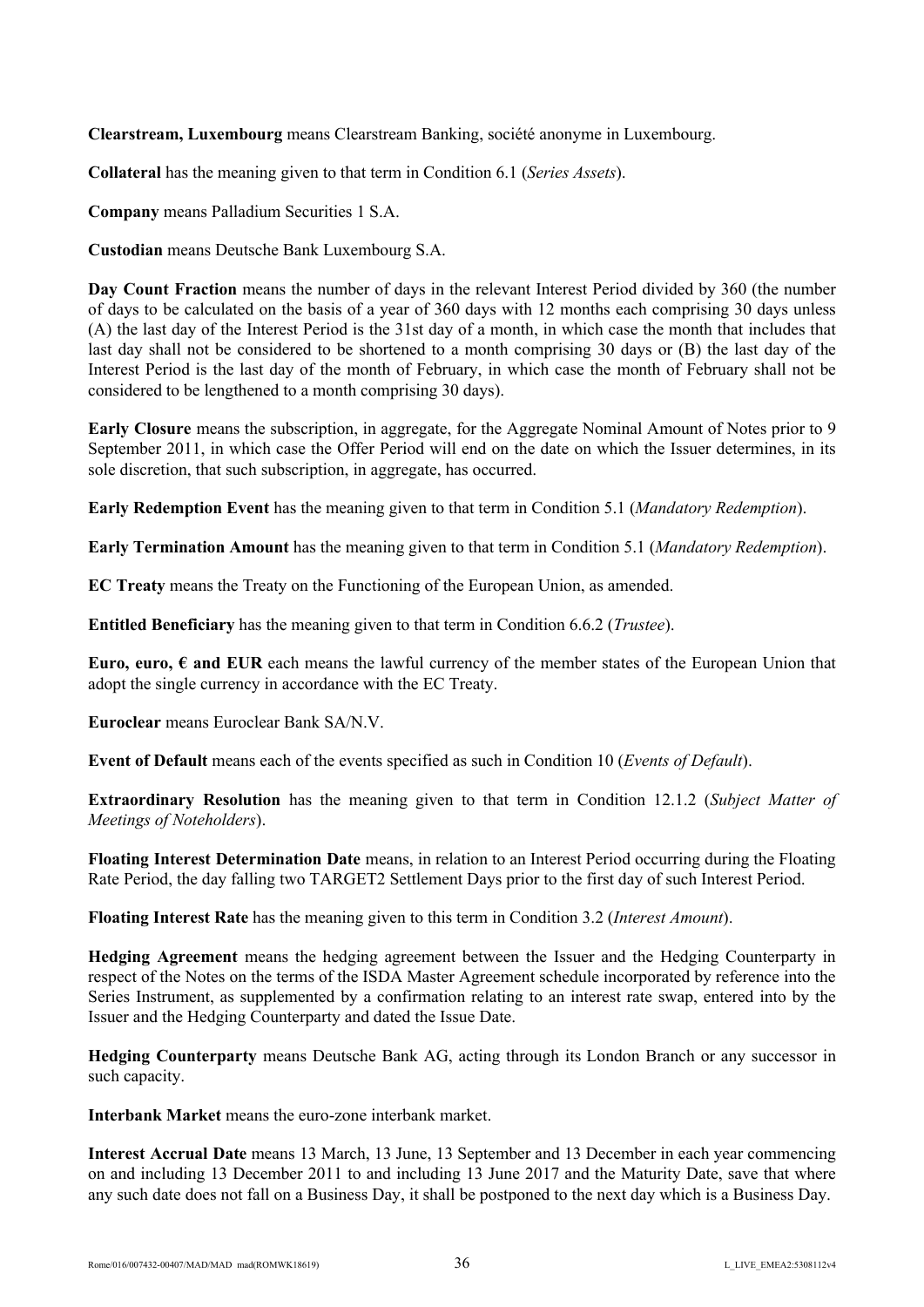**Interest Amount** has the meaning given to that term in Condition 3.2 (*Interest Amount*).

**Interest Payment Date** means each Interest Accrual Date.

**Interest Period** means the period commencing on (and including) the Issue Date to (but excluding) the first Interest Accrual Date and each period commencing on (and including) an Interest Accrual Date to (but excluding) the next following Interest Accrual Date.

**Issue Date** means 13 September 2011.

**Issuer** means the Company acting in respect of Compartment 62-2011-04.

**Luxembourg** means the Grand Duchy of Luxembourg.

**Luxembourg Company Law** means the Luxembourg law dated 10 August 1915 on commercial companies, as amended.

**Luxembourg Paying Agent** means Deutsche Bank Luxembourg S.A.

**Maturity Date** has the meaning given to that term in Condition 3.1 (*Redemption at Maturity*).

**Maximum Floating Interest Rate means 5.00 per cent.** 

**Minimum Floating Interest Rate** means 3.10 per cent.

**Net Proceeds** means the net proceeds of the realisation of the Series Assets.

**Nominal Amount** means EUR 1,000.

**Noteholder Expenses** means, in respect of a Note, all taxes, duties and/or expenses, including any applicable depositary charges, transaction or exercise charges, stamp duty, stamp duty reserve tax, issue, registration, securities transfer and/or other taxes or duties, in each case payable or suffered by or on behalf of the Issuer and arising in connection with any payment due following cancellation, repurchase, redemption or otherwise in respect of such Note.

**Offer Period** means 17 June 2011 to 9 September 2011.

**Paying Agents** means the Principal Agent and the Luxembourg Paying Agent.

**Payment Day** means any day which is (i) a day on which commercial banks and foreign exchange markets settle payments and are open for general business (including dealings in foreign exchange and foreign currency deposits) in the relevant place of presentation and London and Luxembourg; and (ii) a day on which TARGET<sub>2</sub> is open.

**Permitted Indebtedness** has the meaning given to that term in Condition 8.1.1.

**Permitted Investments** has the meaning given to that term in Condition 8.1.1.

**Potential Event of Default** means an event which, with the giving of notice and/or lapse of time and/or the forming of an opinion and/or the giving of any certificate and/or the making of any determination, would become an Event of Default.

**Principal Agent** means Deutsche Bank AG, acting through its London Branch.

**Programme** means the Issuer's programme for the issuance of debt instruments and beneficiary shares under which, among others, this Series of Notes has been issued.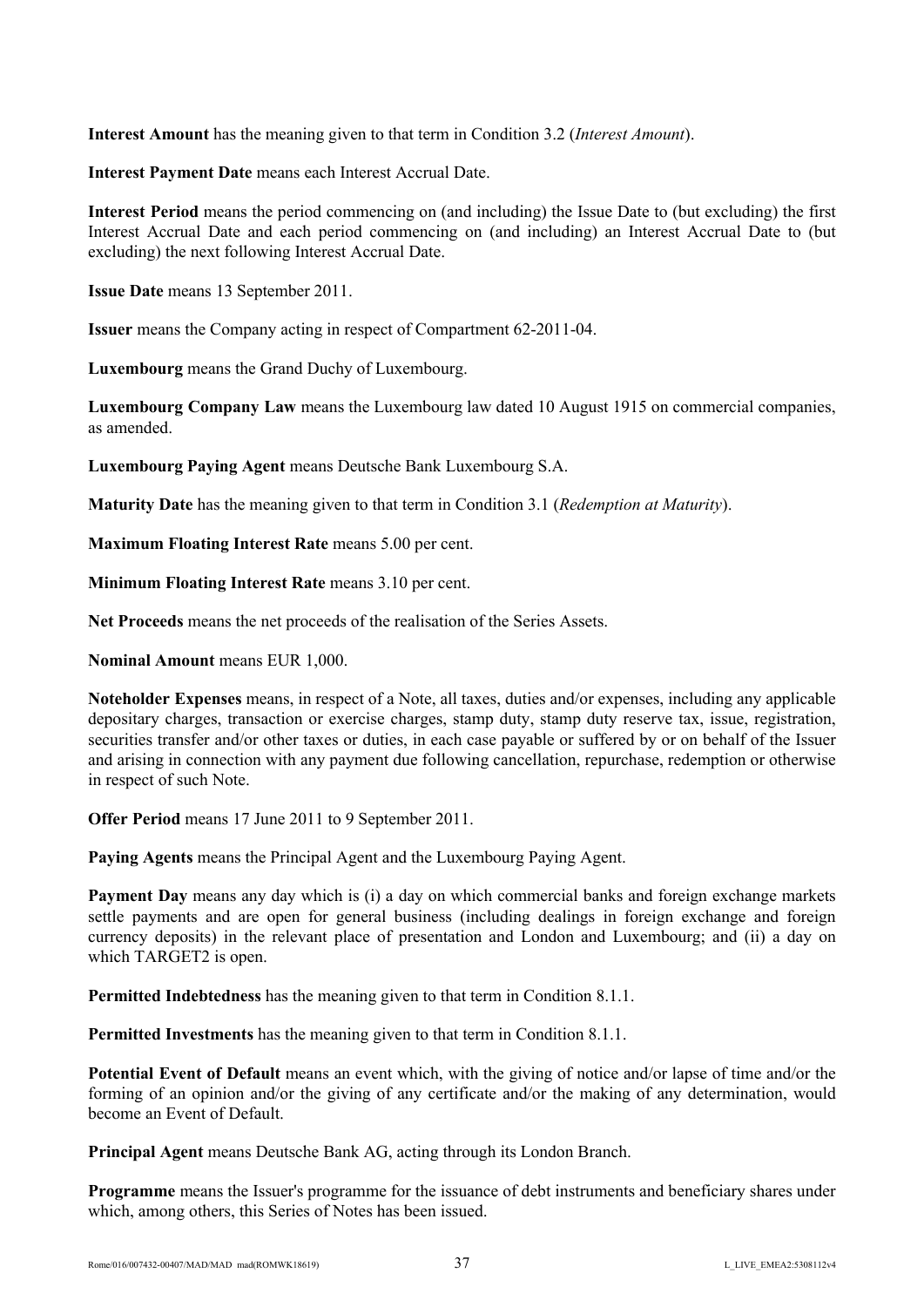**Purchase Agreement** means the purchase agreement in respect of the Notes pursuant to which the Notes are purchased by the Purchaser on the Issue Date, entered into by the Issuer and the Purchaser on the Issue Date, as amended, restated and/or supplemented from time to time.

**Purchaser** means Deutsche Bank AG, acting through its London Branch or any successor in such capacity.

**Redemption Amount** has the meaning given to this term in Condition 3.1 (*Redemption at Maturity*).

**Reference Banks** means Deutsche Bank AG and two banks designated by the Calculation Agent at the relevant time.

**Relevant Rating Agency** means Standard & Poor's Ratings Services, a division of The McGraw-Hill Companies, Inc.

**Representative Amount** means an amount that is representative for a single transaction in the relevant market at the relevant time.

**Securities Act** means the United States Securities Act of 1933, as amended.

**Securitisation Act 2004** means the Luxembourg act dated 22 March 2004 on securitisation, as amended.

**Selling Agent** means Deutsche Bank AG, acting through its London Branch.

**Series Assets** has the meaning given to that term in Condition 6.1 (*Series Assets*).

**Series Instrument** means the series instrument dated the Issue Date made between, amongst others, the Issuer and the Trustee, by which the Notes are constituted and secured, as amended, restated and/or supplemented from time to time.

**Series Parties** means the Trustee, the Agents, the Purchaser, the Hedging Counterparty and the Noteholders.

**Servicer** means Deutsche Bank Luxembourg S.A.

**Shortfall** means the amount, if any, by which the amount of the Net Proceeds is less than the payments which would, but for the provisions of Condition 6.6 (*Realisation of the Series Assets*), have been due under the Notes and/or to any Series Parties.

**Substitute Company** has the meaning given to that term in Condition 12.4 (*Substitution*).

#### **Successor Source** means:

- (a) the successor display page, other published source, information vendor or provider that has been officially designated by the sponsor of Reuters Screen EURIBOR01 Page; or
- (b) if the sponsor has not officially designated a successor display page, other published source, service or provider (as the case may be), the successor display page, other published source, service or provider, if any, designated by the relevant information vendor or provider (if different from the sponsor).

**TARGET2 Settlement Day** means any day on which the Trans-European Automated Real-Time Gross Settlement Express Transfer (TARGET2) System is open.

**Trustee** means Deutsche Trustee Company Limited of Winchester House, 1 Great Winchester Street, London EC2N 2DB and any successor, substitute or additional Trustee from time to time appointed.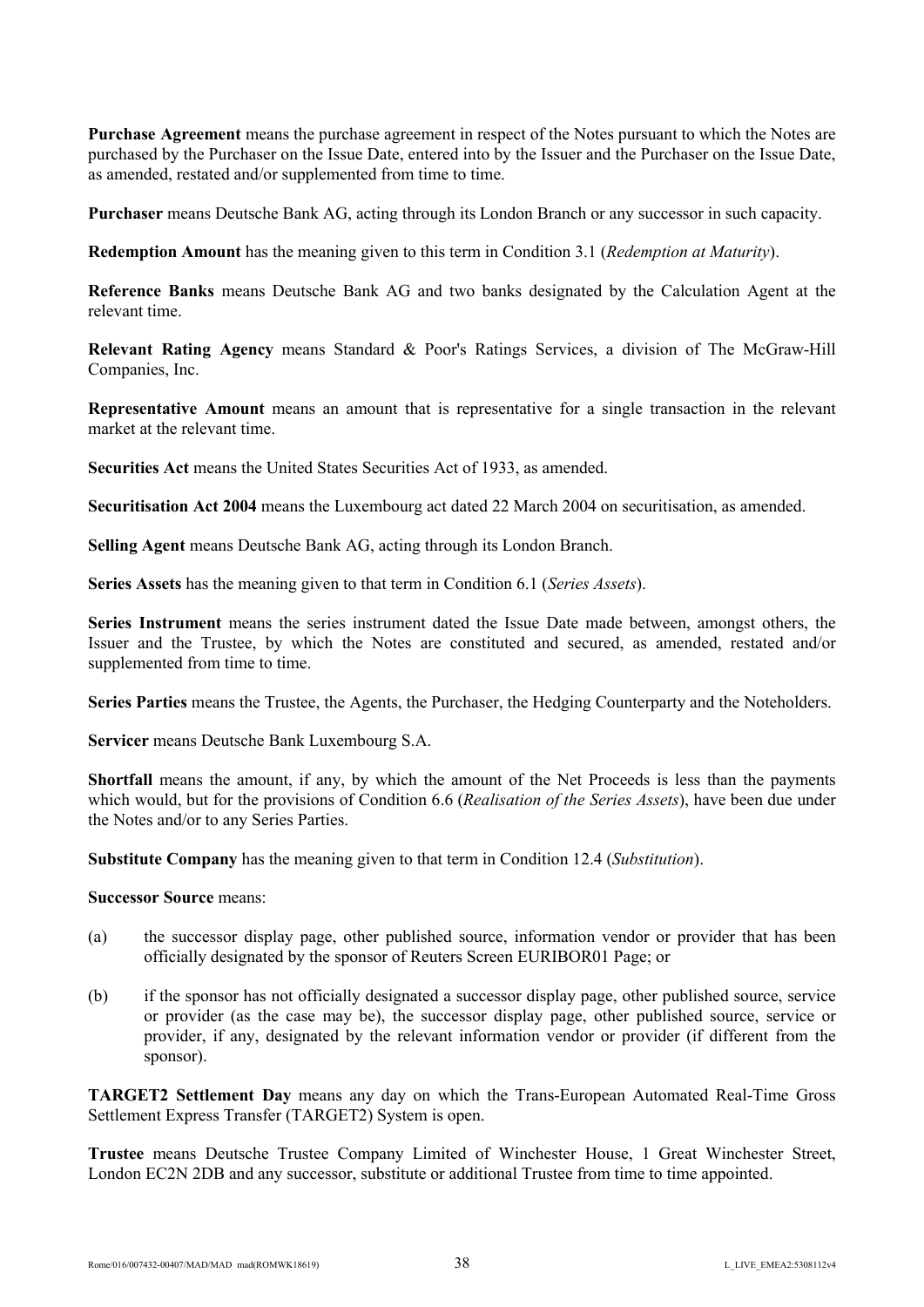**Underlying Floating Interest Rate** means, in respect of an Interest Period, the 3-month EURIBOR® in respect of the Floating Interest Determination Date immediately preceding the start of such Interest Period.

**United States** has the meaning given to that term in Rule 902 under the Securities Act.

**US Persons** or individually a US Person has the meaning given to that term in Rule 902 under the Securities Act.

**3-month EURIBOR®** means, in respect of an Interest Payment Date and the related Interest Period, the rate per annum for deposits in euro for a period of three months which appears on the Reuters Screen EURIBOR01 Page (or any Successor Source) as of 11.00 a.m., Brussels time, on the relevant Floating Interest Determination Date. If such rate does not appear on the Reuters Screen EURIBOR01 Page (or such Successor Source as aforesaid) on such day, 3-month  $EURIBOR^{\otimes}$  for the relevant Interest Period shall be determined on the basis of the rates at which deposits in EUR are offered by the Reference Banks at approximately 11.00 a.m., Brussels time, on the relevant Floating Interest Determination Date to prime banks in the Euro-zone interbank market for a period of three months commencing on the first day of the relevant Interest Period and in a Representative Amount assuming an Actual/360 day count basis. The Calculation Agent will request the principal euro-zone office of each of the Reference Banks to provide a quotation of its rate. If at least two quotations are provided as requested, 3-month EURIBOR® for the relevant Interest Period will be the arithmetic mean of the quotations. If fewer than two quotations are provided as requested, 3-month EURIBOR<sup>®</sup> for the relevant Interest Period will be the arithmetic mean of the rates quoted by major banks in the euro-zone, selected by the Calculation Agent, at approximately 11.00 a.m., Brussels time, on the first day of the relevant Interest Period for loans in EUR to leading European banks for a period of three months commencing on the first day of the relevant Interest Period and in a Representative Amount. If no such rates are quoted, 3-month EURIBOR<sup>®</sup> for the relevant Interest Period will be the rate determined by the Calculation Agent in its reasonable discretion by reference to such source(s) and at such time as it deems appropriate.

#### **1.3 Interpretation**

Reference in these Conditions to **Notes** means the Series 62 EUR Floating Rate Notes due 1 September 2017 in an aggregate nominal amount of up to EUR 200,000,000 and linked to (a) the EUR 150,000,000 Floating Rate Notes due September 2017 (ISIN: XS0626669781) issued by Unicredit S.p.A., and (b) the EUR 50,000,000 Floating Rate Notes due September 2017 (ISIN: XS0626653355) issued by Unione di Banche Italiane S.c.p.a. For the avoidance of doubt, the Issuer shall be under no obligation to issue such aggregate nominal amount of Notes and may issue any aggregate nominal amount of Notes up to, but not exceeding, such amount on the Issue Date.

The terms **Notes**, **holder of Notes** and **Noteholder** shall be construed in accordance with Condition 2.2 (*Title and Transfer*).

In these Conditions and in the Series Instrument, the term **outstanding** means, in relation to the Notes, all the Notes issued except (a) those which have been redeemed in accordance with these Conditions, (b) those in respect of which the date for redemption in accordance with these Conditions has occurred and the redemption moneys (including all interest accrued thereon to the date for such redemption and any interest payable under these Conditions after such date) have been duly paid, (c) those which have become void and those in respect of which claims have become prescribed in accordance with these Conditions, (d) those which have been purchased and cancelled as provided in these Conditions, (e) those mutilated or defaced Notes which have been surrendered in exchange for replacement Notes, and (f) (for the purpose only of determining how many Notes are outstanding and without prejudice to their status for any other purpose) those Notes alleged to have been lost, stolen or destroyed and in respect of which replacement Notes have been issued; provided that for the purposes of (1) the exercise of any right of the Noteholders (other than to payment) and (2) the exercise of any discretion, power or authority which the Trustee is required, expressly or impliedly, to exercise in or by reference to the interests of the Noteholders, those Notes which are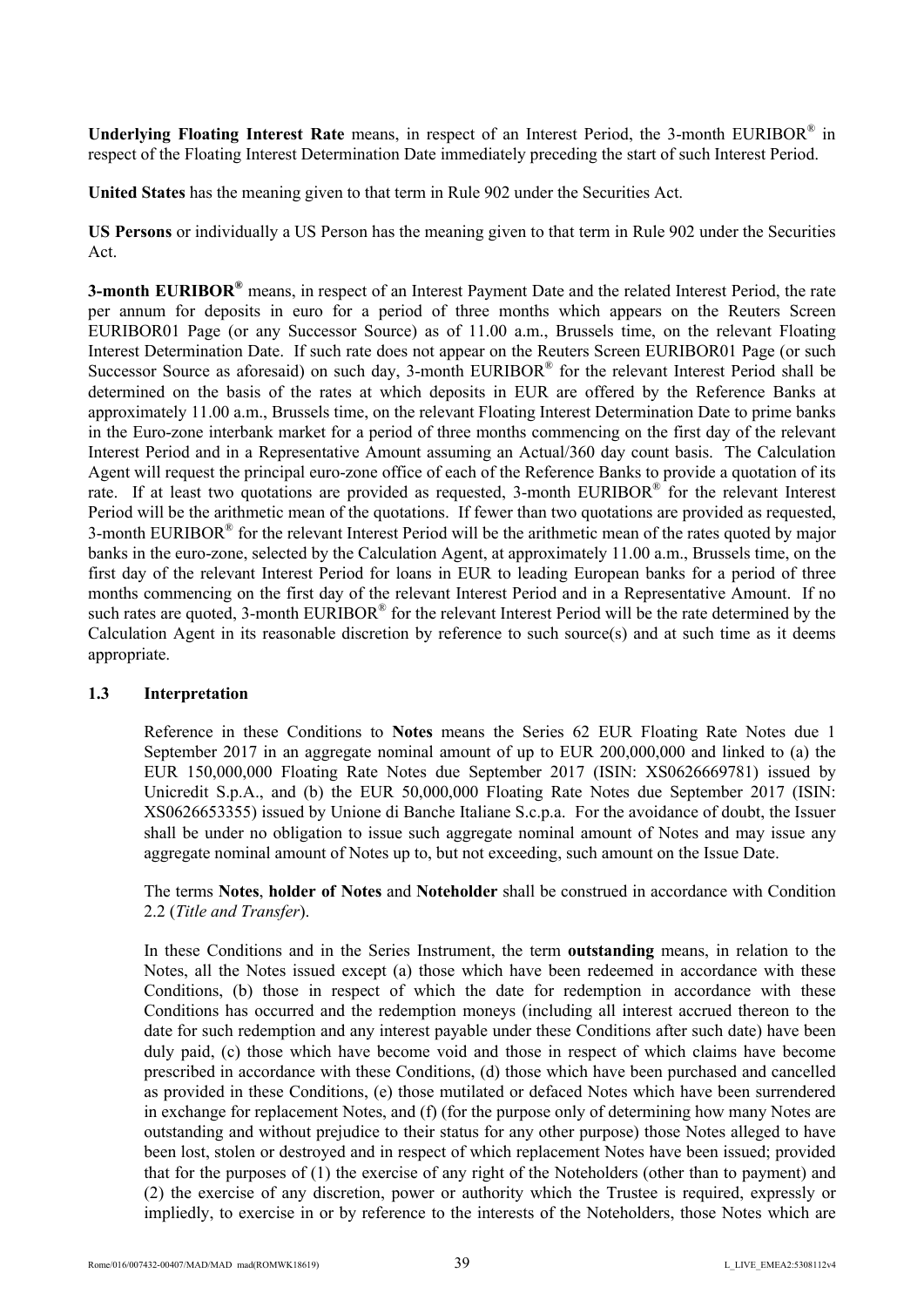beneficially held by or on behalf of the Issuer and not cancelled shall (unless no longer so held) be deemed not to remain outstanding.

#### **2. Form and Title**

#### **2.1 Form of Notes**

The Notes are issued in bearer form, complying with the requirements prescribed by the Luxembourg Company Law, in the denomination of the Nominal Amount.

The Notes will initially be represented by interests in a temporary global note (a **Temporary Bearer Global Note**) in bearer form, without interest coupons, which will be deposited on the relevant Issue Date with the Clearing Agent or its depositary or custodian. The Notes will be issued in compliance with U.S. Treasury Regulation § 1.163-5(c)(2)(i)(D) (the **TEFRA D Rules**).

On and after the date specified in the relevant Temporary Bearer Global Note, the Temporary Bearer Global Note may be exchanged for interests in a permanent global note (a **Permanent Bearer Global Note** and together with a Temporary Bearer Global Note, each a **Bearer Global Note**) in bearer form, without interest coupons, in accordance with the provisions in such Bearer Global Notes.

The following legend will appear on the Bearer Global Notes:

"ANY UNITED STATES PERSON WHO HOLDS THIS OBLIGATION WILL BE SUBJECT TO LIMITATIONS UNDER THE UNITED STATES INCOME TAX LAWS, INCLUDING THE LIMITATIONS PROVIDED IN SECTIONS 165(j) AND 1287(a) OF THE INTERNAL REVENUE CODE.

NO US PERSON (AS DEFINED IN REGULATION S OF THE UNITED STATES SECURITIES ACT OF 1933, AS AMENDED) MAY BENEFICIALLY OWN ANY PORTION OF THIS OBLIGATION AND, AS PROVIDED HEREIN, NO SUCH PERSON SHALL BE ENTITLED TO PAYMENT OF PRINCIPAL OR INTEREST ON OR IN RESPECT OF THIS OBLIGATION."

This legend provides that United States holders, with certain exceptions, will not be entitled to deduct any loss on Notes and will not be entitled to capital gains treatment of any gain on any sale, disposition, redemption or payment of principal in respect of such Notes.

Notes in definitive form will not be issued, save in the limited circumstances described in the Permanent Bearer Global Note.

#### **2.2 Title and Transfer**

Each person (other than another Clearing Agent) who is for the time being shown in the records of the Clearing Agent as the holder of an aggregate nominal amount of the Notes shall be treated to the fullest extent permitted by applicable laws and unless otherwise ordered by a court of competent jurisdiction by the Issuer, the Trustee and the Agents as the holder of such aggregate nominal amount of the Notes and for all purposes other than with respect to the payment of principal or interest on such aggregate nominal amount of the Notes, the rights to which shall be vested solely in the bearer of the Bearer Global Note and for which purpose such bearer shall be deemed to be the holder of such aggregate nominal amount of the Notes (and the terms **Notes**, **holder of Notes**, **Noteholder** and related expressions shall be construed accordingly). Interests in the Bearer Global Note will be transferable in accordance with applicable law and any rules and procedures for the time being of the Clearing Agent.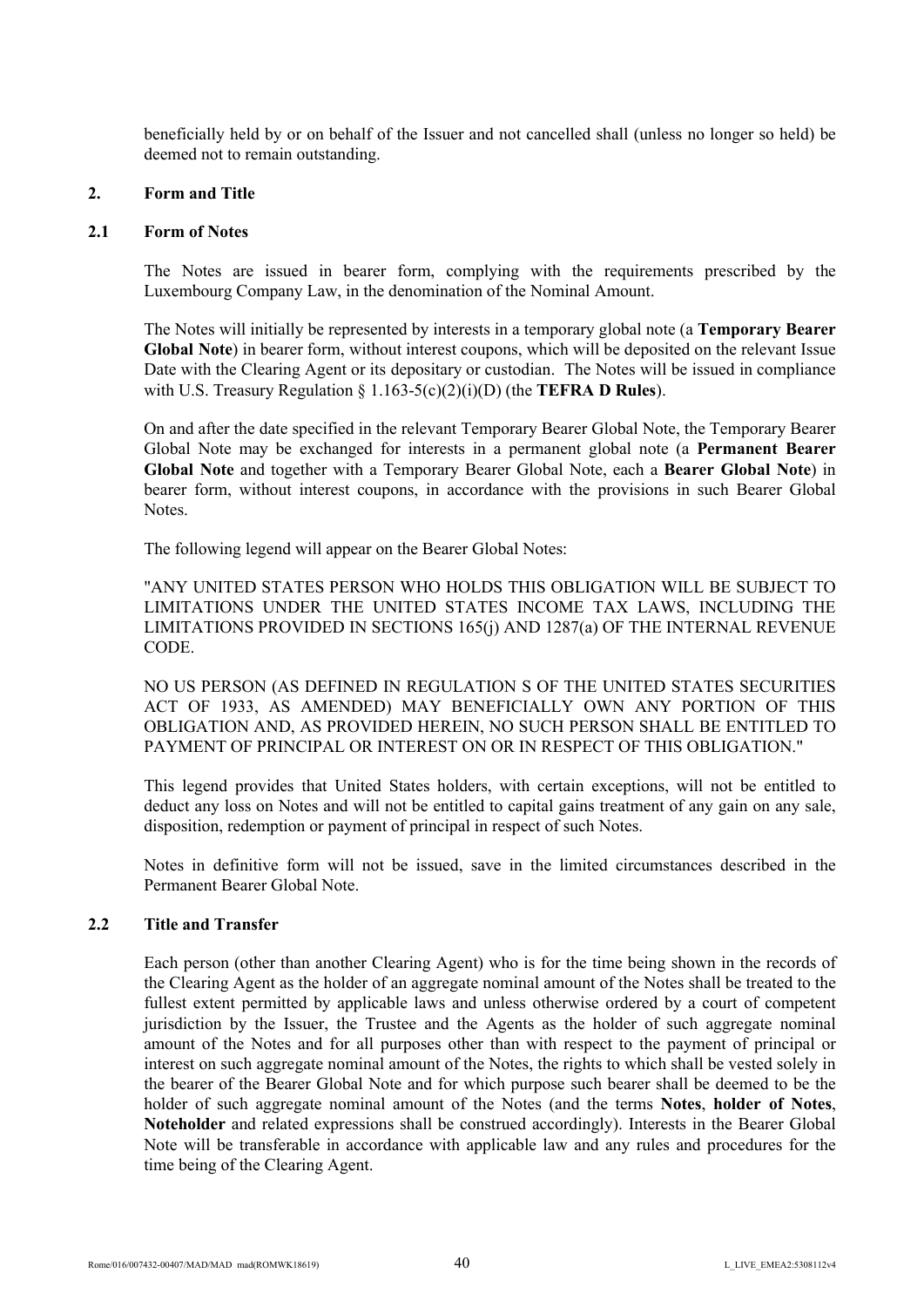# **2.3 Transfer and Exchange**

The Notes may not be exchanged for Notes in registered form.

Transfers of the Bearer Global Note shall be limited to transfers of the Bearer Global Note, in whole but not in part, to the Clearing Agent or its custodian or nominee or to a successor to such Clearing Agent.

### **2.4 Status**

The Notes are limited recourse obligations of the Issuer, ranking *pari passu* without any preference among themselves, which are subject to the provisions of the Securitisation Act 2004 and secured in the manner described in Condition 6 (*Series Assets, Collateral and Security*) and recourse in respect of which is limited in the manner described in Condition 6.6 (*Realisation of the Series Assets*).

# **3. Interest and Redemption**

# **3.1 Redemption at Maturity**

Unless previously redeemed or purchased and cancelled and subject as provided in these Conditions, each Note will be redeemed by the Issuer, by payment of the Nominal Amount (the **Redemption Amount**) on 1 September 2017 (the **Maturity Date**). For the purposes of the Luxembourg Company Law, the Notes shall not be redeemable by the drawing of lots.

### **3.2 Interest Amount**

Subject to Condition 4.3 (*Payment Day*), on each Interest Payment Date, the Issuer shall pay, in respect of each Note, the relevant Interest Amount determined in respect of the Interest Period ending immediately prior to such Interest Payment Date.

**Interest Amount** means in relation to an Interest Period and each Note equal to the Nominal Amount, an amount calculated by the Calculation Agent as follows:

Nominal Amount x Floating Interest Rate x Day Count Fraction

Interest Amounts shall be rounded to the nearest whole unit in EUR, with half a unit being rounded downwards.

The Interest Amount (if any) is payable by the Issuer as consideration for the use of the Nominal Amount in respect of a Note.

**Floating Interest Rate** means, in relation to an Interest Payment Date, the related Interest Period and each Note (i) the lower of the Underlying Floating Interest Rate and the Maximum Floating Interest Rate or, if higher, (ii) the Minimum Floating Interest Rate, each as determined by the Calculation Agent on the relevant Floating Interest Determination Date.

# **4. Payments, Noteholder Expenses and Taxation**

# **4.1 Method of payment**

Payments will be made by the Principal Agent to the Clearing Agent for further credit to the Noteholders.

If a payment of any amount to be paid to the bearer of the Bearer Global Note held on behalf of the Clearing Agent, according to the rules of the relevant Clearing Agent, cannot be made in EUR, such payment shall be made in the currency principally used by the Clearing Agent for payments to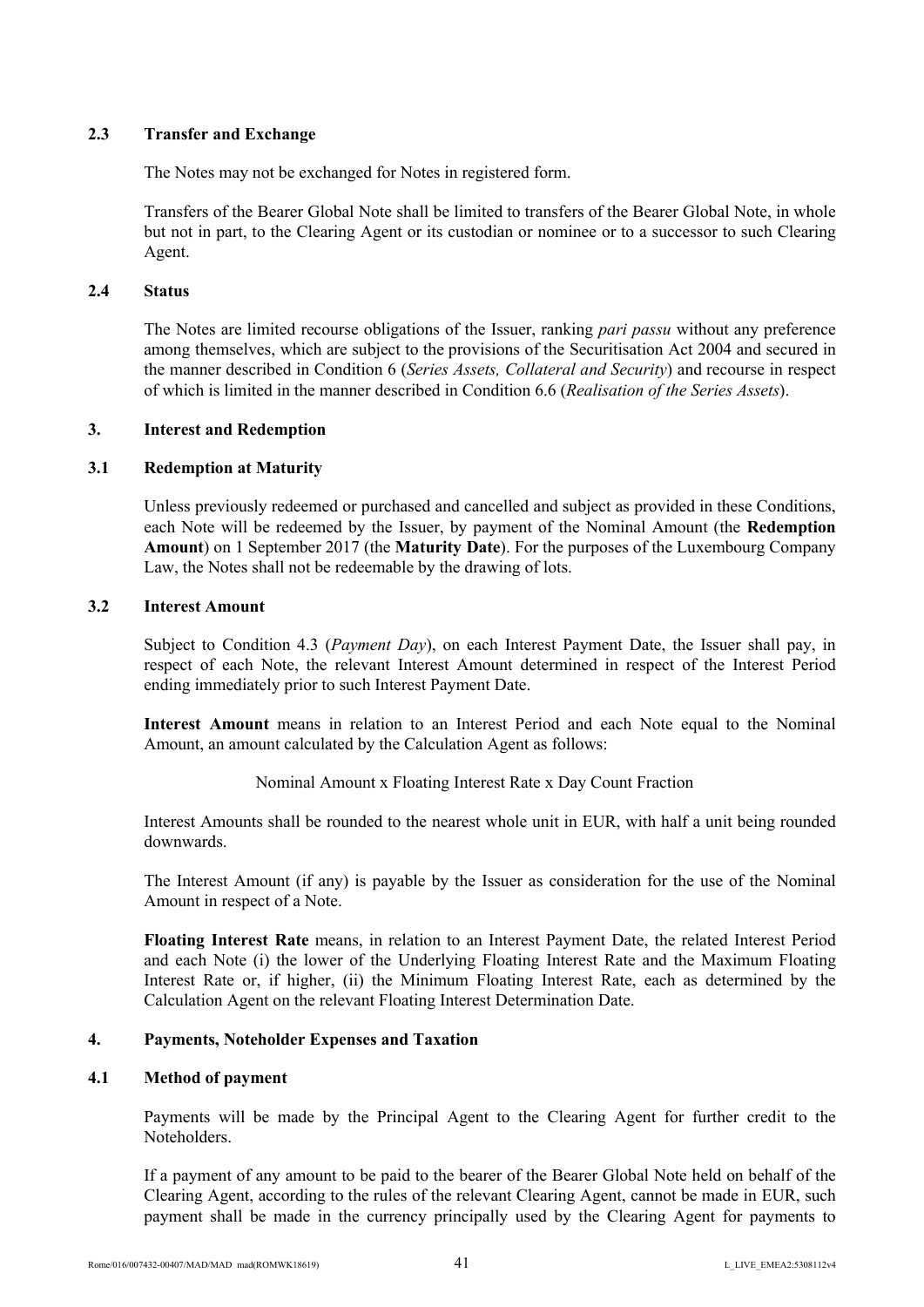securityholders holding accounts with such Clearing Agent, following a conversion of the relevant amount from EUR, using the rate of exchange determined by the Calculation Agent by reference to such sources as the Calculation Agent may reasonably determine to be appropriate.

### **4.2 Presentation**

Payments will, subject as provided below, be made in the manner provided in Condition 4.1 (*Method of Payment*) and otherwise in the manner specified in the Bearer Global Note against presentation or surrender, as the case may be, of the Bearer Global Note at the specified office of any Paying Agent. A record of each payment made against presentation or surrender of the Bearer Global Note will be made on the Bearer Global Note by the relevant Paying Agent and such record shall be prima facie evidence that the payment in question has been made.

The bearer of a Note shall be the only person entitled to receive payments and the Issuer will be discharged by payment to, or to the order of, the bearer of the Bearer Global Note in respect of the amount so paid. Each of the persons shown in the records of the Clearing Agent as the holder of a particular nominal amount of the Notes must look solely to the Clearing Agent for his share of each such payment so made by the Issuer to, or to the order of, the bearer of the Bearer Global Note.

#### **4.3 Payment Day**

If any date for payment of any amount in respect of any Note is not a Payment Day, the holder thereof shall not be entitled to payment until the next following Payment Day and shall not be entitled to any interest or other payment in respect of such delay.

#### **4.4 General**

In the absence of negligence (or, in case of the Trustee, gross negligence) or wilful default on its part, none of the Issuer, the Trustee, the Calculation Agent and any other Agent shall have any responsibility for any errors or omissions in the calculation of amounts payable hereunder or in any other determination pursuant to the provisions hereof.

### **4.5 Payments subject to law, etc.**

All payments are subject in all cases to any applicable fiscal or other laws, regulations and directives. Redemption of the Notes is subject to all applicable laws, regulations and practices in force on any relevant date of redemption, as the case may be, and neither the Issuer nor the Trustee nor any Agent shall incur any liability whatsoever if the Issuer or the Agent is unable to effect the transactions contemplated, after using all reasonable efforts, as a result of any such laws, regulations or practices. Neither the Issuer nor the Trustee nor the Principal Agent shall under any circumstances be liable for any acts or defaults of any Clearing Agent in relation to the performance of its duties in relation to the Notes.

### **4.6 Noteholder Expenses**

In respect of each Note, all Noteholder Expenses in respect thereof shall be for the account of the relevant Noteholder and any payment in respect of a Note shall only be made after all Noteholder Expenses in respect thereof have been paid or otherwise accounted for to the satisfaction of the Issuer.

#### **4.7 Taxation**

All payments in respect of the Notes will be subject in all cases to all applicable fiscal and other laws and regulations (including, where applicable, laws requiring the deduction or withholding for, or on account of, any tax, duty or other charge whatsoever). The Issuer shall not be liable for or otherwise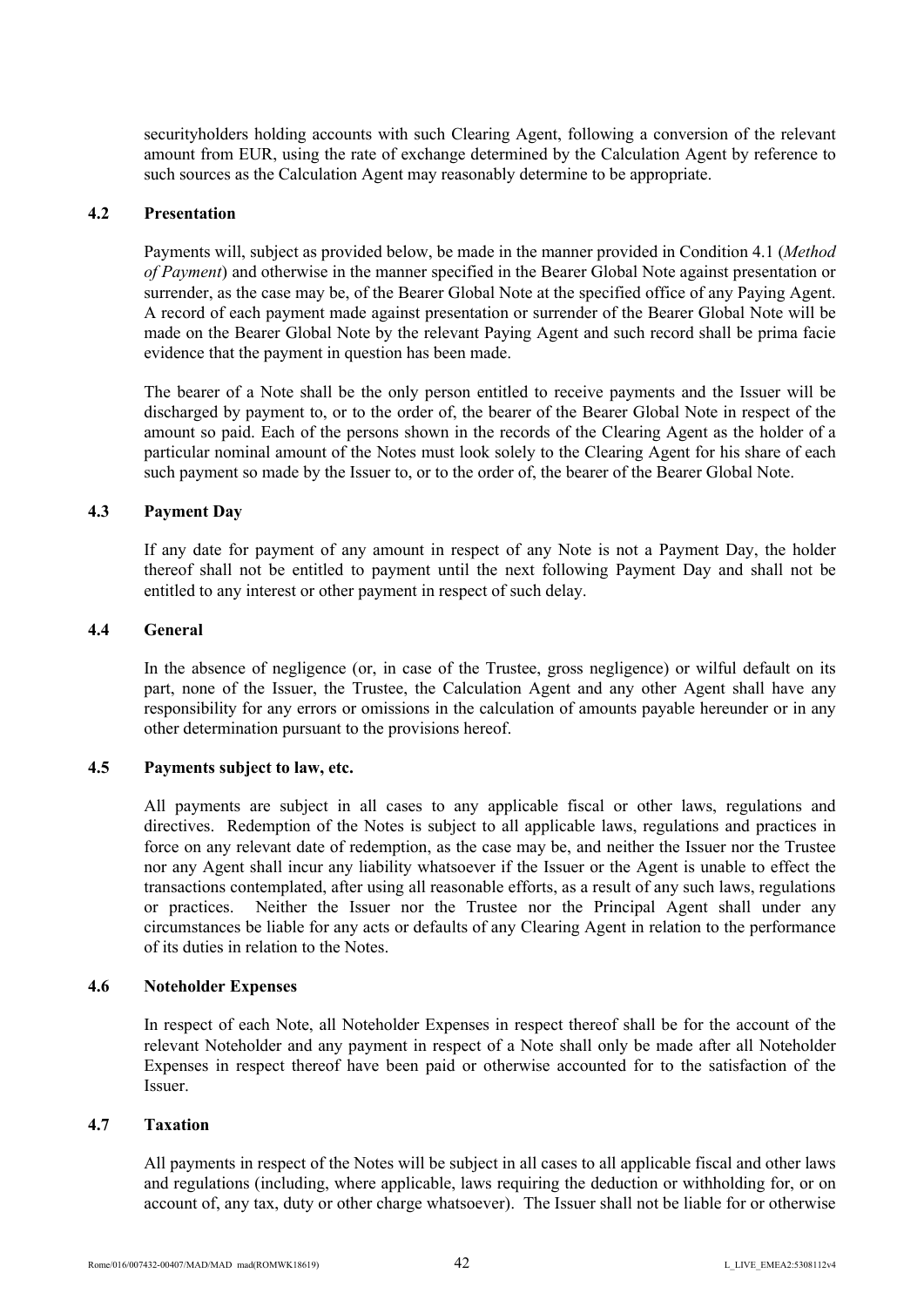obliged to pay, and the relevant Noteholder shall be liable for and/or pay, any tax, duty, charge, withholding or other payment whatsoever which may arise as a result of, or in connection with, the ownership, any transfer (or agreement to transfer), any payment in respect of the Notes held by such Noteholder. The Issuer shall have the right, but shall not be obliged, to withhold or deduct from any amount payable due to the Noteholder, such amount as shall be necessary to account for or to pay any such tax, duty, charge, withholding or other payment.

#### **5. Early Redemption and Purchases**

#### **5.1 Mandatory redemption**

The Notes will be redeemed if:

- 5.1.1 any of the Collateral becomes repayable or becomes capable of being declared due and repayable prior to its stated date of maturity for whatever reason;
- 5.1.2 there is a payment default in respect of any of the Collateral;
- 5.1.3 any withholding or similar tax is imposed on amounts payable under all or any part of the Collateral; or
- 5.1.4 the Hedging Agreement is terminated in full prior to the Maturity Date.

Upon the occurrence of any event described in Conditions 5.1.1, 5.1.2, 5.1.3 or 5.1.4 (each, an **Early Redemption Event**), the Issuer shall forthwith give notice to the Trustee, the Selling Agent, the Noteholders and the Luxembourg Stock Exchange specifying the aggregate nominal amount of the Notes to be redeemed and the due date for redemption and upon expiry of such notice (i) the Issuer shall redeem all but not some only of the outstanding Notes at their Early Termination Amount, (ii) the Series Assets will be subject to realisation pursuant to Condition 6.6.1 (*Realisation of Series Assets by Selling Agent*) in accordance with the Securitisation Act 2004 and (iii) following payment of the Early Termination Amount, no further amounts in respect of interest or principal will be payable in respect of the Notes.

In the event of such redemption, the Selling Agent will take such action to realise the Series Assets as is provided in Condition 6.6.1 (*Realisation of Series Assets by Selling Agent*).

**Early Termination Amount** means in respect of each Note, an amount, determined by the Calculation Agent in its reasonable discretion, equal to (a) the net proceeds of the sale or realisation of the Series Assets after deduction of all prior ranking payments in accordance with Condition 6.5 (*Application of Proceeds of Series Assets*) divided by (b) the number of Notes outstanding on the due date for redemption.

### **5.2 Purchases**

Subject to receipt by the Issuer of an amount (whether by sale of the Collateral (or in the case of a purchase of some only of the Notes, a proportion of the Collateral corresponding to the proportion of the Notes to be purchased) or otherwise) which, plus or minus any termination amount and any expenses payable to or by the Issuer from or to the Hedging Counterparty or other relevant party on the termination (or, as the case may be, partial termination) of the Hedging Agreement, is sufficient to fund the purchase price payable by the Issuer, the Issuer may purchase Notes in the open market or otherwise at any price.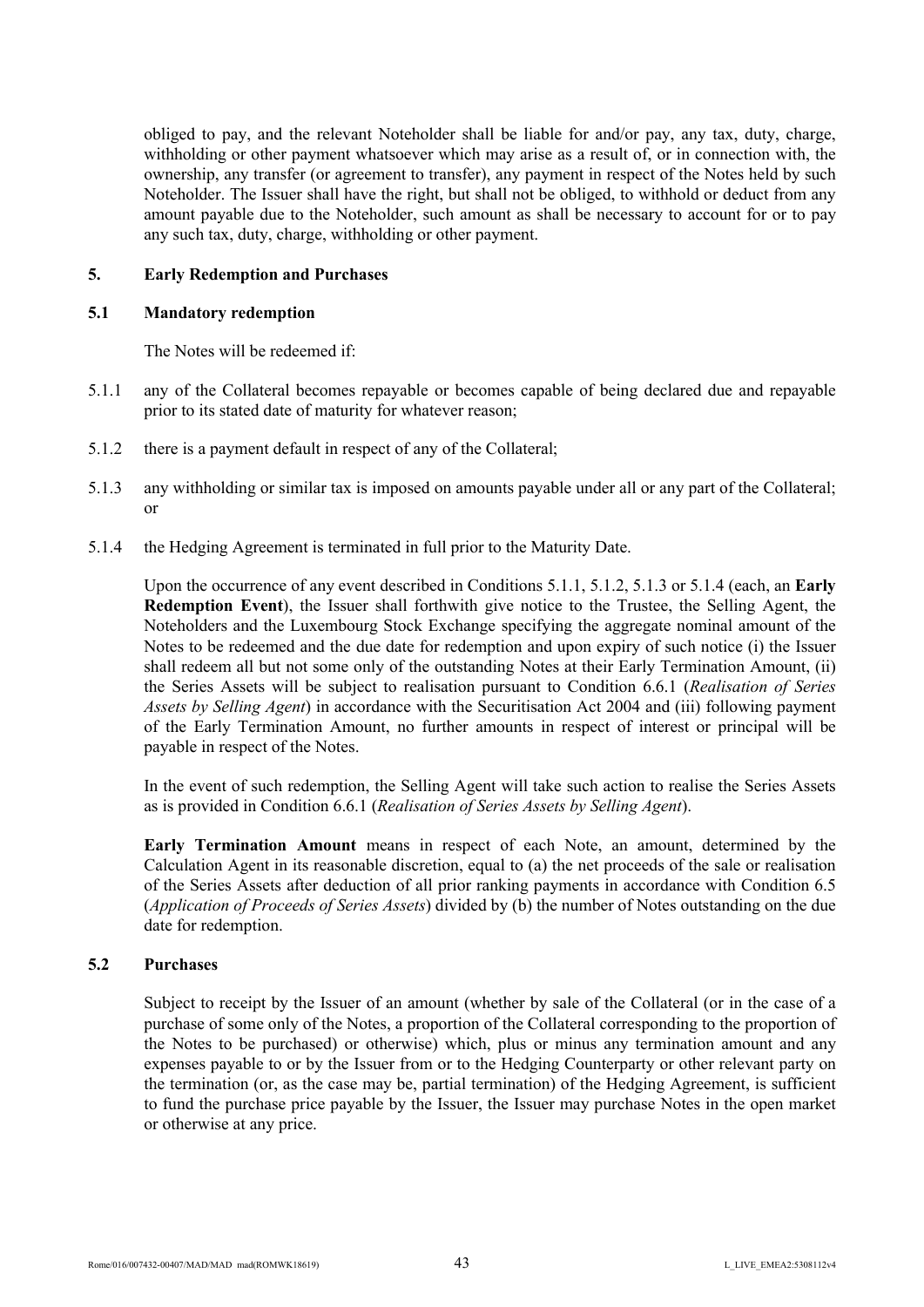# **5.3 Cancellation**

All Notes purchased by or on behalf of the Issuer must be cancelled by surrendering the Bearer Global Note for endorsement to, or to the order of, the Principal Agent and, when so surrendered, the Bearer Global Note will be endorsed to reflect such cancellation. Any Notes cancelled or so surrendered for cancellation may not be held, reissued or resold and the obligations of the Issuer in respect of any such Notes shall be discharged.

# **5.4 Settlement and Settlement Procedure**

# 5.4.1 Rounding

For the purposes of any calculations required pursuant to the provisions hereof (unless otherwise specified), (x) all percentages resulting from such calculation will be rounded, if necessary, to the nearest one hundred-thousandth of a percentage point (with halves being rounded up) and (y) all currency amounts which fall due and payable will be rounded to the nearest EUR 0.01 (with halves being rounded down).

# 5.4.2 Determination or Calculation by Trustee

If the Calculation Agent fails at any time for any reason to determine or calculate the Redemption Amount or an Interest Amount or to comply with any other requirement of it in relation to the Notes, the Trustee shall do so (or, at the expense of the Issuer, shall appoint an agent on its behalf to do so) and such determination or calculation shall be deemed to have been made by the Calculation Agent. In doing so, the Trustee shall apply the foregoing provisions of this Condition 5.4 (*Settlement and Settlement Procedure*), with any necessary consequential amendments, to the extent that, in its opinion, it can do so, and, in all other respects, it shall do so in such manner as it shall deem fair and reasonable in all the circumstances.

### 5.4.3 Certificates to be Final

All certificates, communications, opinions, determinations, calculations, quotations and decisions given, expressed, made or obtained for the purposes of the provisions of this Condition 5.4 (*Settlement and Settlement Procedure*) whether by the Calculation Agent or the Trustee or its appointee shall (in the absence of wilful default, bad faith or manifest error) be binding on the Issuer, the Principal Agent, the Paying Agents, the Calculation Agent and all Noteholders.

### **6. Series Assets, Collateral and Security**

### **6.1 Series Assets**

The Securitisation Act 2004 provides that the Series Assets (and the proceeds thereof) specified below are available solely to meet the claims of the Series Parties.

The **Series Assets** in respect of the Notes are (i) EUR 150,000,000 Floating Rate Notes due September 2017 (ISIN: XS0626669781) issued by Unicredit S.p.A. (the **Unicredit Bonds**), and (ii) the EUR 50,000,000 Floating Rate Notes due September 2017 (ISIN: XS0626653355) issued by Unione di Banche Italiane S.c.p.a. (the **UBI Bonds**) in an aggregate principal amount equal to the Aggregate Nominal Amount of the Notes as of the Issue Date (the Unicredit Bonds and the UBI Bonds together, the **Collateral**) where Unicredit S.p.A. and Unione di Banche Italiane S.c.p.a. are the **Collateral Issuers**; (ii) the Hedging Agreement; and (iii) the rights of the Issuer under the Agency Agreement and Purchase Agreement.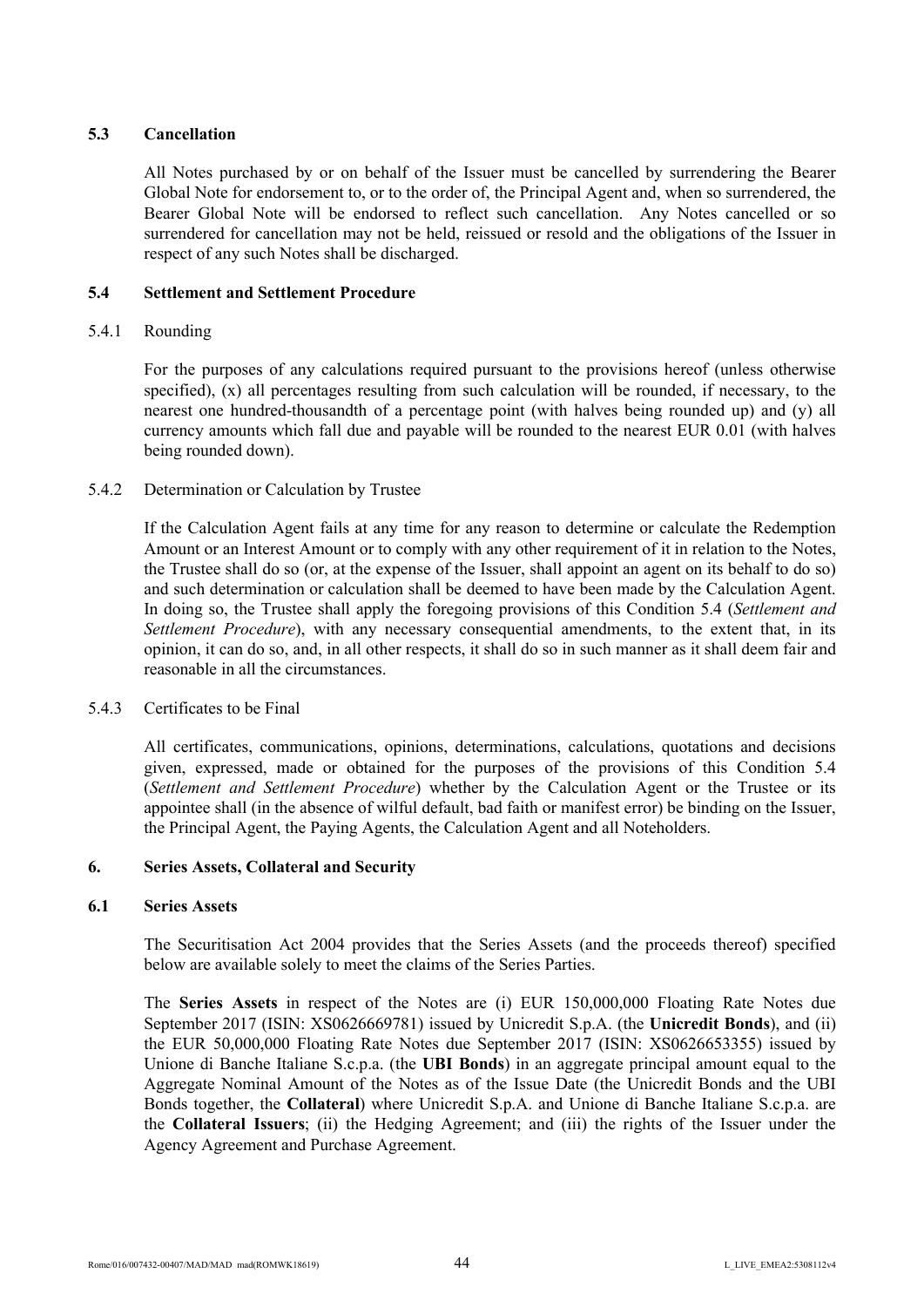# **6.2 Collateral**

The Issuer will procure that the Collateral is delivered to the Custodian on the Issue Date and, with effect from such delivery, the Collateral will be held by the Custodian on behalf of the Issuer and subject to the security created (subject to the conditions set out in the Securitisation Act 2004) by or pursuant to the Series Instrument.

### **6.3 Security**

Pursuant to the Series Instrument, the following security is created over the Series Assets in favour of the Trustee on behalf of the Series Parties on the terms of the Security Terms:

- 6.3.1 (i) a first fixed charge and/or assignment by way of first fixed charge in favour of the Trustee of the Collateral and all of the Issuer's rights in respect of and sums derived from the Collateral (including, without limitation, any proceeds of the sale thereof) and (ii) an assignment by way of first fixed charge in favour of the Trustee of all of the Issuer's rights in respect of the Collateral against the Custodian;
- 6.3.2 an assignment by way of first fixed charge in favour of the Trustee of all of the Issuer's rights, title and interest under the Hedging Agreement and any sums of money, securities or other property received or receivable by the Issuer thereunder;
- 6.3.3 a first fixed charge in favour of the Trustee over (i) the Issuer's right to all sums held by the Principal Agent and/or any Paying Agent and/or the Custodian to meet payments due in respect of the Notes or under the Series Instrument and (ii) any sums of money, securities or other property received or receivable by the Issuer under the Hedging Agreement; and
- 6.3.4 an assignment by way of first fixed charge in favour of the Trustee of all of the Issuer's rights, title and interest under the Agency Agreement and the Purchase Agreement and all sums derived therefrom in respect of the Notes.

### **6.4 General provisions relating to security**

The security constituted or created pursuant to the Series Instrument will be granted to the Trustee for itself and as trustee under the Series Instrument as continuing security (i) for the payment of all sums due to the Trustee or any receiver under the Series Instrument, (ii) for the payment of all sums due under the Notes, (iii) for the payment of all sums payable to the Selling Agent pursuant to the Agency Agreement, (iv) for the performance of the Issuer's obligations under the Hedging Agreement and (v) for the payment of all sums payable to the Principal Agent pursuant to any provision of the Agency Agreement which requires the Issuer to reimburse (and to pay interest on the amount reimbursed as provided in the Agency Agreement) the Principal Agent for any amount paid out by the Principal Agent to the Noteholders before receipt of the corresponding amount due from the Issuer.

### *Enforceability*

The security constituted by or created pursuant to the Series Instrument shall become enforceable upon the occurrence of an Event of Default (as defined in Condition 10 (*Events of Default*)).

### *Holder of Collateral*

The Collateral will be held by the Custodian on behalf of the Issuer in accordance with the Agency Agreement and subject to the security referred to in Condition 6.3 (*Security*). The Issuer reserves the right at any time with the prior written consent of the Trustee to change the Custodian, which must however always be a credit institution established or having its registered office in Luxembourg and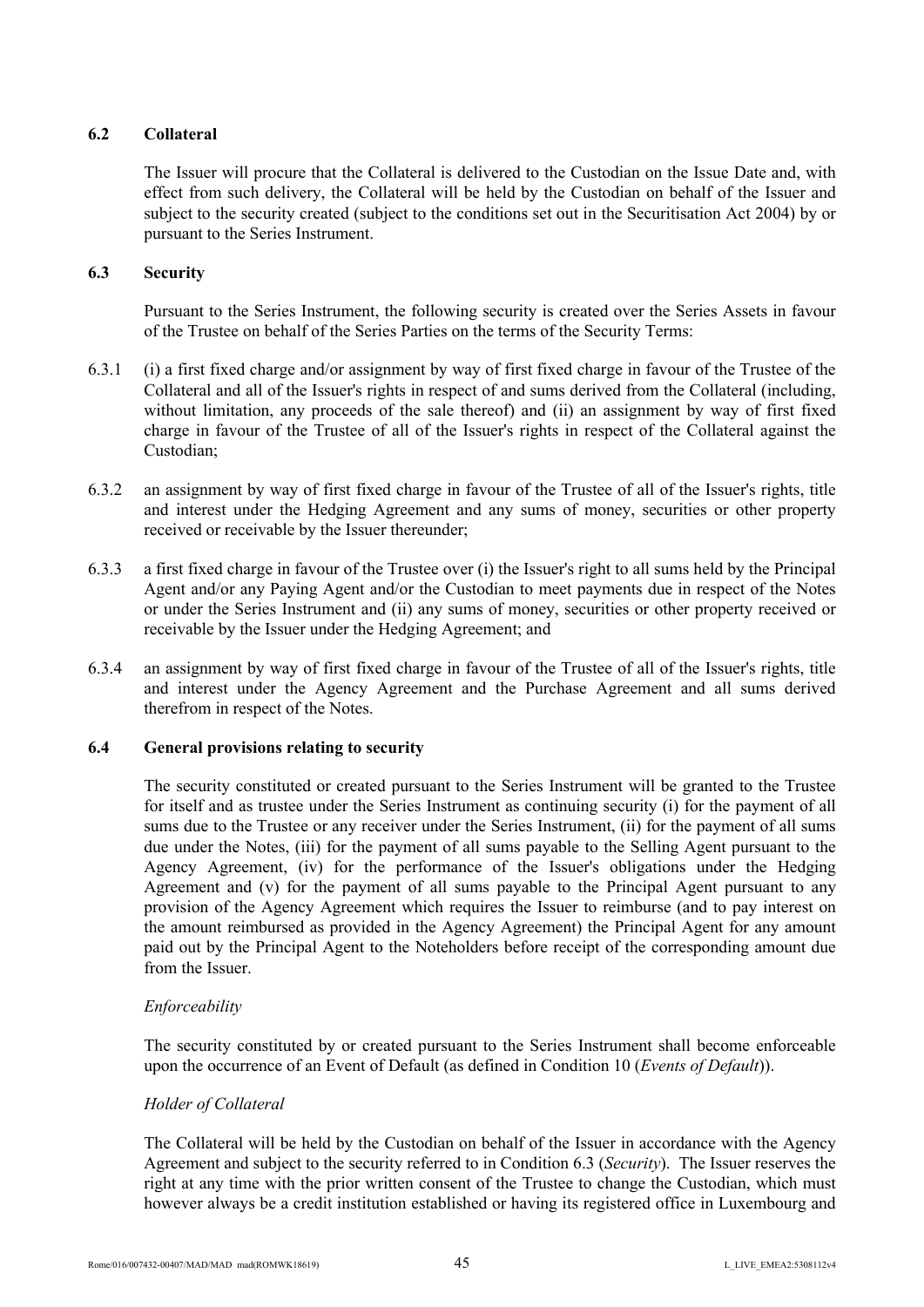which needs to be approved beforehand by the Luxembourg *Commission de Surveillance du Secteur Financier* (the **CSSF**) in its capacity as supervisory authority of regulated securitisation undertakings. Notice of such change shall be given to the Noteholders in accordance with Condition 15 (*Notices and Provision of Information*). Under the terms of the Agency Agreement, the Custodian may appoint one or more sub-custodians in relation to the Collateral, but such appointment shall not relieve the Custodian of any of its duties under the Agency Agreement.

# *Floating Charge*

The obligations of the Issuer in relation to all series of securities issued under the Programme (including this Series of Notes) in relation to which the Issuer appoints the Trustee as the trustee under the series instrument constituting such Series (including the Series Instrument of this Series of Notes) will also be secured pursuant to the Deed of Floating Charge dated 16 December 2004, as supplemented by the First Supplemental Deed of Floating Charge dated 30 May 2007 (together, the **Deed of Floating Charge**), by a floating charge over the whole of its undertaking and assets (other than its share capital and any fees generated in respect of the issue of securities and, for the avoidance of doubt, any moneys available to the Issuer after application of the series assets of any Series in accordance with the priorities set out in the applicable series instrument) to the extent that (i) such undertaking and assets are not effectively encumbered by any security created in favour of the Trustee by or pursuant to any series instrument and/or additional security document entered into in relation to a Series or any security created by or pursuant to any other issue of securities by the Issuer and (ii) such undertaking and assets are not allocated to a compartment (within the meaning of the Securitisation Act 2004) which has been set up by the Issuer in connection with a Series or any other issue of securities by the Issuer. The obligations of the Issuer are, however, limited in recourse as provided in Condition 11 (*Enforcement*), and accordingly, even if the security created by the floating charge may become enforceable, the amounts due to the Noteholders and the Hedging Counterparty will not be increased as a result thereof and shall be limited to the net proceeds of realisation of the Series Assets and subject to the provisions of Condition 6 (*Series Assets, Collateral and Security*) as to application of such net proceeds and to the provisions of Condition 11 (*Enforcement*).

### *Responsibility of the Trustee*

The Series Instrument provides that the Trustee shall not be bound or concerned to make any investigation into, or be responsible for, amongst others:

- (1) the creditworthiness of the Collateral Issuer or any obligor or guarantor in respect of the Collateral or of the Hedging Counterparty or any other person which is a party to any other agreement or document constituting or evidencing any of the Collateral or the other Series Assets; or
- (2) the validity, sufficiency or enforceability of the obligations of any such person as is referred to in sub-paragraph (1) above or of the security constituted by or pursuant to the Series Instrument or any other agreement or document constituting the security for the Notes; or
- (3) whether the cashflows relating to the Collateral and/or the Series Assets and the Notes are matched.

### **6.5 Application of Proceeds of Series Assets**

The Trustee will apply all moneys received by it in connection with the realisation or enforcement of the Series Assets in accordance with the following provisions of this Condition 6.5 (*Application of Proceeds of Series Assets*):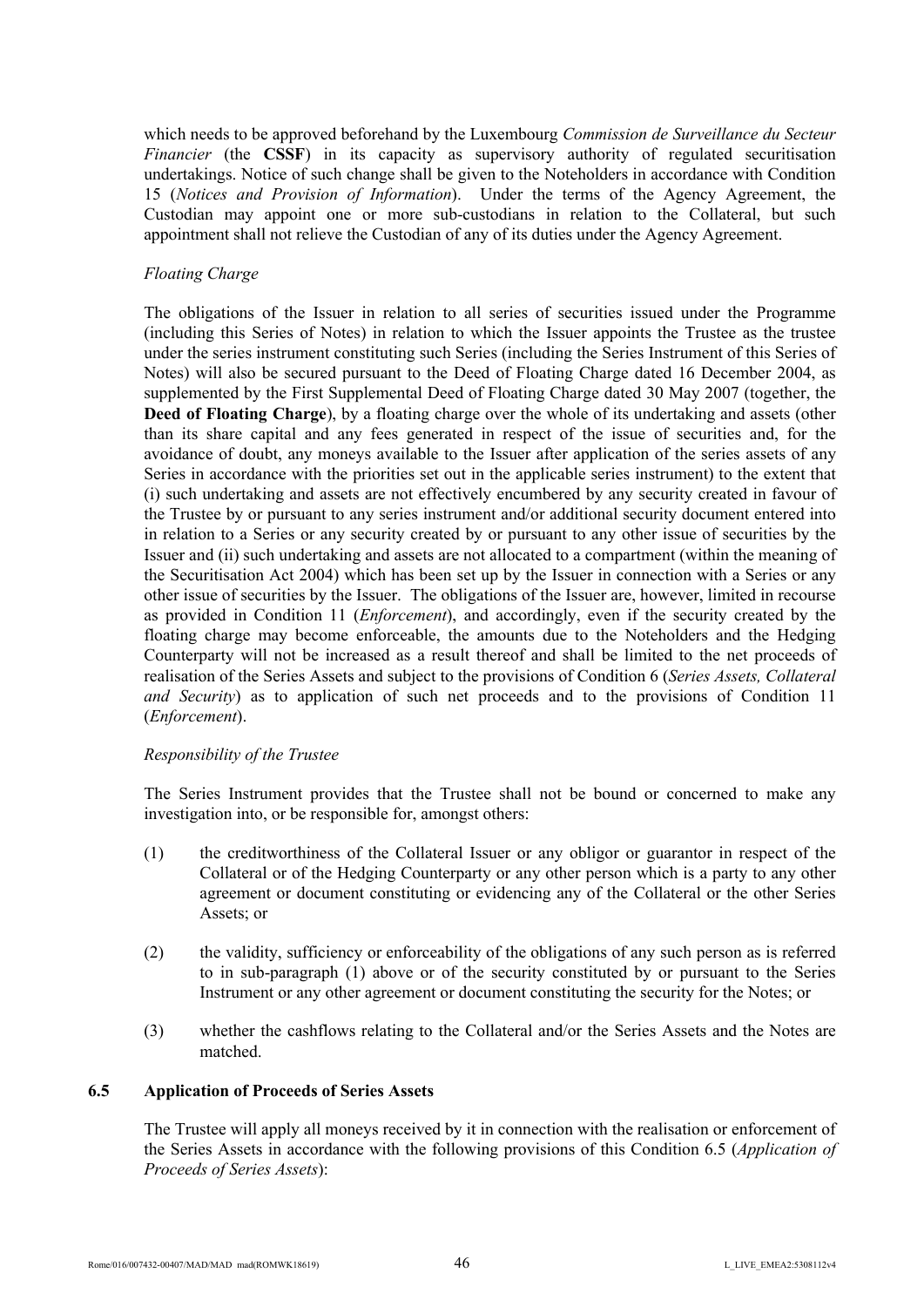- 6.5.1 *first*, in payment or satisfaction of all fees, costs, charges, expenses, liabilities and other amounts incurred by or payable to the Trustee or any receiver under or pursuant to the Series Instrument (which for the purpose of this Condition 6.5 (*Application of Proceeds of Series Assets*) and the Series Instrument shall include any taxes required to be paid, the costs of realising any security and the Trustee's remuneration);
- 6.5.2 *secondly*, pro rata in payment of any amounts owing to:

(i) the Hedging Counterparty under the Hedging Agreement (which for the purpose of this Condition 6.5 (*Application of Proceeds of Series Assets*) and the Series Instrument shall include any amounts owing to the Custodian for reimbursement in respect of payments made to the Hedging Counterparty relating to sums receivable on or in respect of the Collateral) and all legal and other ancillary costs (including all costs (if any) in relation to the realisation of the Collateral) incurred by the Hedging Counterparty as a result of an Early Redemption Event); and

(ii) the Principal Agent for reimbursement in respect of any payment made to holders of the Notes or to a Clearing Agent on behalf of such holders;

- 6.5.3 *thirdly*, pro rata in payment of any amounts owing to the holders of the Notes; and
- 6.5.4 *fourthly*, in payment of the balance (if any) to the Issuer.

# **6.6 Realisation of the Series Assets**

6.6.1 Realisation of Series Assets

In the event of the realisation of the Series Assets constituted by a Series Instrument the Trustee may, at its discretion, and shall:

- (i) if requested in writing by the holders of at least one-fifth in aggregate Nominal Amount of the Notes then outstanding; or
- (ii) if directed by an Extraordinary Resolution (as defined in the Series Instrument) of the Noteholders; or
- (iii) if directed in writing by the Hedging Counterparty (but only if the Hedging Agreement has terminated in accordance with its terms prior to its scheduled termination date or, on or after the scheduled termination date of the Hedging Agreement, if sums remain owing to any Hedging Counterparty under the Hedging Agreement(s)),

do one or more of the following:

- (a) instruct the Selling Agent to endeavour to sell or otherwise realise the Collateral in accordance with Condition 6.6.2 (*Selling Agent*) and the provisions of the Agency Agreement;
- (b) take other steps to realise all or some of the Collateral;
- (c) terminate and/or enforce and/or realise each Hedging Agreement or other agreement entered into by the Issuer, the rights of the Issuer in respect of which form part of the Series Assets; and
- (d) otherwise enforce the security constituted by or pursuant to the Series Instrument,

in each case without any liability as to the consequences of such action and without having regard to the effect of such action on individual Noteholders and provided that the Trustee shall not be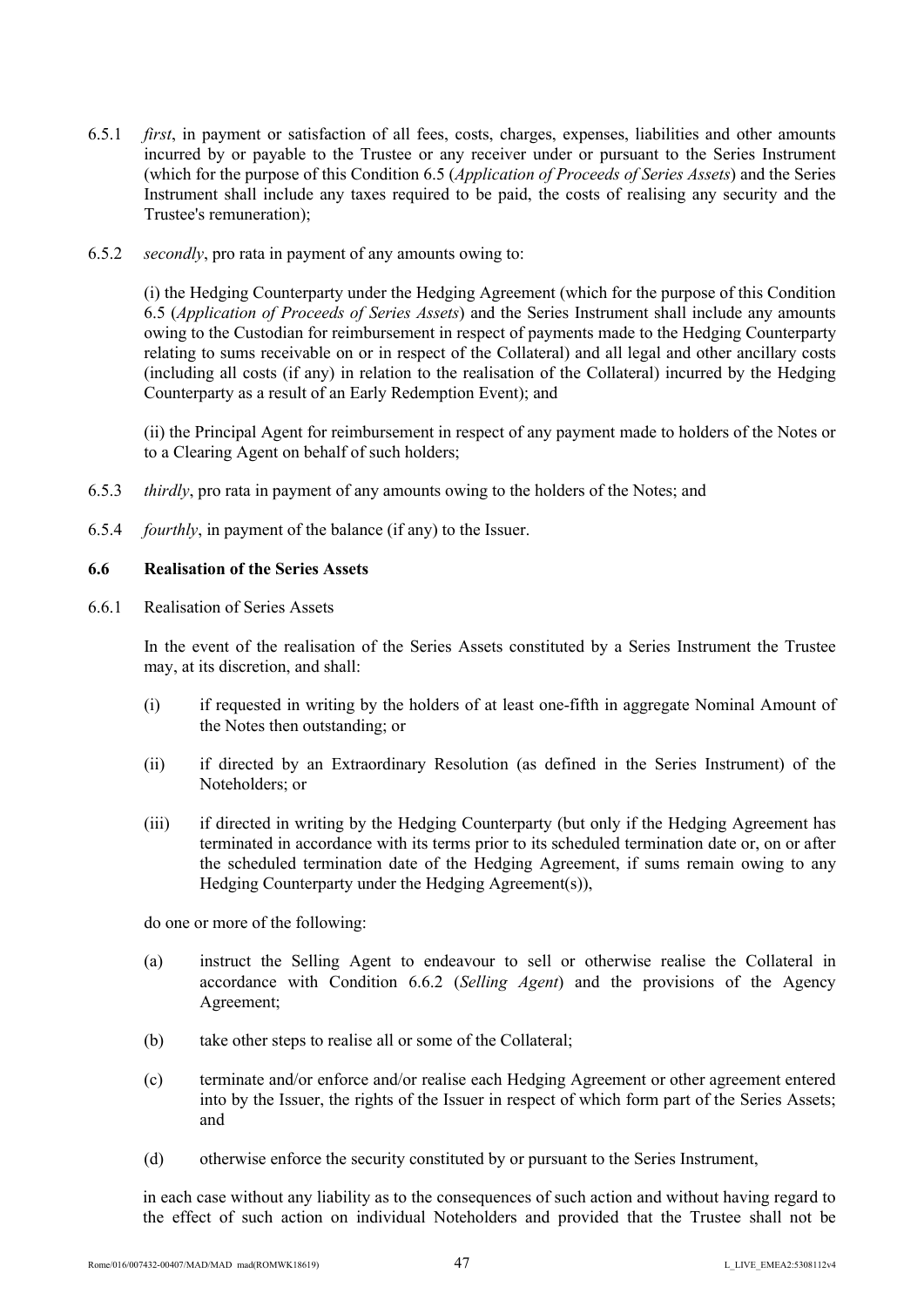required to take any action under this Condition without first being indemnified and/or secured and/or pre-funded to its satisfaction or to do anything which is or may be contrary to any applicable law. Subject as provided in the following paragraph, any request or direction given by the person or persons ranking in priority immediately after the Trustee (the **Entitled Beneficiary**) pursuant to the provisions of Condition 6.5 (*Application of Proceeds of Series Assets*) will have priority over any conflicting direction given under this Condition 6.6.1 and, in the absence of any such request or direction, the Trustee may at its discretion decline to act on any request or discretion given by any other person.

#### 6.6.2 Selling Agent

If the Selling Agent is instructed by the Trustee in accordance with Condition 6.6.1 to endeavour to sell or otherwise realise the Collateral, the Selling Agent shall, on behalf of and as the agent of the Trustee pursuant to, and in accordance with, the provisions of the Agency Agreement, use all reasonable endeavours to sell or otherwise realise the Collateral as soon as reasonably practicable on or after the date on which it receives such instruction at its best execution price less any commissions or expenses charged by the Selling Agent and specified for this purpose in the Series Instrument.

If, however, the Selling Agent determines that there is no available market for the Collateral, or if the Selling Agent otherwise determines that it is impossible to sell or otherwise realise the Collateral or any part of it, the Selling Agent will promptly notify the Issuer, the Trustee and each Hedging Counterparty of such lack of availability or impossibility and the Selling Agent shall not be required to effect the sale or other realisation of the Collateral or any further part of it. Any such determination by the Selling Agent shall be in its sole discretion and shall be binding on the Issuer, the Trustee, the Hedging Counterparty and the Noteholders. In the event that the Selling Agent makes such determination, the Trustee may, at its discretion, and shall if so requested or directed in accordance with Condition 6.6.1 (but subject in each case to its first being indemnified and/or secured and/or pre-funded to its satisfaction in accordance with such Condition) realise all or part of the Collateral by other means.

In order to obtain its best execution price for the above purposes, the Selling Agent shall be required to take reasonable care to ascertain the price which is the best available for the sale or other realisation of the Collateral at the time of the sale or other realisation for transactions of the kind and size concerned and, unless circumstances require the Selling Agent to do otherwise in the interests of the Debt Instrumentholders, to deal at a price which is not less advantageous to the Debt Instrumentholders.

*The Trustee shall have no responsibility or liability for the performance by the Selling Agent of its duties under this Condition 6.6.2 or for the price or time at which any of the Collateral may be sold or otherwise realised.*

*The Issuer expressly agrees with the provisions of this Condition 6.6 and authorises the Trustee to act in accordance with such provisions.*

# **6.7 Shortfall after application of proceeds**

If the Net Proceeds are not sufficient to make all payments due in respect of the Notes and/or any other obligations secured thereby, then the obligations of the Issuer in respect of the Notes and/or any such other obligations will be limited to such Net Proceeds. The other assets of the Issuer will not be available for payment of any Shortfall arising therefrom.

The Issuer will not be obliged to make any further payment in excess of the Net Proceeds and any right to receive any further sum in each case in respect of any Shortfall remaining after realisation of the Series Assets under Condition 6.6 (*Realisation of the Series Assets*) and application of the proceeds in accordance with the Series Instrument shall be extinguished and neither the Trustee nor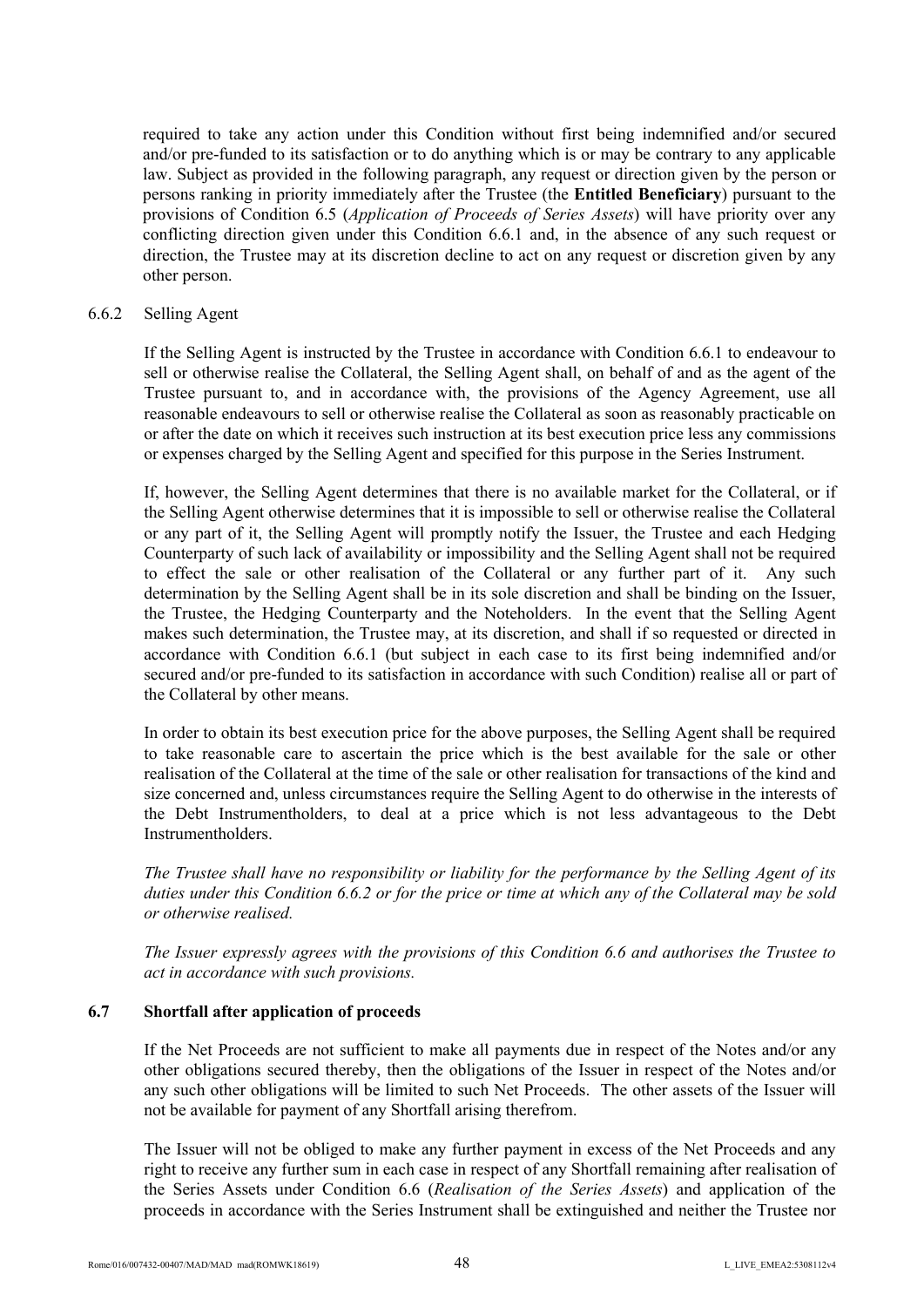any Noteholder nor any Series Party (nor any person acting on behalf of any of them) may take any further action to recover such Shortfall. In particular, no such party will be able to petition for the winding-up of the Issuer. Failure to make any payment in respect of any Shortfall shall in no circumstances constitute an Event of Default under Condition 10 (*Events of Default*).

#### **6.8 Issuer's rights as holder of Collateral**

The Issuer may exercise any rights in its capacity as holder of the Collateral only with the prior written consent of the Hedging Counterparty (which consent may be given or withheld at the discretion of the Hedging Counterparty) and the Trustee (which consent may only be given by the Trustee in its sole discretion if it is satisfied that to do so will not be materially prejudicial to the interests of the Noteholders) or if directed by an Extraordinary Resolution of the Noteholders and, if such consent or direction is given, the Issuer will act only in accordance with such consent or direction. In particular, the Issuer will not attend or vote at any meeting of holders of the Collateral, or give any consent or notification or make any declaration in relation to the Collateral, unless the Hedging Counterparty and the Trustee shall give their prior written consent as aforesaid.

#### **7. Hedging Agreement**

#### **7.1 Conclusion of Hedging Agreement; Nominal Amount**

The Hedging Agreement is entered into between the Issuer and the Hedging Counterparty by the execution of the Series Instrument and a trade confirmation in respect of an interest rate swap under a 1992 ISDA Master Agreement governed by English law. The nominal amount of the Hedging Agreement (the **Hedge Nominal Amount**) will be equal to the Aggregate Nominal Amount of the Notes.

# **7.2 Principal Obligations of the Issuer under the Hedging Agreement**

The Issuer is obliged under the Hedging Agreement to pay to the Hedging Counterparty the interest and principal payments that it is scheduled to receive under the Collateral.

### **7.3 Principal Obligations of the Hedging Counterparty under the Hedging Agreement**

The Hedging Counterparty is obliged under the Hedging Agreement to pay to the Issuer on or prior to each Interest Payment Date interest on the Hedge Nominal Amount in an amount corresponding to the aggregate Interest Amounts and any principal amounts then falling due under the Notes, provided that no Early Redemption Event has occurred.

# **7.4 Termination**

The Hedging Agreement will terminate on the Maturity Date, unless terminated earlier in accordance with its terms, including due to an event of default or termination event under the Hedging Agreement. The Hedging Agreement will terminate in full if all the Notes are cancelled prior to the Maturity Date pursuant to any provision of Condition 5 (*Early Redemption and Purchases*) or upon the occurrence of an Event of Default and the Hedging Agreement will terminate in part (on a pro rata basis in a proportion of its nominal amount equal to the proportion that the Nominal Amount of the Notes being cancelled bears to the Aggregate Nominal Amount of Notes immediately prior to such cancellation) if some of the Notes are cancelled prior to the Maturity Date pursuant to any provision of Condition 5 (*Early Redemption and Purchases*). Upon the termination of the Hedging Agreement, in full or in part, a termination amount will be calculated, and will be payable by either the Issuer or the Hedging Counterparty, in each case in accordance with the terms of the Hedging Agreement. Such termination amount is determined, in part, by reference to the termination value of the interest rate swap as of the date of the early termination of the Hedging Agreement. The termination value of the interest rate swap is determined pursuant to the terms of the Hedging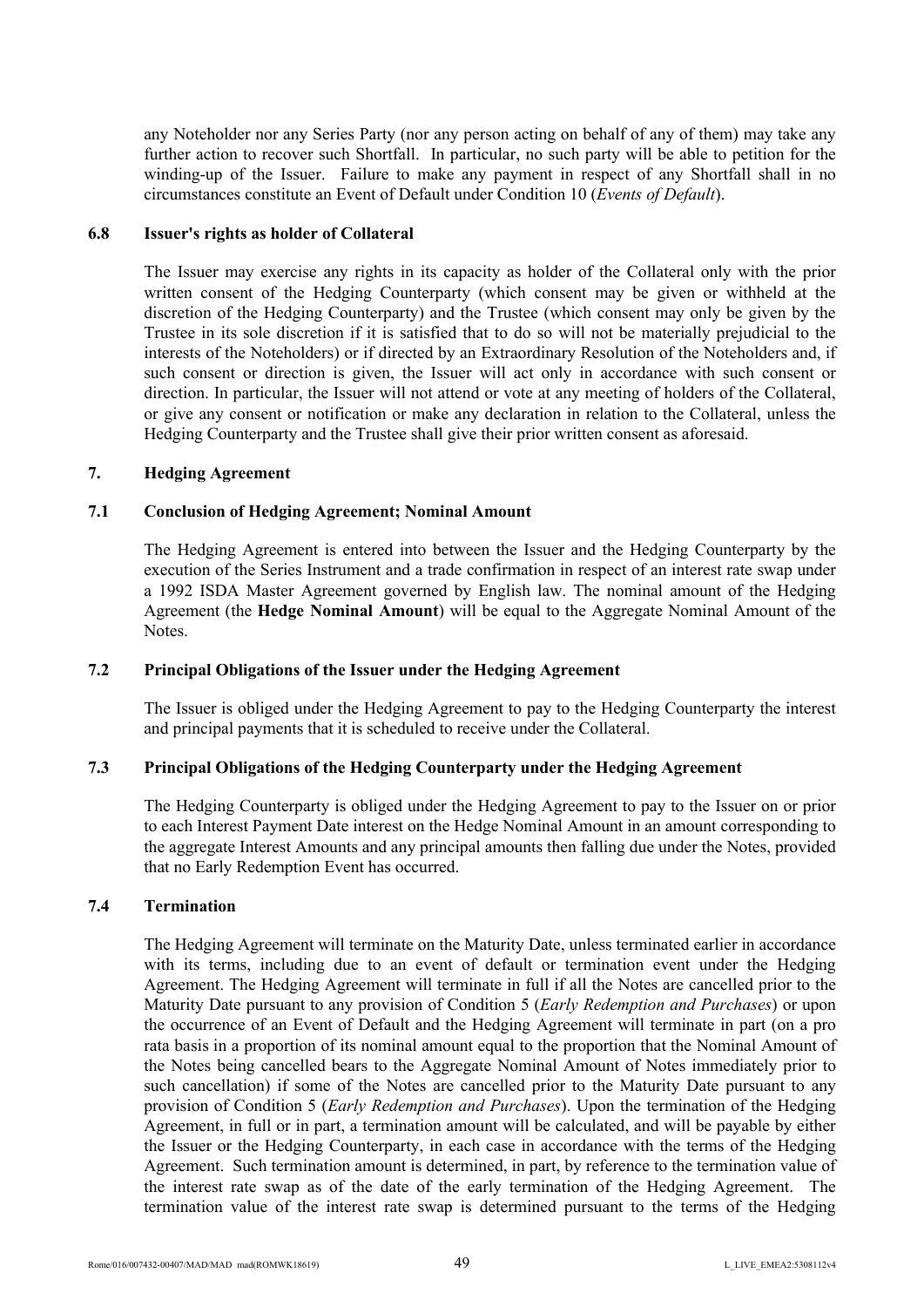Agreement, which incorporates a 1992 ISDA Master Agreement (the Master Agreement). The Master Agreement is a standard form agreement used generally in derivatives markets for swap transactions, and includes procedures for valuing a swap transaction, on its termination, by reference to the cost or benefit to the Issuer of terminating the interest rate swap, which amount can be determined by reference to market participants' quotations for the swap transaction as of the time of the termination.

#### **7.5 Taxation and Termination of Hedging Agreement for Tax Reasons**

Neither the Issuer nor the Hedging Counterparty is obliged under the Hedging Agreement to gross up payments to be made by it to the other if withholding taxes are imposed on such payments, but the Hedging Agreement is terminable in such event. If the Issuer, on the occasion of the next payment due under the Hedging Agreement, would be required by law to withhold or account for tax such that it would be rendered unable to make payment of the full amount due or would be required to account for tax or would suffer tax on its income in respect of the amount paid to it, the Issuer shall so inform the Trustee in writing.

#### **8. Restrictions**

The Issuer has covenanted in the Series Instrument that, *amongst other things*, so long as any of the Notes remain outstanding, it will not, without the consent of the Trustee (which may only be given if the Trustee is of the opinion that to do so will not be materially prejudicial to the interests of the Noteholders):

- 8.1 engage in any activity or do any thing whatsoever except:
- 8.1.1 issue instruments which are subject to the Securitisation Act 2004 and the enforcement and limited recourse provisions contained in the Series Instrument (**Permitted Investments**) or otherwise incur indebtedness in respect of moneys borrowed or raised where such indebtedness is incurred on terms that it is subject to the Securitisation Act 2004 and/or relates to assets or other property which are not part of the Series Assets of any other instruments and on terms which provide for the extinguishment of all claims in respect of such indebtedness after application of the proceeds of the assets on which such indebtedness is secured (**Permitted Indebtedness**);
- 8.1.2 enter into any agency agreement, series instrument, hedging agreement, repurchase agreement, deed of floating charge or any deed or agreement of any other kind related to any Permitted Investment or Permitted Indebtedness, but provided always that any such deed or agreement is entered into on terms that the obligations of the Issuer thereunder relate to a Compartment of specified assets of the Issuer (other than its non-compartmented assets) which do not form part of the Series Assets and on terms which provide for extinguishment of all claims in respect of such obligations after application of the proceeds of the assets on which such indebtedness is secured;
- 8.1.3 acquire, or enter into any agreement constituting, the Collateral in respect of any Permitted Investment or the assets securing any Permitted Indebtedness to enable it to discharge its obligations under such Permitted Investment or Permitted Indebtedness or the agency agreement, series instrument, hedging agreement, repurchase agreement, deed of floating charge or other deeds or any ancillary agreements relating thereto;
- 8.1.4 perform its obligations under each Permitted Investment or Permitted Indebtedness, agency agreement, series instrument, hedging agreement, repurchase agreement, deed of floating charge or other deeds or agreements incidental to the issue and constitution of, or the granting of security for, any Permitted Investment or Permitted Indebtedness;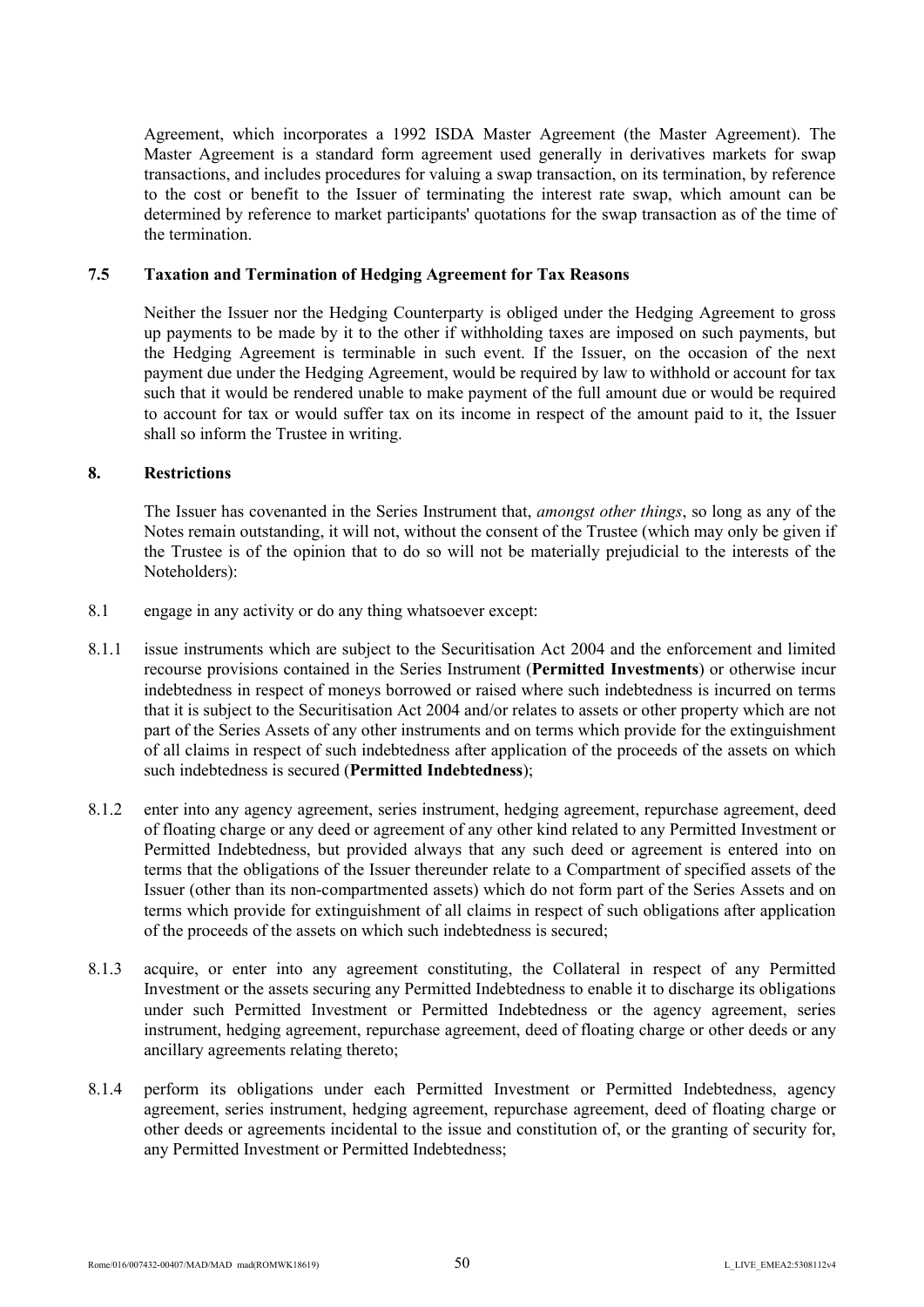- 8.1.5 enforce any of its rights under each agency agreement, series instrument, hedging agreement, repurchase agreement, the deed of floating charge or any other deed or agreement entered into in relation to any Permitted Investment or Permitted Indebtedness;
- 8.1.6 perform any act incidental to or necessary in connection with any of the above;
- 8.1.7 as permitted by the Conditions;
- **8.2** have any employees;
- **8.3** subject to Condition 8.1, dispose of any of its property or other assets or any part thereof or interest therein (subject as provided in these Conditions relating to any Permitted Investment or the terms and conditions of any Permitted Indebtedness);
- **8.4** issue or create any other series of instruments unless either (a) the trustee thereof is the same person as the Trustee for the instruments or (b) subject to the provisions of the Securitisation Act 2004, the Trustee has received legal advice satisfactory to it from reputable legal advisers in England and the jurisdiction of incorporation of the Issuer to the effect that the appointment of a person other than the Trustee as trustee of such series of instruments will not adversely affect the ability of the Trustee to appoint an administrative receiver over the assets of the Issuer pursuant to the Deed of Floating Charge, unless the Relevant Rating Agency has confirmed in writing that such issue or creation would not adversely affect its current rating(s) of any of the rated Instruments issued by the Issuer;
- **8.5** following an issue of instruments pursuant to which the Issuer has relied on the exemption from registration as an "investment company" under the Investment Company Act provided by Section 3(c)(7) thereof (**Section 3(c)(7)**), issue additional instruments of such series or another series within the United States, or to or for the account or benefit of, US Persons, unless the Issuer further relies on Section 3(c)(7) to maintain its exemption from registration as an "investment company" under the Investment Company Act;
- **8.6** purchase, own, lease or otherwise acquire any real property (including office premises or like facilities);
- **8.7** consolidate or merge with any other person; or
- **8.8** incur any indebtedness for borrowed money other than in respect of the Notes or any Permitted Investment or any Permitted Indebtedness.

#### **9. Prescription**

Claims against the Issuer for payment in respect of the Notes shall be prescribed and become void unless made within 10 years or, where applicable, five years (in the case of interest) from the date on which payment in respect thereof first becomes due or (if any amount of the money payable is improperly withheld or refused) the date on which notice is duly given to the Noteholders in accordance with Condition 15 (*Notices and Provision of Information*) that, upon further presentation of the Note being made in accordance with the Conditions, such payment will be made, provided that payment is in fact made upon such presentation.

#### **10. Events of Default**

If any of the following events (each an **Event of Default**) shall occur and be continuing:

**10.1** if default is made for a period of 14 days or more in the payment of any sum due in respect of the Notes: or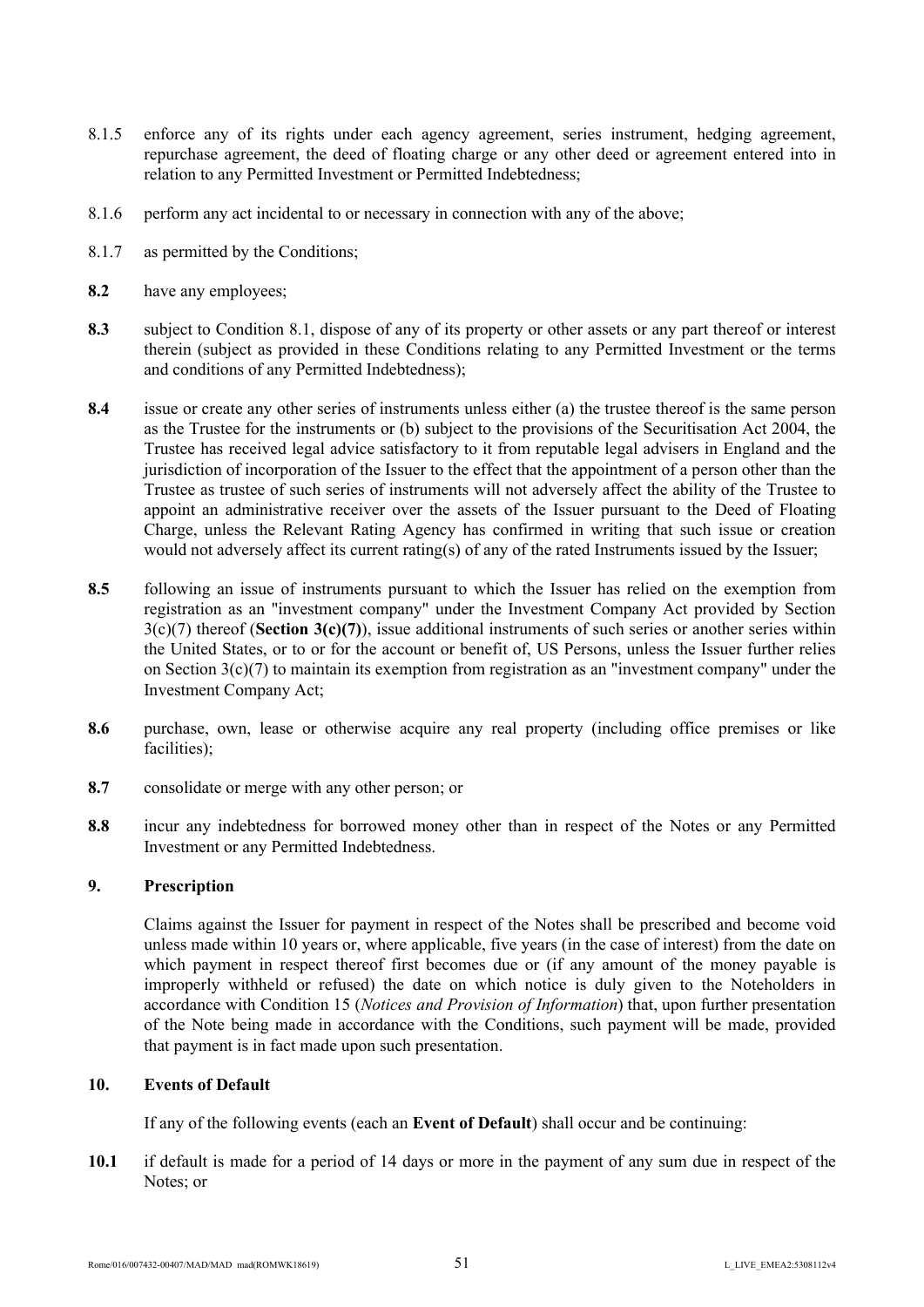- **10.2** if the Issuer fails to perform or observe any of its other obligations under the Notes and the Series Instrument and (unless such failure is, in the opinion of the Trustee, incapable of remedy in which case no such notice as is referred to in this paragraph shall be required) such failure continues for a period of 30 days (or such longer period as the Trustee may permit) following the service by the Trustee on the Issuer of notice requiring the same to be remedied (and for these purposes, a failure to perform or observe an obligation shall be deemed to be remediable notwithstanding that the failure results from not doing an act or thing by a particular time); or
- **10.3** if any order shall be made by any competent court or any resolution passed for the winding-up or dissolution (including, without limitation, any bankruptcy (*faillite*), insolvency, voluntary of judicial liquidation (*liquidation volontaire ou judiciaire*), composition with creditors (*concordat préventif de faillite*), reprieve from payment (*sursis de paiement),* controlled management (*gestion contrôlée),*  fraudulent conveyance (*actio pauliana*), general settlement with creditors or reorganisation proceedings or similar proceedings affecting the rights of creditors generally) of the Company or the Issuer (as appropriate) save for the purposes of amalgamation, merger, consolidation, reorganisation or other similar arrangement on terms previously approved in writing by the Trustee or by an Extraordinary Resolution or formal notice is given of an intention to appoint an administrator (including, without limitation, any receiver (*curateur*), liquidator (*liquidateur*), auditor (*commissaire*), verifier (*expert-vérificateur*), *juge délégué* or *juge commissaire*), or any application is made or petition is lodged or documents are filed with the court or administrator in relation to the Company or the Issuer (as appropriate).

The Issuer has undertaken in the Series Instrument that, on each anniversary of the date of the first entry into of the Series Instrument between the Issuer and the Trustee and also within 14 days upon request by the Trustee, it will send to the Trustee a certificate signed by a director of the Issuer to the effect that, after making all reasonable enquiries by such director, to the best of the knowledge, information and belief of such director there did not exist, as at a date not more than five days prior to the date of the certificate, nor had there existed at any time prior thereto since the date of the Series Instrument or the date as of which the last such certificate was given, if any, any Event of Default or Potential Event of Default or, if such an Event of Default or Potential Event of Default did then exist or had existed, specifying the same and to such other effect as the Trustee may require.

*The Series Instrument provides that the Trustee shall not be under any obligation to monitor whether or not an Event of Default or a Potential Event of Default has occurred or is continuing and until expressly notified to the contrary may assume that no such event has occurred and that the Issuer is complying with all its obligations under the Series Instrument or any other document.*

### **11. Enforcement**

At any time the Trustee may, at its discretion and without further notice, take such action or institute such proceedings, other than insolvency related proceedings, against the Issuer as it may think fit to enforce the terms of the Series Instrument and the Notes and, at any time after the Notes or any of them become due and payable or after the security in respect of the Notes becomes enforceable, to the extent provided in the Series Instrument, to enforce the security constituted by the Series Instrument, but it shall not be obliged to take action or any such proceedings unless (a) it shall have been so requested or directed by any person entitled to make such request or give such direction pursuant to Condition 6.6.2 (*Trustee*) and (b) it shall have been indemnified and/or secured and/or pre-funded to its satisfaction and provided that it shall not be obliged to take any action or bring any proceedings if it would be against any applicable law.

Only the Trustee (or, to the extent provided in Condition 6.6.1 (*Realisation of Series Assets by Selling Agent*), the Selling Agent) may pursue the remedies available under the Series Instrument to enforce the rights of the Series Parties, in respect of the Series Assets and the security and no other Series Party is entitled to proceed against the Issuer with respect to realisation of the Series Assets or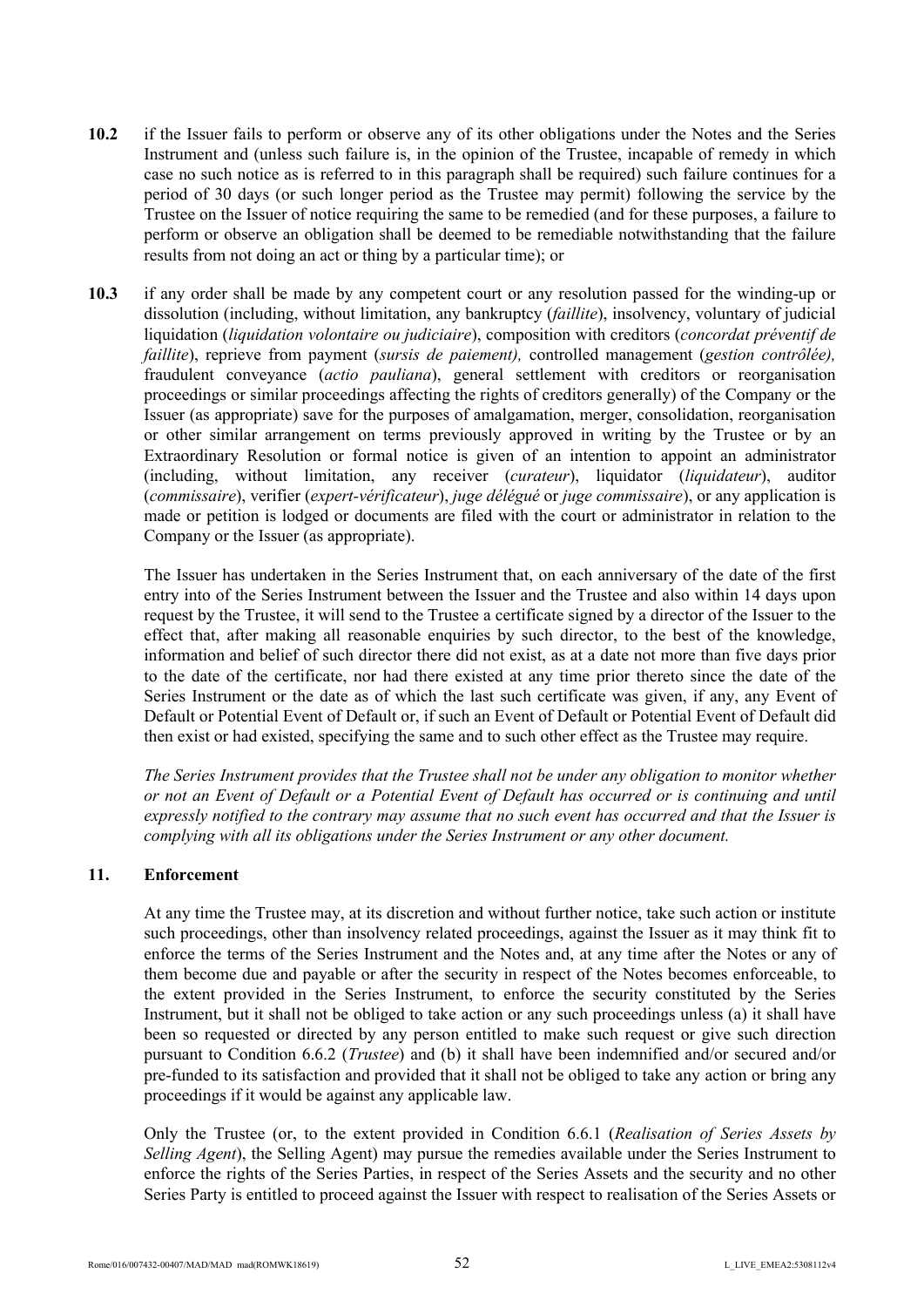the security unless the Trustee, having become bound to proceed in accordance with the terms of the Series Instrument, fails or neglects to do so for a reasonable period.

The Series Parties shall have recourse only to the Series Assets and, upon the Selling Agent or the Trustee having realised the same and distributed the net proceeds in accordance with Condition 6.4 (*General provisions relating to security*), the Series Parties or anyone acting on behalf of any of them shall not be entitled to take any further steps against the Issuer or the Trustee to recover any further sum (save for lodging a claim in the liquidation of the Issuer initiated by another party or taking proceedings to obtain a declaration or judgment as to the obligations of the Issuer) and the right to receive any such sum shall be extinguished. In particular, none of the Series Parties nor any other party to the Series Instrument shall be entitled to petition or take any other step for the winding-up of the Issuer, nor shall any of them have any claim in respect of any asset of the Issuer not forming part of the Series Assets.

The Trustee shall not be obliged to take any action under the Series Instrument or any other document in respect of a Series unless (a) it has been directed by an Extraordinary Resolution of the Noteholders or (b) it has been so requested or directed by the Hedging Counterparty pursuant to Condition 6.6.2 (*Trustee*) provided that in each case, the Trustee shall have been indemnified and/or secured and/or pre-funded to its satisfaction and it shall not be obliged to take any action if it would be against any applicable law.

#### **12. Meetings of Noteholders; Modifications; Waiver; Substitution**

### **12.1 Meetings of Noteholders**

The Series Instrument contains provisions for convening meetings of Noteholders to consider any matter affecting their interests, including modification by Extraordinary Resolution of the Notes (including these Conditions or the provisions of the Series Instrument insofar as the same may apply to such Notes). The quorum at any such meeting for passing an Extraordinary Resolution will be one or more persons holding or representing in the aggregate more than 50 per cent. in Aggregate Nominal Amount of the Notes for the time being outstanding or, at any adjourned such meeting, one or more persons being or representing Noteholders, whatever the aggregate Nominal Amount of the Notes so held or represented, and an Extraordinary Resolution duly passed at any such meeting shall be binding on all the Noteholders, whether present or not, except that any Extraordinary Resolution proposed, *amongst other things*:

- (i) to amend the dates of maturity of the Notes, or any date for any payment in respect thereof,
- (ii) to cancel any Note or reduce the Nominal Amount of any Note or reduce any amount payable on redemption or cancellation of, the Notes,
- (iii) to reduce the rate or rates of interest (if any) or to modify, except where such modification is in the opinion of the Trustee bound to result in an increase, the method of calculating the amount payable or to modify of the date of payment, or, where applicable the method of calculating the date of payment in respect of any principal, premium or interest (if any) in respect of the Notes,
- (iv) to change the Minimum Floating Interest Rate and/or Maximum Floating Interest Rate,
- (v) to change any method of calculating the Early Termination Amount or, any other amount payable in respect thereof,
- (vi) to change the currency or currencies of payment or denomination of the Notes,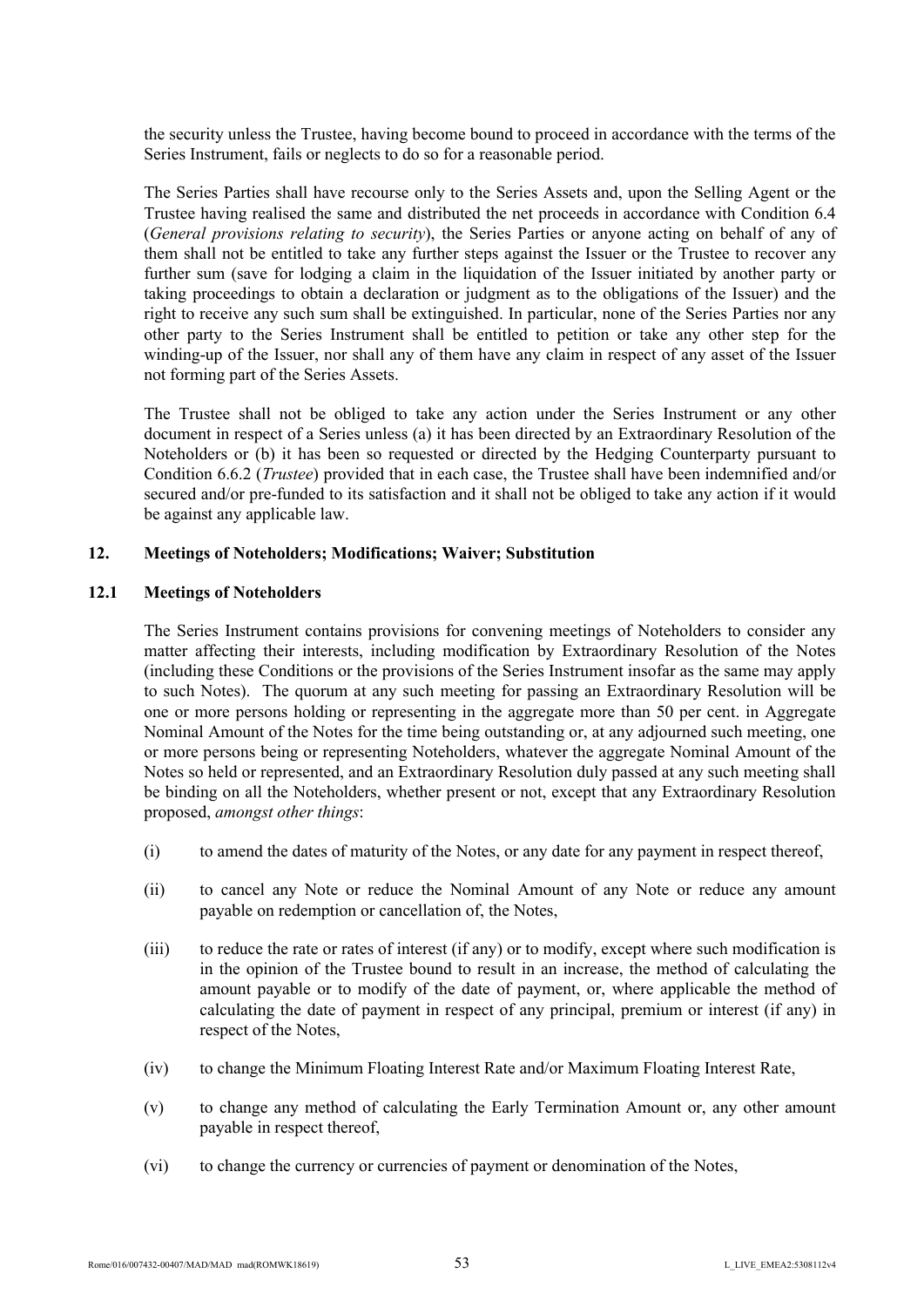- (vii) to take any steps which as specified in the Series Instrument may only be taken following approval by an Extraordinary Resolution to which the special quorum provisions apply,
- (viii) to modify the provisions concerning the quorum required at any meeting of Noteholders or the majority required to pass an Extraordinary Resolution,
- (ix) to modify the provisions of the Series Instrument concerning this exception, or
- (x) to modify any other provisions specifically identified for this purpose in the Series Instrument,

will only be binding if passed at a meeting of the Noteholders, the quorum at which shall be one or more persons holding or representing 75 per cent. or, at any adjourned meeting, not less than 25 per cent., in Aggregate Nominal Amount of the Notes for the time being outstanding.

Noteholders will be entitled to examine fifteen days before the annual general meeting at the registered office of the Issuer (i) the annual accounts and the list of directors as well as the list of the approved statutory auditors ("*réviseurs d'entreprises agréés*"), (ii) the list of sovereign debt, shares, bonds and other company securities making up the portfolio, (iii) the report of the Board and (iv) the report of the approved statutory auditors.

Noteholders may attend general meetings of the shareholders of Palladium Securities 1 S.A. and shall be entitled to speak but not to vote.

The provisions relating to meetings of bondholders contained in articles 86 to 94-8 of the Luxembourg Company Law will not apply in respect of the Notes.

#### **12.2 Modification**

Without prejudice to the need to obtain the consent of each other party to the relevant agreement or deed, the Trustee may, without the consent of the Noteholders but only with the prior written consent of each Hedging Counterparty, agree to (i) any modification to the Series Instrument, the Hedging Agreement or any other agreement or document entered into in relation to the Notes which is of a formal, minor or technical nature or is made to correct a manifest error or an error which is, in the opinion of the Trustee, proven, (ii) any modification of any of the provisions of the Series Instrument, the Hedging Agreement or any other agreement or document entered into in relation to the Notes which in the opinion of the Trustee is not materially prejudicial to the interests of the Noteholders and provided in each case that the Relevant Rating Agency has confirmed in writing that its then current rating of the Notes will not be adversely affected and (iii) any modification of the provisions of the Series Instrument, any Hedging Agreement or any other agreement or document entered into in relation to the Notes which is made to satisfy any requirement of the Relevant Rating Agency or any stock exchange on which the Notes are or are proposed to be, listed and which, in each case, is not in the opinion of the Trustee materially prejudicial to the interests of the Noteholders. The Series Instrument provides that the Issuer shall not agree to any amendment or modification of the Series Instrument without first obtaining the consent in writing of the Hedging Counterparty, which consent shall not be unreasonably withheld or delayed.

If the Trustee shall so require, any such modification shall be notified by the Issuer to the Noteholders as soon as practicable thereafter in accordance with Condition 15 (*Notices and Provision of Information*).

The Trustee shall be entitled to assume, for the purpose of exercising any power, trust, duty or discretion under or in relation to this Condition 12.2, that any exercise of such power, trust, duty or discretion will not be materially prejudicial to the interests of the relevant Noteholders if the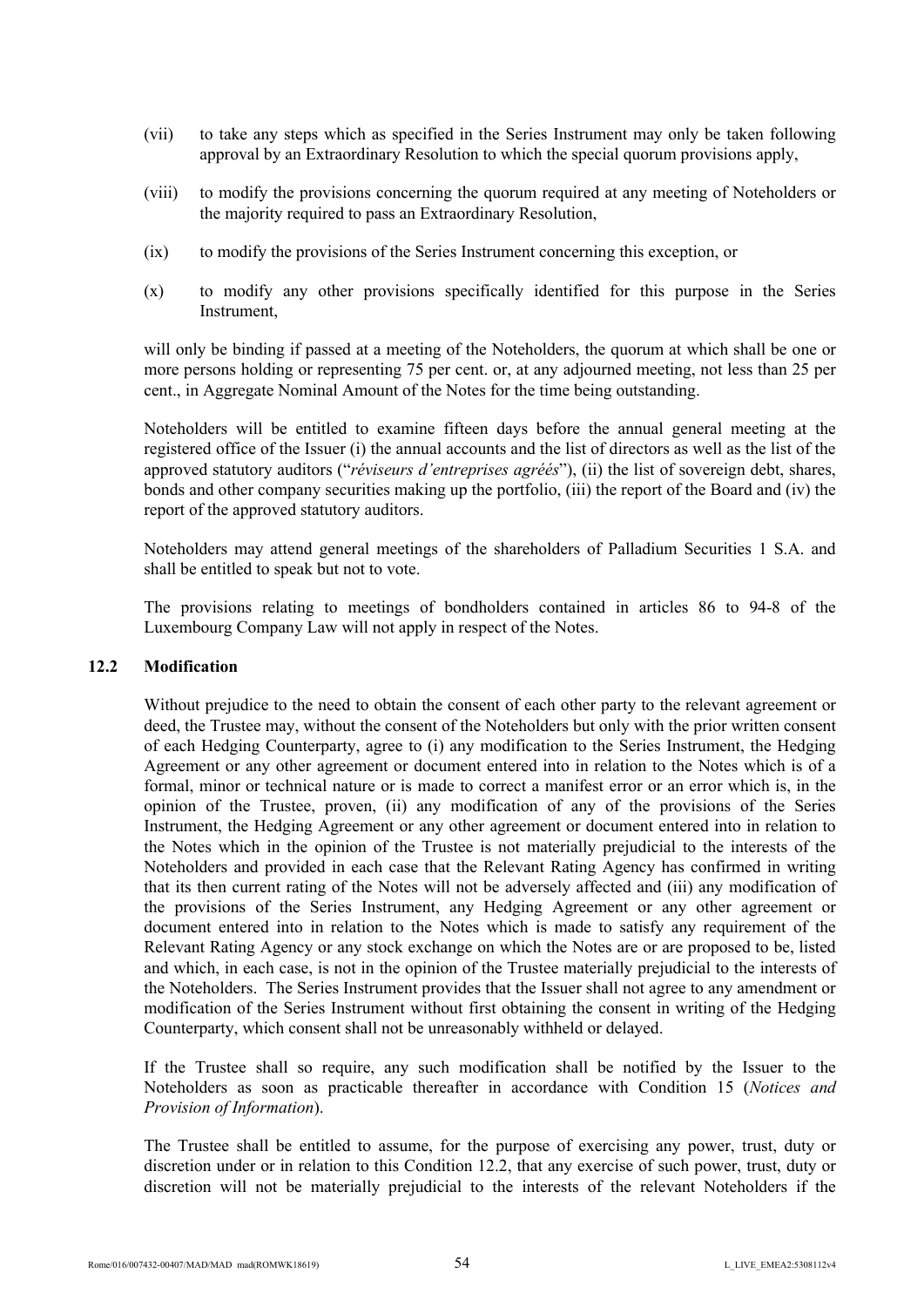Relevant Rating Agency has confirmed in writing that its current rating(s) of the relevant Notes then in force will not be adversely affected by such exercise.

#### **12.3 Waiver**

The Trustee may, without the consent of the Noteholders but only with the prior written consent of the Hedging Counterparty and without prejudice to its rights in respect of any subsequent breach, from time to time and at any time, but only if and in so far as in its opinion the interests of the Noteholders shall not be materially prejudiced thereby, waive or authorise, on such terms and conditions as to it shall seem expedient, any breach or proposed breach by the Issuer of any of the covenants or provisions in the Series Instrument or these Notes or determine that any Event of Default or Potential Event of Default shall not be treated as such provided always that the Trustee shall not exercise any powers conferred on it by this Condition 12.3 in contravention of any express direction given by an Extraordinary Resolution of the Noteholders but no such direction shall affect any waiver, authorisation or determination previously given or made. Any such waiver, authorisation or determination shall be binding on the Noteholders and the Hedging Counterparty.

#### **12.4 Substitution**

The Trustee may, subject to the prior written consent of the Hedging Counterparty (which consent shall not be unreasonably withheld or delayed) and subject to the Relevant Rating Agency having confirmed in writing that its current rating of the Notes will not be adversely affected, but without the consent of the Noteholders or any other Series Party, agree to the Issuer (or of any previous substituted company) (for the purposes of this Condition 12.4, the **current Issuer**) being substituted as the principal debtor in respect of the Notes by any other company (the **Substitute Company**), provided that:

- (a) an undertaking is given by the Substitute Company to the Trustee in a form satisfactory to the Trustee to be bound by the terms of the Series Instrument and by the Conditions (with any consequential amendments which may be appropriate) as fully as if the Substitute Company had been a party to the Series Instrument and named therein and in any securities or instruments evidencing the Notes as the principal debtor in place of the current Issuer;
- (b) the Substitute Company acquires the current Issuer's equity of redemption in the relevant Series Assets, acknowledges the security created in respect thereof pursuant to the Series Instrument and takes all such action as the Trustee may require so that each such security constitutes a valid first fixed charge or other security interest over the Series Assets for the obligations of the Substitute Company;
- (c) if a Director or other authorised officer of the Substitute Company certifies that the Substitute Company will be solvent immediately after the time at which the said substitution is to be effected, the Trustee shall not have regard to the financial condition, profits or prospects of such Substitute Company or compare the same with those of the current Issuer (or any previous substituted company);
- (d) the Trustee shall be satisfied that (i) all necessary governmental and regulatory approvals and consents necessary for or in connection with the assumption by the Substitute Company of liability as principal obligor in respect of, and of its obligations under, the Instruments have been obtained and (ii) such approvals and consents are at the time of substitution in full force and effect;
- (e) the current Issuer and the Substitute Company shall execute such other deeds, documents and instruments (if any) as the Trustee may require in order that such substitution be fully effective and comply with such other requirements in the interests of the Noteholders as the Trustee may direct; and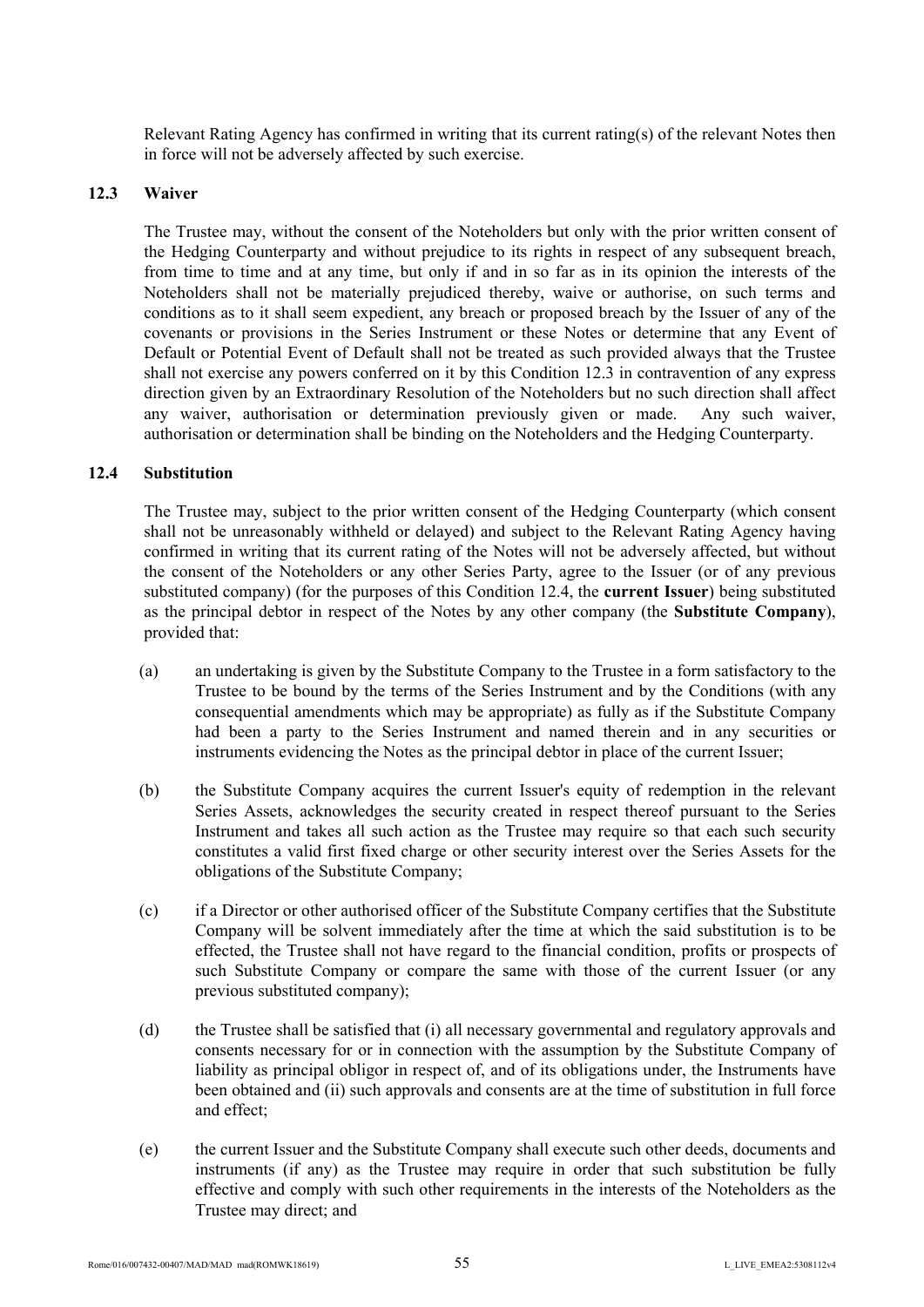(a) such substitution would not, in the opinion of the Trustee, be materially prejudicial to the **Instrumentholders** 

*Prospective investors should note that in the case of such substitution the Issuer will be released from any and all of its obligations in respect of the Notes and any relevant agreements and that Noteholders will only be able to claim any amounts payable under the Notes from the Substitute Company.*

*In the case of a substitution of the Issuer in accordance with this Condition 18.4, a notice will, in (and for so long as the rules and regulations of the Luxembourg Stock Exchange or, as the case may be, such other relevant stock exchange so require), be published on the Luxembourg Stock Exchange website or, as the case may be, such other stock exchange. In addition, in the case of a substitution of the Issuer in accordance with this Condition 12.4, for so long as any securities of the Issuer are listed on the Official List of the Luxembourg Stock Exchange so require, the Issuer will prepare any supplement to this Offering Circular in respect of such substitution which will be submitted to the CSSF for its approval.*

*By subscribing to, or otherwise acquiring, the Notes, the Noteholders expressly consent to the substitution of the Issuer and to the release of the Issuer from any and all obligations in respect of the Notes and any relevant agreements and are expressly deemed to have accepted such substitution and the consequences thereof.*

#### **12.5 Entitlement of the Trustee**

In connection with the exercise of its functions (including but not limited to those referred to in this Condition) the Trustee shall have regard to the interests of the holders of the Notes as a Series and shall not have regard to the consequences of such exercise for individual Noteholders whatever their number and, in particular but without limitation, shall not have regard to the consequence of any such exercise for individual Noteholders resulting from their being domiciled or resident in, or otherwise connected with, or subject to the jurisdiction of, any particular territory or political subdivision thereof and the Trustee shall not be entitled to require, nor shall any Noteholder be entitled to claim, from the Issuer any indemnification or payment in respect of any tax consequence of any such exercise upon individual holders of such Notes.

#### **13. Replacement of Notes**

If a Note is lost, stolen, mutilated, defaced or destroyed, it may be replaced, subject to applicable laws at the specified office of the Principal Agent in London or such other Paying Agent as may from time to time be designated by the Issuer for the purpose and notice of whose designation is given to Noteholders in accordance with Condition 15 (*Notices and Provision of Information*), in each case on payment by the claimant of the fees and costs incurred in connection therewith and on such terms as to evidence, security and indemnity and otherwise as the Issuer may reasonably require. Mutilated or defaced Notes must be surrendered before replacements will be issued.

#### **14. Further Issues**

The Issuer may from time to time without the consent of the Noteholders, create and issue further notes so as to be consolidated and form a single series with the existing Notes subject to Condition 8 (*Restrictions*) and subject to the Trustee being satisfied that the value of the Series Assets relating to the Notes is correspondingly increased .

Any such notes shall be constituted in accordance with the Series Instrument.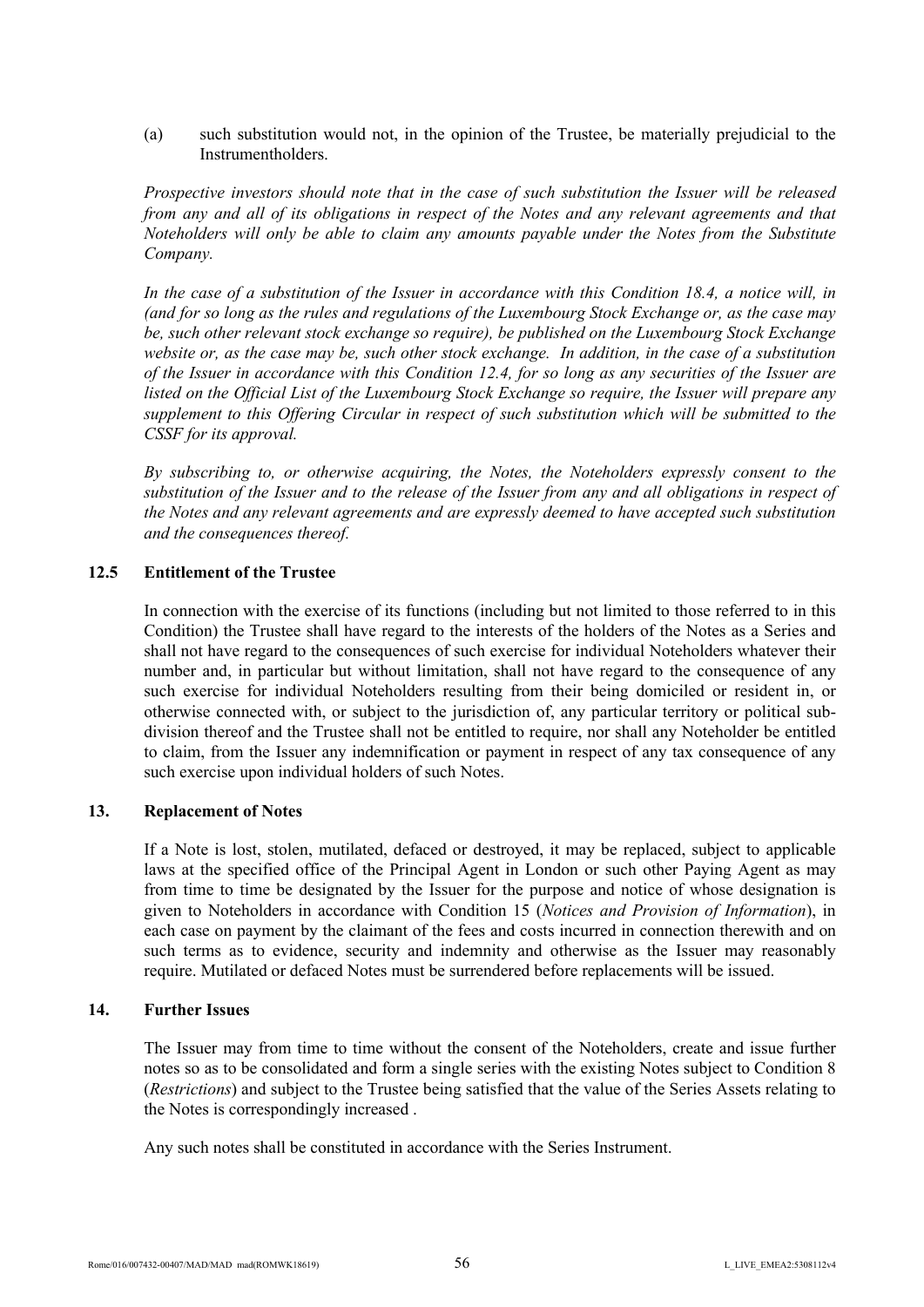### **15. Notices and Provision of Information**

All notices regarding the Notes will be deemed to be validly given if published (a) in a leading English language daily newspaper of general circulation in London (which is expected to be the *Financial Times*), or (b) if and for so long as the Notes are listed on the Official List of the Luxembourg Stock Exchange and admitted to trading on the Luxembourg Stock Exchange's regulated market, and it is a requirement of applicable law or regulations, in a leading newspaper having general circulation in Luxembourg (which is expected to be the *Luxembourger Wort*), or on the Luxembourg Stock Exchange's website (<www.bourse.>lu.), or (c) in either case, on the website w[ww.it.inv](www.it.in)estmentprodukte.db.com or if su[ch publication i](http://www.bourse.lu/)s not practicable, in a leading English [language daily newspaper having g](http://www.it.investmentprodukte.db.com/)eneral circulation in Europe. The Issuer shall also ensure that notices are duly published in a manner which complies with the rules of any stock exchange or other relevant authority on which the Notes are for the time being listed or by which they have been admitted to trading. Any such notice will be deemed to have been given on the date of the first publication or, where required to be published in more than one newspaper or website, on the date of the first publication. If publication as provided above is not practicable, a notice will be given in such other manner, and will be deemed to have been given on such date, as the Trustee shall approve.Notices to be given by any Noteholder shall be in writing and given by lodging the same, together with the relevant Note, with the Principal Agent.

### **16. Agents**

The Agents act solely as agents of the Issuer and do not assume any obligation or duty to, or any relationship of agency or trust for or with, any Noteholder. Subject as provided in Condition 6.5 (*Application of Proceeds of Series Assets*) relating to the Custodian the Issuer reserves the right at any time with the prior written approval of the Trustee to vary or terminate the appointment of any of the Agents and to appoint additional or other Paying Agents, provided that the Issuer will at all times maintain (i) a Principal Agent, (ii) a Calculation Agent, (iii) a Paying Agent qualifying as a credit institution or financial institution under Directive 2006/48/EC and capable of ensuring that the financial service of the Notes is made in Luxembourg (for so long as the Notes are listed on the Official List of the Luxembourg Stock Exchange and the rules of that exchange so require), (iv) a Custodian being a credit institution established or having its registered office in Luxembourg and approved by the CSSF in its capacity as supervisory authority of regulated securitisation undertakings and (v) a Selling Agent (subject to Condition 6.6.1 (*Realisation of Series Assets by Selling Agent*)). Notice of any such change or any change of any specified office of any Paying Agent will promptly be given to the Noteholders in accordance with Condition 15 (*Notices and Provision of Information*).

The Calculation Agent may, without the consent of the Issuer, delegate any of its obligations and functions to a third party as it deems appropriate.

# **17. Indemnification and Obligations of the Trustee; Replacement of the Trustee**

The Series Instrument contains provisions for the indemnification of the Trustee and for its relief from responsibility including for the exercise of any voting rights in respect of the Collateral or for the value, validity and sufficiency of the Series Assets and enforceability (which the Trustee has not investigated) of the security created over the Series Assets. The Trustee is not obliged to take any action under the Series Instrument unless directed or requested as provided in these Conditions and indemnified and/or secured and/or pre-funded to its satisfaction. The Trustee and any affiliate is entitled to enter into business transactions with the Issuer, any issuer or guarantor (where applicable) of any of the Collateral, the Hedging Counterparty, or any of their subsidiary, holding or associated companies without accounting to the Noteholders for profit resulting therefrom.

The Trustee is exempted from liability with respect to any loss or theft or reduction in value of the Collateral, from any obligation to insure or to procure the insuring of the Collateral (or any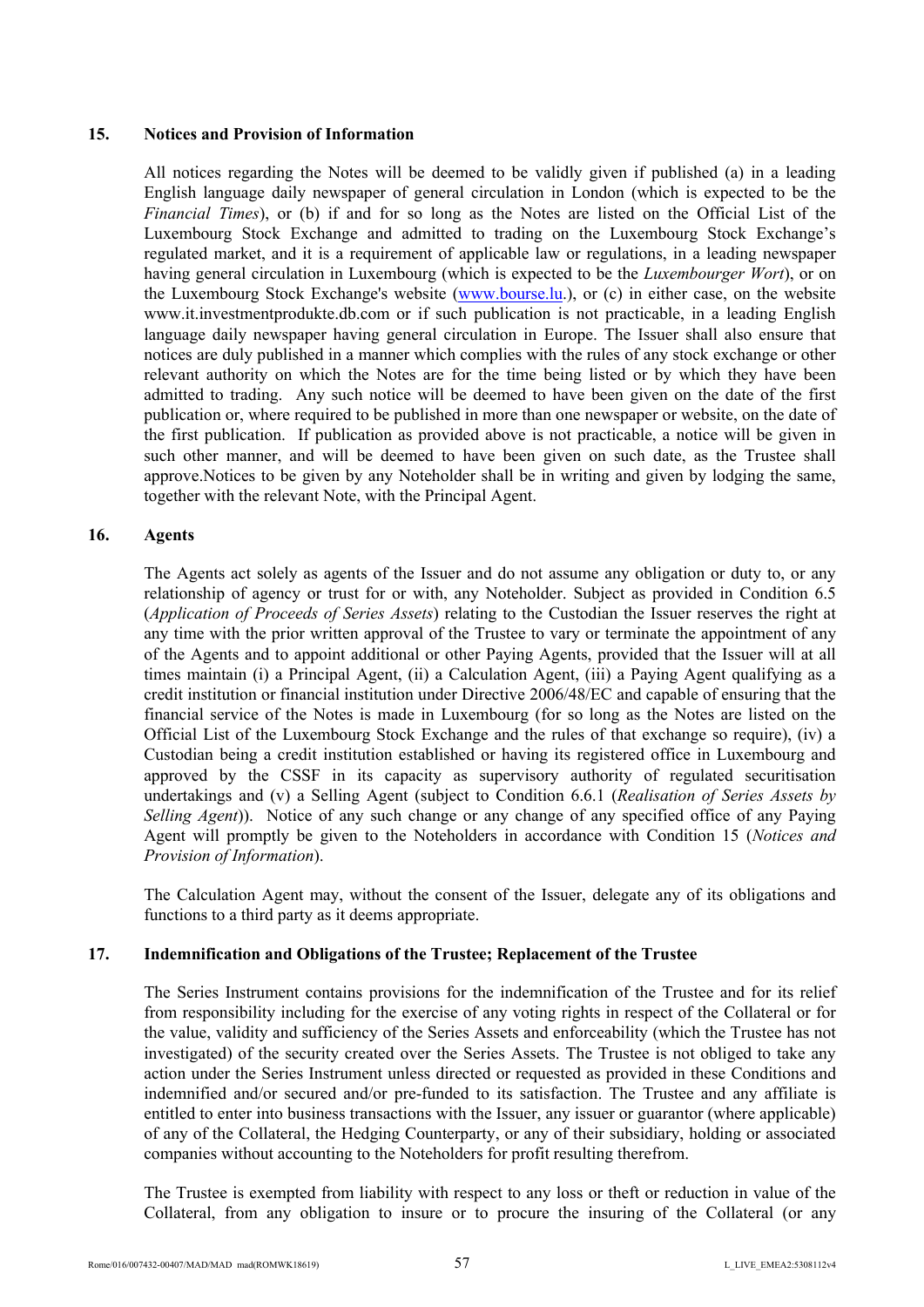documents evidencing, constituting or representing the same or transferring any rights or obligations thereunder) and from any claim arising from the fact that the Collateral is held in an account with Euroclear, Clearstream, Luxembourg or any other clearance system in accordance with that system's rules or otherwise held in safe custody by the Custodian or any custodian selected by the Trustee (in each case, if applicable). The Trustee is not responsible for supervising the performance by any other person of their obligations to the Issuer.

The Series Instrument provides that the Trustee will be under no obligation or duty to act on any directions of the Noteholders or the Hedging Counterparty (save in each case as expressly provided in the Series Instrument) and (save as aforesaid) in the event of any conflict between directions given by the Noteholders and the Hedging Counterparty (in any case where it is expressly provided in the Series Instrument that the Noteholders and the Hedging Counterparty are entitled to give directions to the Trustee) it shall be entitled to act in accordance only with the directions of the Noteholders (but without prejudice to the provisions concerning the enforcement of security under Condition 6.6 (*Realisation of the Series Assets*) and Condition 11 (*Enforcement*) and the Series Instrument and to the provisions concerning the application of moneys received by the Trustee upon such enforcement under Condition 6.4 (*General Provisions Relating to Security*) and the Series Instrument) subject in each case to the Trustee being indemnified and/or secured and/or pre-funded to its satisfaction.

The Series Instrument provides that the Issuer may replace the Trustee subject to the prior approval by Extraordinary Resolution of the Noteholders and the consent of each Hedging Counterparty.

The Issuer hereby expressly accepts and confirms, for the purposes of articles 1278 of the Luxembourg civil code, that notwithstanding any assignment, transfer and/or novation permitted under, and made in accordance with the provisions of the Series Instrument, any security created under the Series Instrument shall be preserved for the benefit of the new trustee (for itself and the secured parties) and, for the avoidance of doubt, for the benefit of each of the secured parties.

### **18. Governing Law and Jurisdiction**

#### **18.1 Governing Law**

The Series Instrument and the Notes (and any non-contractual obligations arising out of or in connection with the Series Instrument and the Notes) are governed by, and shall be construed in accordance with, English law. For the avoidance of doubt, the provisions of articles 86 to 94-8 of the Luxembourg Company Law are excluded.

#### **18.2 Jurisdiction**

The courts of England are to have non-exclusive jurisdiction to settle any disputes which may arise out of or in connection with the Notes (including any disputes relating to any non-contractual obligations arising out of or in connection with the Series Instrument and/or the Notes) and accordingly any legal action or proceedings arising out of or in conjunction with the Notes may be brought in such courts. The Issuer has in the Series Instrument irrevocably submitted to the jurisdiction of such courts.

### **18.3 Agent for Service of Process**

The Issuer has irrevocably appointed Deutsche Bank AG London, Winchester House, 1 Great Winchester Street, London EC2N 2DB as its Agent for Service of Process, at its registered office for the time being, as its agent to receive, for it and on its behalf, service of process in any proceedings in England.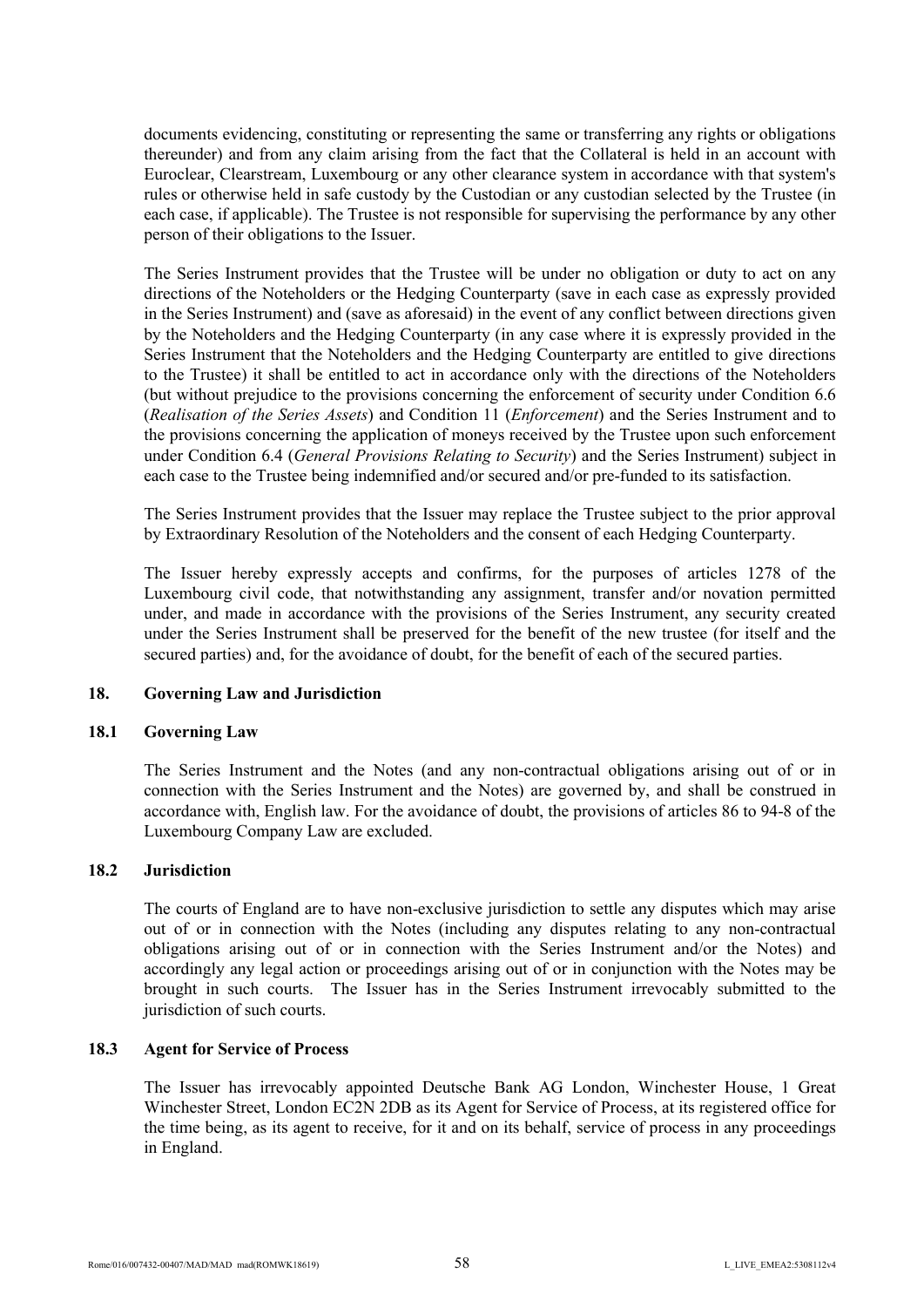# **19. Contracts (Rights of Third Parties) Act 1999**

No person shall have any right to enforce any term or condition of the Notes under the Contracts (Right of Third Parties) Act 1999.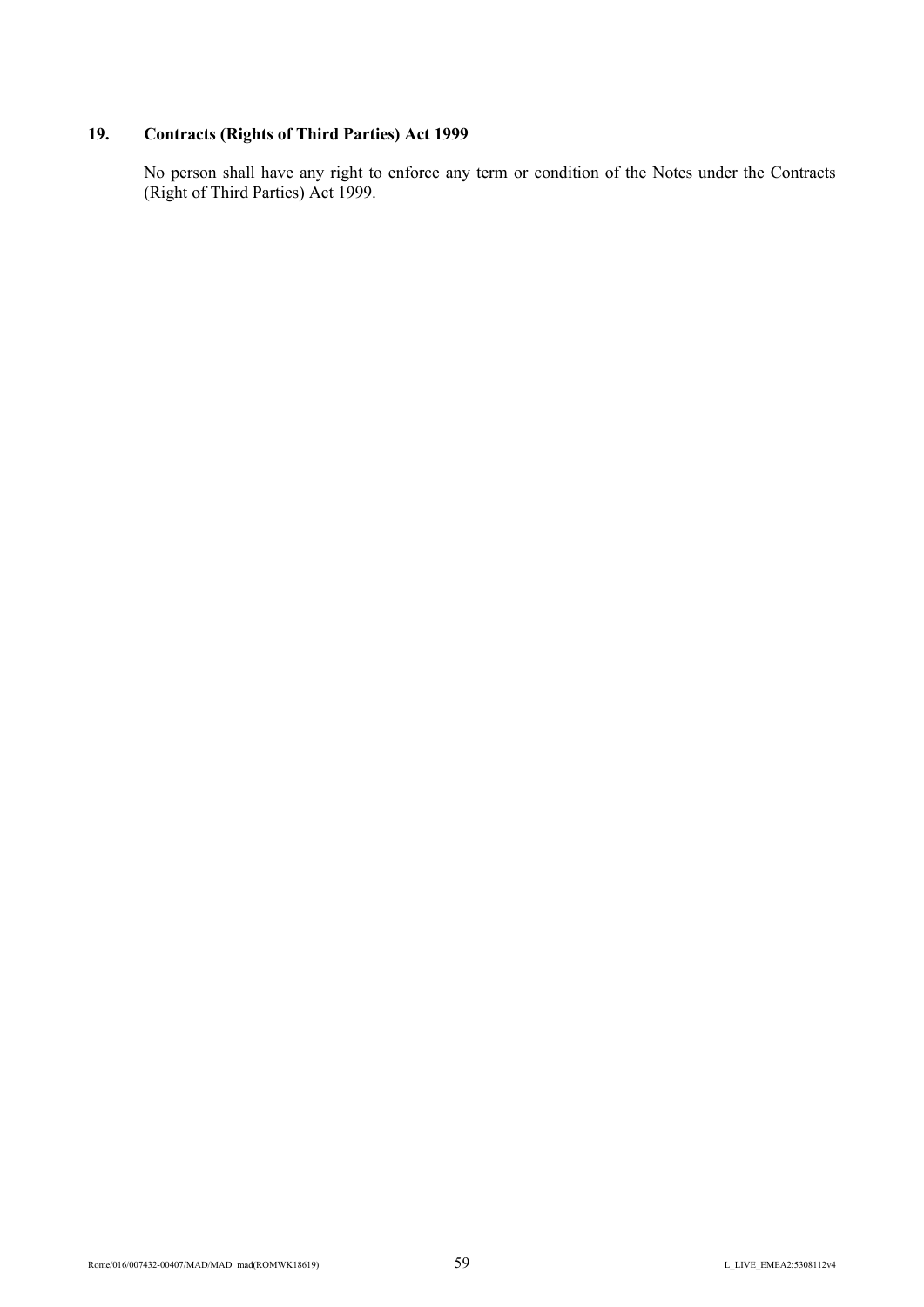# **4. DESCRIPTION OF THE ISSUER**

# **General**

Palladium Securities 1 S.A. (the **Company**) is a special purpose vehicle incorporated as a *société anonyme* (public limited liability company) under the laws of the Grand Duchy of Luxembourg for the purpose of issuing asset backed securities on 8 September 2004 and its activities as regulated securitisation undertaking are subject to the Securitisation Act 2004. A copy of the incorporation deed containing the Articles has been published in the *Mémorial C, Recueil des sociétés et associations* on 22 November 2004 and the Issuer is registered with the Luxembourg trade and companies register (*Registre de commerce et des sociétés, Luxembourg*) under number B.103.036. The Articles were amended on 23 April 2009. Copies of the amended and restated Articles have been published in the *Mémorial C. Recueil des sociétés et associations* number 1012 on 15 May 2009.

The registered office of the Company is at 2, boulevard Konrad Adenauer, L-1115 Luxembourg and its telephone number is  $+35242122 - 1$ .

In accordance with the Securitisation Act 2004, the Company entrusts the custody of its liquid assets and securities with Deutsche Bank Luxembourg S.A., a credit institution established in Luxembourg.

# **Share Capital and Shareholders**

The authorised share capital of the Company is  $\epsilon$ 227,272.50 divided into 181,818 Ordinary Shares (as defined in the Articles) of  $\epsilon$ 1.25 each.

The Company has issued 181,818 Ordinary Shares, all of which are fully paid and are held by the following persons:

| <b>Ordinary Shareholders</b>                                                                                       | No. of Ordinary Shares owned |
|--------------------------------------------------------------------------------------------------------------------|------------------------------|
| The Freesia Charitable Trust<br>Anson House, Havilland Street, St Peter Port,<br>Guernsey, Channel Islands GY1 3GF | 181,816                      |
| Ansons Fund Managers Limited<br>Anson House, Havilland Street, St Peter Port,<br>Guernsey, Channel Islands GY1 3GF | 2                            |

Each of the issued Ordinary Shares is held on trust by the holders thereof (each holder a **Share Trustee** and, together, the **Share Trustees**) under the terms of a declaration of trust (each a **Declaration of Trust** and, together, the **Declarations of Trust**) dated 3 September 2004, under which the relevant Share Trustee holds its Ordinary Shares on trust for charity. The Share Trustees have no beneficial interest in and derive no benefit (other than any expenses for acting as Share Trustee) from their holding of the issued shares. The Share Trustees will apply any income derived by them from the Issuer solely for charitable purposes.

### **Business**

So long as any of the Notes remain outstanding, the Company acting in respect of Compartment 62-2011-04 (the **Issuer**) will be subject to the restrictions set out in the Terms and Conditions of the Notes and the Articles.

The estimated amount of the preliminary expenses of the Company in its capacity as Issuer in respect of the Notes are EUR 100,000 and are payable by the Arranger.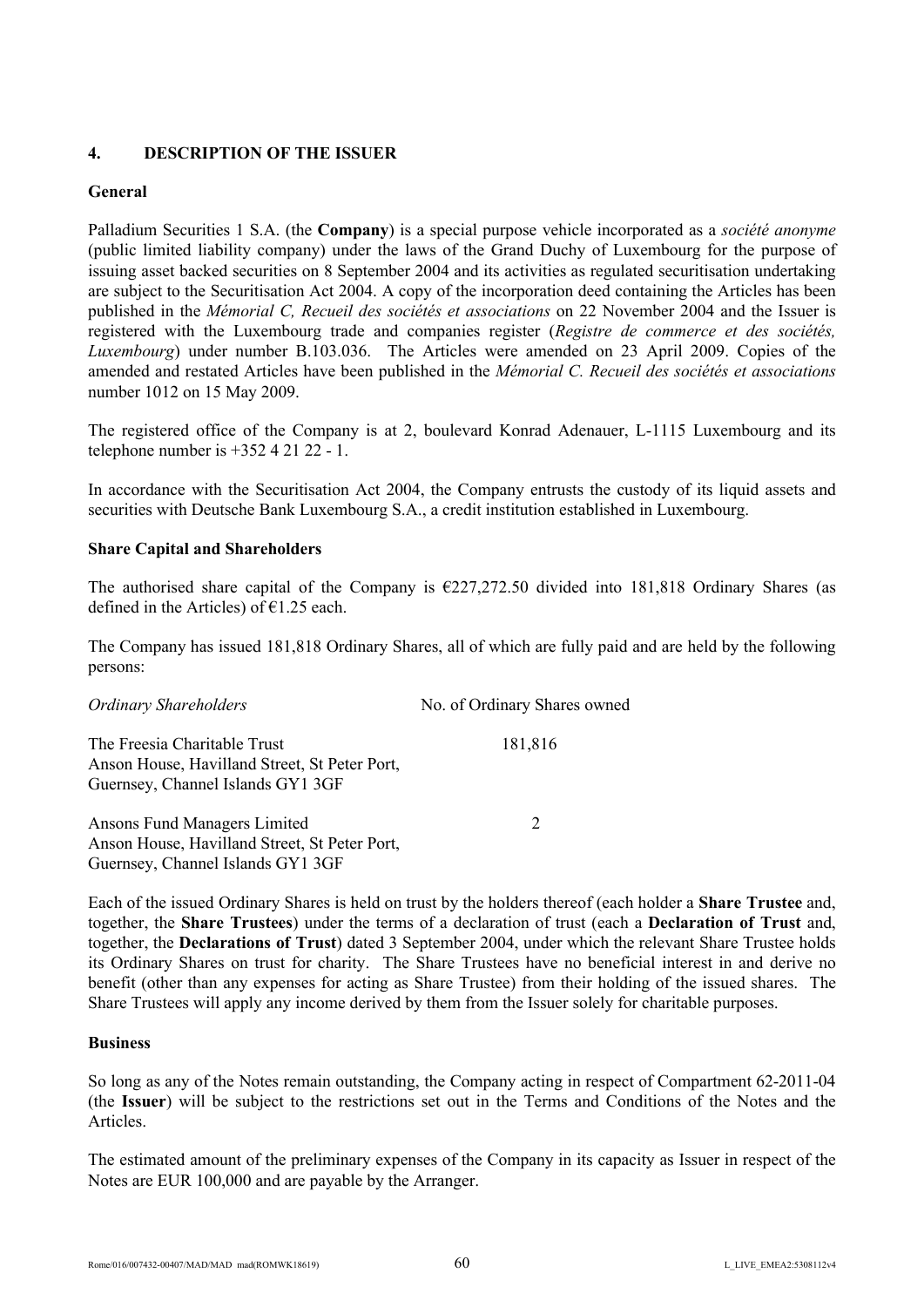The corporate objects of the Company set out in the Articles are to enter into, perform and serve as a vehicle for, any securitisation transactions as permitted under the Securitisation Act 2004.

The Company may acquire or assume, directly or through another entity or vehicle, the risks relating to the holding or ownership of claims, structured deposits, receivables and/or other goods, structured products relating to commodities or assets (including securities of any kind), either movable or immovable, tangible or intangible, and/or risks relating to liabilities or commitments of third parties or which are inherent to all or part of the activities undertaken by third parties, by issuing securities (valeurs mobilières) of any kind whose value or return is linked to these risks. The Company may assume or acquire these risks by acquiring, by any means, claims, deposits, receivables and/or other goods, structured products relating to commodities or assets, by guaranteeing the liabilities or commitments of third parties or by binding itself in any other way. The method that will be used to determine the value of the securitised assets will be set out in the relevant issue documentation proposed by the Issuer.

The Company may, within the limits of the Securitisation Act 2004, proceed, so far as they relate to securitisation transactions, to (i) the acquisition, holding and disposal, in any form, by any means, whether directly or indirectly, of participations, rights and interests in, and obligations of, Luxembourg and foreign companies, (ii) the acquisition by purchase, subscription, or in any other manner, as well as the transfer by sale, exchange or in any other manner of stock, bonds, debentures, notes and other securities or financial instruments of any kind (including notes or parts or units issued by Luxembourg or foreign mutual funds or similar undertakings and exchangeable or convertible securities) and receivables, claims or loans or other credit facilities and agreements or contracts relating thereto, and (iii) the ownership, administration, development and management of a portfolio of assets (including, among other things, the assets referred to in (i) and (ii) above) in accordance with the provisions of the relevant issue documentation.

The Company may, within the limits of the Securitisation Act 2004 and for as long as it is necessary to facilitate the performance of its corporate objects, borrow in any form and enter into any type of loan agreement. It may issue notes, Bonds (including exchangeable or convertible securities and securities linked to an index or a basket of indices or shares), debentures, Certificates, shares, Beneficiary Shares, Warrants and any kind of debt or equity securities, including under one or more issue programmes. The Issuer may lend funds including the proceeds of any borrowings and/or issues of securities, within the limits of the Securitisation Act 2004 and provided such lending or such borrowing relates to securitisation transactions, to its subsidiaries or affiliated companies or to any other company.

The Company may, within the limits of the Securitisation Act 2004, give guarantees and grant security over its assets in order to secure the obligations it has assumed for the securitisation of those assets or for the benefit of investors (including their Trustee or representative, if any) and/or any issuing entity participating in a securitisation transaction of the Issuer. The Issuer may not pledge, transfer, encumber or otherwise create security over some or all of its assets or transfer its assets for guarantee purposes, unless permitted by the Securitisation Act 2004.

The Company may enter into, execute and deliver and perform any swaps, futures, forwards, derivatives, options, repurchase, stock lending and similar transactions for as long as such agreements and transactions are necessary to facilitate the performance of the Company's corporate objects. The Company may generally employ any techniques and instruments relating to investments for the purpose of their efficient management, including, but not limited to, techniques and instruments designed to protect it against credit, currency exchange, interest rate risks and other risks.

The Board is entitled to create one or more Compartments (representing the assets of the Company relating to an issue by the Company of securities), in each case, corresponding to a separate part of the Company's estate.

The descriptions above are to be understood in their broadest sense and their enumeration is not limiting. The corporate objects of the Company shall include any transaction or agreement which is entered into by the Company, provided it is not inconsistent with the foregoing enumerated objects.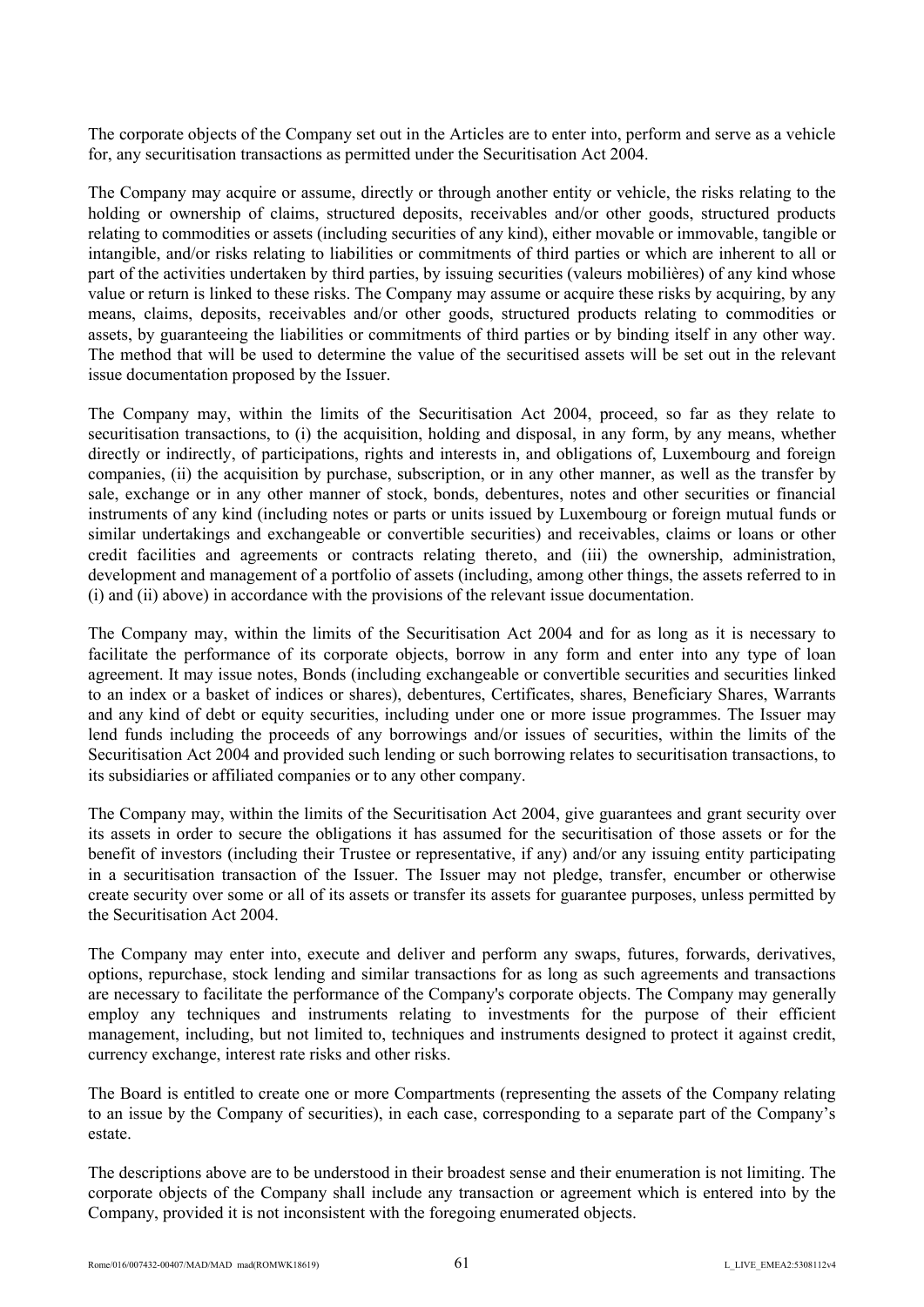In general, the Company may take any controlling and supervisory measures and carry out any operation or transaction which it considers necessary or useful in the accomplishment and development of its corporate objects to the largest extent permitted under the Securitisation Act 2004. The Company has, and will have, no assets other than the sum of €249,999.75 representing the issued and paid-up share capital and share premium, such expenses (as agreed) per issue payable to it in connection with the issue of Instruments or the purchase, sale or incurring of other obligations and any Series Assets. Save in respect of the expenses generated in connection with each issue of Instruments, any related profits and the proceeds of any deposits and investments made from such expenses or from amounts representing the Company's issued and paid-up share capital and share premium, the Company will not accumulate any surpluses.

The Notes are obligations of the Issuer alone and not of, or guaranteed in any way by, the Share Trustees or the Trustee. Furthermore, they are not obligations of, or guaranteed in any way by, the Arranger, the Purchaser or any Agent.

### **Administration, Management and Supervisory Bodies**

The Directors of the Company are as follows:

| Director         | principal outside activities                                 |
|------------------|--------------------------------------------------------------|
| Rolf Caspers     | Employee of Deutsche Bank Luxembourg S.A.                    |
| Fabien Rossignol | Managing Director of Lealex Consult S.à r.l.<br>(Luxembourg) |
| Stéphane Weyders | Managing Director of TASL PSF SA                             |

Rolf Caspers has been appointed by the directors of the Company as chairman of the board of directors of the Issuer.

The business address of Rolf Caspers is 2, boulevard Konrad Adenauer, L-1115 Luxembourg, the business address of each of Fabien Rossignol and Stéphane Weyders is 22, rue Goethe, L-1637 Luxembourg. The principal outside activities of Rolf Caspers as an employee of Deutsche Bank may be significant with respect to the Company to the extent that Deutsche Bank Luxembourg S.A. is the Custodian, Servicer and Domiciliation Agent (as defined below) of, and may be an affiliate of any other party participating in, the issuance of a Series of Instruments. To the extent that a conflict between Deutsche Bank Luxembourg S.A. and the Issuer exists, there may be a conflict of interest between the private interests of Rolf Caspers as a director of the Company and chairman of the Board and those of the Issuer.

Deutsche Bank Luxembourg S.A. acts as the domiciliation agent of the Company Issuer (the **Domiciliation Agent**). The office of the Domiciliation Agent will serve as the registered office of the Company which is located at 2, Boulevard Konrad Adenauer, L-1115 Luxembourg. Pursuant to the terms of the Domiciliation Agreement dated 9 September 2004 and entered into between the Domiciliation Agent and the Company, the Domiciliation Agent will perform in Luxembourg certain administrative, accounting and related services. In consideration of the foregoing, the Domiciliation Agent will receive various expenses payable by the Company at rates agreed upon from time to time. The appointment of the Domiciliation Agent may be terminated by either the Company or the Domiciliation Agent upon not less than 2 months' prior written notice. The Domiciliation Agent is an affiliate of the Arranger and Purchaser and may be an affiliate of any other party participating in the issuance of a Series of Instruments. To the extent that a conflict between such party and the Company exists, there may be a conflict of interest between the private interests of the Domiciliation Agent and those of the Company.

No mandatory corporate governance regime to which the Company would be subject exists in Luxembourg as at the date of this Prospectus.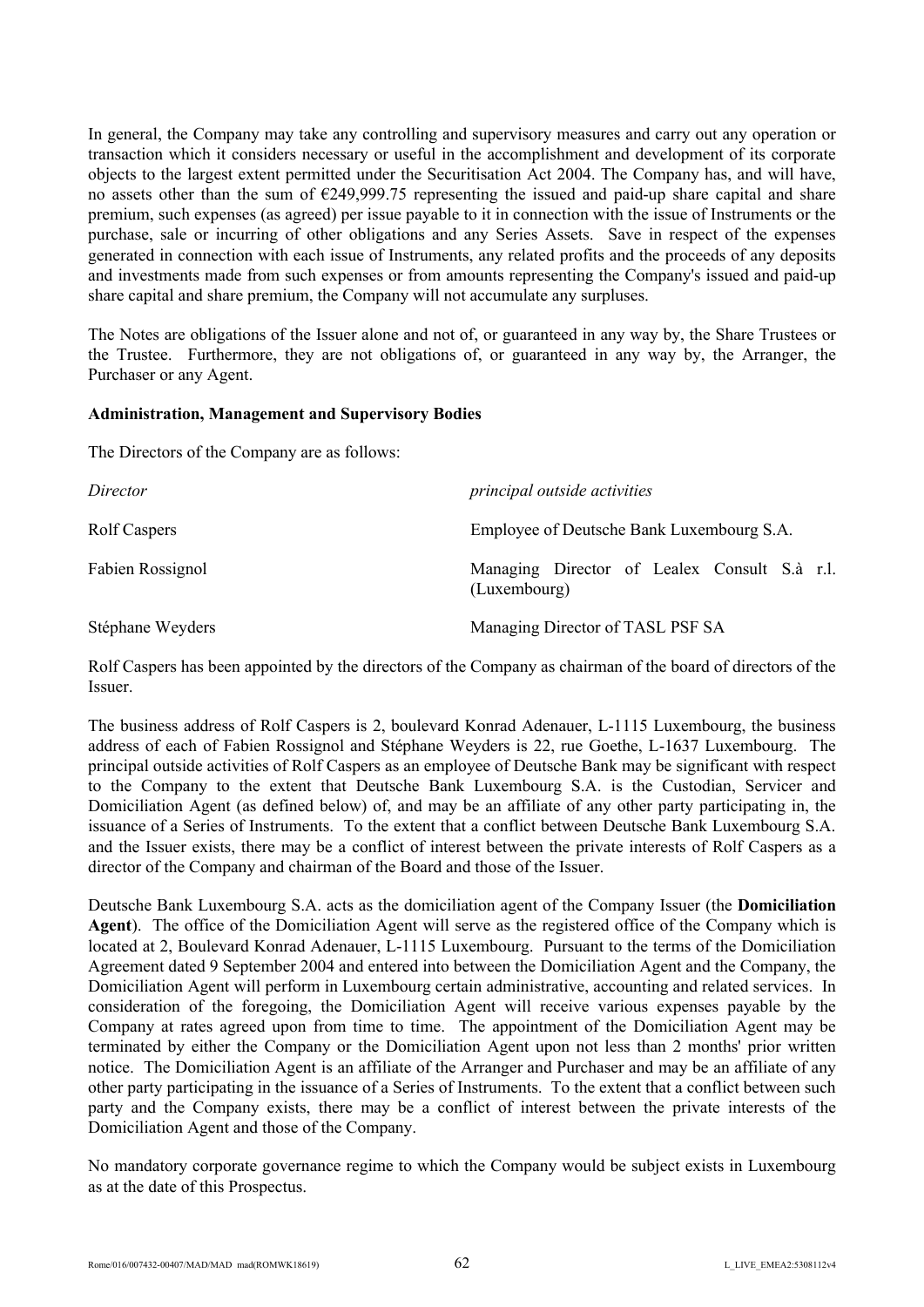### **Financial Statements**

The financial year of the Company begins on 1 February of each year and ends on 31 January of the following year save that the first financial year started on the date of incorporation of the Issuer and ended on 31 January 2006. The Company filed with the Luxembourg trade and companies register on 2 May 2011 its last audited financial statements in respect of the period ending on 31 January 2011.

In accordance with Articles 72, 74 and 75 of the Luxembourg Company Law the Company is obliged to publish its annual accounts on an annual basis following approval of the annual accounts by the annual general meeting of its shareholders. Subject as provided below, the ordinary general meeting of shareholders takes place annually on the fourth Friday of April or the next following Business Day (as defined in the Articles) at 2pm at the registered office of the Issuer or at such other place as may be specified in the convening notice. The last ordinary general meeting of shareholders took place on 26 April 2011.

Any future published annual audited financial statements prepared for the Issuer will be obtainable free of charge from the specified office of the Paying Agents in London and the Grand Duchy of Luxembourg, as described in "General Information".

# **Approved Statutory Auditors**

The approved statutory auditors (*réviseurs d'entreprises agréés*) of the Issuer, which have been appointed until the annual general meeting of shareholders to be held in 2012 by a resolution of the Board dated 2 July 2007 are Ernst & Young S.A., Luxembourg whose address is 7 Parc d'Activité Syrdall, L-5365 Munsbach, Luxembourg and who belong to the Luxembourg institute of auditors (*Instituts des réviseurs d'entreprises*).

Ernst & Young S.A. are entrusted with the auditing of the accounts of the Company. According to the Securitisation Act 2004, they shall inform the Board and also the CSSF of any irregularities and inaccuracies which they detect during the accomplishment of their duties.

### **CSSF supervision**

The Company is supervised by the CSSF which ascertains that it complies with the law and its obligations. This supervision will continue until such time as the Company is liquidated.

According to the Securitisation Act 2004, the CSSF may request from the Company a periodical statement of its assets and liabilities and its operating results. The CSSF may furthermore require communication of any information or carry out on-site investigations and inspect all the documents of the Company and of the Domiciliation Agent which relate to the organisation, administration, management, or operation of the Company or to the valuation of and return on the assets, in order to verify compliance with the provisions of the Securitisation Act 2004 and the provisions set out in the Articles, and in agreements relating to the issuance of securities (including, for instance, the Notes), and the accuracy of the information it has been provided with.

If the CSSF finds that the Company is not complying with the provisions of the Securitisation Act 2004, the Articles or the agreements relating to the issuance of securities, or that the rights attached to the securities issued by the Company may be impaired, it may summon the Company to remedy the situation within a period it determines. If such summons is not complied with, the CSSF may (i) render public its position regarding the findings it has made, (ii) prohibit the issuance of securities, (iii) request the listing of the securities issued by the Company to be suspended, (iv) request the presiding judge of the chamber of the Luxembourg district court dealing with commercial matters to appoint a provisional administrator for the Company, or (v) withdraw its authorisation.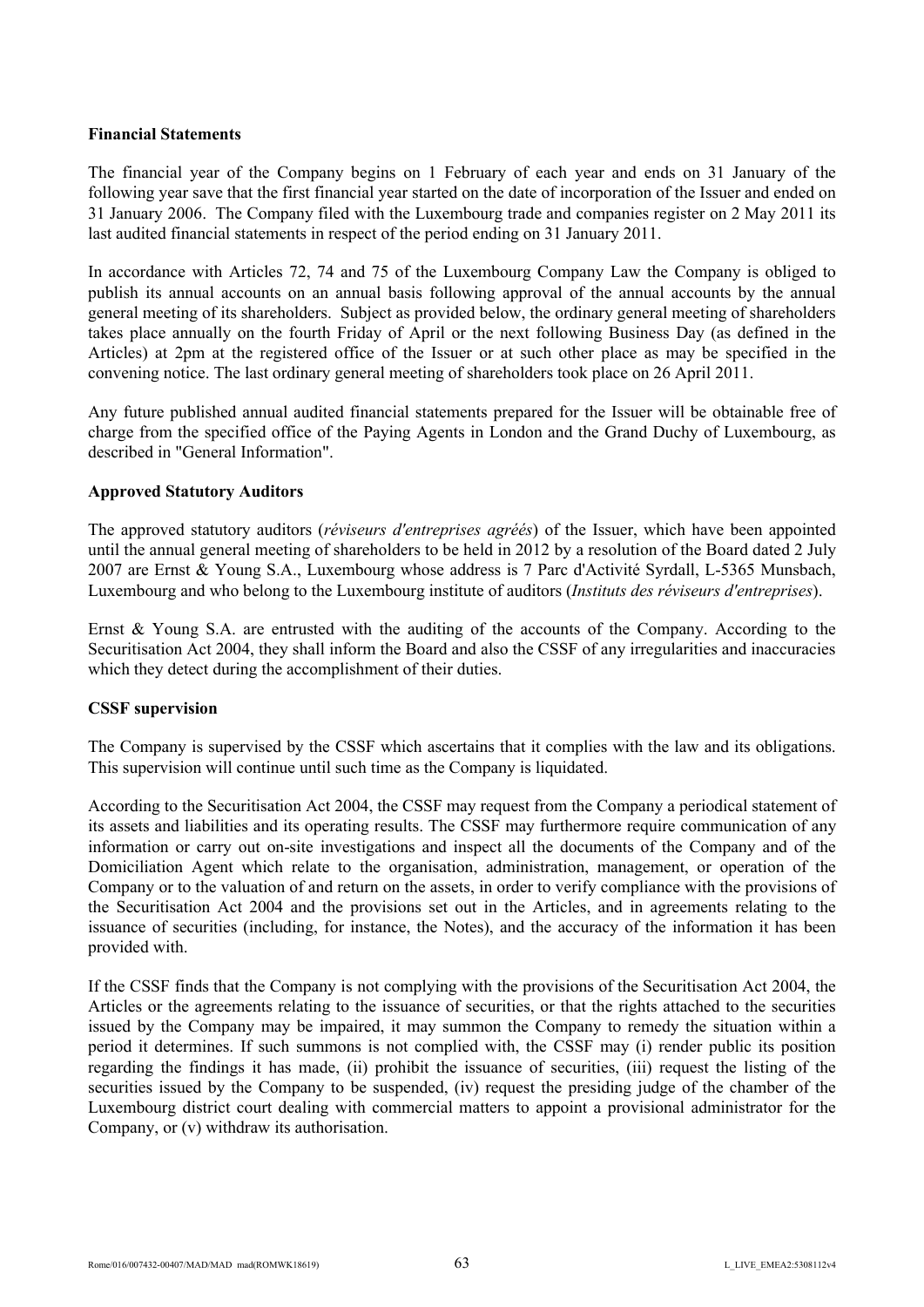# **5. TAXATION**

# **Country Specific Taxation**

Potential purchasers of Notes are advised to consult their own tax advisers as to the tax consequences of transactions involving the Notes.

# **LUXEMBOURG TAXATION**

*The following summary is of a general nature and is included herein solely for information purposes. It is based on the laws presently in force in Luxembourg, though it is not intended to be, nor should it be construed to be, legal or tax advice. Prospective investors in the Notes should therefore consult their own professional advisers as to the effects of state, local or foreign laws, including Luxembourg tax law, to which they may be subject.*

# **Taxation of the Issuer**

A fixed registration duty (*droit fixe spécifique d'enregistrement*) of EUR75 is payable at the moment of the amendment of the Articles. The transfer or sale of securities of the Issuer will not be subject to Luxembourg registration or stamp duty.

The Issuer will be considered a fiscal resident of Luxembourg both for purposes of Luxembourg domestic tax law and for purposes of the tax treaties entered into by Luxembourg and should therefore be able to obtain a residence certificate from the Luxembourg tax authorities.

The Issuer will be liable for Luxembourg corporation taxes. The standard applicable rate in Luxembourg city, including corporate income tax (*impôt sur le revenu des collectivités*), municipal business tax (*impôt commercial communal*) and solidarity taxes, is 28.80 per cent. for the fiscal year ending 31st December, 2011. Liability for such corporation taxes extends to the Issuer's worldwide profits including capital gains, subject to the provisions of any relevant double taxation treaty. The taxable income of the Issuer is computed by application of all rules of the Luxembourg income tax law of 4th December, 1967, as amended (*loi concernant l'impôt sur le revenu*), as commented and currently applied by the Luxembourg tax authorities. Under certain conditions, dividends received by the Issuer from qualifying participations and capital gains realised by the Issuer on the sale of qualifying participations may be exempt from Luxembourg corporation taxes under the Luxembourg participation exemption. The Issuer may further deduct from its taxable profits interest payments made to holders of Notes. For tax purposes, payments made by the Issuer to holders of Notes are always treated as interest.

The Issuer will be exempt from wealth tax (*impôt sur la fortune*).

# **Taxation of the holders of Notes**

### *Withholding tax*

(i) Non-resident holders of Notes

Under Luxembourg general tax laws currently in force and subject to the laws of 21 June 2005 (the **Laws**) mentioned below, there is no withholding tax on payments of principal, premium or interest made to nonresident holders of Notes, nor on accrued but unpaid interest in respect of the Notes, nor is any Luxembourg withholding tax payable upon redemption or repurchase of the Notes held by non-resident holders of Notes.

Under the Laws implementing the Council Directive 2003/48/EC of 3 June 2003 on taxation of savings income in the form of interest payments and ratifying the treaties entered into by Luxembourg and certain dependent and associated territories of EU Member States (the **Territories**), payments of interest or similar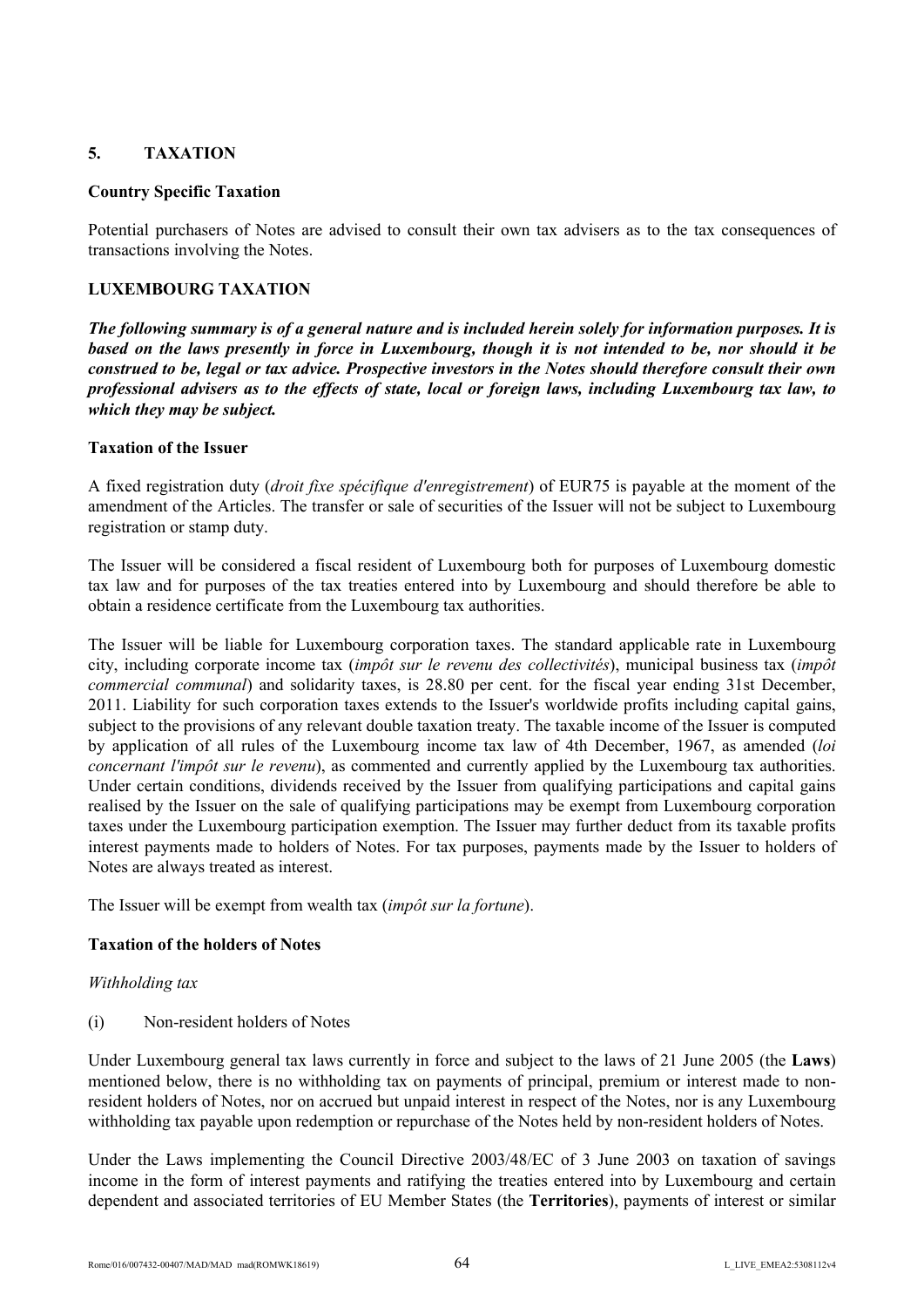income made or ascribed by a paying agent established in Luxembourg to or for the immediate benefit of an individual beneficial owner or a residual entity, as defined by the Laws, which are resident of, or established in, an EU Member State (other than Luxembourg) or one of the Territories will be subject to a withholding tax unless the relevant recipient has adequately instructed the relevant paying agent to provide details of the relevant payments of interest or similar income to the fiscal authorities of his/her/its country of residence or establishment, or, in the case of an individual beneficial owner, has provided a tax certificate issued by the fiscal authorities of his/her country of residence in the required format to the relevant paying agent. Where withholding tax is applied, it is currently levied at a rate of 20 per cent. and will be levied at a rate of 35 per cent. as of 1 July 2011. Responsibility for the withholding of the tax will be assumed by the Luxembourg paying agent. Payments of interest under the Notes are currently subject to withholding tax of 20 per cent and will be subject to a 35 per cent. withholding tax rate as of 1 July 2011.

### (ii) Resident holders of Notes

Under Luxembourg general tax laws currently in force and subject to the law of 23 December 2005, as amended (the **Law**) mentioned below, there is no withholding tax on payments of principal, premium or interest made to Luxembourg resident holders of Notes, nor on accrued but unpaid interest in respect of Notes, nor is any Luxembourg withholding tax payable upon redemption or repurchase of Notes held by Luxembourg resident holders of Notes.

Under the Law payments of interest or similar income made or ascribed by a paying agent established in Luxembourg to or for the benefit of an individual beneficial owner who is resident of Luxembourg will be subject to a withholding tax of 10 per cent. Such withholding tax will be in full discharge of income tax if the beneficial owner is an individual acting in the course of the management of his/her private wealth. Responsibility for the withholding of the tax will be assumed by the Luxembourg paying agent. Payments of interest under the Notes coming within the scope of the Law would be subject to withholding tax of 10 per cent.

### *Income Taxation*

### (i) Non-resident holders of Notes

A non-resident holder of Notes, not having a permanent establishment or permanent representative in Luxembourg to which such Notes are attributable, is not subject to Luxembourg income tax on interest accrued or received under the Notes. A gain realised by such non-resident holder of Notes on the sale or disposal, in any form whatsoever, of the Notes is further not subject to Luxembourg income tax.

A non-resident corporate holder of Notes or an individual holder of Notes acting in the course of the management of a professional or business undertaking, who has a permanent establishment or permanent representative in Luxembourg to which such Notes are attributable, is subject to Luxembourg income tax on interest accrued or received under the Notes and on any gains realised upon the sale or disposal, in any form whatsoever, of the Notes.

### (ii) Resident holders of Notes

A corporate holder of Notes must include any interest accrued or received, as well as any gain realised on the sale or disposal, in any form whatsoever, of the Notes, in its taxable income for Luxembourg income tax assessment purposes. The same inclusion applies to an individual holder of Notes, acting in the course of the management of a professional or business undertaking.

A holder of Notes that is governed by the law of 11 May 2007 on family estate management companies, or by the law of 20 December 2002 or 17 December 2010 on undertakings for collective investment, as amended<sup>1</sup>, or by the law of 13 February 2007 on specialised investment funds, is neither subject to

 $\overline{a}$ 

 $1$  as from 1 July 2011 the reference shall be read as a reference to the law of 17 December 2010 only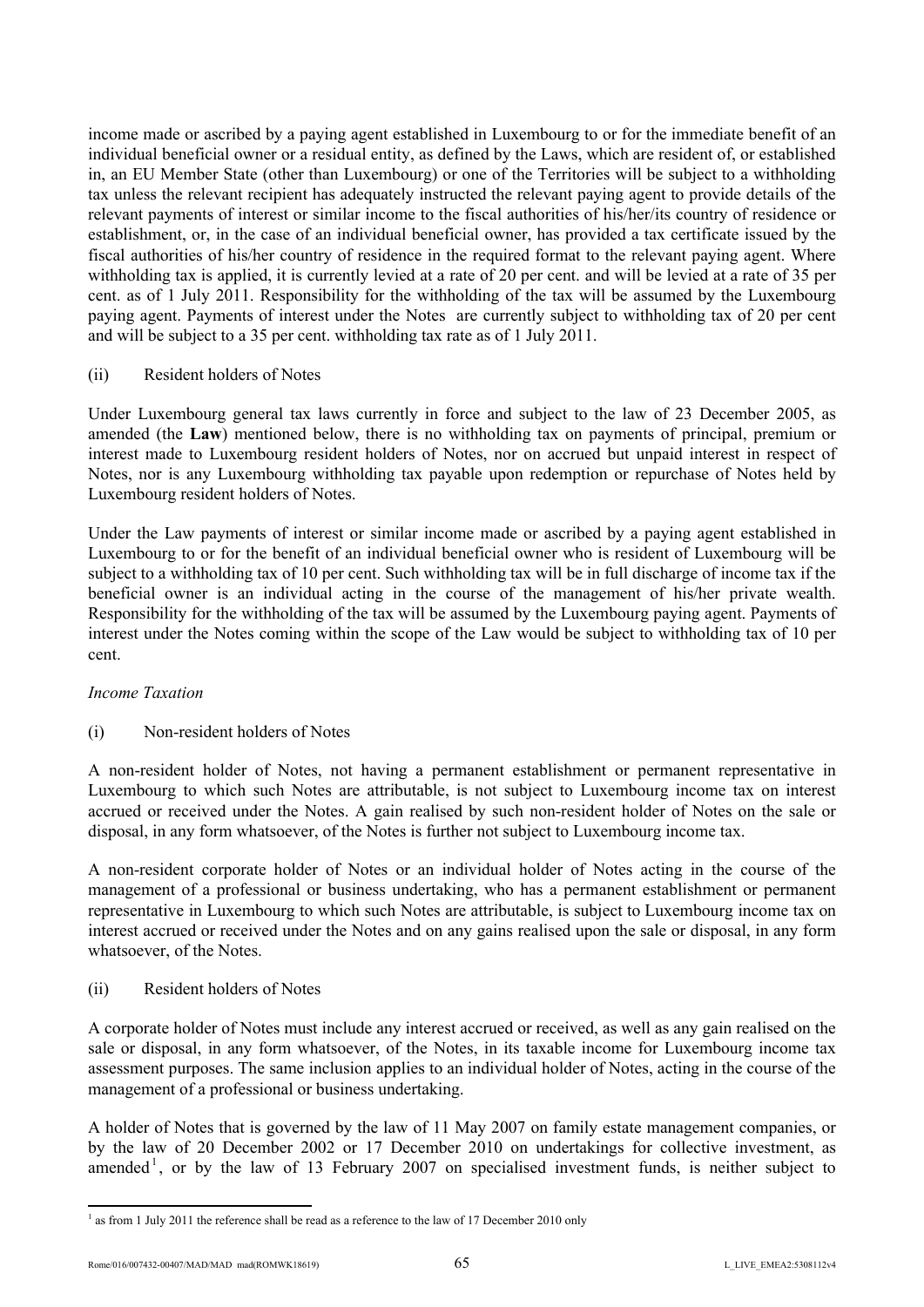Luxembourg income tax in respect of interest accrued or received, nor on gains realised on the sale or disposal, in any form whatsoever, of the Notes.

An individual holder of Notes, acting in the course of the management of his/her private wealth, is subject to Luxembourg income tax in respect of interest received under the Notes, except if (i) withholding tax has been levied on such payments in accordance with the Law, or (ii) the individual holder of the Notes has opted for the application of a 10 per cent. tax in full discharge of income tax in accordance with the Law, which applies if a payment of interest has been made or ascribed by a paying agent established in a EU Member State (other than Luxembourg), or in a Member State of the European Economic Area (other than a EU Member State), or in a state that has entered into a treaty with Luxembourg relating to the Council Directive 2003/48/EC of 3 June 2003. A gain realised by an individual holder of Notes, acting in the course of the management of his/her private wealth, upon the sale or disposal, in any form whatsoever, of Notes is not subject to Luxembourg income tax, provided this sale or disposal took place more than six months after the Notes were acquired. However, any portion of such gain corresponding to accrued but unpaid interest income is subject to Luxembourg income tax, except if tax has been levied on such interest in accordance with the Law.

#### *Wealth tax*

A corporate Noteholder, whether it is resident of Luxembourg for tax purposes or, if not, it maintains a permanent establishment or a permanent representative in Luxembourg to which such Notes are attributable, is subject to Luxembourg wealth tax on such Notes, except if the Noteholder is governed by law of 11 May 2007 on family estate companies by the laws of 20 December 2002 or 17 December 2010 on undertakings for collective investment, as amended<sup>2</sup>, by the law of 13 February 2007 on specialised investment funds, or is a securitisation company governed by the law of 22 March 2004 on securitisation, or a capital company governed by the law of 15 June 2004 on venture capital vehicles, as amended.

An individual Noteholder, whether he/she is resident of Luxembourg or not, is not subject to Luxembourg wealth tax on Notes.

#### *Other Taxes*

Under present Luxembourg tax law, in the case where a Noteholder is a resident for tax purposes of Luxembourg at the time of his death, the Notes are included in his taxable estate, for inheritance tax purposes and gift tax may be due on a gift or donation of Notes, if the gift is recorded in a Luxembourg deed.

### **ITALIAN TAXATION**

#### **Tax treatment of Notes**

The Italian tax regime applying to payments of interest in respect of the Notes is governed by legislative Decree No. 239 of 1 April 1996, as subsequently amended (**Decree No. 239**) on the basis that the Notes qualify as asset-backed securities for the purposes of Italian law No. 130 of 30 April 1999, as amended from time to time (*Disposizioni sulla cartolarizzazione dei crediti*). Decree No. 239 provides for the applicable regime with respect to the tax treatment of interest, premium and other income (including the difference between the redemption amount and the issue price) from notes falling within the category of bonds (*obbligazioni*) or debentures similar to bonds (*titoli similari alle obbligazioni*) issued, amongst others, by non-Italian resident issuers.

Where Notes have an original maturity of at least 18 months and an Italian resident Noteholder is (i) an individual not engaged in an entrepreneurial activity to which the Notes are connected (unless he has opted for the application of the "*risparmio gestito*" regime – see **Capital Gains Tax** below), (ii) a non commercial partnership, (iii) a non-commercial private or public institution, or (iv) an investor exempt from Italian corporate income taxation, interest, premium and other income relating to Notes, accrued during the relevant holding period, are subject to a withholding tax, referred to as "imposta sostitutiva", levied at the rate of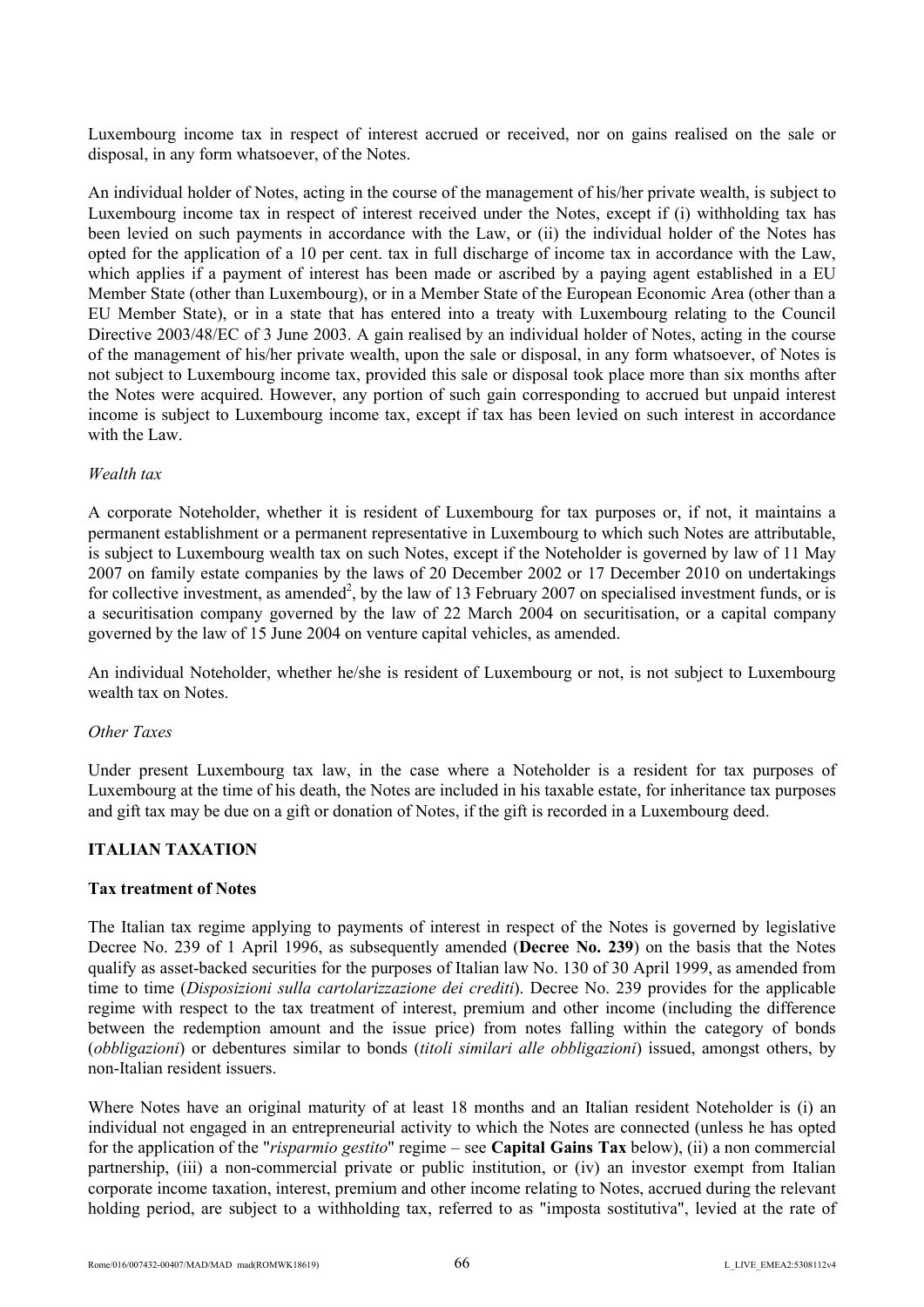12.50 per cent. In the event that Noteholders described under (i) and (iii) above are engaged in an entrepreneurial activity to which the Notes are connected, the imposta sostitutiva applies as a provisional tax.

Where an Italian resident Noteholder is a company or similar commercial entity or a permanent establishment in Italy of a foreign company to which Notes are effectively connected and such Notes are deposited with an authorised intermediary, interest, premium and other income from such Notes will not be subject to imposta sostitutiva, but must be included in the relevant Noteholder's income tax return and are therefore subject to general Italian corporate taxation (and, in certain circumstances, depending on the "status" of the Noteholder, also to IRAP - the regional tax on productive activities).

Under the current regime provided by Law Decree No. 351 of 25 September 2001, as clarified by the Italian Ministry of Economics and Finance through Circular No. 47/E of 8 August 2003, payments of interest in respect of Notes made to Italian resident real estate investment funds established pursuant to Article 37 of Legislative Decree No. 58 of 24 February 1998, as amended and supplemented (the **Financial Services Act**), and Article 14-bis of Law No. 86 of 25 January 1994 are subject neither to substitute tax nor to any other income tax in the hands of the fund. Law Decree No. 70 of 13 May 2011 has introduced a 7 per cent. *imposta sostitutiva* to be calculated on the fund's net assets value as *per* 31 December 2010 and on the income accrued thereafter. Such tax will be due only by real estate investment funds existing at 31 December 2010: (i) which are not entirely participated by one or more of the entities indicated under article 32, paragraph 3, of Law Decree No. 78, of 31 May 2010 (ii) having at least one of the participants different from those indicated under (i) holding more than 5 per cent of the fund's units and (iii) if the fund's management company passes a resolution of winding up of the same fund by 31 December 2011.

If the investor is resident in Italy and is an open-ended or closed-ended investment fund (the **Fund**) or a SICAV, and the relevant Notes are held by an authorised intermediary, interest, premium and other income accrued during the holding period on Notes will not be subject to imposta sostitutiva, but must be included in the management results of the Fund accrued at the end of each tax period, subject to an ad hoc substitute tax applicable at a 12.50 per cent. rate. As of 1 July 2011, the latter substitute tax will be repealed and substituted by a substitute tax of 12.5 per cent. levied on proceeds distributed by the Fund or the SICAV or received by certain categories of unit holders upon redemption or disposal of the units.

Where an Italian resident Noteholder is a pension fund (subject to the regime provided for by article 17 of the Legislative Decree No. 252 of 5 December 2005) and Notes are deposited with an authorised intermediary, interest, premium and other income relating to such Notes and accrued during the holding period will not be subject to *imposta sostitutiva*, but must be included in the result of the relevant portfolio accrued at the end of the tax period, to be subject to a 11.00 per cent. substitute tax.

Pursuant to Decree No. 239, *imposta sostitutiva* is applied by banks, SIMs, fiduciary companies, SGRs, stockbrokers and other entities identified by a decree of the Ministry of Economics and Finance (each an **Intermediary**).

An Intermediary must (i) be resident in Italy or be a permanent establishment in Italy of a non-Italian resident financial intermediary and (ii) intervene, in any way, in the collection of interest or in the transfer of Notes. For the purpose of the application of the *imposta sostitutiva*, a transfer of Notes includes any assignment or other act, either with or without consideration, which results in a change of the ownership of the relevant Notes or in a change of the Intermediary with which such Notes are deposited.

Where the Notes are not deposited with an Intermediary, the *imposta sostitutiva* is applied and withheld by any entity paying interest to a Noteholder.

### **Early Redemption**

Without prejudice to the above provisions, in the event that Notes having an original maturity of at least 18 months are redeemed, in full or in part, prior to 18 months from their issue date, Italian resident Noteholders will be required to pay, by way of a withholding to be applied by the Italian intermediary which intervenes in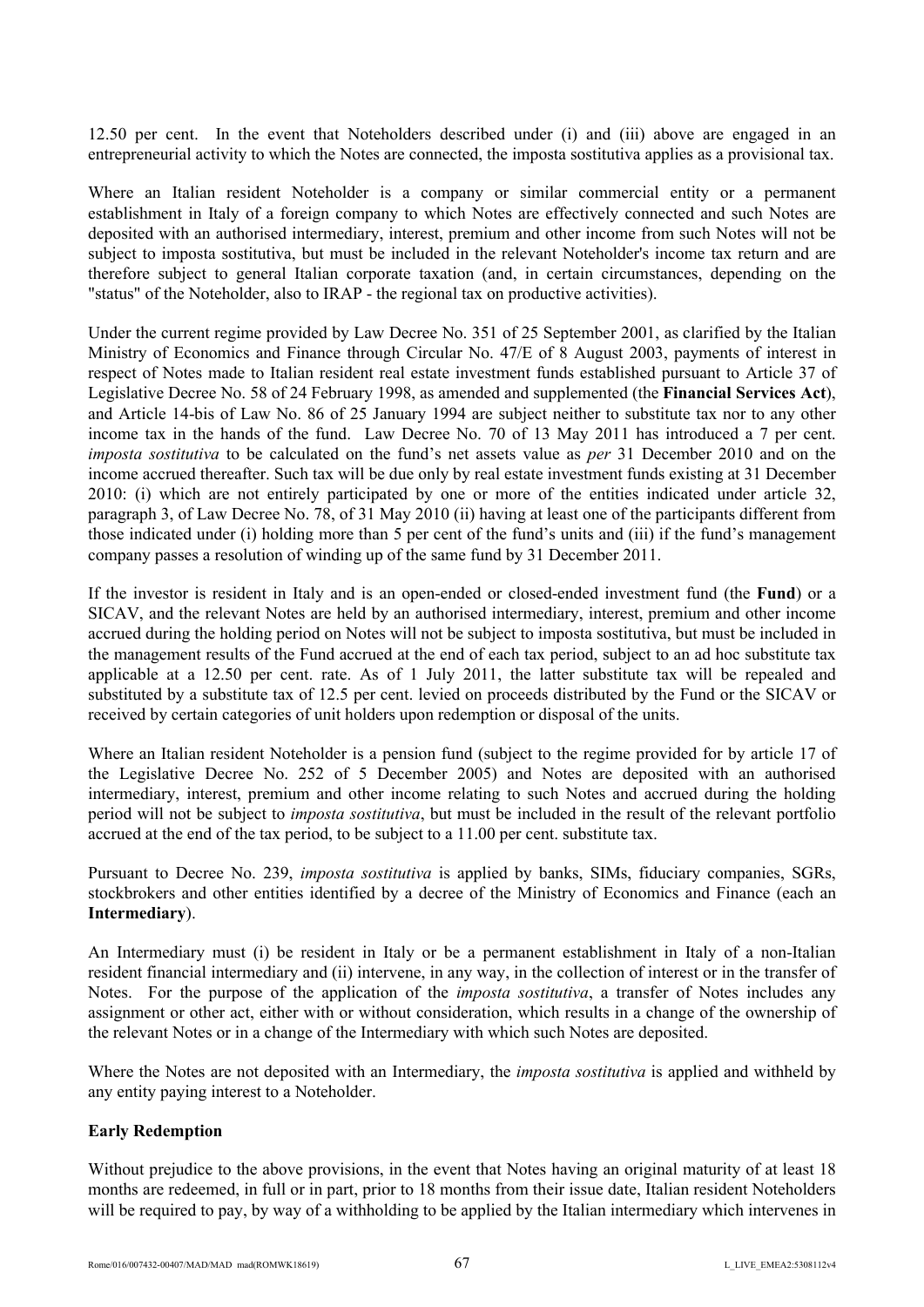the payment of interest or the redemption amount of the Notes, an amount equal to 20 per cent. of the interest and other amounts accrued up to the time of the early redemption.

#### **Non-Italian Resident Noteholders**

No Italian *imposta sostitutiva* is applied on payments to a non-Italian resident Noteholder of interest or premium relating to the Notes provided that, if the Notes are held in Italy, the non-Italian resident Noteholder declares itself to be a non-Italian resident according to Italian tax regulations.

### **Capital Gains Tax**

Any gain obtained from the sale or redemption of Notes would be treated as part of the taxable income (and, in certain circumstances, depending on the "status" of the Noteholder, also as part of the net value of production for IRAP purposes) if realised by an Italian company or a similar commercial entity (including the Italian permanent establishment of foreign entities to which the relevant Notes are connected) or Italian resident individuals engaged in an entrepreneurial activity to which the relevant Notes are connected.

Where an Italian resident Noteholder is an individual not holding Notes in connection with an entrepreneurial activity and certain other persons, any capital gain realised by such Noteholder from the sale or redemption of Notes would be subject to an *imposta sostitutiva*, levied at the current rate of 12.50 per cent. Noteholders may set off losses with gains.

In respect of the application of the *imposta sostitutiva*, taxpayers may opt for one of the three regimes described below.

Under the "tax declaration" regime (*regime della dichiarazione*), which is the default regime for Italian resident individuals not engaged in entrepreneurial activity to which the Notes are connected, the *imposta sostitutiva* on capital gains will be chargeable, on a cumulative basis, on all capital gains, net of any incurred capital loss, realised by the Italian resident individual Noteholder holding Notes not in connection with an entrepreneurial activity pursuant to all sales or redemptions of the Notes carried out during any given tax year. Italian resident individuals holding Notes not in connection with an entrepreneurial activity must indicate the overall capital gains realised in any tax year, net of any relevant incurred capital loss, in the annual tax return and pay *imposta sostitutiva* on such gains together with any balance of income tax due for such year. Capital losses in excess of capital gains may be carried forward against capital gains realised in any of the four succeeding tax years.

As an alternative to the tax declaration regime, Italian resident individual Noteholders holding Notes not in connection with an entrepreneurial activity may elect to pay the *imposta sostitutiva* separately on capital gains realised on each sale or redemption of the Notes (the "*risparmio amministrato*" regime). Such separate taxation of capital gains is allowed subject to (i) the Notes being deposited with Italian banks, SIMs or certain authorised financial intermediaries; and (ii) an express election for the *risparmio amministrato* regime being punctually made in writing by the relevant Noteholder. The depository is responsible for accounting for *imposta sostitutiva* in respect of capital gains realised on each sale or redemption of the Notes (as well as in respect of capital gains realised upon the revocation of its mandate), net of any incurred capital loss, and is required to pay the relevant amount to the Italian tax authorities on behalf of the taxpayer, deducting a corresponding amount from the proceeds to be credited to the Noteholder or using funds provided by the Noteholder for this purpose. Under the *risparmio amministrato* regime, where a sale or redemption of the Notes results in a capital loss, such loss may be deducted from capital gains subsequently realised, within the same securities management, in the same tax year or in the following tax years up to the fourth. Under the *risparmio amministrato* regime, the Noteholder is not required to declare the capital gains in its annual tax return.

Any capital gains realised by Italian resident individuals holding Notes not in connection with an entrepreneurial activity who have entrusted the management of their financial assets, including Notes, to an authorised intermediary and have opted for the so-called "*risparmio gestito*" regime will be included in the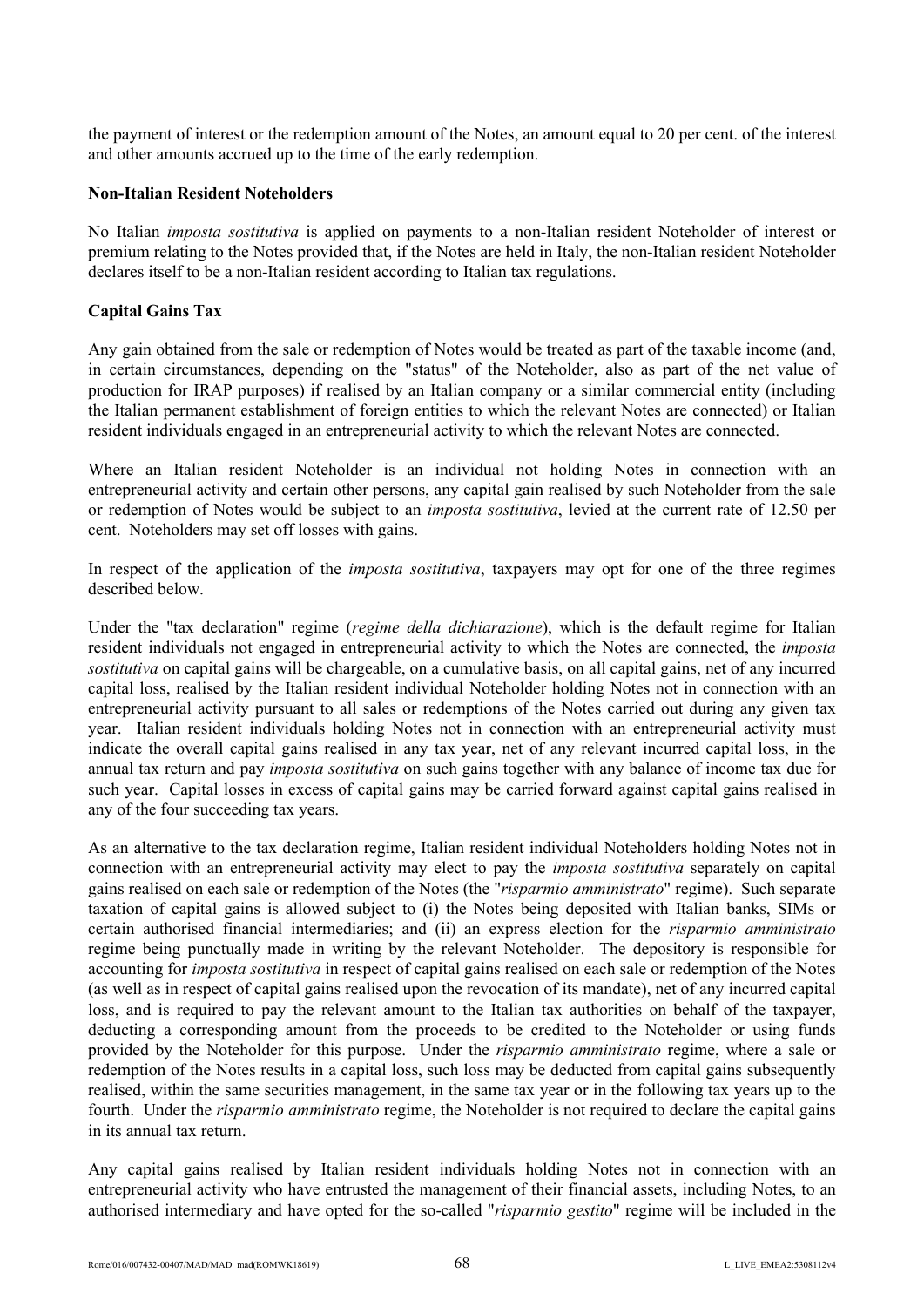computation of the annual increase in value of the managed assets accrued, even if not realised, at year end, subject to a 12.50 per cent. substitute tax, to be paid by the managing authorised intermediary. Under the *risparmio gestito* regime, any depreciation of the managed assets accrued at year end may be carried forward against increase in value of the managed assets accrued in any of the four succeeding tax years. Under the *risparmio gestito* regime, the Noteholder is not required to declare the capital gains realised in its annual tax return.

Any capital gains realised by a Noteholder who is an Italian real estate fund to which the provisions of Law Decree No. 351 as subsequently amended apply will be subject neither to imposta sostitutiva nor to any other income tax at the level of the real estate investment fund. Law Decree No. 70 of 13 May 2011 has introduced a 7 per cent. imposta sostitutiva to be calculated on the fund's net assets value as per 31 December 2010 and on the income accrued thereafter. Such tax will be due only by real estate investment funds existing at 31 December 2010: (i) which are not entirely participated by one or more of the entities indicated under article 32, paragraph 3, of Law Decree No. 78, of 31 May 2010 (ii) having at least one of the participants different from those indicated under (i) holding more than 5 per cent of the fund's units and (iii) if the fund's management company passes a resolution of winding up of the same fund by 31 December 2011.

Any capital gains realised by a Noteholder which is an Italian open ended or a closed-ended investment fund or a SICAV will be included in the result of the relevant portfolio accrued at the end of the tax period, to be subject to the 12.50 per cent. substitute tax. As of 1 July 2011, the latter substitute tax will be repealed and substituted by a substitute tax of 12.5 per cent. levied on proceeds distributed by the Fund or the SICAV or received by certain categories of unit holders upon redemption or disposal of the units.

Any capital gains realised by a Noteholder which is an Italian pension fund (subject to the regime provided for by article 17 of the Legislative Decree No. 252 of 5 December 2005) will be included in the result of the relevant portfolio accrued at the end of the tax period, to be subject to the 11 per cent. substitute tax.

Capital gains realised by non-Italian resident Noteholders from the sale or redemption of the Notes are not subject to Italian taxation, provided that the Notes (i) are traded on regulated markets, or (ii) if not traded on regulated markets, are held outside Italy.

# **Inheritance and gift taxes**

Pursuant to Law Decree No. 262 of 3 October 2006, (Decree No. 262), converted into Law No. 286 of 24 November, 2006, the transfers of any valuable asset (including shares, bonds or other securities) as a result of death or donation are taxed as follows:

- (a) transfers in favour of spouses and direct descendants or direct ancestors are subject to an inheritance and gift tax applied at a rate of 4 per cent. on the value of the inheritance or the gift exceeding EUR1,000,000;
- (b) transfers in favour of relatives to the fourth degree or relatives-in-law to the third degree, are subject to an inheritance and gift tax applied at a rate of 6 per cent. on the entire value of the inheritance or the gift. Transfers in favour of brothers/sisters are subject to the 6 per cent. inheritance and gift tax on the value of the inheritance or the gift exceeding EUR 100,000; and
- (c) any other transfer is, in principle, subject to an inheritance and gift tax applied at a rate of 8 per cent. on the entire value of the inheritance or the gift.

### **Transfer Tax**

Article 37 of Law Decree No 248 of 31 December 2007, (Decree No. 248) converted into Law No. 31 of 28 February 2008, published on the Italian Official Gazette No. 51 of 29 February 2008, has abolished the Italian transfer tax, provided for by Royal Decree No. 3278 of 30 December 1923, as amended and supplemented by the Legislative Decree No. 435 of 21 November 1997.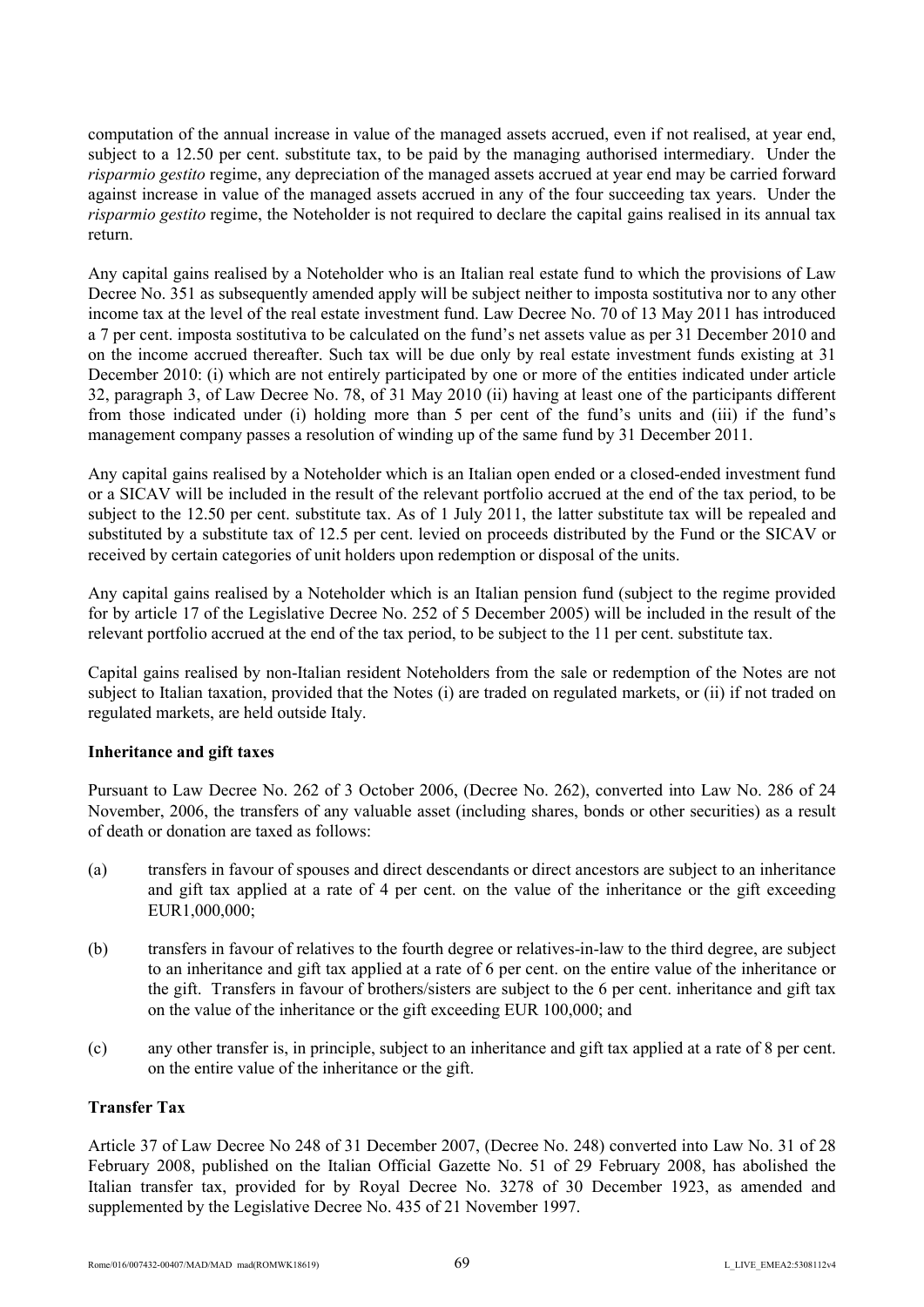Following the repeal of the Italian transfer tax, as from 31 December 2007 contracts relating to the transfer of securities are subject to the registration tax as follows: (i) public deeds and notarized deeds are subject to fixed registration tax at rate of EUR168; (ii) private deeds are subject to registration tax only in case of use, voluntary registration or in the so-called *enunciazione*.

### *Implementation in Italy of the EU Savings Directive*

Italy has implemented the EU Savings Directive through Legislative Decree No. 84 of 18 April, 2005 (the Decree No. 84). Under Decree No. 84, subject to a number of important conditions being met, in the case of interest paid to individuals which qualify as beneficial owners of the interest payment and are resident for tax purposes in another Member State, Italian qualified paying agents shall not apply the withholding tax and shall report to the Italian Tax Authorities details of the relevant payments and personal information on the individual beneficial owner. Such information is transmitted by the Italian Tax Authorities to the competent foreign tax authorities of the State of residence of the beneficial owner.

# **EU SAVINGS DIRECTIVE**

Under EC Council Directive 2003/48/EC on the taxation of savings income, Member States are required to provide to the tax authorities of another Member State details of payments of interest (or similar income) paid by a person within its jurisdiction to an individual resident in that other Member State or to certain limited types of entities established in that other Member State. However, for a transitional period, Luxembourg and Austria are instead required (unless during that period they elect otherwise) to operate a withholding system in relation to such payments (the ending of such transitional period being dependent upon the conclusion of certain other agreements relating to information exchange with certain other countries). A number of non-EU countries and territories including Switzerland have adopted similar measures (a withholding system in the case of Switzerland).

On 15 September 2008 the European Commission issued a report to the Council of the European Union on the operation of the Directive, which included the Commission's advice on the need for changes to the Directive. On 13 November 2008 the European Commission published a more detailed proposal for amendments to the Directive, which included a number of suggested changes. The European Parliament approved an amended version of this proposal on 24 April 2009. If any of those proposed changes are made in relation to the Directive, they may amend or broaden the scope of the requirements described above.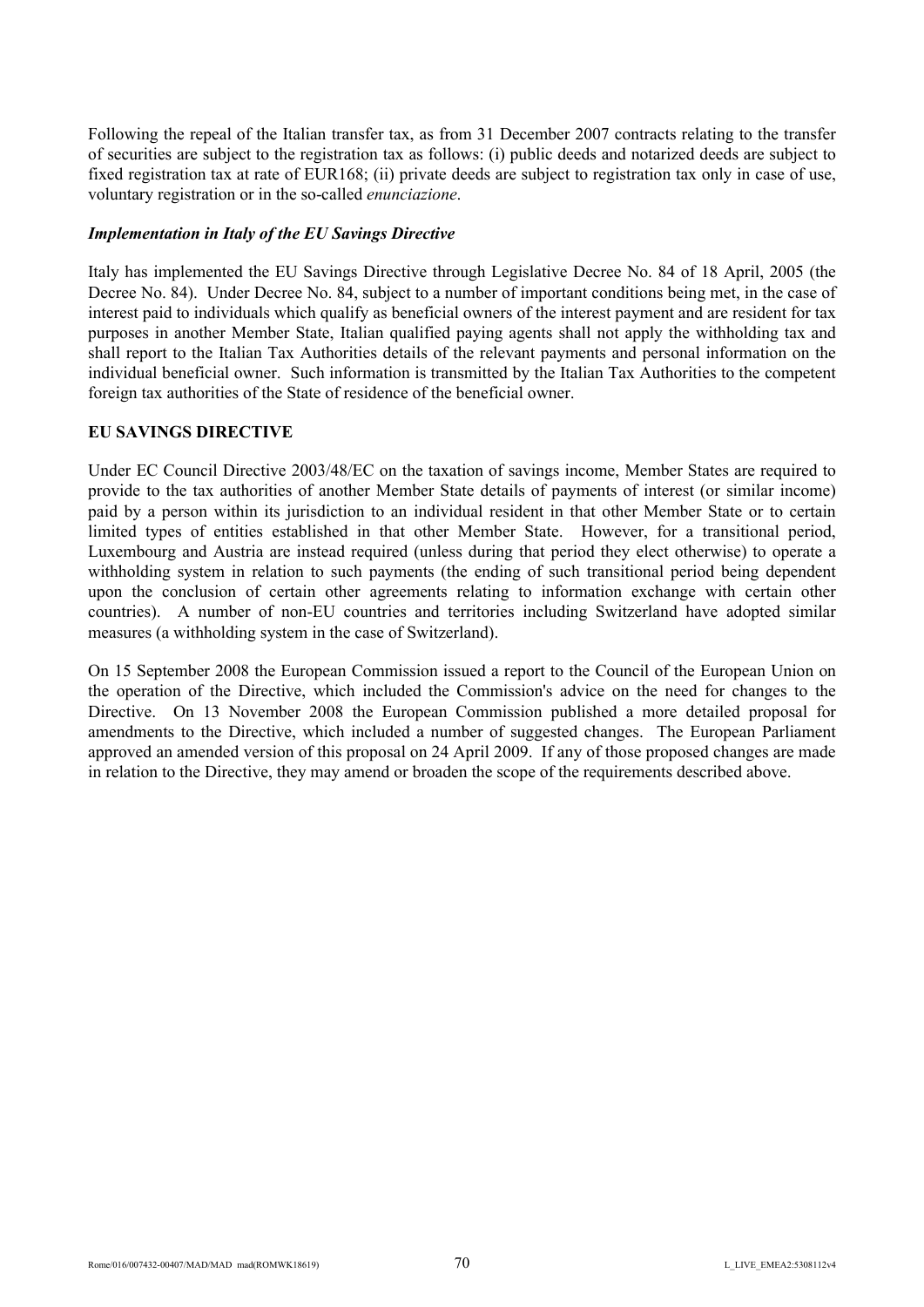### **6. SALES AND TRANSFER RESTRICTIONS AND SUBSCRIPTION**

### **6.1 Sales and Transfer Restrictions**

#### *General*

The distribution of this Prospectus and the offering of the Notes in certain jurisdictions may be restricted by law. Persons into whose possession this Prospectus comes are required by the Issuer to inform themselves about and to observe any such restrictions.

### *United States of America*

The Notes have not been, and will not be, registered under the United States Securities Act of 1933, as amended (the **Securities Act**), and trading in the Notes has not been approved by the United States Commodity Futures Trading Commission (the **CFTC**) under the United States Commodity Exchange Act (the **Commodity Exchange Act**). Any offer or sale of the Notes must be made in a transaction exempt from the registration requirements of the Securities Act pursuant to Regulation S thereunder. No Notes, or interests therein, may at any time be offered, sold, resold or delivered, directly or indirectly, in the United States or to, or for the account or benefit of, any U.S. person or to others for offer, sale, resale or delivery, directly or indirectly, in the United States or to, or for the account or benefit of, any U.S. person. No Notes may redeemed by or on behalf of a U.S. person or a person within the United States. As used herein, **United States** means the United States of America (including the States and the District of Columbia), its territories, its possessions and other areas subject to its jurisdiction; and **U.S. person** means a U.S. person as defined in Regulation S under the Securities Act and a person who does not come within the definition of a non-United States person under Rule 4.7 of the Commodity Exchange Act.

### *United Kingdom*

The Purchaser has represented and agreed that:

- (a) it has only communicated or caused to be communicated and will only communicate or cause to be communicated an invitation or inducement to engage in investment activity (within the meaning of Section 21 of the FSMA) received by it in connection with the issue or sale of any Notes in circumstances in which Section 21(1) of the FSMA does not apply to the Issuer<sup>,</sup> and
- (b) it has complied and will comply with all applicable provisions of the FSMA with respect to anything done by it in relation to any Notes in, from or otherwise involving the United Kingdom.

### *Grand-Duchy of Luxembourg*

In addition to the cases described in the European Economic Area selling restrictions in which the Issuer can make an offer of Notes to the public in an EEA Member State (including the Grand Duchy of Luxembourg), the Issuer may also make an offer of Notes in the Grand Duchy of Luxembourg:

- (a) at any time, to national and regional governments, central banks, international and supranational institutions such as the International Monetary Fund, the European Central Bank, the European Investment Bank and other similar international organisations;
- (b) at any time, to legal entities which are authorised or regulated to operate in the financial markets, and including, credit institutions, investment firms, other authorised or regulated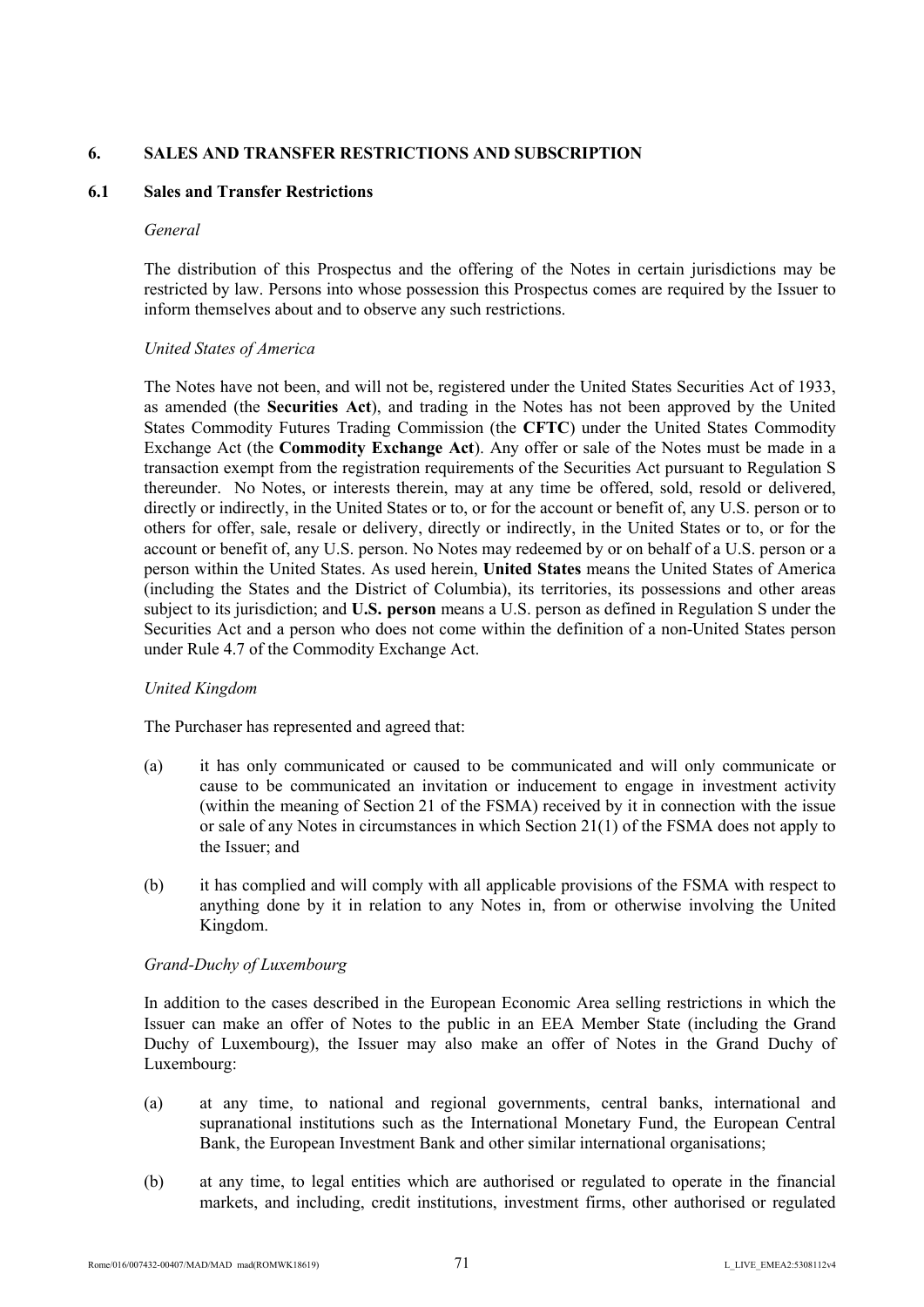financial institutions, insurance undertakings, undertakings for collective investment and their management companies, pension and investment funds and their management companies, stock or raw material dealers as well as entities not so authorised or regulated whose corporate purpose is solely to invest in securities; and

(c) at any time, to certain natural persons or small and medium-sized enterprises (as defined in the Luxembourg act dated 10 July 2005 on prospectuses for securities implementing the Directive 2003/71/EC (the **Prospectus Directive**) into Luxembourg law) recorded in the register of natural persons or small and medium-sized enterprises considered as qualified investors as held by the CSSF as competent authority in Luxembourg in accordance with the Prospectus Directive.

#### *European Economic Area*

In relation to each Member State of the European Economic Area which has implemented the Prospectus Directive (each, a **Relevant Member State**), with effect from and including the date on which the Prospectus Directive is implemented in that Relevant Member State (the **Relevant Implementation Date**) the Purchaser has represented and agreed that the Notes which are the subject of the offering contemplated by this Prospectus have not been offered and will not be offered to the public in that Relevant Member State other than in respect of the offers contemplated in this Prospectus in the Republic of Italy from the time the Prospectus has been approved by the competent authority in Luxembourg and published and notified to the relevant competent authority in accordance with the Prospectus Directive as implemented in the Republic of Italy until the end of the Offer Period specified in this Prospectus, except that it may, with effect from and including the Relevant Implementation Date, make an offer of Notes to the public in that Relevant Member State:

- (c) at any time to legal entities which are authorised or regulated to operate in the financial markets or, if not so authorised or regulated, whose corporate purpose is solely to invest in securities;
- (d) at any time to any legal entity which has two or more of (i) an average of at least 250 employees during the last financial year; (ii) a total balance sheet of more than  $643,000,000$ and (iii) an annual net turnover of more than  $650,000,000$ , as shown in its last annual or consolidated accounts;
- (e) at any time to fewer than 100 natural or legal persons (other than qualified investors as defined in the Prospectus Directive) or
- (f) at any time in any other circumstances falling within Article 3(2) of the Prospectus Directive

provided that no such offer of Notes referred to in (a) to (d) above shall constitute a requirement to publish a prospectus pursuant to Article 3 of the Prospectus Directive or supplement a prospectus pursuant to Article 16 of the Prospectus Directive.

For the purposes of this provision, the expression **offer of Notes to the public** means the communication in any form and by any means of sufficient information on the terms of the offer and the Notes to be offered so as to enable an investor to decide to purchase or subscribe to the Notes, insofar as a measure implementing the Prospectus Directive in that Member State leads to a deviation, and the expression Prospectus Directive means Directive 2003/71/EC and includes any relevant implementing measure in each Relevant Member State.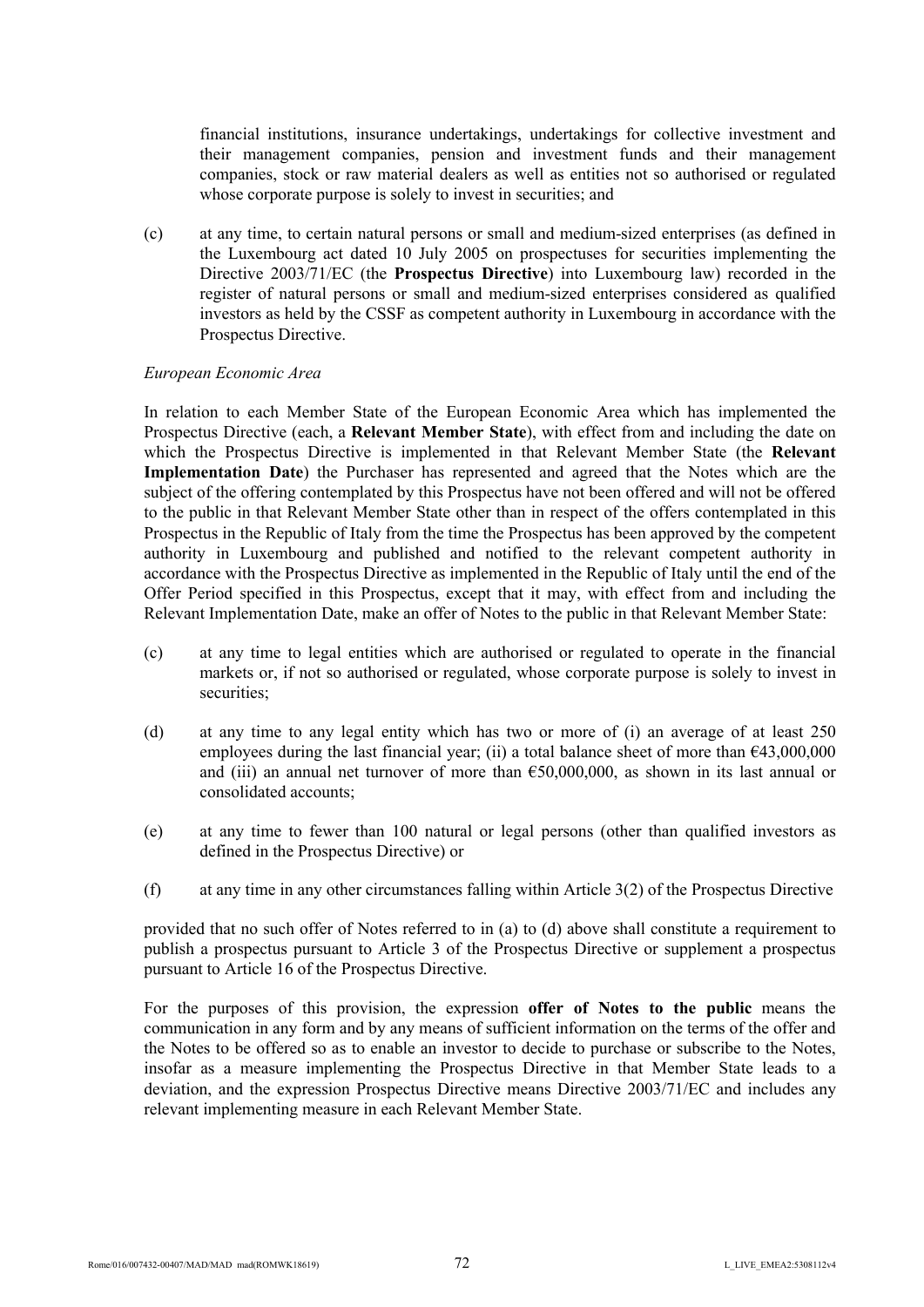# *Republic of Italy*

The offering of the Notes has not been registered pursuant to Italian securities legislation and, accordingly, no Notes may be offered, sold or delivered, nor may copies of the Offering Circular or of any other document relating to the Notes be distributed in the Republic of Italy, except:

- (i) to qualified investors (*investitori qualificati*), as defined pursuant to Article 100 of the Financial Services Act and Article 34-ter, first paragraph, letter (b) of CONSOB Regulation No. 11971 of 14 May 1999, as amended from time to time (Regulation No. 11971); or
- (ii) in other circumstances which are exempted from the rules on public offerings pursuant to Article 100 of the Financial Services Act and Regulation No. 11971.

Any offer, sale or delivery of the Notes or distribution of copies of the Offering Circular or any other document relating to the Notes in the Republic of Italy under (i) or (ii) above must be:

- (a) made by an investment firm, bank or financial intermediary permitted to conduct such activities in the Republic of Italy in accordance with the Financial Services Act, CONSOB Regulation No. 16190 of 29 October 2007 (as amended from time to time) and Legislative Decree No. 385 of 1 September 1993, as amended (the Banking Act); and
- (b) in compliance with Article 129 of the Banking Act, as amended, and the implementing guidelines of the Bank of Italy, as amended from time to time, pursuant to which the Bank of Italy may request information on the issue or the offer of securities in the Republic of Italy; and
- (c) in compliance with any other applicable laws and regulations or requirement imposed by CONSOB or other Italian authority.

Please note that in accordance with Article 100-bis of the Financial Services Act, where no exemption from the rules on public offerings applies under (i) and (ii) above, the subsequent distribution of the Notes on the secondary market in Italy must be made in compliance with the public offer and the prospectus requirement rules provided under the Financial Services Act and Regulation No. 11971. Failure to comply with such rules may result in the sale of such Notes being declared null and void and in the liability of the intermediary transferring the financial instruments for any damages suffered by the investors.

## *General*

Save as described in the section "Public Offer" below, no action has been taken by the Issuer or Deutsche Bank AG, London Bank that would, or is intended to, permit a public offer of the Notes in any country or jurisdiction where any such action for that purpose is required. Accordingly, Deutsche Bank AG, London Bank has undertaken that it will not, directly or indirectly, offer or sell any Notes or distribute or publish any offering circular, prospectus, form of application, advertisement or other document or information in any country or jurisdiction except under circumstances that will, to the best of its knowledge and belief, result in compliance with any applicable laws and regulations and all offers and sales of Notes by it will be made on the same terms.

# *Subscription*

The Issuer will, by executing the Series Instrument, enter into a purchase agreement (the **Purchase Agreement**) with Deutsche Bank AG, London Branch in its capacity as purchaser (the **Purchaser**) in respect of the Notes, pursuant to which the Purchaser will agree, among other things, to purchase the Notes.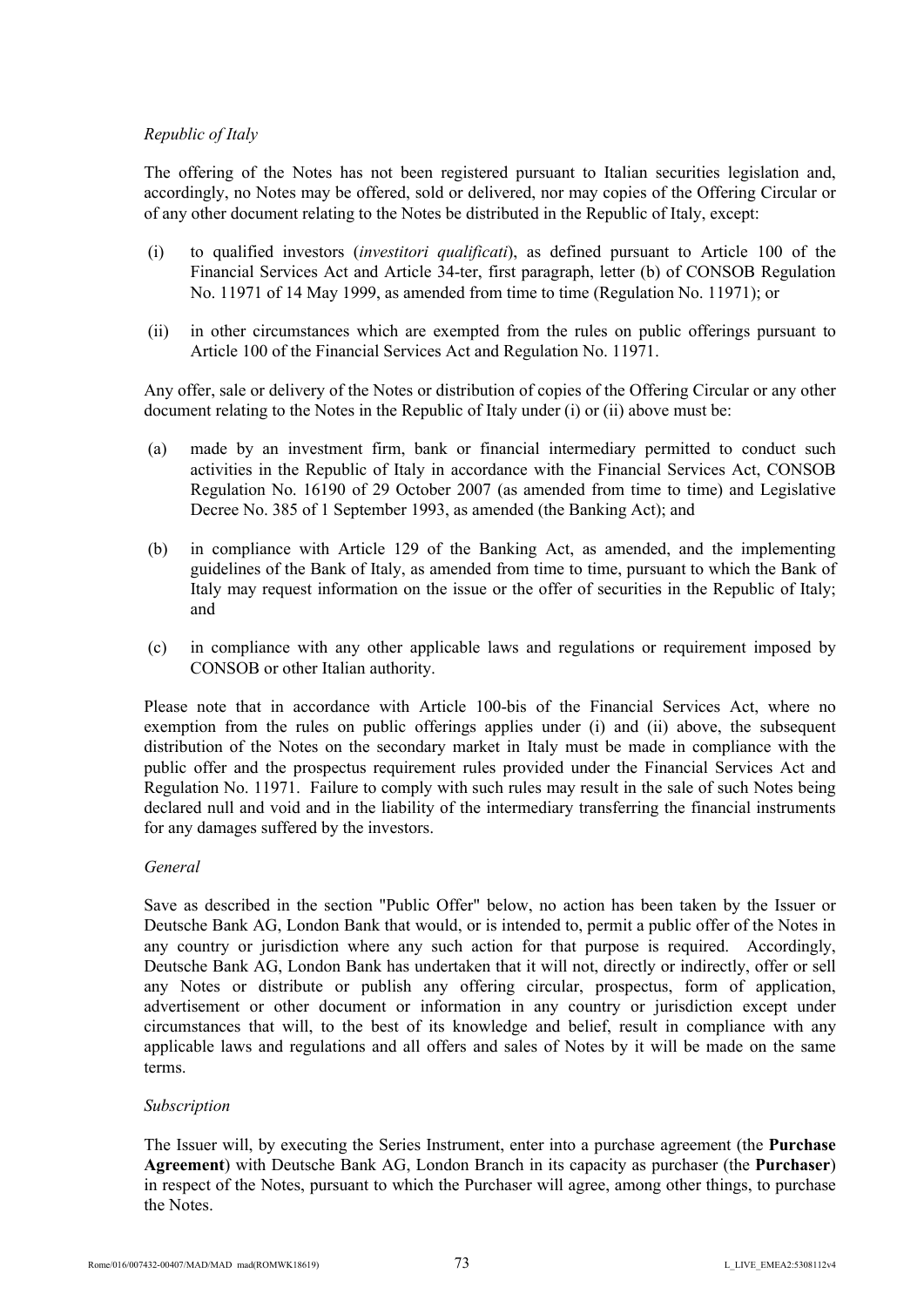The Notes issued will be purchased by the Purchaser at the relevant Issue Price. Such Notes will then be sold by the Purchaser at such times and at such prices as the Purchaser may select provided that where the Notes are listed on any stock exchange this shall be subject to applicable rules and regulations of any such stock exchange. The Notes may be offered or sold from time to time in one or more transactions, in the over-the-counter market or otherwise at prevailing market prices or in negotiated transactions, in each case at the discretion of the Purchaser. Neither the Issuer nor the Purchaser shall be obliged to sell all or any of the Notes issued.

**THE PURCHASER WILL IN THE PURCHASE AGREEMENT AGREE THAT IT WILL, TO THE BEST OF ITS KNOWLEDGE, COMPLY WITH ALL RELEVANT LAWS, REGULATIONS AND DIRECTIVES IN EACH JURISDICTION IN WHICH IT PURCHASES, OFFERS, SELLS OR DELIVERS THE NOTES OR HAS IN ITS POSSESSION OR DISTRIBUTES THIS OFFERING CIRCULAR OR ANY PART THEREOF OR ANY OTHER OFFERING MATERIAL IN ALL CASES AT ITS OWN EXPENSE UNLESS OTHERWISE AGREED AND THE ISSUER SHALL HAVE NO RESPONSIBILITY THEREFOR.**

## **Public Offer**

Upon submission of this Offering Circular to the CSSF for approval, the Issuer intends to request that the CSSF provides to the competent authority in the Republic of Italy (the **Public Offer Jurisdiction**) a certificate of approval attesting that the Offering Circular has been drawn up in accordance with the Prospectus Directive. Upon provision of such certificate, an offer of the Notes may be made by Deutsche Bank S.p.A. of Piazza del Calendario 3, 20126, Milan, Italy and Finanza & Futuro Banca S.p.A. of Piazza del Calendario 1, 20126, Milan, Italy (each a **Distributor** and together with any other entities appointed as a distributor in respect of the Notes during the Offer Period, the **Distributors**) other than pursuant to Article 3(2) of the Prospectus Directive in the Public Offer Jurisdiction during the period set out in paragraph (a) below. The Notes may only be offered or sold in any jurisdictions (including, without limitation, the Public Offer Jurisdiction), in accordance with the requirements of the relevant securities laws and regulations applicable in such jurisdiction. In particular the Notes may be offered in the Public Offer Jurisdiction only in accordance with applicable laws and regulations including the Legislative Decree of February 24, 1998, n. 58, as subsequently amended, (the **Financial Services Act**), its implementing CONSOB Regulation May 14, 1999, n. 11971, as amended (the **Regulation**), including Articles 9 and 11 of the Regulation, as well as Articles 14, 17 and 18 of the Prospectus Directive and in accordance with this Offering Circular.

(a) Offer Period:

From 17 June 2011 to 9 September 2011 during the hours in which banks are generally open for business in the Republic of Italy. The Issuer reserves the right for any reason to close the Offer Period early. Notice of the early closure of the Offer Period will be made to investors by means of a notice published on the website of the Luxembourg Stock Exchange (<www.bourse.>lu), on the website <www.it.in>vestmentprodukte.db.com and in accordance with the relevant Distributor's usual procedures. The Issuer reserves the right to appoint other distributors during the Offer Period, which will be communicated to investors by means of a notice published on the website of the Luxembourg Stock Exchange (w[ww.bourse.lu](www.bourse.)) and on the website www.it.investmentprodukte.db.com.

(b) Offer Price:

The Notes will be offered at the Issue Price (of which up to 4.50 per cent. is represented by a commission payable to the Distributors).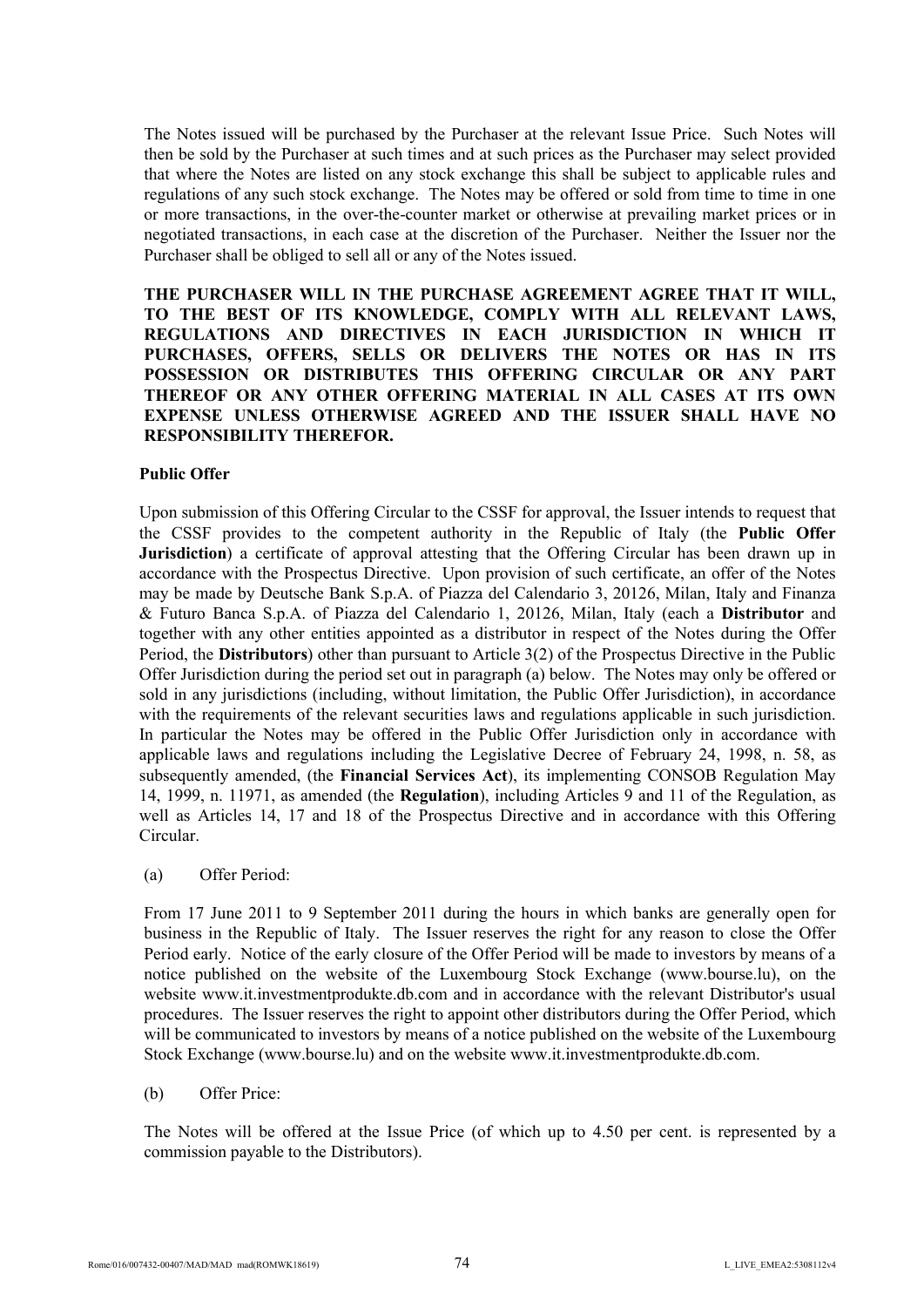(c) Conditions to which the offer is subject:

The offer of the Notes is conditional on their issue. The Issuer reserves the right to withdraw the offer and/or cancel the issuance of the Notes for any reason at any time on or prior to the Issue Date. For the avoidance of doubt, if any application has been made by a potential investor and the Issuer exercises such a right, each such potential investor shall not be entitled to subscribe or otherwise purchase any Notes. Notice of such withdrawal or cancellation of the issuance of the Notes will be made to investors by means of a notice published on the website of the Luxembourg Stock Exchange (<www.bourse.>lu), on the website <www.it.in>vestmentprodukte.db.com and in accordance with the relevant Distributor's usual procedures.

(d) The time period, including any possible amendments, during which the offer will be open and description of the application process:

The offer will be open during the Offer Period. Applications for the Notes can be made in the Republic of Italy at participating branches of a Distributor. Applications will be in accordance with the relevant Distributor's usual procedures, notified to investors by the relevant Distributor. Amendments to the offer during the Offer Period will be notified to investors by means of a notice published on the website of the Luxembourg Stock Exchange (w[ww.bourse.](www.bourse.)lu), on the website w[ww.it.inv](www.it.in)estmentprodukte.db.com and in accordance with the relevant Distributor's usual procedures. Prospective investors will not be required to enter into any contractual arrangements directly with the Issuer relating to the subscription for the Notes.

(e) Details of the minimum and/or maximum amount of application:

The minimum allocation per investor will be equal to EUR 1,000 in principal amount of the Notes. The maximum allocation of Notes will be subject only to availability at the time of the application.

There are no pre-identified allotment criteria. The Distributors will adopt allotment criteria that ensures equal treatment of prospective investors. All of the Notes requested through the Distributors during the Offer Period will be assigned up to the maximum amount of the offer.

(f) Description of possibility to reduce subscriptions and manner for refunding excess amount paid by applicants:

Not Applicable.

(g) Details of the method and time limits for paying up and delivering the Notes:

The Notes will be issued on the Issue Date against payment to the Issuer through the Distributors of the net subscription moneys. Each investor will be notified by the relevant Distributor of the settlement arrangements in respect of the Notes at the time of such investor's application.

(h) Manner and date in which results of the offer are to be made public:

The Issuer will in its sole discretion determine the final amount of Notes to be issued (which will be dependent on the outcome of the offer), up to a limit of EUR 200,000,000. The precise Aggregate Nominal Amount of Notes to be issued will be published on the website of the Luxembourg Stock Exchange (w[ww.bourse.l](www.bourse.)u) in accordance with article 10 of the Luxembourg law of 10 July 2005 on prospectus (the **Prospectus Act 2005**) and on the website w[ww.it.inv](www.it.in)estmentprodukte.db.com on or around the Issue Date. Notice of the precise Aggregate Nominal Amount of Notes to be issued will also be given to the CSSF.

(i) Categories of potential investors to which the Notes are offered: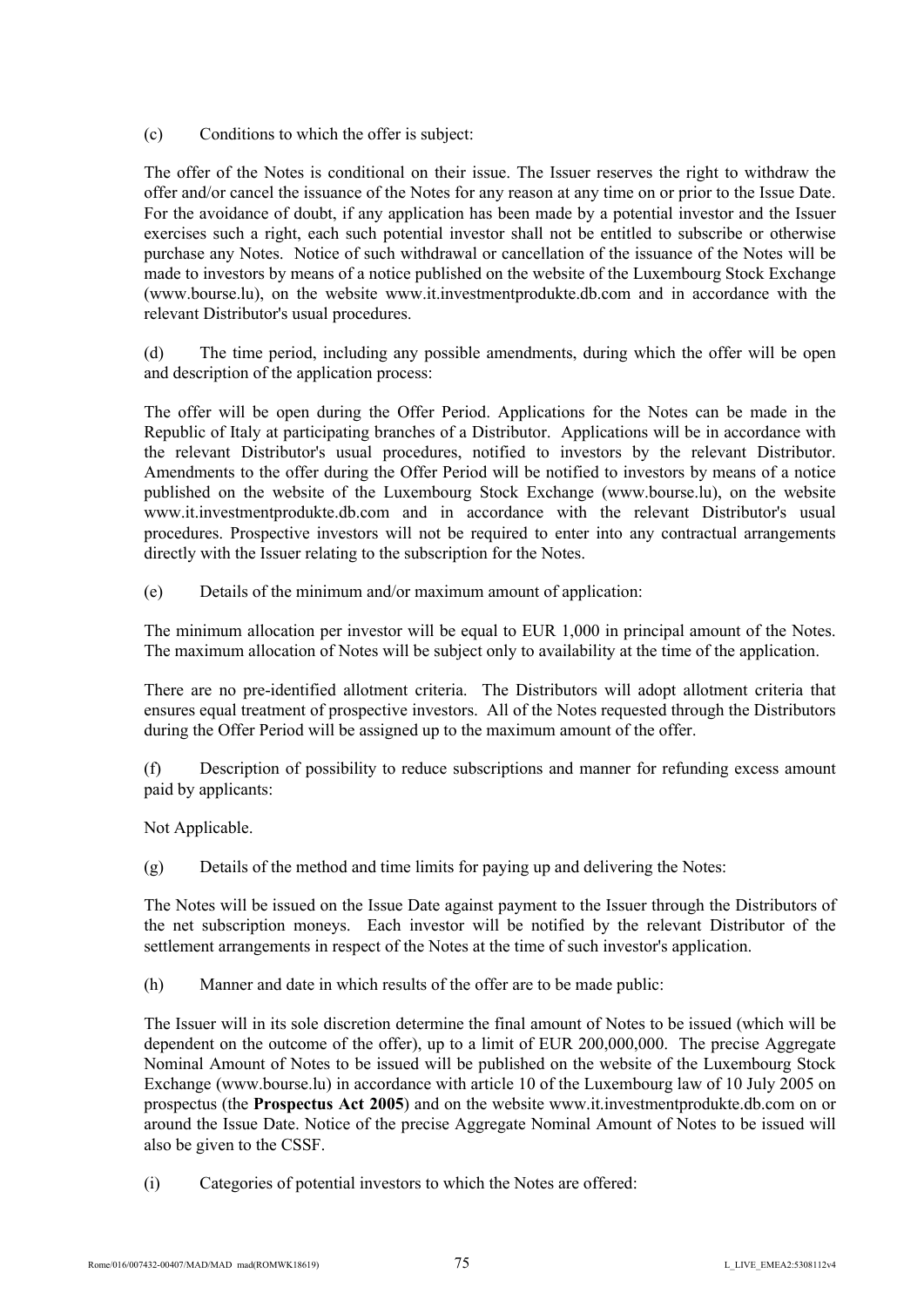Offers may be made through each Distributor in the Republic of Italy to any person. Qualified Investors (investitori qualificati, as defined in Article 100 of Legislative Decree No. 58 of 24 February 1998) may be assigned only those Notes remaining after the allocation of all the Notes requested by the public in Italy during the Offer Period. Offers (if any) in other EEA countries will only be made by Deutsche Bank AG, London Bank or a Distributor pursuant to an exemption from the obligation under the Prospectus Directive as implemented in such countries to publish a Offering Circular. For the avoidance of doubt, Deutsche Bank AG, London Bank will not place any Notes to the public in the Republic of Italy.

Any investor not located in the Republic of Italy should contact its financial adviser for more information, and may only purchase the Notes, remaining after the allocation of all the Notes requested by the public in the Republic of Italy during the Offer Period, from its financial adviser, bank or financial intermediary.

(j) Process for notification to applicants of the amount allotted and indication whether dealing may begin before notification is made:

Each investor will be notified by the relevant Distributor of its allocation of Notes after the end of the Offer Period and before the Issue Date. No dealings in the Notes may take place prior to the Issue Date.

(k) Amount of any expenses and taxes specifically charged to the subscriber or purchaser:

The Issuer is not aware of any expenses and taxes specifically charged to the subscriber or purchaser.

For details of the Offer Price, which includes the commissions payable to the Distributors, see the section above entitled "Offer Price".

Taxes charged in connection with the subscription, transfer, purchase or holding of Notes must be paid by the relevant investor and the Issuer shall not have any obligation in relation thereto. Investors should consult their professional tax advisers to determine the tax regime applicable to their particular situation.

For details of the tax regime applicable to subscribers in the Republic of Italy, see "Taxation – Republic of Italy" in this Offering Circular.

(l) Name(s) and address(es) of the placers in the various countries where the offer takes place:

The address of Deutsche Bank S.p.A. as Distributor is Piazza del Calendario 3, 20126 Milan, Italy and the address of Finanza & Futuro Banca S.p.A. as Distributor is Piazza del Calendario 1, 20126 Milan, Italy.

(m) Listing and admission to trading

Application has been made to the Luxembourg Stock Exchange for the Notes to be admitted to trading on the Luxembourg Stock Exchange's regulated market and to be listed on the Official List of the Luxembourg Stock Exchange.

The Issuer reserves the right to apply for the Notes to be admitted to trading on the multilateral trading facility EuroTLX (managed by EuroTLX SIM S.p.A.).

The Issuer is not a sponsor of, nor is responsible for, the admission and trading of the Notes on the EuroTLX and no assurance can be given that any such application will be successful.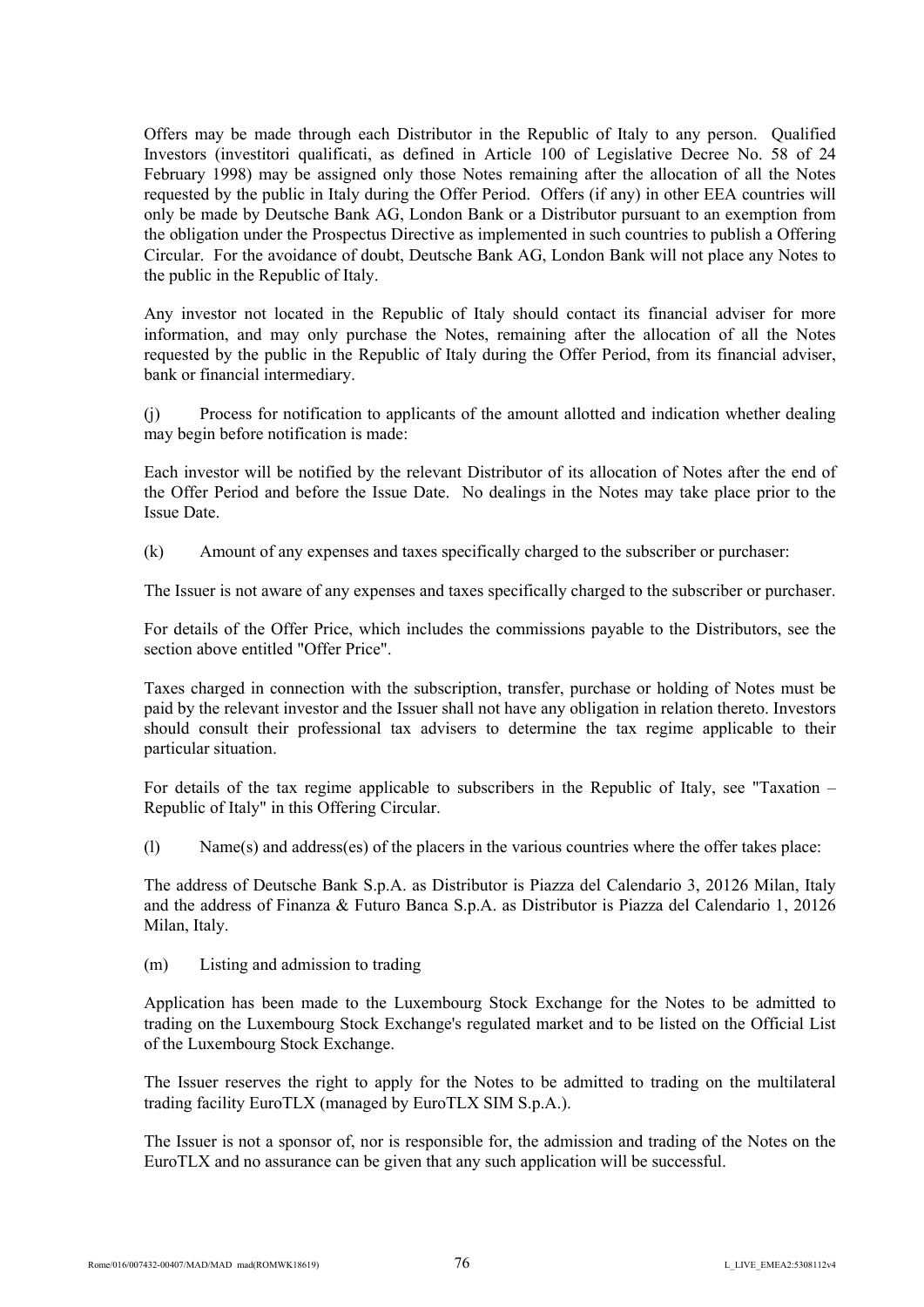# **7. DESCRIPTION OF ISSUE STRUCTURE, CASH FLOWS AND AGENTS OF THE ISSUER**

## **7.1 General description of the structure**

The Issuer will use the proceeds from the issue of the Notes to purchase the Collateral which will form part of the Series Assets. The Series Assets are exclusively allocated to Compartment 62-2011- 04 established by the Board in respect of the Notes and will be kept separate from the other assets of the Issuer.

The Series Assets underlying the Notes, as specified in Condition 6.1 (*Series Assets*), essentially consist of bonds bearing interest at a fixed rate (referred to as the **Collateral**), an interest rate swap transaction (referred to as the **Hedging Agreement**) and rights of the Issuer under the Agency Agreement and the Purchase Agreement.

The issuers of the Collateral are Unicredit S.p.A. and Unione di Banche Italiane S.c.p.a. (each a **Collateral Issuer** and, together, the **Collateral Issuers**).

The counterparty of the Issuer under the Hedging Agreement is Deutsche Bank AG, acting through its London Branch (the **Hedging Counterparty**).

The Issuer will purchase Collateral in an amount sufficient to ensure that, unless an Early Redemption Event has occurred, it is in a position to meet its obligation under the Notes to repay the Nominal Amount on the Maturity Date. This will be achieved by the Issuer purchasing, on the Issue Date and under the Hedging Agreement, Collateral with an aggregate principal amount corresponding to the Aggregate Nominal Amount of Notes as of the Issue Date. The Collateral and the Collateral Issuer are described in greater detail in the section entitled "*Description of the Collateral and the Collateral Issuers*" below.

The Issuer will further enter into the Hedging Agreement in respect of this issue of Notes with the Hedging Counterparty, on or prior to the Issue Date. Under the Hedging Agreement the Hedging Counterparty undertakes to make periodic payments to the Issuer equalling the interest and principal payments payable by the Issuer in respect of the Notes. In return, the Issuer undertakes to make payments to the Hedging Counterparty equalling the interest and principal payments (in each case, howsoever described) received under the Collateral. This is to ensure that the Issuer is in a position to meet its interest payment obligations under the Notes. The Hedging Agreement and the Hedging Counterparty are described in greater detail in the section entitled "*Description of the Hedging Agreement and Hedging Counterparty*" below.

On or before the Maturity Date of the Notes, the Collateral is scheduled to be redeemed by the Collateral Issuer and the Hedging Agreement will terminate on the Maturity Date of the Notes. Provided that no Early Redemption Event has occurred, the Issuer intends to use the proceeds from redemption of the Collateral to make scheduled payments under the Hedging Agreement, and the Issuer will use the corresponding principal amounts due from the Hedging Counterparty under the Hedging Agreement to pay the Redemption Amount, and any outstanding Interest Amount, to the Noteholders.

In the event of an early termination of the Notes in accordance with the Terms and Conditions of the Notes, the Issuer or the Selling Agent will be required to sell or otherwise realise the Collateral and terminate the Hedging Agreement. In such a case, the Issuer will pay to the Noteholders, subject to the priority of payments specified in Condition 6.5 (*Application of Proceeds of Series Assets*), the Early Termination Amount in respect of each of the Notes. The Early Termination Amount payable to the Noteholders will be their pro rata share of the proceeds of realisation of the Series Assets minus all prior ranking payments and any commissions or expenses due to the Selling Agent in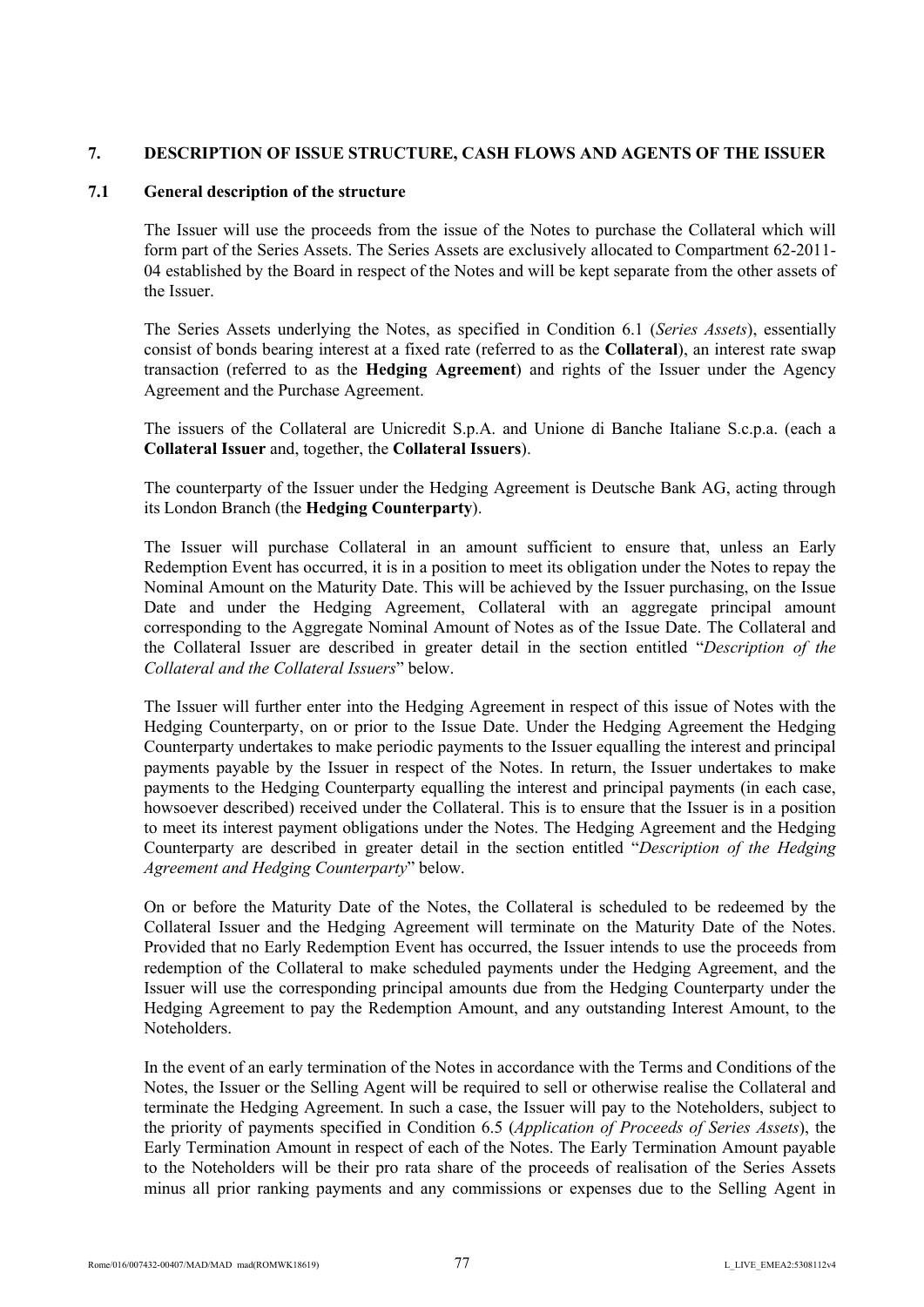connection with the realisation of the Series Assets. The Early Termination Amount may be lower than the Nominal Amount of the Notes and may be zero.

#### **7.2 Confirmation concerning the assets**

The Issuer confirms that the Series Assets pertaining to the Notes have features which are intended to ensure that sufficient funds will be generated by the Series Assets to be used to make the payments that have become due under the Notes.

However, if the Collateral Issuers or the Hedging Counterparty fail to meet their obligations under the Collateral or the Hedging Agreement, as applicable, the Issuer will not be able to meet its scheduled payment obligations under the Notes to the same extent.

## **7.3 Description of the security structure**

The Issuer will enter on the Issue Date with Deutsche Trustee Company Limited as Trustee into a Series Instrument under English law pursuant to which the Notes will be constituted and secured. In accordance with such Series Instrument the Trustee is granted security for itself and as trustee over, amongst other things, the Collateral and the rights of the Issuer under the Hedging Agreement as continuing security for, amongst other things, the payment of all sums due under the Notes.

Under the Series Instrument, the Trustee undertakes to hold on trust the security granted to it for, amongst other things, the benefit of the Noteholders and has the right to enforce the security upon the occurrence of an Event of Default, e.g. in the event of a non-payment of an interest or any other amount due under the Notes within fourteen days from the relevant due date.

The Trustee is obliged to pay to the Series Parties (as defined in the Terms and Conditions of the Notes) the proceeds from the realisation or enforcement of the Series Assets with the priority set out below:

- (a) *first*, in payment or satisfaction of all fees, costs, charges, expenses, liabilities and other amounts incurred by or payable to the Trustee or any receiver under or pursuant to the Series Instrument (which shall include any taxes required to be paid, the costs of realising any security and the Trustee's remuneration);
- (b) *secondly*, pro rata in payment of any amounts owing to:

(i) the Hedging Counterparty under the Hedging Agreement (which shall include any amounts owing to the Custodian for reimbursement in respect of payments made to the Hedging Counterparty relating to sums receivable on or in respect of the Collateral) and all legal and other ancillary costs (including all costs (if any) in relation to the realisation of the Collateral) incurred by the Hedging Counterparty as a result of an Early Redemption Event); and

(ii) the Principal Agent for reimbursement in respect of any payment made to holders of the Notes or to a Clearing Agent on behalf of such holders;

- (c) *thirdly*, pro rata in payment of any amounts owing to the holders of the Notes; and
- (d) *fourthly*, in payment of the balance (if any) to the Issuer.

This means that the realisation proceeds, after deduction of the costs of realisation and fees and expenses incurred by the Trustee, any receivers and the Hedging Counterparty, will be used to satisfy on a pro rata basis the claims of the Noteholders and certain claims of the Principal Agent. In addition, the Selling Agent will be able to deduct any of its commissions or expenses in connection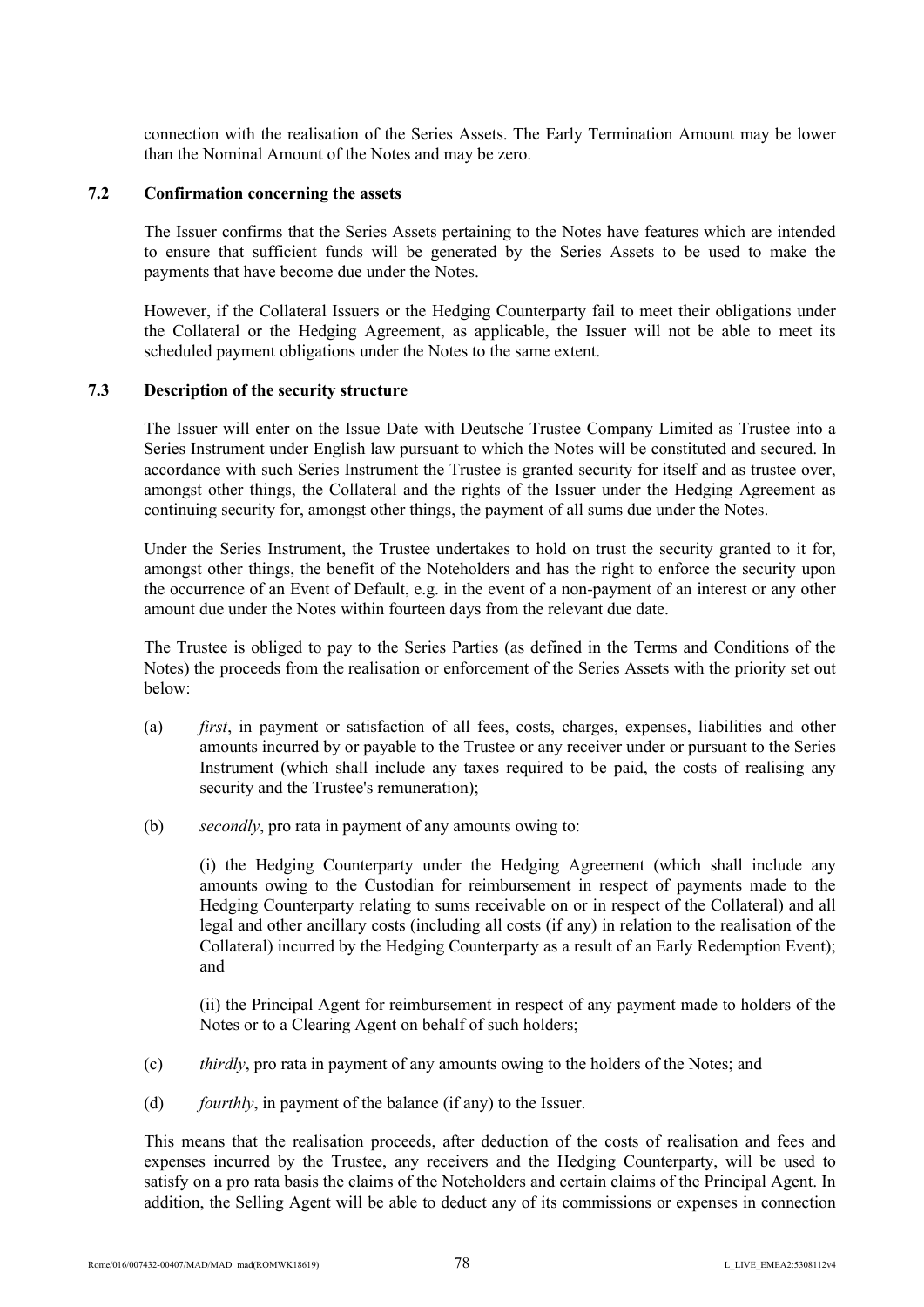with the realisation of the Series Assets from the aforementioned realisation proceeds prior to the distribution of such proceeds to the other Series Parties.

According to Condition 17 and the Series Instrument the Trustee may be replaced by the Issuer subject to the prior approval by an Extraordinary Resolution of the Noteholders and the consent of the Hedging Counterparty.

#### **7.4 Principal Agent, Calculation Agent, Selling Agent, Purchaser and Distributor**

Deutsche Bank AG, acting through its London Branch, located at Winchester House, 1 Great Winchester Street, London EC2N 2DB, United Kingdom, will act as Principal Agent, Calculation Agent, Selling Agent Purchaser and Distributor in respect of the Notes. On 12th January, 1973, Deutsche Bank AG filed in the United Kingdom the documents required pursuant to section 407 of the Companies Act 1948 to establish a place of business within Great Britain. On 14th January, 1993, Deutsche Bank AG registered under Schedule 21A to the Companies Act 1985 as having established a branch (Registration No. BR000005) in England and Wales. Deutsche Bank AG, acting through its London Branch is an authorised person for the purposes of section 19 of the Financial Services and Markets Act 2000. In the United Kingdom, it conducts wholesale banking business and through its Private Wealth Management division, it provides holistic wealth management advice and integrated financial solutions for wealthy individuals, their families and selected institutions. Deutsche Bank AG, acting through its London Branch is a member of the Deutsche Bank Group (as defined in the section entitled "*Description of the Hedging Agreement and Hedging Counterparty*" below, where further information on the Deutsche Bank Group can be found).

## **7.5 Custodian, Servicer and Paying Agent**

Deutsche Bank Luxembourg S.A. will act as Custodian, Servicer and Paying Agent in respect of the Notes. Deutsche Bank Luxembourg S.A. was founded in 1970 as the first foreign subsidiary of Deutsche Bank AG, Frankfurt since the second world war. The Bank's activities are based on three main pillars: Private Wealth Management, International Loans and Treasury & Global Markets. Deutsche Bank Luxembourg S.A. is a member of the Deutsche Bank Group (as defined in the section entitled "*Description of the Hedging Agreement and Hedging Counterparty*" below, where further information on the Deutsche Bank Group can be found).

## **8. DESCRIPTION OF THE COLLATERAL AND THE COLLATERAL ISSUERS**

## **8.1 General description**

| $\mathbf{1}$ . | <b>Nature of the Collateral:</b> | On the Issue Date, the Collateral will comprise up to EUR<br>200,000,000 principal amount which will be equivalent to the<br>Aggregate Nominal Amount of the Notes issued of the (i) EUR<br>150,000,000 Floating Rate Notes due September 2017 (ISIN:<br>XS0626669781) issued by Unicredit S.p.A., governed by, and<br>construed in accordance with, English law (the Unicredit Bonds), and<br>(ii) the EUR 50,000,000 Floating Rate Notes due September 2017<br>(ISIN: XS0626653355) issued by Unione di Banche Italiane S.c.p.a.,<br>governed by, and construed in accordance with, English law (the UBI<br>Bonds). |
|----------------|----------------------------------|-----------------------------------------------------------------------------------------------------------------------------------------------------------------------------------------------------------------------------------------------------------------------------------------------------------------------------------------------------------------------------------------------------------------------------------------------------------------------------------------------------------------------------------------------------------------------------------------------------------------------|
|                |                                  | The Unicredit Bonds constitute direct, unconditional, unsubordinated<br>and unsecured obligations of Unicredit S.p.A.<br>The UBI Bonds constitute unsubordinated and unsecured obligations<br>of Unione di Banche Italiane S.c.p.a.                                                                                                                                                                                                                                                                                                                                                                                   |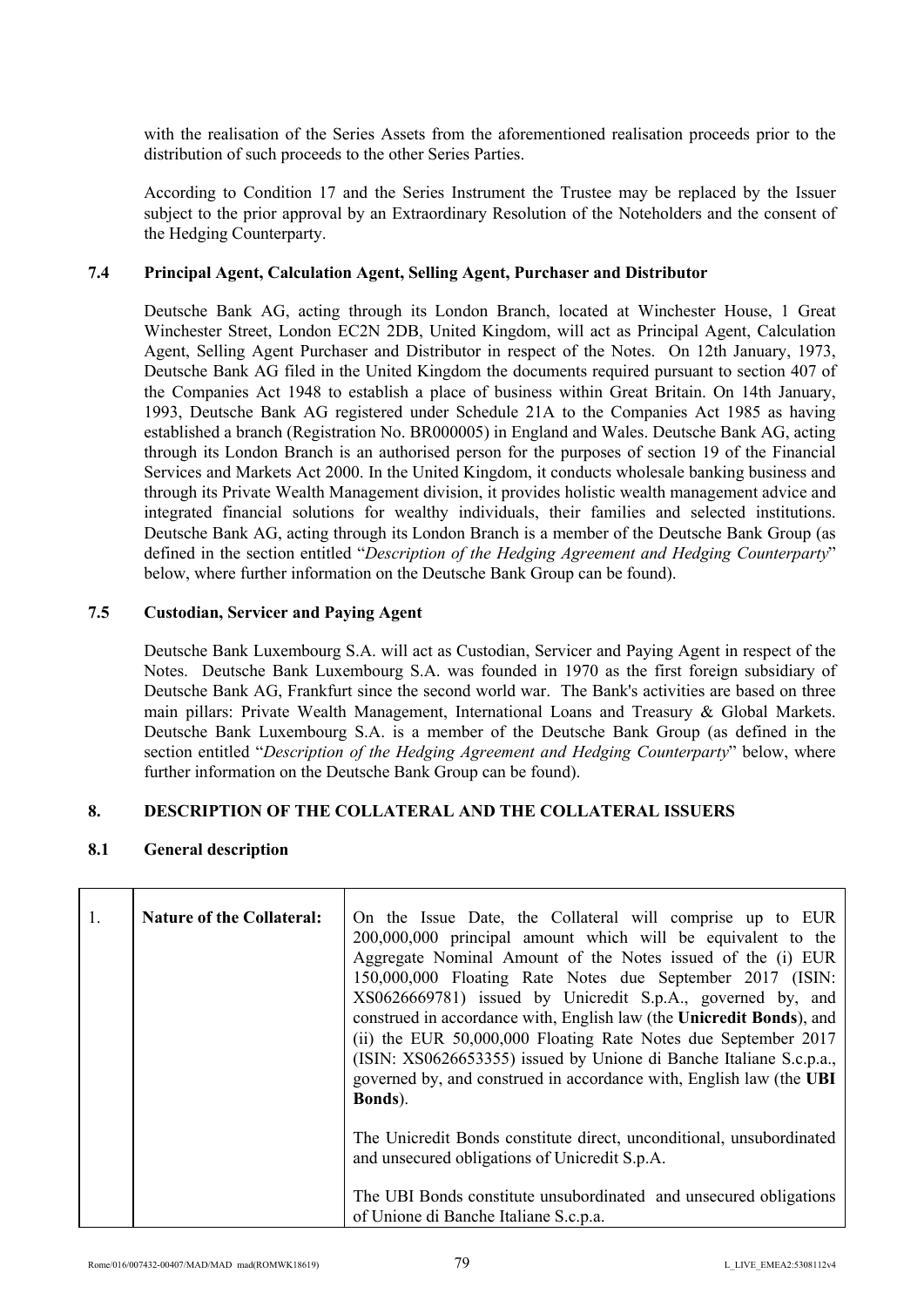| 2.  | Maturity or expiry date(s)<br>of the Collateral                                                                                                                                                | The maturity date of the Unicredit Bonds and of the UBI Bonds will<br>be 1 September 2017.                                                                                                                        |
|-----|------------------------------------------------------------------------------------------------------------------------------------------------------------------------------------------------|-------------------------------------------------------------------------------------------------------------------------------------------------------------------------------------------------------------------|
| 3.  | The<br><sub>of</sub><br>the<br>amount<br><b>Collateral</b>                                                                                                                                     | On issue the aggregate principal amount of the Unicredit Bonds was<br>EUR 150,000,000.                                                                                                                            |
|     |                                                                                                                                                                                                | On issue the aggregate principal amount of the UBI Bonds was EUR<br>50,000,000.                                                                                                                                   |
|     |                                                                                                                                                                                                | When purchased by the Issuer pursuant to the Asset Swap Transaction<br>to form part of the Series Assets for the Notes, the Collateral will have<br>a principal amount of up to EUR 200,000,000 principal amount. |
| 4.  | The loan to value ratio or<br>collateralisation level                                                                                                                                          | The Collateral will have a principal amount of up to EUR<br>200,000,000 principal amount.                                                                                                                         |
| 5.  | Method of creation of the<br><b>Collateral</b>                                                                                                                                                 | The Collateral have been issued by the issuer of the Collateral in the<br>normal course of its business.                                                                                                          |
| 6.  | and/or<br>Replacement<br>substitution<br><sub>of</sub><br>the<br><b>Collateral</b>                                                                                                             | Not applicable                                                                                                                                                                                                    |
| 7.  | <b>Material</b><br>relationships<br>between the Issuer and<br>any obligor                                                                                                                      | Other than the payment of fees and normal payments in connection<br>with the Notes, the Issuer has no material relationships with the<br>Collateral Issuers.                                                      |
| 8.  | Principal<br>and<br>terms<br><sub>of</sub><br>conditions<br>the<br>Collateral<br>where<br>they<br>traded<br>have not<br>on a<br>regulated<br>or equivalent<br>market                           | Not applicable                                                                                                                                                                                                    |
| 9.  | <b>Description</b><br>of<br>the<br>if<br>Collateral,<br>the<br><b>Collateral comprise equity</b><br>securities<br>that<br>are<br>admitted to trading on a<br>regulated or equivalent<br>market | Not applicable                                                                                                                                                                                                    |
| 10. | Description of Collateral<br>more<br>10%<br>than<br>if<br>comprises<br>equity<br>securities, which are not<br>traded on a regulated<br>market                                                  | Not applicable                                                                                                                                                                                                    |
| 11. | Collateral,<br><b>Details</b><br>of<br>where the Collateral is<br>actively managed                                                                                                             | Not applicable                                                                                                                                                                                                    |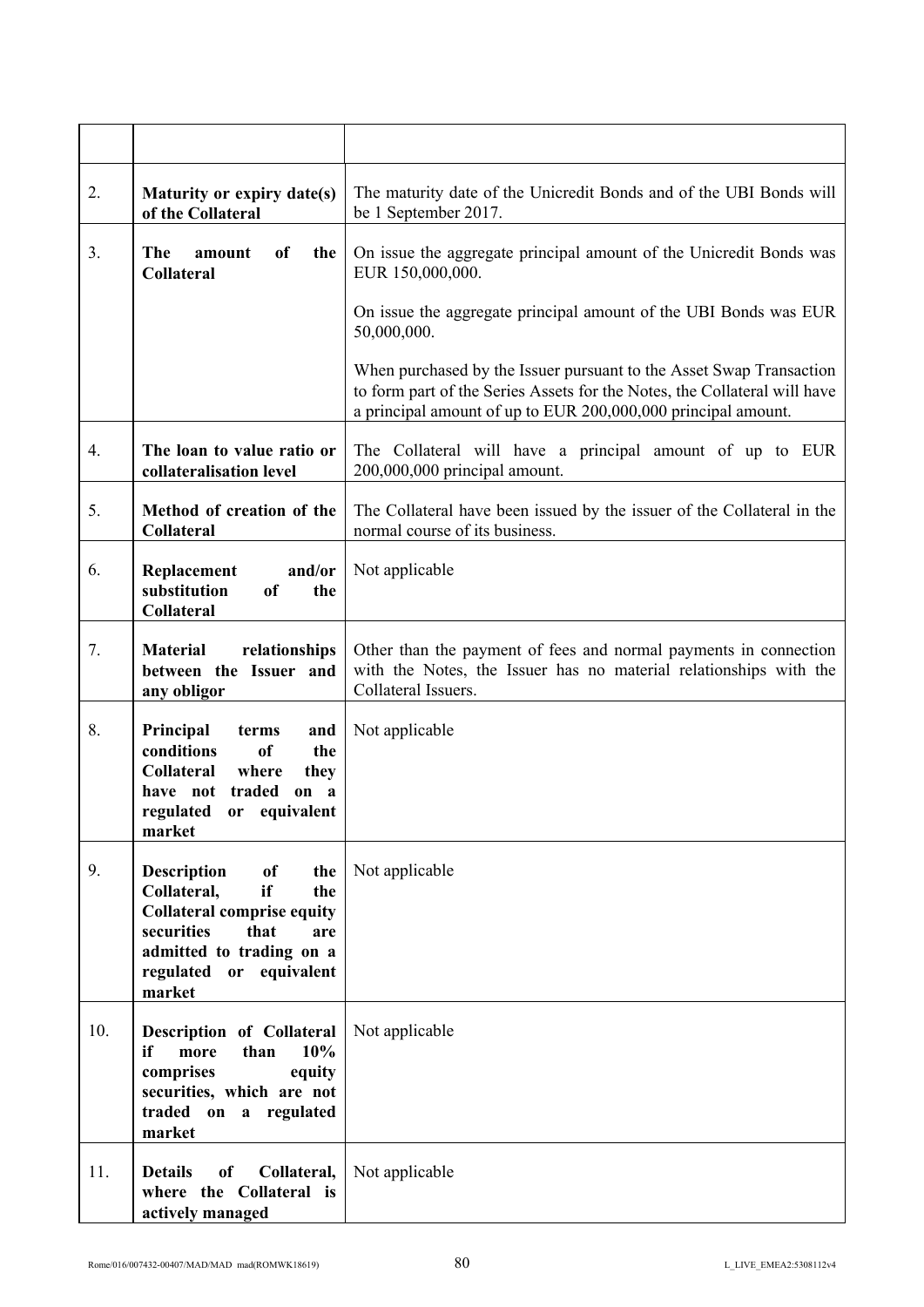| 12. | Details of the Portfolio<br><b>Manager</b>                                    | Not applicable                                                                                                                                                                                                                                 |
|-----|-------------------------------------------------------------------------------|------------------------------------------------------------------------------------------------------------------------------------------------------------------------------------------------------------------------------------------------|
| 13. | <b>Transfer of the Collateral</b>                                             | It is anticipated that the Collateral will be acquired by the Issuer on or<br>about the Issue Date from the Hedging Counterparty under the Asset<br><b>Swap Transaction</b>                                                                    |
| 14. | <b>Originators</b><br>of<br>the<br><b>Collateral</b>                          | Unicredit S.p.A. and Unione di Banche Italiane S.c.p.a.                                                                                                                                                                                        |
| 15. | Governing<br>law of the<br><b>Collateral</b>                                  | The Collateral is governed by and construed in accordance with the<br>laws of England.                                                                                                                                                         |
| 16. | of market<br><b>Nature</b><br>on<br>which securities of the<br>obligor traded | Unicredit S.p.A. - amongst others, the Luxembourg Stock Exchange<br>Frankfurt Stock Exchange and the Warsaw Stock Exchange<br>Unione di Banche Italiane S.c.p.a. – amongst others, the Italian Stock<br>Exchange and the London Stock Exchange |

## **8.2 Description of Unicredit S.p.A.**

#### *General Information*

UniCredit S.p.A. (**UniCredit**), established in Genoa by way of a private deed dated 28 April 1870 with an expiry date of 31 December 2050, is incorporated as a company limited by shares under Italian law and registered in the Rome Trade and Companies Register, having its registered office at Via A. Specchi, 16, 00186, Rome, Italy and having registration number, fiscal code and VAT number 00348170101. UniCredit's head office and principal centre of business is at Piazza Cordusio 2, 20123, Milan, Italy, telephone number +39 028862 8715 (Investor Relations). The fully issued and paid-up capital of UniCredit as at 21 September 2010 amounted to  $\epsilon$ 9,648,790,961.50.

The UniCredit Banking Group (the **Group** or the **UniCredit Group**) is a leading global financial institution, with an established presence in 22 countries through local domestic banks and a presence in another 25 international markets via representative offices, branches and specialised banks. In particular, the Group is strategically positioned in its primary markets where it has become a market leader in several geographic areas such as Italy, southern Germany, Austria, Poland and centraleastern Europe, where the Group is a market leader.

#### *Principal business activities of Unicredit S.p.A.*

The Group focuses on full-service financial services and is engaged in a wide range of banking, financial and related activities (including deposit-taking, lending, asset management, securities trading and brokerage, investment banking, international trade finance, corporate finance, leasing, factoring and the distribution of certain life insurance products through bank branches) throughout Italy, Germany, Austria, Poland and other Eastern and Central European countries.

The Group serves its customers through its multi-channel distribution network comprising at 30 June 2010, 9,578 branches throughout 22 countries and a network of licensed financial consultants (*promotori finanziari*) operating in Italy, as well as internet and telephone banking capabilities.

At 30 June 2010, the Group had 161,857 (full-time equivalent) employees.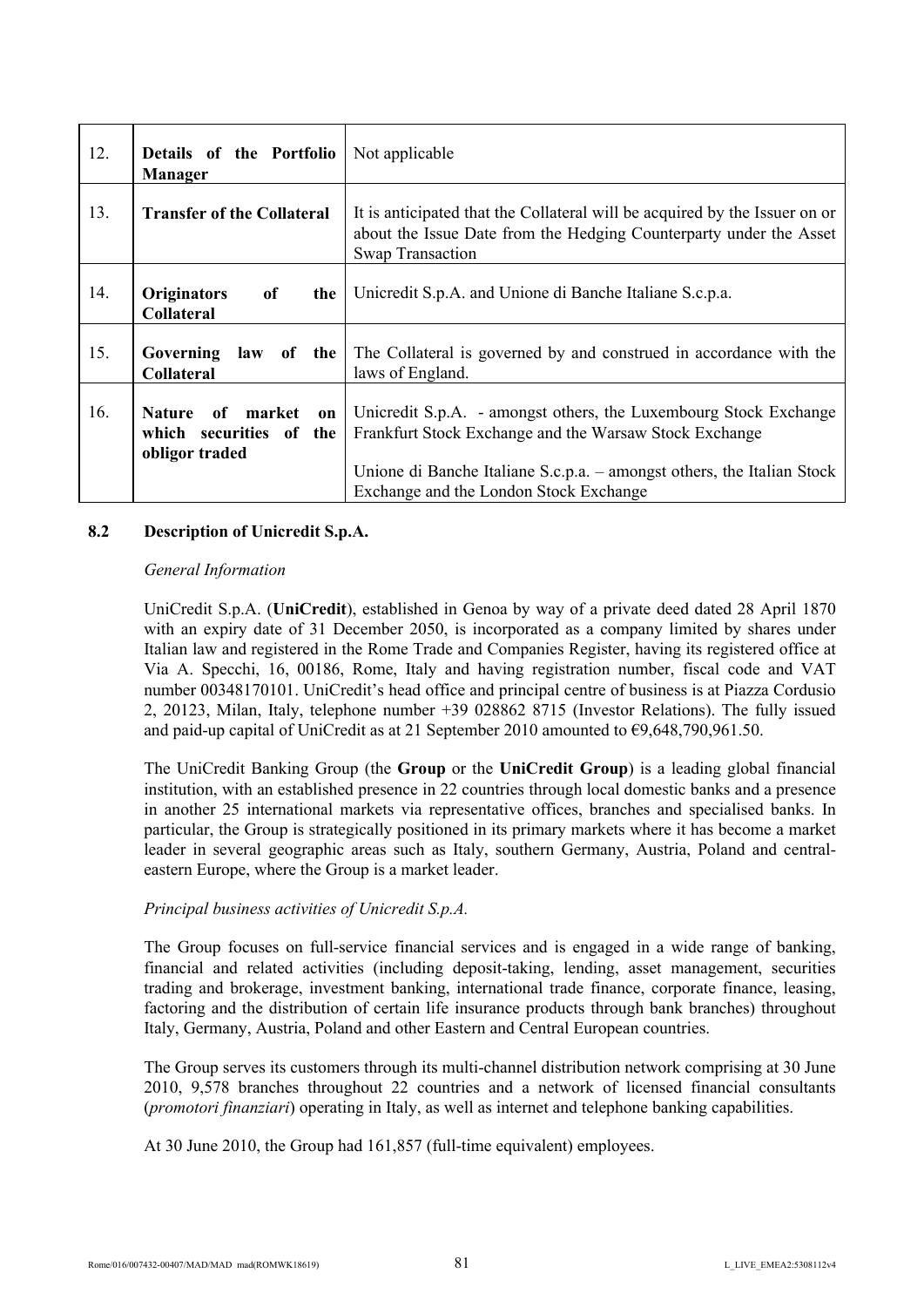# **8.3 Description of Unione di Banche Italiane S.c.p.a.**

## *General Information*

Unione di Banche Italiane S.c.p.a. (**UBI Banca**) is the entity resulting from the merger by incorporation of Banca Lombarda e Piemontese S.p.A. (**Banca Lombarda**) into Banche Popolari Unite S.c.p.a. (**BPU**) (the **Merger**). The Merger became legally effective on 1st April 2007, with the surviving entity, BPU, changing its name to UBI Banca. UBI Banca is the parent company of the UBI Banca group (the **UBI Banca Group**).

The Head Office and General Management of UBI Banca are located in Piazza Vittorio Veneto 8, 24122 Bergamo (Italy) and the telephone number is +39 035392111. UBI Banca's fiscal code, VAT number and registration number in the Company Registry of Bergamo is 03053920165. UBI Banca is registered under number 5678 in the Bank of Italy's Bank Registry and under number 3111.2 in the Bank of Italy's Banking Groups' Registry. The duration of UBI Banca's corporate life is until 31st December 2100, but may be extended.

UBI Banca, the parent bank of the UBI Banca Group, is a company listed on the Italian Stock Exchange and included in the FTSE MIB index. The UBI Banca Group has adopted a federal organisational model, multifunctional and integrated, where UBI Banca, as parent company, centralises the governance, control, coordination and support functions.

# *Principal business activities of Unione di Banche Italiane S.c.p.a.*

UBI Banca performs the following activities within the UBI Banca Group:

• management, co-ordination and control by setting UBI Banca Group policies, formulating the UBI Banca Group business model and drawing up the budget and consolidated Business Plan. It also performs risk management activities for the individual business areas of the UBI Banca Group;

• control of business functions and support of the activities of network banks and product companies in their core business, with supervision of both markets and customer segments. UBI Banca ensures that business initiatives and commercial policies are consistent, co-ordinates the development and management of the range of products and services, manages group finances centrally and supervises the lending policies of the UBI Banca Group; and

• the provision, whether directly or through subsidiaries, of business support services, with the aim of facilitating business growth and providing effective customer service by optimising operating costs through economies of scale and ensuring that service levels meet the highest industry standards.

UBI Banca also performs its commercial activity through two branches, in Bergamo and Brescia.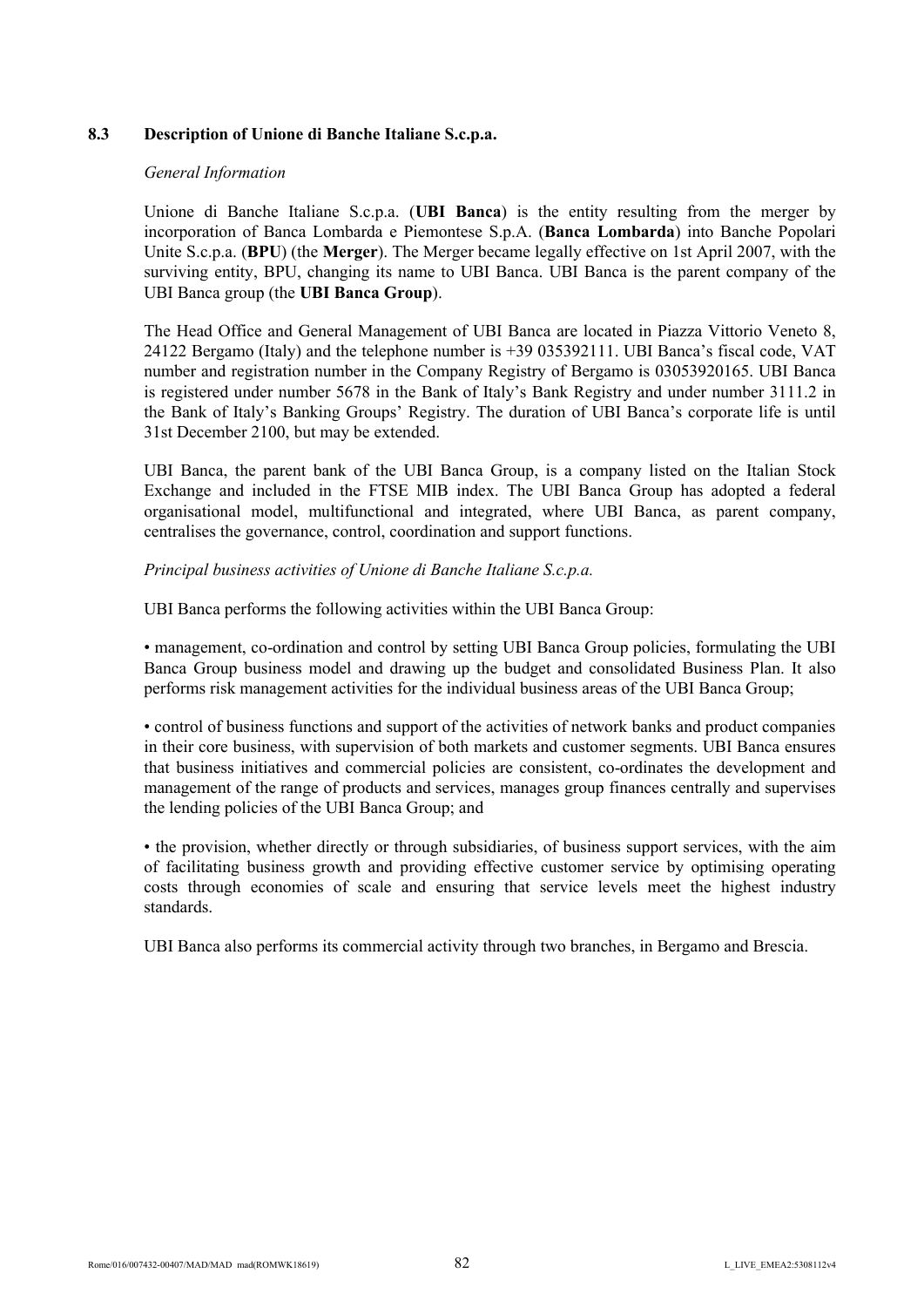# **9. DESCRIPTION OF THE HEDGING AGREEMENT AND THE HEDGING COUNTERPARTY**

## **9.1 Description of the Hedging Agreement**

The Issuer and Deutsche Bank AG, acting through its London Branch (the **Hedging Counterparty**) will enter into a Hedging Agreement on the basis of a 1992 Master Agreement (Multicurrency-Cross Border) and schedule under English law, as published by the International Swaps and Derivatives Association, Inc. (ISDA), as supplemented by a confirmation in respect of the interest rate swap and a credit support annex. The Hedging Agreement will be entered into on the Issue Date.

The Hedging Agreement is an interest rate swap transaction related to the Notes and the Collateral and for the purposes of which both the Issuer and the Hedging Counterparty undertake to make periodic payments.

The payments which the Hedging Counterparty undertakes to make under the Hedging Agreement equal the Issuer's interest and principal payments in respect of the Notes. In return, the Issuer will pay to the Hedging Counterparty the fixed rate interest payments, and all principal amounts (in each case, howsoever described), that it receives under the Collateral. Also under the Hedging Agreement, on the Issue Date the Issuer will pay to the Hedging Counterparty the proceeds of the issuance of the Notes and the Hedging Counterparty will deliver the Collateral.

The Hedging Agreement will be terminated on or about the Maturity Date of the Notes unless terminated earlier in accordance with its terms, including due to an event of default or termination event under the Hedging Agreement. An event of default under the Hedging Agreement includes, amongst other things, (subject to applicable grace period) a failure by a party to pay any amount due under the Hedging Agreement, (subject to applicable grace period) a failure by the Hedging Counterparty to perform any obligation under the Hedging Agreement or the bankruptcy of a party.

The Hedging Agreement will terminate in full if all Notes are cancelled prior to the Maturity Date or if an Event of Default occurs in respect of the Notes. Events of Default in respect of the Notes include:

- (i) a payment default by the Issuer in respect of the Notes which continues unremedied for a period of 14 days or more;
- (ii) failure by the Issuer to perform or observe any of its other obligations under the Notes and the Series Instrument which failure continues unremedied for a period of 30 days (or such longer period as the Trustee may permit) following the service by the Trustee on the Issuer of notice requiring the same to be remedied (unless such failure is, in the opinion of the Trustee, incapable of remedy in which case no such notice is required); and
- (iii) if any order shall be made by any competent court or any resolution passed for the windingup or dissolution (including, without limitation, any bankruptcy (*faillite*), insolvency, voluntary of judicial liquidation (*liquidation volontaire ou judiciaire*), composition with creditors (*concordat préventif de faillite*), reprieve from payment (*sursis de paiement),*  controlled management (*gestion contrôlée),* fraudulent conveyance (*actio pauliana*), general settlement with creditors or reorganisation proceedings or similar proceedings affecting the rights of creditors generally) of the Company or the Issuer (as appropriate) save for the purposes of amalgamation, merger, consolidation, reorganisation or other similar arrangement on terms previously approved in writing by the Trustee or by an Extraordinary Resolution or formal notice is given of an intention to appoint an administrator (including, without limitation, any receiver (*curateur*), liquidator (*liquidateur*), auditor (*commissaire*), verifier (*expert-vérificateur*), *juge délégué* or *juge commissaire*), or any application is made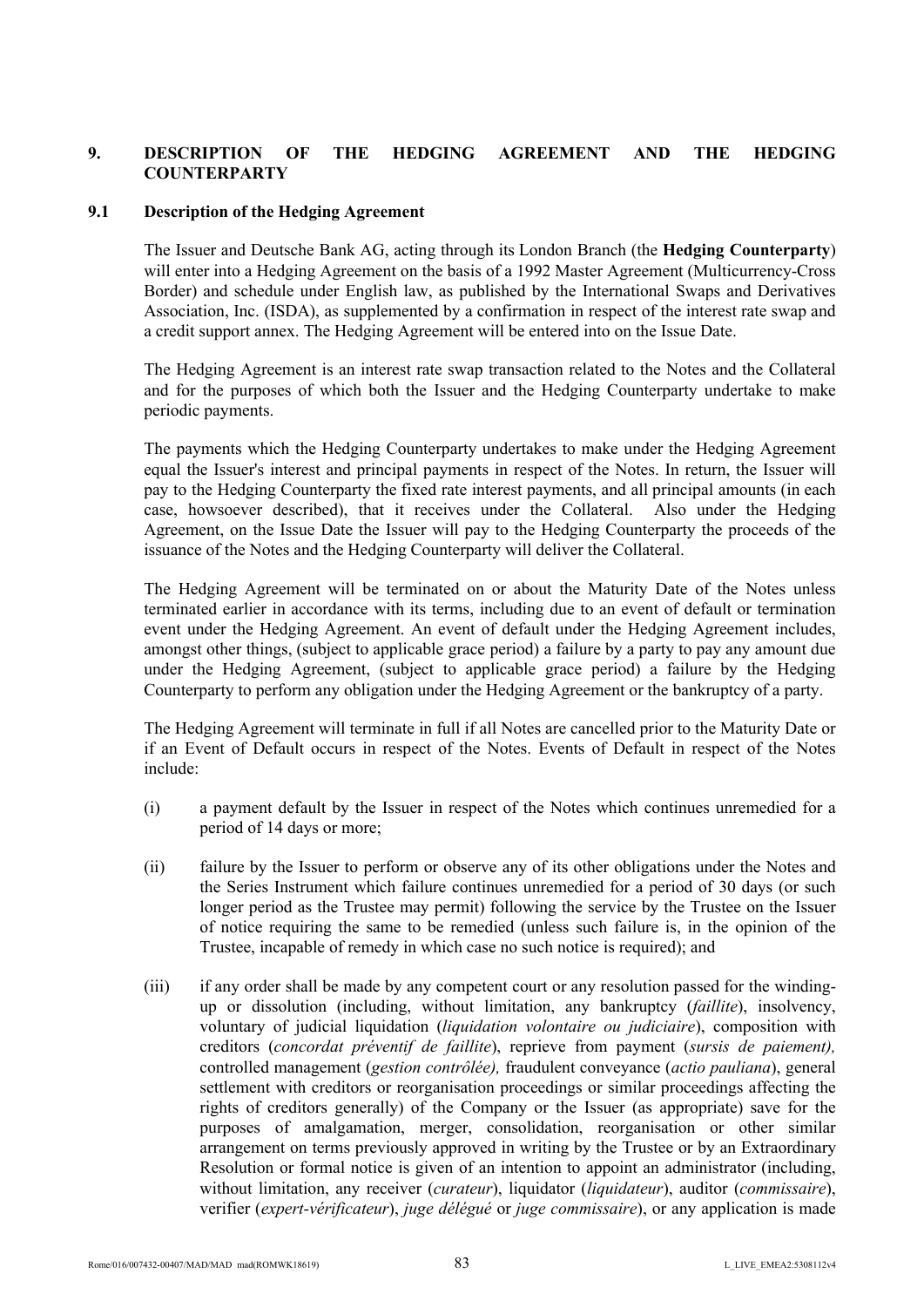or petition is lodged or documents are filed with the court or administrator in relation to the Company or the Issuer (as appropriate).

The Hedging Agreement will terminate in part (on a pro rata basis in a proportion of its nominal amount equal to the proportion that the Nominal Amount of the Notes being cancelled bears to the Aggregate Nominal Amount of Notes immediately prior to such cancellation) if some of the Notes are cancelled prior to the Maturity Date pursuant to the Conditions. Furthermore, the Hedging Agreement may be terminated early in case of an early redemption of the Notes.

## **9.2 Description of the Hedging Counterparty**

## *Incorporation, Registered Office and Objectives*

Deutsche Bank Aktiengesellschaft (**Deutsche Bank AG** or the **Bank**) originated from the reunification of Norddeutsche Bank Aktiengesellschaft, Hamburg, Rheinisch-Westfälische Bank Aktiengesellschaft, Düsseldorf and Süddeutsche Bank Aktiengesellschaft, Munich; pursuant to the Law on the Regional Scope of Credit Institutions, these had been disincorporated in 1952 from Deutsche Bank AG which was founded in 1870. The merger and the name were entered in the Commercial Register of the District Court Frankfurt am Main on 2 May 1957. Deutsche Bank AG is a banking institution and a stock corporation incorporated under the laws of Germany under registration number HRB 30 000. The Bank has its registered office in Frankfurt am Main, Germany. It maintains its head office at Taunusanlage 12, 60325 Frankfurt am Main (telephone: +49-69-910- 00) and branch offices in Germany and abroad including in London, New York, Sydney, Tokyo and an Asia-Pacific Head Office in Singapore which serve as hubs for its operations in the respective regions.

The Bank is the parent company of a group consisting of banks, capital market companies, fund management companies, a property finance company, instalment financing companies, research and consultancy companies and other domestic and foreign companies (the **Deutsche Bank Group**).

The objects of Deutsche Bank AG, as laid down in its Articles of Association, include the transaction of all kinds of banking business, the provision of financial and other services and the promotion of international economic relations. The Bank may realise these objectives itself or through subsidiaries and affiliated companies. To the extent permitted by law, the Bank is entitled to transact all business and to take all steps which appear likely to promote the objects of the Bank, in particular: to acquire and dispose of real estate, to establish branches at home and abroad, to acquire, administer and dispose of participations in other enterprises, and to conclude enterprise agreements.

## *Deutsche Bank AG, acting through its London Branch*

The Hedging Agreement will be entered into by Deutsche Bank AG, acting through its London branch (**Deutsche Bank AG, London Branch**). On 12th January, 1973, Deutsche Bank AG filed in the United Kingdom the documents required pursuant to section 407 of the Companies Act 1948 to establish a place of business within Great Britain. On 14th January, 1993, Deutsche Bank AG registered under Schedule 21A to the Companies Act 1985 as having established a branch (Registration No. BR000005) in England and Wales. Deutsche Bank AG, London Branch is an authorised person for the purposes of section 19 of the Financial Services and Markets Act 2000. In the United Kingdom, it conducts wholesale banking business and through its Private Wealth Management division, it provides holistic wealth management advice and integrated financial solutions for wealthy individuals, their families and selected institutions.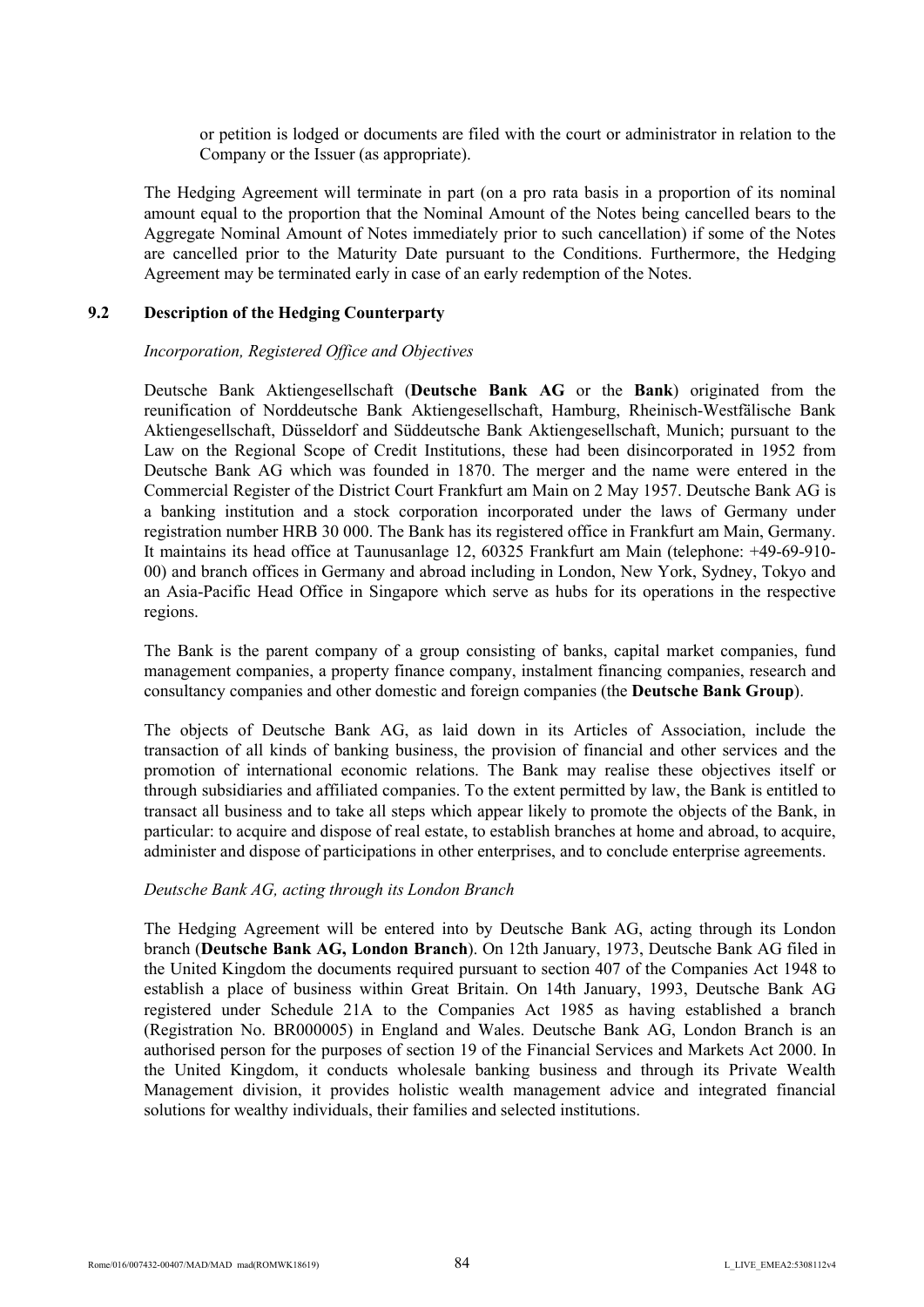# **10. BOOK ENTRY CLEARANCE SYSTEMS**

*The information set out below is subject to any change in or reinterpretation of the rules, regulations and procedures of Euroclear and Clearstream Luxembourg (the Clearing Agent) currently in effect. The information in this section concerning the Clearing Agents has been obtained from sources that the Issuer believes to be reliable, but the Issuer does not take any responsibility for the accuracy thereof. Investors wishing to use the facilities of each Clearing Agent are advised to confirm the continued applicability of the rules, regulations and procedures of each Clearing Agent. Neither the Issuer nor any other party to the Agency Agreement will have any responsibility or liability for any aspect of the records relating to, or payments made on account of, beneficial ownership interests in the Notes held through the facilities of each Clearing Agent or for maintaining, supervising or reviewing any records relating to such beneficial ownership interests.*

Each Clearing Agent holds securities for its customers and facilitates the clearance and settlement of securities transactions by electronic book-entry transfer between their respective account holders. Each Clearing Agent provides various services including safekeeping, administration, clearance and settlement of internationally traded securities and securities lending and borrowing and also deals with domestic securities markets in several countries through established depository and custodial relationships. Euroclear and Clearstream, Luxembourg have established an electronic bridge between their two systems across which their respective participants may settle trades with each other.

Each Clearing Agent's customers are world-wide financial institutions, including underwriters, securities brokers and dealers, banks, trust companies and clearing corporations. Indirect access to the Clearing Agents is available to other institutions that clear through or maintain a custodial relationship with an account holder of either system.

# **11. GENERAL INFORMATION**

- (1) This Prospectus and the issue of the Series of Notes described hereunder have been duly authorised by the Board.
- (2) The net proceeds from the issue of the Series of Notes under this Prospectus will be used for financing the purchase of the Collateral and the conclusion of the Hedging Agreement by the Issuer.
- (3) Save as disclosed in this Prospectus, there has been no significant change in the financial or trading position of the Issuer, and no material adverse change in the financial position or prospects of the Issuer in each case, since the date of the latest audited accounts dated 31 January 2011.
- (4) Save as disclosed in this Prospectus, there are no governmental, legal or arbitration proceedings (including any such proceedings which are pending or threatened of which the Issuer is aware) which may have, or have had since its incorporation, a significant effect on the financial position or profitability of the Issuer.
- (5) Save as disclosed in this Prospectus, so far as the Issuer is aware, no person involved in the offer of the Notes has an interest material to the offer.
- (6) Application has been made to the CSSF to approve this document as a prospectus. Application has also been made to the Luxembourg Stock Exchange for the Notes to be admitted to trading on the Luxembourg Stock Exchange's regulated market and to be listed on the Official List of the Luxembourg Stock Exchange. The Luxembourg Stock Exchange's regulated market is a regulated market for the purposes of the Markets in Financial Instruments Directive (Directive 2004/39/EC).
- (7) The Issuer reserves the right to apply for the Notes to be admitted to trading on the multilateral trading facility EuroTLX (managed by EuroTLX SIM S.p.A.). The Issuer is not a sponsor of, nor is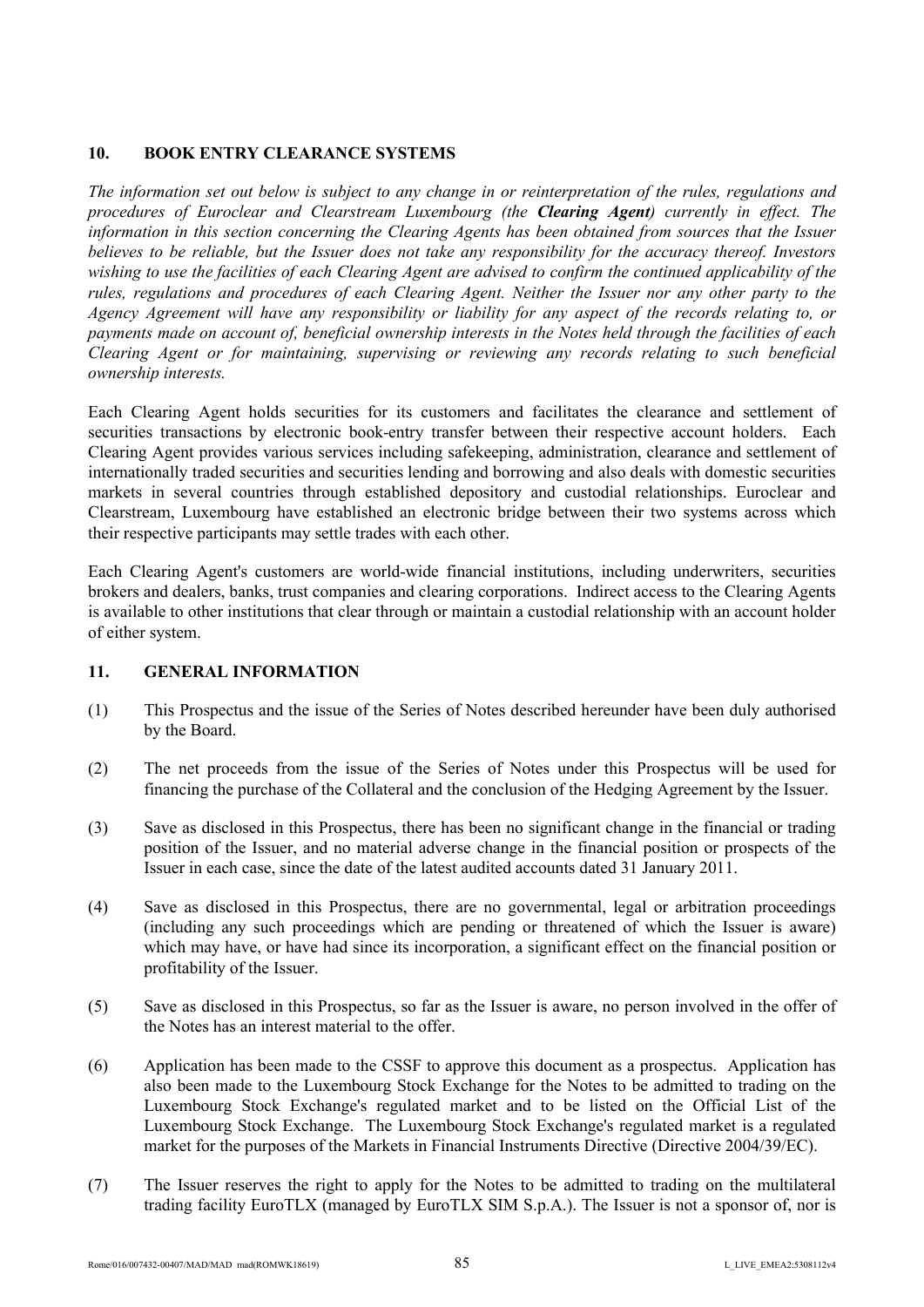responsible for, the admission and trading of the Notes on the EuroTLX and no assurance can be given that any such application will be successful.

- (8) The Notes have been accepted for clearance through Euroclear and Clearstream, Luxembourg. In respect of this issue of Notes, the International Securities Identification Number (ISIN) will be: XS XS0631516613 and the Common Code will be: 063151661.
- (9) The Issuer does not intend to provide any post-issuance information in relation to the Notes or the performance of any Collateral or Series Assets or in relation to the Underlying Floating Interest Rate in respect of this Series of Notes. The Aggregate Nominal Amount of Notes as of the Issue Date will be specified in the Series Instrument.
- (10) From the date of this Prospectus and for so long as any of the Notes remain outstanding, the following documents will be available, during usual business hours on any day (Saturdays, Sundays and public holidays excepted) for inspection at the specified offices of the Paying Agents (and copies of the documents specified in sub-paragraphs (ii) and (iv) below may be obtained free of charge from the specified office of the Paying Agents):
	- (i) the consolidated version of the Articles of the Company;
	- (ii) this Prospectus (which may also be inspected on the website of w[ww.bourse.l](www.bourse.)u);
	- (iii) the Series Instrument relating to the issue of the Notes and such documents entered into by the execution of the Series Instrument including, for the avoidance of doubt, the Agency Agreement, the Hedging Agreement and the Purchase Agreement;
	- (iv) the most recently published audited and unaudited financial statements of the Issuer;
	- (v) such other documents as may be required by the rules of any stock exchange on which the Notes are at the relevant time listed; and
	- (vi) no later than fifteen days before any general meeting of holders of Ordinary Shares:
		- (a) the balance sheet and profit and loss account;
		- (b) the list of sovereign debt, shares, bonds and other company securities comprising each compartment of the Issuer;
		- (c) the list of holders of Ordinary Shares that are not paid-up, with an indication of the number of their Ordinary Shares and their domicile; and
		- (d) the report of the statutory auditors of the Issuer.
- (11) Long-term ratings by S&P are divided into several categories ranging from 'AAA', reflecting the strongest creditworthiness, over categories 'AA', 'A', 'BBB', 'BB', 'B' 'CCC', 'CC', 'C' to category 'D', reflecting that an obligation is in payment default.

The ratings from 'AA' to 'CCC' may be modified by the addition of a plus ('+') or minus ('-') sign to show relative standing within the major rating categories. S&P does not modify the rating of 'AAA' by a plus or a minus sign.

Short-term ratings by S&P are divided into several categories ranging from 'A-1', reflecting the strongest creditworthiness, over categories 'A-2', 'A-3', 'B', 'C' to category 'D' reflecting that an obligation is in payment default.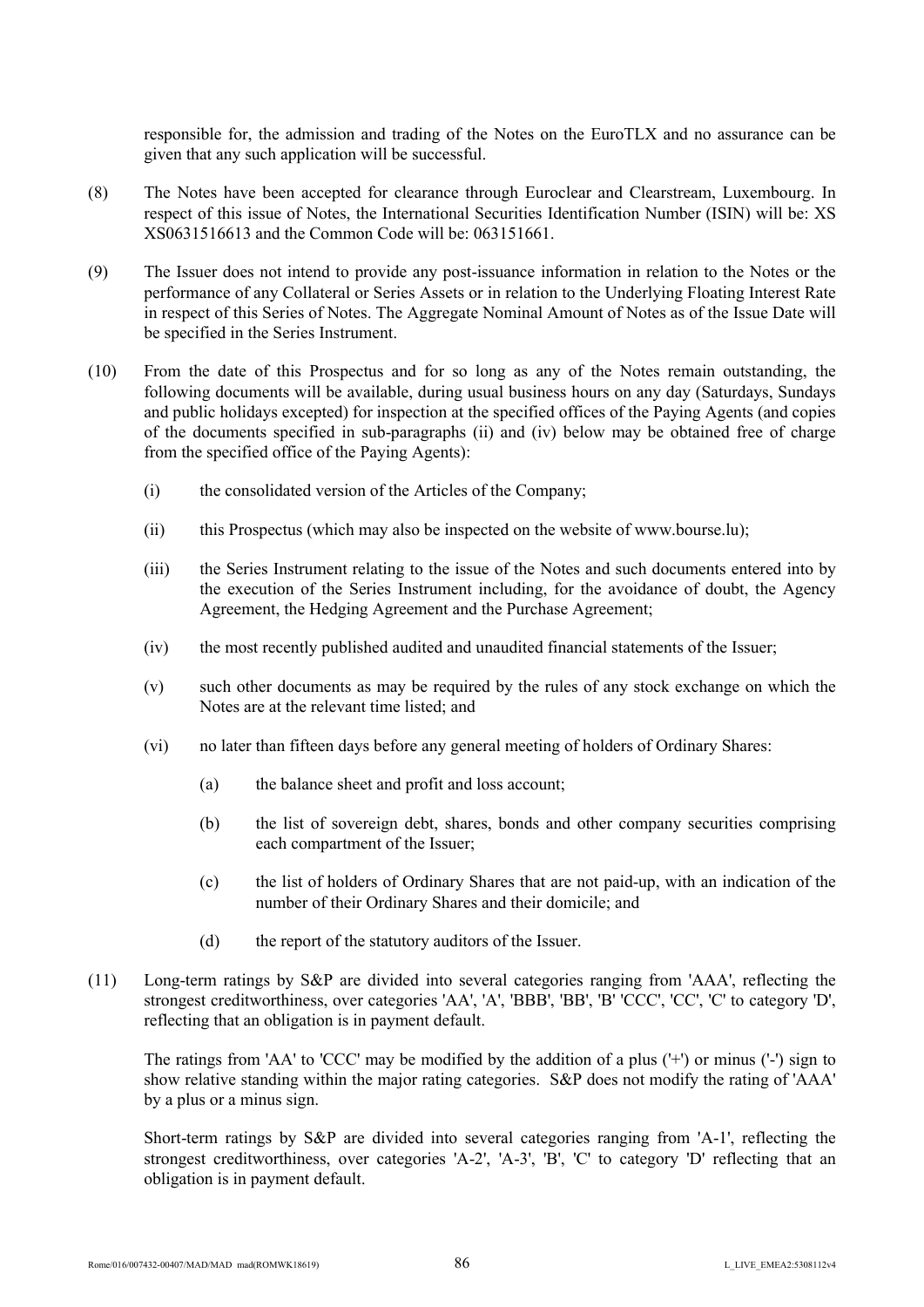Other than the category 'A-1' which may be modified by the addition of a plus ('+') to show relative standing within the category 'A-1', S&P does not modify short-term ratings by a plus or a minus sign.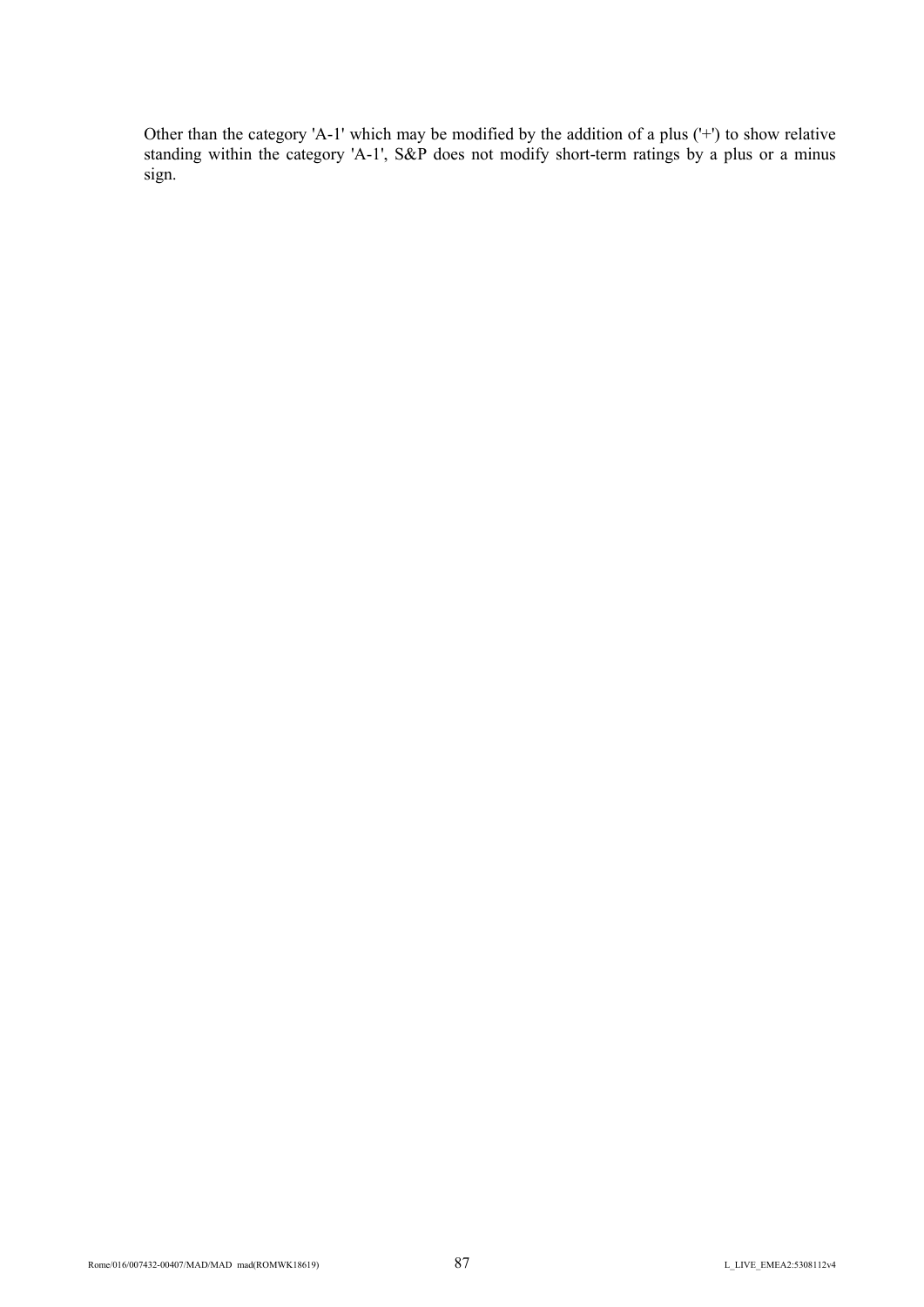# **12. DOCUMENTS INCORPORATED BY REFERENCE**

The following documents which have previously been published or filed with the CSSF (in its capacity as competent authority), shall be deemed to be incorporated in, and to form part of, this Prospectus for informational purposes only save that any statement contained in this Prospectus or in a document all or the relevant portion of which is incorporated by reference in this Prospectus shall be deemed to be modified or superseded for the purpose of this Prospectus to the extent that a statement contained in any document which is subsequently incorporated by reference in this Prospectus by way of a supplement prepared in accordance with Article 16 of the Prospectus Directive and article 13 of the Prospectus Act 2005 modifies or supersedes such earlier statement (whether expressly, by implication or otherwise). Any statement so modified or superseded shall not be deemed, except as so modified or superseded, to constitute a part of this Prospectus:

Comparative table of documents incorporated by reference:

| Document incorporated by reference                                        | Pages of document incorporated by reference                                                                                                                                                                                                                                                                                                                                                          |
|---------------------------------------------------------------------------|------------------------------------------------------------------------------------------------------------------------------------------------------------------------------------------------------------------------------------------------------------------------------------------------------------------------------------------------------------------------------------------------------|
| Consolidated version of the Articles of the<br>Company                    | All pages                                                                                                                                                                                                                                                                                                                                                                                            |
| Annual accounts and independent auditor's report<br>dated 31 January 2011 | Pages 4-5 (Independent Auditor's Report)<br>Pages 2 (Management Report)<br>Page 3 (Statement of the Board of Directors'<br>Responsibility)<br>Page 6 (Balance Sheet of the Issuer)<br>Page 7 (Profit and Loss Account of the Issuer)<br>Pages 8-14 (Balance Sheet of the Compartments)<br>Pages 15-22 (Profit and Loss Account of the<br>Compartments)<br>Pages 23-52 (Notes to the Annual Accounts) |
| Annual accounts and independent auditor's report<br>dated 31 January 2010 | Pages 1-2 (Independent Auditor's Report)<br>Pages 3-4 (Management Report)<br>Page 5 (Statement of the Board of Directors'<br>Responsibility)<br>Page 6 (Balance Sheet of the Issuer)<br>Page 7 (Profit and Loss Account of the Issuer)<br>Pages 8-13 (Balance Sheet of the Compartments)<br>Pages 14-19 (Profit and Loss Account of the<br>Compartments)                                             |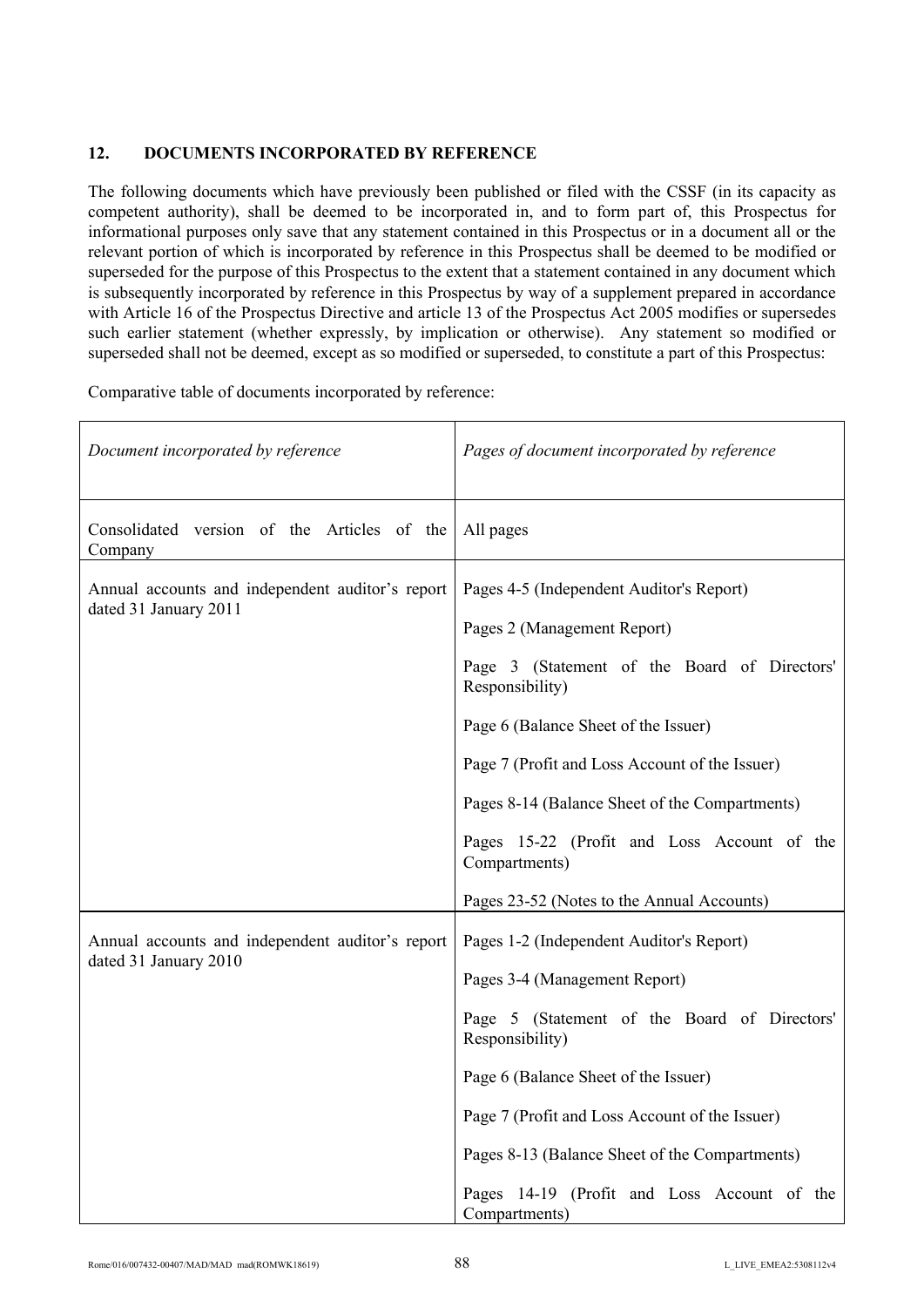| Pages 20-39 (Notes to the Annual Accounts)] |
|---------------------------------------------|
|                                             |

Any information not listed in the cross reference list but included in the documents incorporated by reference is given for information purposes only.

Copies of documents incorporated by reference in this Prospectus can be obtained from the registered office of the Issuer and from the specified offices of the Paying Agents for the time being in London and Luxembourg and will be published on the official website of the Luxembourg Stock Exchange [\(](http://www.bourse.lu/)<www.bourse.>[lu](http://www.bourse.lu/)).

The Issuer will, in the event of any significant new factor, material mistake or inaccuracy relating to information included in this Prospectus which is capable of affecting the assessment of the Notes, prepare a Supplement to this Prospectus in accordance with article 16 of the Prospectus Directive and article 13 of the Prospectus Act 2005 and such Supplement will be published on the official website of the Luxembourg Stock Exchange [\(](http://www.bourse.lu/)<www.bourse.>[lu](http://www.bourse.lu/)).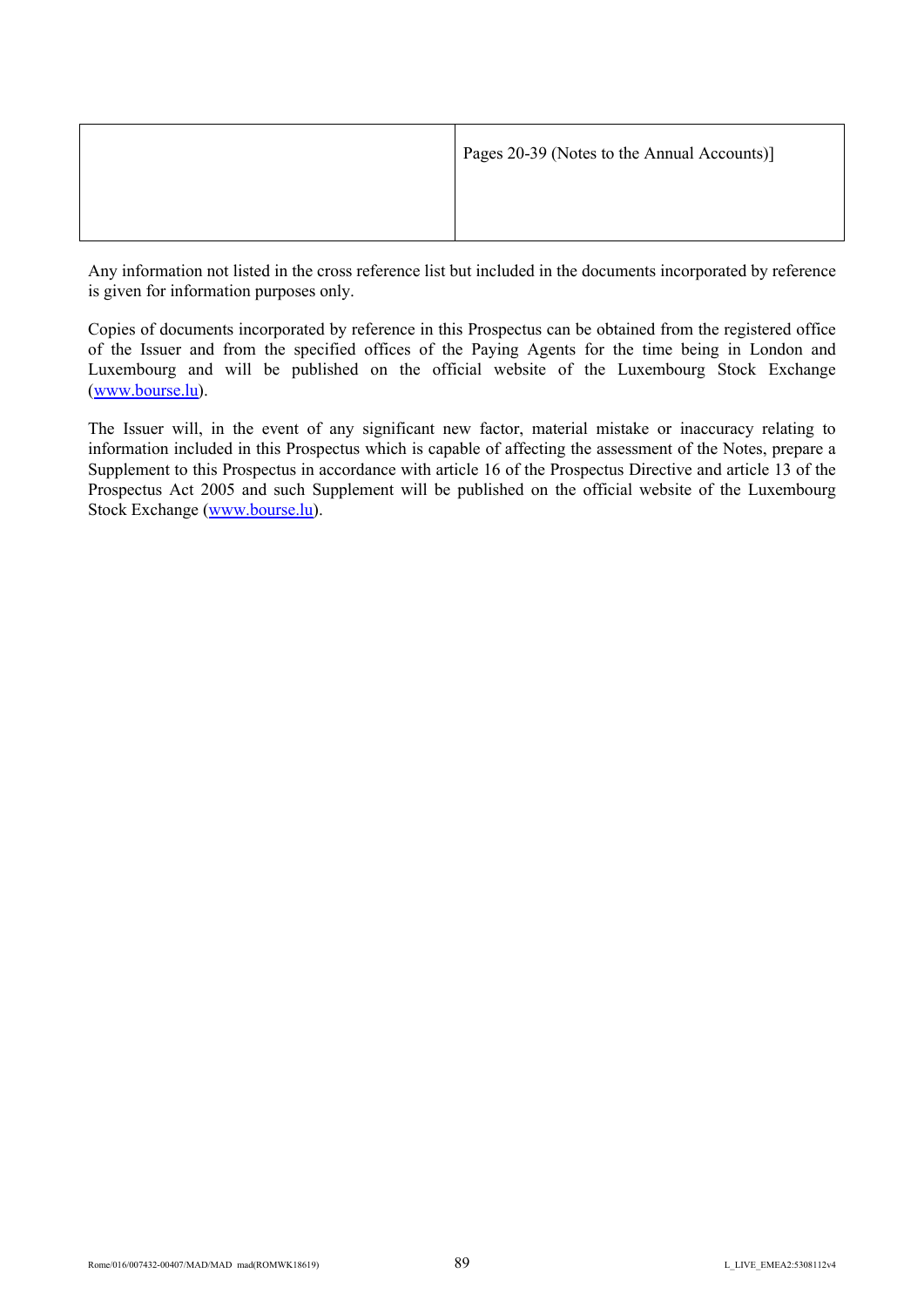## **REGISTERED OFFICE OF THE ISSUER**

**Palladium Securities 1 S.A.** 2, Boulevard Konrad Adenauer L-1115 Luxembourg Luxembourg

#### **ARRANGER**

**Deutsche Bank AG, acting through its London Branch** Winchester House 1 Great Winchester Street London EC2N 2DB United Kingdom

# **TRUSTEE PRINCIPAL AGENT, CALCULATION AGENT, SELLING AGENT, PAYING AGENT, PURCHASER AND DISTRIBUTOR**

**Deutsche Trustee Company Limited** Winchester House 1 Great Winchester Street London EC2N 2DB United Kingdom

**Deutsche Bank AG, acting through its London Branch** Winchester House

1 Great Winchester Street London EC2N 2DB United Kingdom

# **CUSTODIAN, SERVICER, PAYING AGENT AND LISTING AGENT**

**Deutsche Bank Luxembourg S.A**.

2, Boulevard Konrad Adenauer L-1115 Luxembourg Luxembourg

## **AUDITORS**

**Ernst & Young, Luxembourg** 7 Parc d'Activité Syrdall Munsbach L5365 Luxembourg

Rome/016/007432-00407/MAD/MAD mad(ROMWK18619)  $90$  L LIVE EMEA2:5308112v4